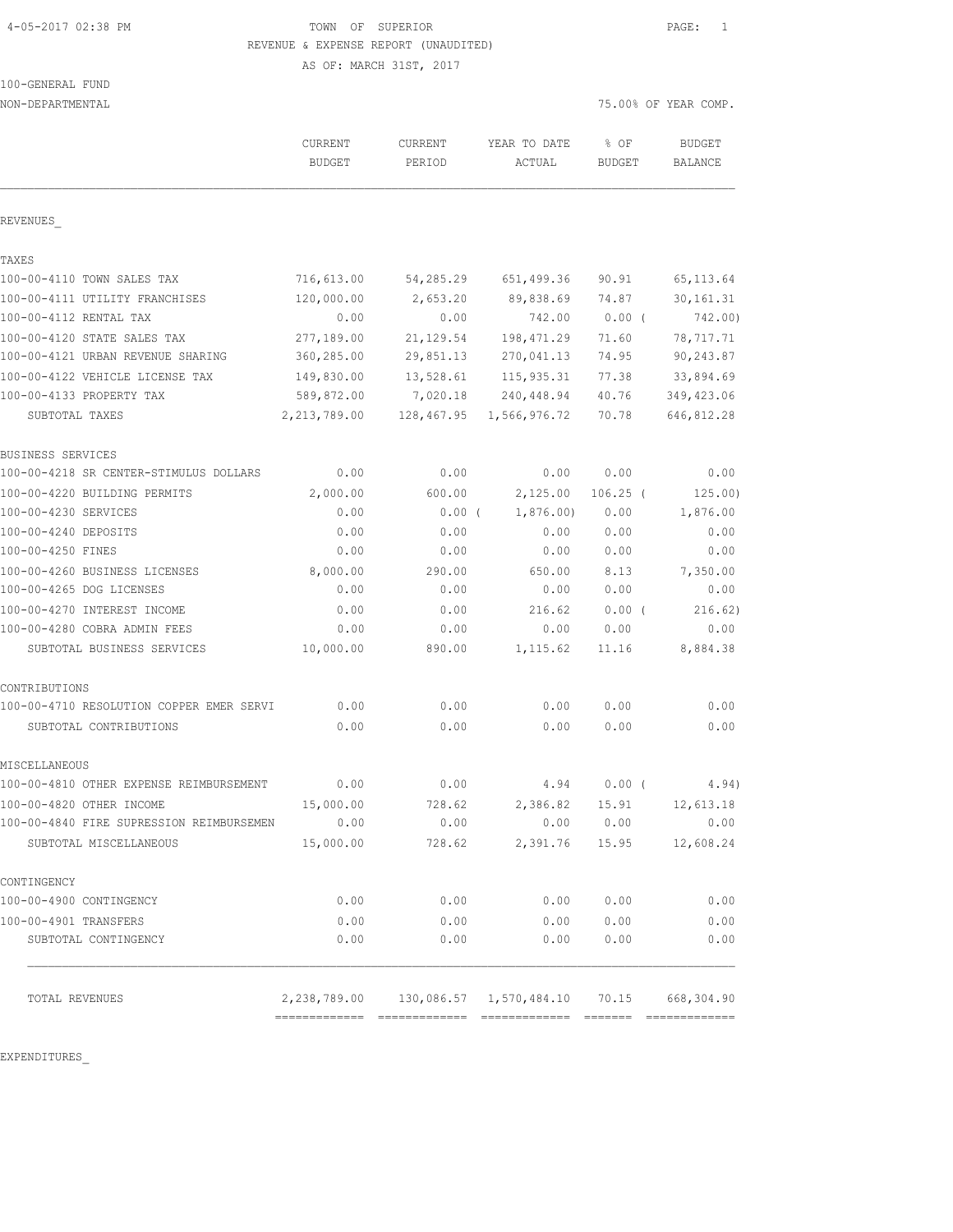### 4-05-2017 02:38 PM TOWN OF SUPERIOR PAGE: 2 REVENUE & EXPENSE REPORT (UNAUDITED) AS OF: MARCH 31ST, 2017

#### 100-GENERAL FUND

|                                    | CURRENT<br><b>BUDGET</b> | <b>CURRENT</b><br>PERIOD | YEAR TO DATE<br>ACTUAL     | $8$ OF<br>BUDGET | <b>BUDGET</b><br><b>BALANCE</b> |
|------------------------------------|--------------------------|--------------------------|----------------------------|------------------|---------------------------------|
|                                    |                          |                          |                            |                  |                                 |
| GENERAL BUSINESS EXPENSE           |                          |                          |                            |                  |                                 |
| 100-00-5492 BAD DEBT EXPENSE       | 0.00                     | 0.00                     | 0.00                       | 0.00             | 0.00                            |
| 100-00-5495 PENALTY                | 0.00                     | 0.00                     | 0.00                       | 0.00             | 0.00                            |
| SUBTOTAL GENERAL BUSINESS EXPENSE  | 0.00                     | 0.00                     | 0.00                       | 0.00             | 0.00                            |
| NON-OPERATING                      |                          |                          |                            |                  |                                 |
| 100-00-5800 DEPRECIATION           | 0.00                     | 0.00                     | 0.00                       | 0.00             | 0.00                            |
| SUBTOTAL NON-OPERATING             | 0.00                     | 0.00                     | 0.00                       | 0.00             | 0.00                            |
| DEBT SERVICE                       |                          |                          |                            |                  |                                 |
| 100-00-5990 URGENT NEEDS           | 0.00                     | 0.00                     | 0.00                       | 0.00             | 0.00                            |
| 100-00-5999 CONTINGENCY            | 0.00                     | 0.00                     | 0.00                       | 0.00             | 0.00                            |
| SUBTOTAL DEBT SERVICE              | 0.00                     | 0.00                     | 0.00                       | 0.00             | 0.00                            |
|                                    |                          |                          |                            |                  |                                 |
| TOTAL EXPENDITURES                 | 0.00                     | 0.00                     | 0.00                       | 0.00             | 0.00                            |
| REVENUES OVER/(UNDER) EXPENDITURES | 2,238,789.00             |                          | 130,086.57    1,570,484.10 |                  | 668,304.90                      |
|                                    |                          |                          |                            |                  |                                 |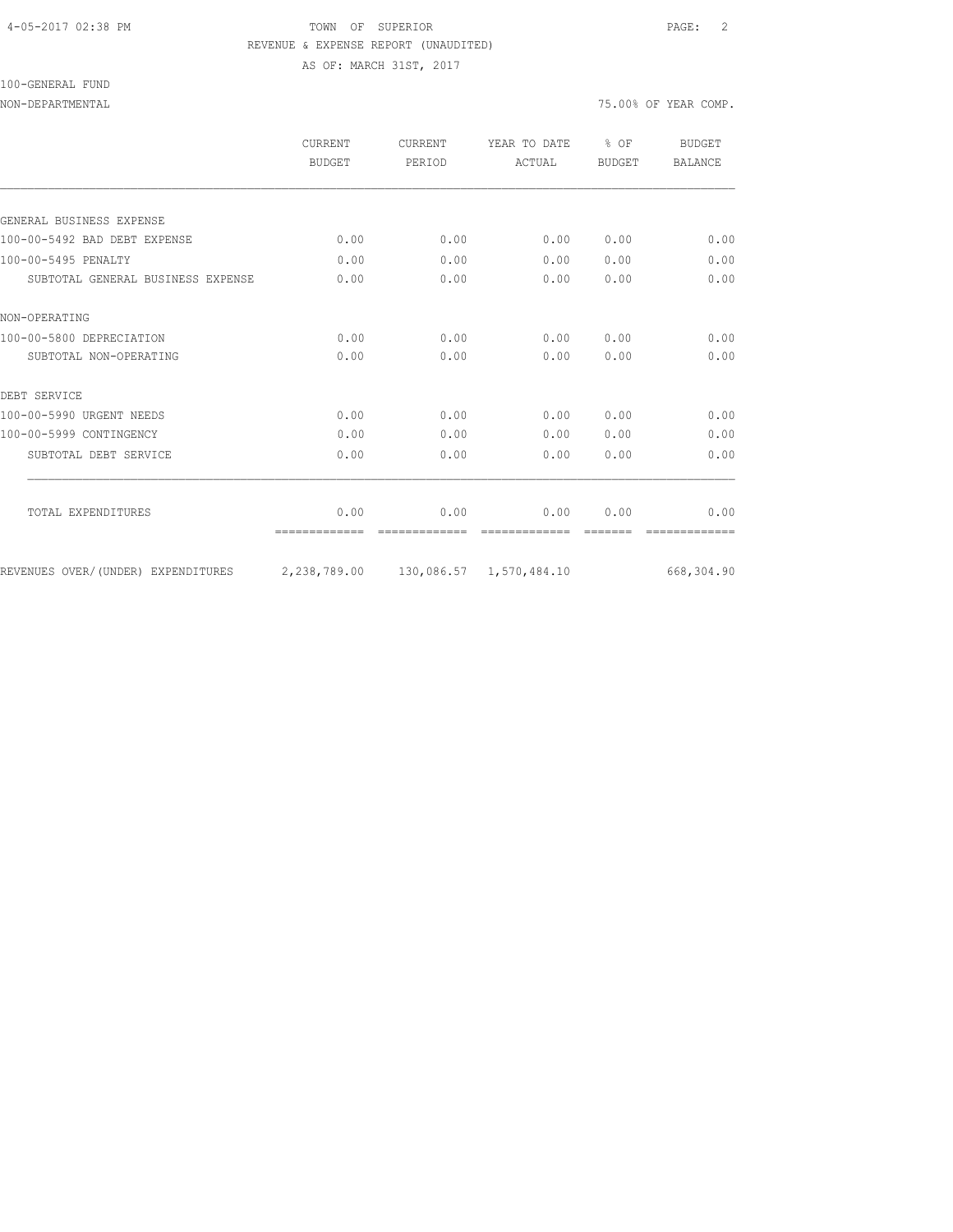# TOWN OF SUPERIOR **PAGE:** 3 REVENUE & EXPENSE REPORT (UNAUDITED)

AS OF: MARCH 31ST, 2017

| 100-GENERAL FUND |  |
|------------------|--|
|                  |  |

MAYOR AND COUNCIL COUNCIL COUNCIL COMP. THE SERVICE OF SAMPLE COMP.

|                                                                           | CURRENT<br><b>BUDGET</b> | CURRENT<br>PERIOD | YEAR TO DATE<br>ACTUAL | % OF<br><b>BUDGET</b> | <b>BUDGET</b><br><b>BALANCE</b> |
|---------------------------------------------------------------------------|--------------------------|-------------------|------------------------|-----------------------|---------------------------------|
| EXPENDITURES                                                              |                          |                   |                        |                       |                                 |
| PERSONEL                                                                  |                          |                   |                        |                       |                                 |
| 100-01-5100 SALARIES                                                      | 0.00                     | 0.00              | 0.00                   | 0.00                  | 0.00                            |
| 100-01-5101 OVERTIME                                                      | 0.00                     | 0.00              | 0.00                   | 0.00                  | 0.00                            |
| 100-01-5151 FICA                                                          | 0.00                     | 0.00              | 0.00                   | 0.00                  | 0.00                            |
| 100-01-5152 MEDICARE                                                      | 0.00                     | 0.00              | 0.00                   | 0.00                  | 0.00                            |
| 100-01-5153 STATE UNEMPLOYMENT                                            | 0.00                     | 0.00              | 0.00                   | 0.00                  | 0.00                            |
| 100-01-5154 WORKERS COMP INSURANCE                                        | 106.00                   | 0.00              | 0.00                   | 0.00                  | 106.00                          |
| 100-01-5161 ARIZONA STATE RETIREMENT                                      | 0.00                     | 0.00              | 0.00                   | 0.00                  | 0.00                            |
| 100-01-5162 LIFE INSURANCE                                                | 0.00                     | 0.00              | 6.70                   | $0.00$ (              | 6.70)                           |
| 100-01-5163 HEALTH INSURANCE                                              | 0.00                     | 0.00              | 0.00                   | 0.00                  | 0.00                            |
| 100-01-5164 DENTAL INSURANCE                                              | 0.00                     | 0.00              | 30.81                  | $0.00$ (              | 30.81)                          |
| SUBTOTAL PERSONEL                                                         | 106.00                   | 0.00              | 37.51                  | 35.39                 | 68.49                           |
| SUPPLIES                                                                  |                          |                   |                        |                       |                                 |
| 100-01-5210 OFFICE SUPPLIES                                               | 0.00                     | 0.00              | 0.00                   | 0.00                  | 0.00                            |
| 100-01-5220 MEDICAL SUPPLIES                                              | 0.00                     | 0.00              | 0.00                   | 0.00                  | 0.00                            |
| 100-01-5225 SAFETY SUPPLIES/EQUIPMENT                                     | 0.00                     | 0.00              | 0.00                   | 0.00                  | 0.00                            |
| 100-01-5230 SANITATION SUPPLIES                                           | 0.00                     | 0.00              | 0.00                   | 0.00                  | 0.00                            |
| 100-01-5299 OPERATING SUPPLIES                                            | 0.00                     | 0.00              | 49.82                  | $0.00$ (              | 49.82)                          |
| SUBTOTAL SUPPLIES                                                         | 0.00                     | 0.00              | 49.82                  | $0.00$ (              | 49.82)                          |
| UTILITIES                                                                 |                          |                   |                        |                       |                                 |
| 100-01-5350 TELEPHONE                                                     | 4,350.00                 | 339.90            | 2,568.83               | 59.05                 | 1,781.17                        |
| SUBTOTAL UTILITIES                                                        | 4,350.00                 | 339.90            | 2,568.83               | 59.05                 | 1,781.17                        |
| GENERAL BUSINESS EXPENSE                                                  |                          |                   |                        |                       |                                 |
| 100-01-5410 ADVERTISING                                                   | 100.00                   | 0.00              | 40.00                  | 40.00                 | 60.00                           |
| 100-01-5420 DUES & SUBSCRIPTIONS                                          | 10,000.00                | 0.00              | 0.00                   | 0.00                  | 10,000.00                       |
| 100-01-5425 CONFERENCES & TRAINING                                        | 7,000.00                 | 0.00              | 1,840.48               | 26.29                 | 5,159.52                        |
| 100-01-5430 PRINTING                                                      | 0.00                     | 0.00              | 843.54                 | $0.00$ (              | 843.54)                         |
| 100-01-5450 UNIFORMS                                                      | 0.00                     | 0.00              | 276.14                 | $0.00$ (              | 276.14)                         |
| 100-01-5460 POSTAGE                                                       | 0.00                     | 0.00              | 0.00                   | 0.00                  | 0.00                            |
| 100-01-5470 TRAVEL                                                        | 0.00                     | 0.00              | 122.58                 | $0.00$ (              | 122.58)                         |
| 100-01-5471 HOST/MEALS                                                    | 0.00                     | 0.00              | 0.00                   | 0.00                  | 0.00                            |
| 100-01-5480 GENERAL INSURANCE                                             | 0.00                     | 0.00              | 0.00                   | 0.00                  | 0.00                            |
| 100-01-5481 VEHICLE INSURANCE                                             | 0.00                     | 0.00              | 0.00                   | 0.00                  | 0.00                            |
| 100-01-5482 LIABILITY INSURANCE<br>SUBTOTAL GENERAL BUSINESS EXPENSE      | 0.00<br>17,100.00        | 0.00<br>0.00      | 0.00<br>3,122.74       | 0.00<br>18.26         | 0.00<br>13,977.26               |
|                                                                           |                          |                   |                        |                       |                                 |
| PROFESSIONAL SERVICES                                                     |                          |                   |                        |                       |                                 |
| 100-01-5550 OTHER PROFESSIONAL SERVICES<br>SUBTOTAL PROFESSIONAL SERVICES | 3,195.00<br>3,195.00     | 0.00<br>0.00      | 1,666.00<br>1,666.00   | 52.14<br>52.14        | 1,529.00<br>1,529.00            |
| TOTAL EXPENDITURES                                                        | 24,751.00                | 339.90            | 7,444.90               | 30.08                 | 17,306.10                       |

REVENUES OVER/(UNDER) EXPENDITURES ( 24,751.00)( 339.90)( 7,444.90) ( 17,306.10)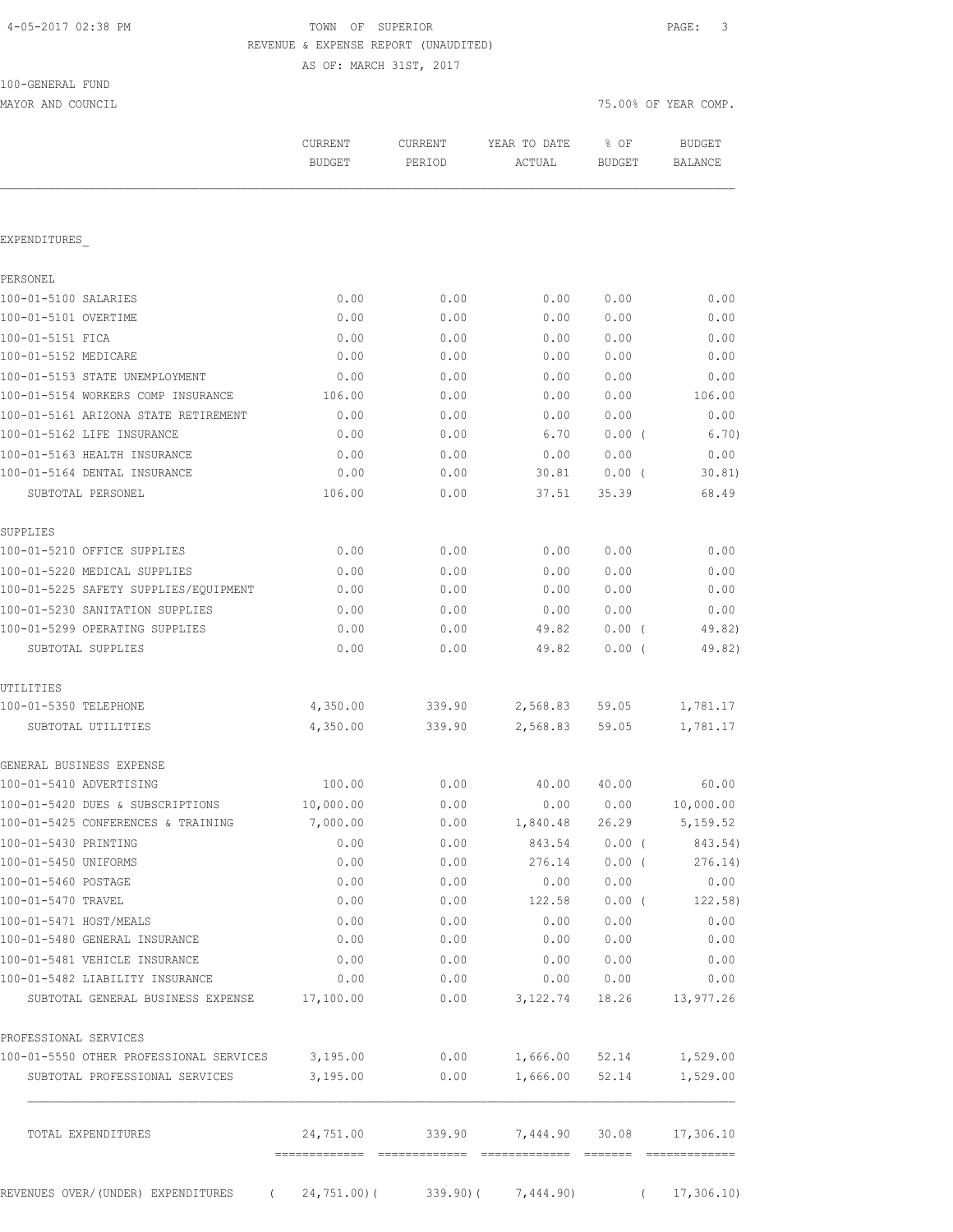### 4-05-2017 02:38 PM TOWN OF SUPERIOR PAGE: 4 REVENUE & EXPENSE REPORT (UNAUDITED) AS OF: MARCH 31ST, 2017

100-GENERAL FUND TOWN MANAGER TO THE SERIES OF THE SERIES OF THE SERIES OF THE SERIES OF THE SERIES OF THE SERIES OF THE SERIES OF THE SERIES OF THE SERIES OF THE SERIES OF THE SERIES OF THE SERIES OF THE SERIES OF THE SERIES OF THE SERIES

|                                                             | CURRENT<br><b>BUDGET</b>     | <b>CURRENT</b><br>PERIOD                     | YEAR TO DATE<br>ACTUAL              | % OF<br><b>BUDGET</b>  | <b>BUDGET</b><br>BALANCE |
|-------------------------------------------------------------|------------------------------|----------------------------------------------|-------------------------------------|------------------------|--------------------------|
| EXPENDITURES                                                |                              |                                              |                                     |                        |                          |
| PERSONEL                                                    |                              |                                              |                                     |                        |                          |
| 100-02-5100 SALARIES                                        | 81,385.00                    | 5,813.52                                     | 55, 367.44                          | 68.03                  | 26,017.56                |
| 100-02-5101 OVERTIME                                        | 0.00                         | 0.00                                         | 0.00                                | 0.00                   | 0.00                     |
| 100-02-5151 FICA                                            | 5,046.00                     | 326.74                                       | 3, 121.38                           | 61.86                  | 1,924.62                 |
| 100-02-5152 MEDICARE                                        | 1,180.00                     | 76.42                                        | 730.02                              | 61.87                  | 449.98                   |
| 100-02-5153 STATE UNEMPLOYMENT                              | 300.00                       | 0.00                                         | 261.44                              | 87.15                  | 38.56                    |
| 100-02-5154 WORKERS COMP INSURANCE                          | 356.00                       | 0.00                                         | 0.00                                | 0.00                   | 356.00                   |
| 100-02-5161 ARIZONA STATE RETIREMENT                        | 9,335.00                     | 667.40                                       | 6,340.30                            | 67.92                  | 2,994.70                 |
| 100-02-5162 LIFE INSURANCE                                  | 80.00                        | 6.70                                         | 60.30                               | 75.38                  | 19.70                    |
| 100-02-5163 HEALTH INSURANCE                                | 7,483.00                     | 479.12                                       | 4,313.84                            | 57.65                  | 3,169.16                 |
| 100-02-5164 DENTAL INSURANCE                                | 351.00                       | 30.81                                        | 277.29                              | 79.00                  | 73.71                    |
| SUBTOTAL PERSONEL                                           | 105,516.00                   | 7,400.71                                     | 70,472.01                           | 66.79                  | 35,043.99                |
| SUPPLIES                                                    |                              |                                              |                                     |                        |                          |
| 100-02-5210 OFFICE SUPPLIES                                 | 0.00                         | 0.00                                         | 0.00                                | 0.00                   | 0.00                     |
| 100-02-5220 MEDICAL SUPPLIES                                | 0.00                         | 0.00                                         | 0.00                                | 0.00                   | 0.00                     |
| 100-02-5225 SAFETY SUPPLIES/EQUIPMENT                       | 0.00                         | 0.00                                         | 0.00                                | 0.00                   | 0.00                     |
| 100-02-5230 SANITATION SUPPLIES                             | 0.00                         | 0.00                                         | 0.00                                | 0.00                   | 0.00                     |
| 100-02-5299 OPERATING SUPPLIES                              | 2,000.00                     | 0.00                                         | 0.00                                | 0.00                   | 2,000.00                 |
| SUBTOTAL SUPPLIES                                           | 2,000.00                     | 0.00                                         | 0.00                                | 0.00                   | 2,000.00                 |
| UTILITIES                                                   |                              |                                              |                                     |                        |                          |
| 100-02-5350 TELEPHONE                                       | 0.00                         | 55.25                                        | 498.61                              | $0.00$ (               | 498.61)                  |
| SUBTOTAL UTILITIES                                          | 0.00                         | 55.25                                        | 498.61                              | 0.00(                  | 498.61)                  |
| GENERAL BUSINESS EXPENSE                                    |                              |                                              |                                     |                        |                          |
| 100-02-5420 DUES & SUBSCRIPTIONS                            | 0.00                         | 0.00                                         | 100.00                              | $0.00$ (               | 100.00)                  |
| 100-02-5425 CONFERENCE & TRAINING                           | 2,000.00                     | 0.00                                         | 223.28                              | 11.16                  | 1,776.72                 |
| 100-02-5470 TRAVEL                                          | 1,000.00                     | 0.00                                         | 122.73                              | 12.27                  | 877.27                   |
| 100-02-5471 HOST/MEALS<br>SUBTOTAL GENERAL BUSINESS EXPENSE | 0.00<br>3,000.00             | 0.00<br>0.00                                 | 567.69                              | 121.68 0.00 (<br>18.92 | 121.68)<br>2,432.31      |
| REPAIR/MAINTENANCE                                          |                              |                                              |                                     |                        |                          |
| 100-02-5641 VEHICLE FUEL                                    | 0.00                         | 31.67                                        | 31.67                               | $0.00$ (               | 31.67                    |
| SUBTOTAL REPAIR/MAINTENANCE                                 | 0.00                         | 31.67                                        | 31.67                               | $0.00$ (               | 31.67)                   |
| TOTAL EXPENDITURES                                          |                              |                                              | 110,516.00 7,487.63 71,569.98 64.76 |                        | 38,946.02                |
|                                                             | -------------- ------------- |                                              | ========================            |                        | =============            |
| REVENUES OVER/(UNDER) EXPENDITURES                          | $\sqrt{2}$                   | $110, 516.00$ ( $7, 487.63$ ( $71, 569.98$ ) |                                     |                        | 38, 946.02               |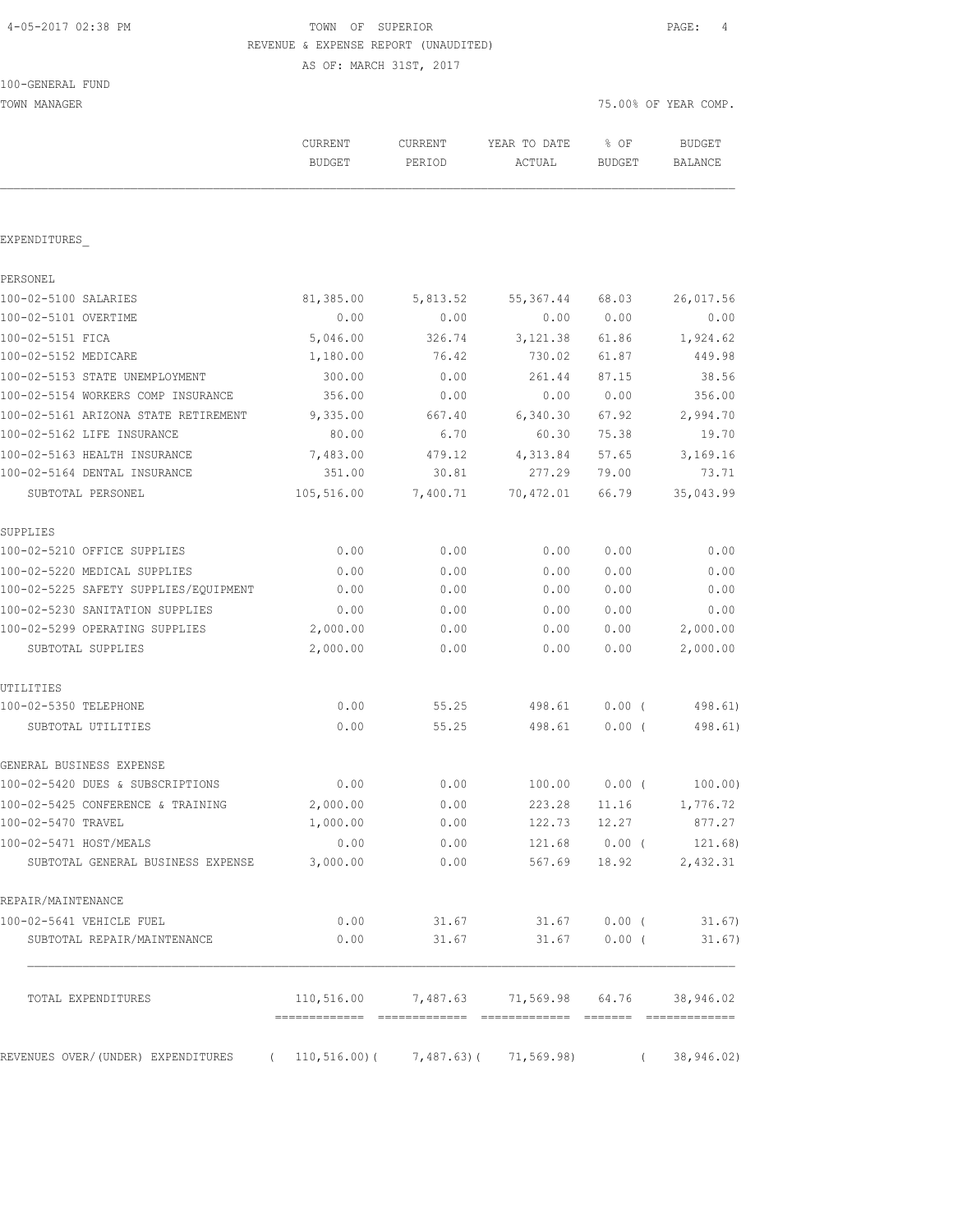# TOWN OF SUPERIOR **PAGE:** 5 REVENUE & EXPENSE REPORT (UNAUDITED)

AS OF: MARCH 31ST, 2017

| 100-GENERAL | FUND |
|-------------|------|
|-------------|------|

| CURRENT<br>BUDGET | CURRENT<br>PERIOD | YEAR TO DATE % OF<br>ACTUAL | <b>BUDGET</b> | <b>BUDGET</b><br><b>BALANCE</b>                                                 |
|-------------------|-------------------|-----------------------------|---------------|---------------------------------------------------------------------------------|
|                   |                   |                             |               |                                                                                 |
|                   |                   |                             |               |                                                                                 |
|                   |                   |                             |               |                                                                                 |
| 0.00              | 0.00              |                             | 0.00          | 0.00                                                                            |
| 0.00              | 0.00              | 0.00                        | 0.00          | 0.00                                                                            |
|                   |                   |                             |               |                                                                                 |
| 0.00              | 0.00              | 0.00                        | 0.00          | 0.00                                                                            |
| 0.00              | 0.00              | 0.00                        | 0.00          | 0.00                                                                            |
| 0.00              | 0.00              | 0.00                        | 0.00          | 0.00                                                                            |
| 0.00              | 0.00              | 0.00                        | 0.00          | 0.00                                                                            |
| 0.00              | 0.00              | 0.00                        | 0.00          | 0.00                                                                            |
| 0.00              | 0.00              | 0.00                        | 0.00          | 0.00                                                                            |
|                   |                   |                             |               |                                                                                 |
| 63,000.00         |                   |                             |               | 20,968.23                                                                       |
| 0.00              | 0.00              |                             |               | 0.00                                                                            |
| 63,000.00         | 0.00              |                             | 66.72         | 20,968.23                                                                       |
| 63,000.00         | 0.00              |                             |               | 20,968.23                                                                       |
|                   |                   |                             |               | 0.00<br>$0.00$ $42,031.77$ $66.72$<br>0.00 0.00<br>42,031.77<br>42,031.77 66.72 |

REVENUES OVER/(UNDER) EXPENDITURES ( 63,000.00) 0.00 ( 42,031.77) ( 20,968.23)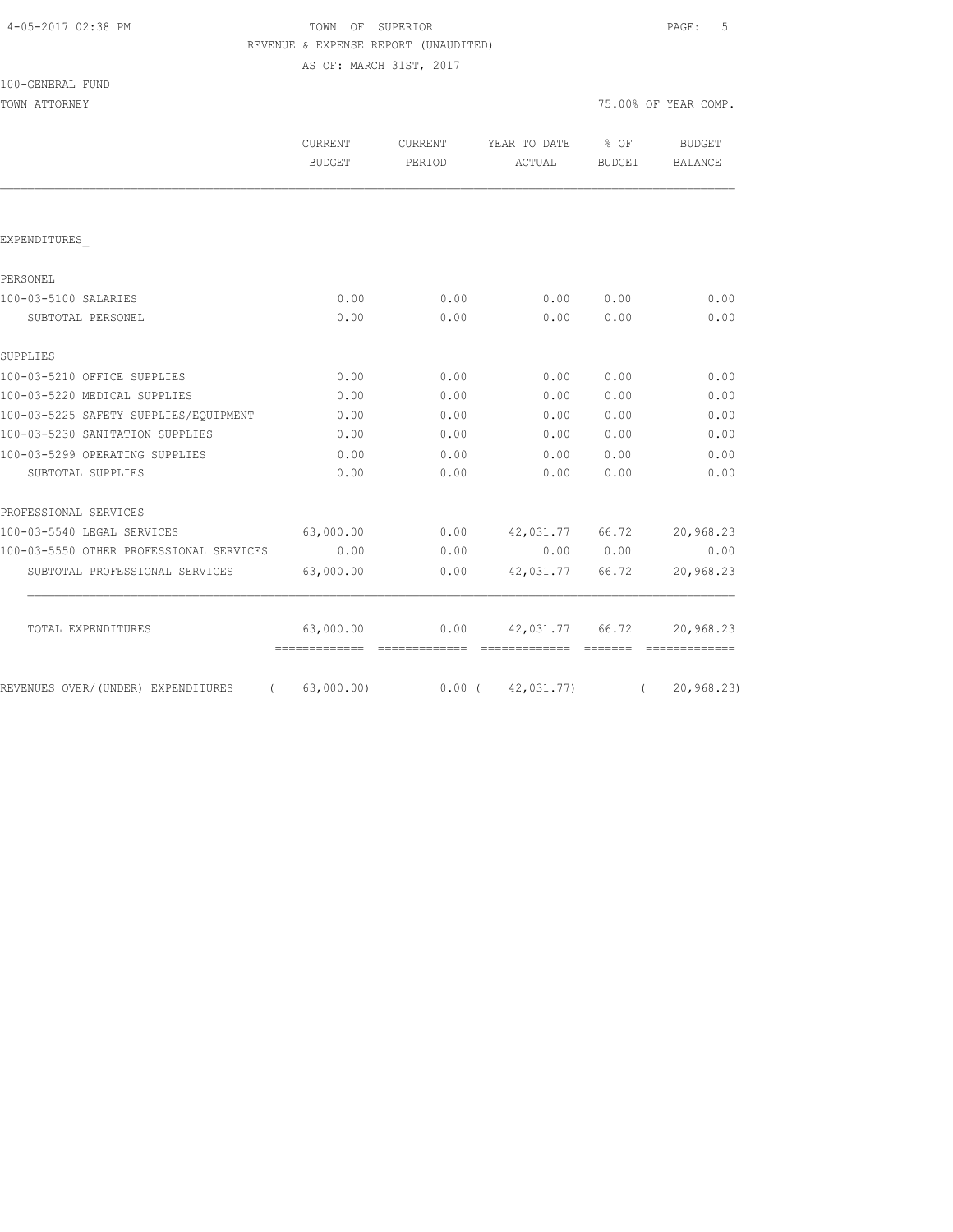### 4-05-2017 02:38 PM TOWN OF SUPERIOR PAGE: 6 REVENUE & EXPENSE REPORT (UNAUDITED)

AS OF: MARCH 31ST, 2017

| MAGISTRATE                                                  |                   |                   |                        |                  | 75.00% OF YEAR COMP.     |
|-------------------------------------------------------------|-------------------|-------------------|------------------------|------------------|--------------------------|
|                                                             | CURRENT<br>BUDGET | CURRENT<br>PERIOD | YEAR TO DATE<br>ACTUAL | $8$ OF<br>BUDGET | <b>BUDGET</b><br>BALANCE |
| REVENUES                                                    |                   |                   |                        |                  |                          |
| BUSINESS SERVICES                                           |                   |                   |                        |                  |                          |
| 100-04-4250 FINES                                           | 0.00              | 45.22             | 371.05                 | $0.00$ (         | 371.05)                  |
| 100-04-4251 MFTG - MAGISTRATE COURT                         | 0.00              | 0.00              | 57.42                  | 0.00(            | 57.42)                   |
| SUBTOTAL BUSINESS SERVICES                                  | 0.00              | 45.22             | 428.47                 | $0.00$ (         | 428.47)                  |
| TOTAL REVENUES                                              | 0.00              | 45.22             | 428.47                 | 0.00(            | 428.47)                  |
| EXPENDITURES                                                |                   |                   |                        |                  |                          |
| PERSONEL                                                    |                   |                   |                        |                  |                          |
| 100-04-5100 SALARIES                                        | 11,482.00         | 883.20            | 8,528.58               | 74.28            | 2,953.42                 |
| 100-04-5101 OVERTIME                                        | 0.00              | 0.00              | 0.00                   | 0.00             | 0.00                     |
| 100-04-5151 FICA                                            | 712.00            | 54.76             | 520.22                 | 73.06            | 191.78                   |
| 100-04-5152 MEDICARE                                        | 166.00            | 12.78             | 121.41                 | 73.14            | 44.59                    |
| 100-04-5153 STATE UNEMPLOYMENT                              | 484.00            | 32.25             | 336.10                 | 69.44            | 147.90                   |
| 100-04-5154 WORKERS COMP INSURANCE                          | 48.00             | 0.00              | 193.00                 | 402.08 (         | 145.00)                  |
| 100-04-5161 ARIZONA STATE RETIREMENT                        | 1,317.00          | 82.48             | 783.56                 | 59.50            | 533.44                   |
| 100-04-5162 LIFE INSURANCE                                  | 0.00              | 0.00              | 0.00                   | 0.00             | 0.00                     |
| 100-04-5163 HEALTH INSURANCE                                | 0.00              | 0.00              | 0.00                   | 0.00             | 0.00                     |
| 100-04-5164 DENTAL INSURANCE                                | 0.00              | 0.00              | 0.00                   | 0.00             | 0.00                     |
| SUBTOTAL PERSONEL                                           | 14,209.00         | 1,065.47          | 10,482.87              | 73.78            | 3,726.13                 |
| SUPPLIES<br>100-04-5210 OFFICE SUPPLIES                     | 886.00            | 0.00              | 0.00                   | 0.00             | 886.00                   |
| 100-04-5220 MEDICAL SUPPLIES                                | 0.00              | 0.00              | 0.00                   | 0.00             | 0.00                     |
| 100-04-5225 SAFETY SUPPLIES/EQUIPMENT                       | 0.00              | 0.00              | 0.00                   | 0.00             | 0.00                     |
| 100-04-5230 SANITATION SUPPLIES                             | 0.00              | 0.00              | 0.00                   | 0.00             | 0.00                     |
| 100-04-5299 OPERATING SUPPLIES                              | 0.00              | 0.00              | 23.09                  | $0.00$ (         | 23.09                    |
| SUBTOTAL SUPPLIES                                           | 886.00            | 0.00              | 23.09                  | 2.61             | 862.91                   |
| GENERAL BUSINESS EXPENSE                                    |                   |                   |                        |                  |                          |
| 100-04-5460 POSTAGE                                         | 0.00              | 7.02              | 33.13                  | $0.00$ (         | 33.13)                   |
| 100-04-5470 TRAVEL                                          | 0.00              | 0.00              | 0.00                   | 0.00             | 0.00                     |
| 100-04-5471 AUDIT & ACCOUNTING                              | 0.00              | 1,045.45          | 1,634.39               | $0.00$ (         | 1,634.39                 |
| SUBTOTAL GENERAL BUSINESS EXPENSE                           | 0.00              | 1,052.47          | 1,667.52               | $0.00$ (         | 1,667.52)                |
| PROFESSIONAL SERVICES<br>100-04-5550 OTHER PROFESSIONAL SVC | 0.00              | 0.00              | 1,434.32               | $0.00$ (         | 1,434.32)                |
| SUBTOTAL PROFESSIONAL SERVICES                              | 0.00              | 0.00              | 1,434.32               | $0.00$ (         | 1,434.32)                |
|                                                             |                   |                   |                        |                  |                          |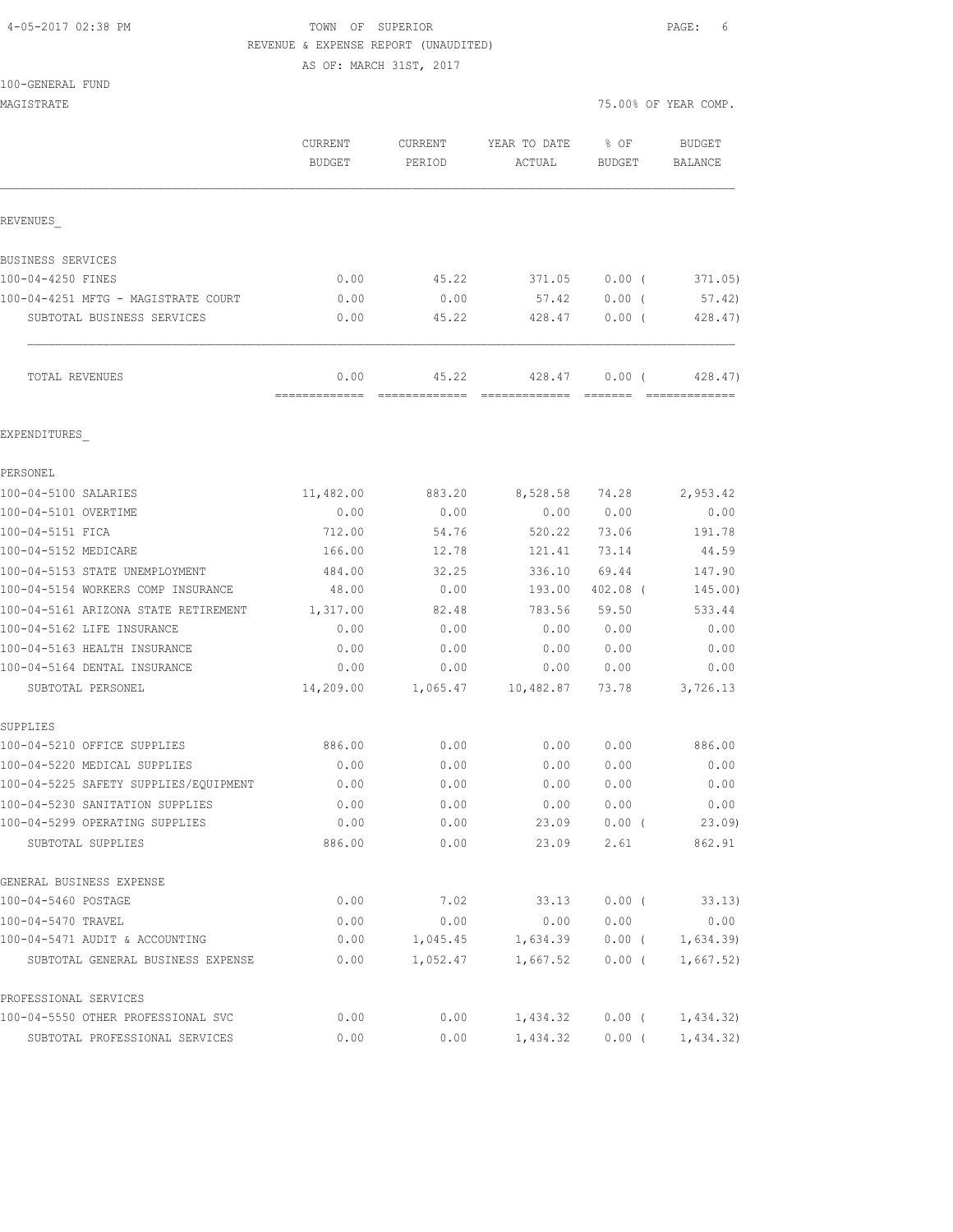### 4-05-2017 02:38 PM TOWN OF SUPERIOR PAGE: 7 REVENUE & EXPENSE REPORT (UNAUDITED) AS OF: MARCH 31ST, 2017

100-GENERAL FUND

MAGISTRATE 75.00% OF YEAR COMP.

|                                    | CURRENT<br><b>BUDGET</b> | <b>CURRENT</b><br>PERIOD             | YEAR TO DATE<br>ACTUAL | % OF<br><b>BUDGET</b> | <b>BUDGET</b><br><b>BALANCE</b> |
|------------------------------------|--------------------------|--------------------------------------|------------------------|-----------------------|---------------------------------|
| CAPITAL OUTLAY                     |                          |                                      |                        |                       |                                 |
| 100-04-5720 OFFICE EQUIPMENT       | 0.00                     | 0.00                                 | 750.00                 | 0.00(                 | 750.00)                         |
| SUBTOTAL CAPITAL OUTLAY            | 0.00                     | 0.00                                 | 750.00                 | $0.00$ (              | 750.00                          |
| TOTAL EXPENDITURES                 | 15,095.00                | 2,117.94                             | 14,357.80 95.12        |                       | 737.20                          |
| REVENUES OVER/(UNDER) EXPENDITURES |                          | $15,095,00$ ( 2,072,72) ( 13,929,33) |                        |                       | 1,165.67)                       |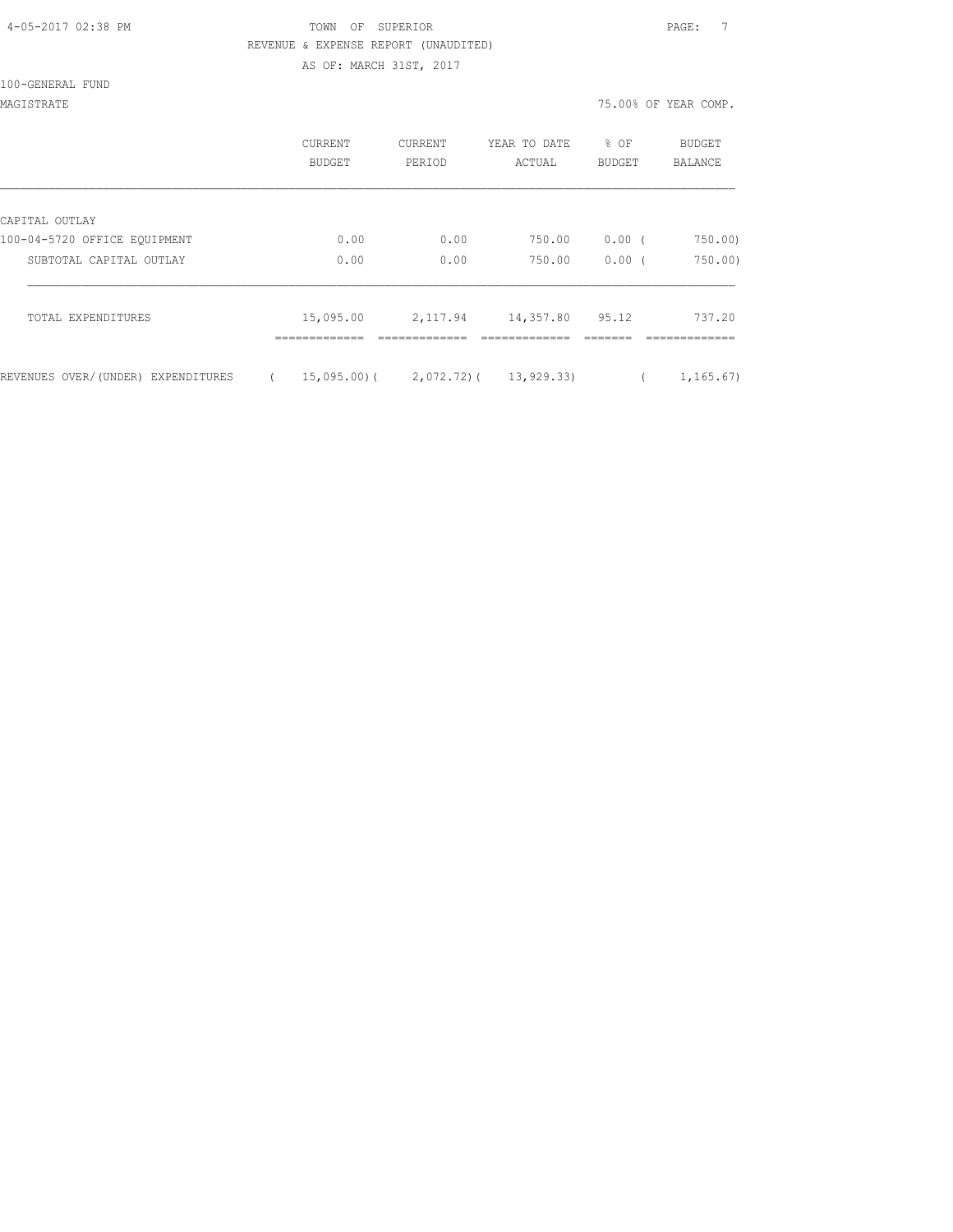4-05-2017 02:38 PM **TOWN** OF SUPERIOR **PAGE: 8** REVENUE & EXPENSE REPORT (UNAUDITED)

|                                                     | AS OF: MARCH 31ST, 2017  |                          |                        |                         |                          |
|-----------------------------------------------------|--------------------------|--------------------------|------------------------|-------------------------|--------------------------|
| 100-GENERAL FUND                                    |                          |                          |                        |                         |                          |
| ADMIN/TOWN CLERK                                    |                          |                          |                        |                         | 75.00% OF YEAR COMP.     |
|                                                     | CURRENT<br><b>BUDGET</b> | <b>CURRENT</b><br>PERIOD | YEAR TO DATE<br>ACTUAL | $8$ OF<br><b>BUDGET</b> | <b>BUDGET</b><br>BALANCE |
| REVENUES                                            |                          |                          |                        |                         |                          |
| BUSINESS SERVICES                                   |                          |                          |                        |                         |                          |
| 100-05-4240 ADMIN FEES (FAX/COPY/NOTARY)            | 0.00                     | 33.00                    | 304.75                 | 0.00(                   | 304.75)                  |
| SUBTOTAL BUSINESS SERVICES                          | 0.00                     | 33.00                    | 304.75                 | 0.00(                   | 304.75)                  |
| TOTAL REVENUES                                      | 0.00                     | 33.00                    | 304.75                 | $0.00$ (                | 304.75)                  |
| EXPENDITURES                                        |                          |                          |                        |                         |                          |
| PERSONEL                                            |                          |                          |                        |                         |                          |
| 100-05-5100 SALARIES                                | 131,110.00               | 7,686.00                 |                        | 63, 169. 16 48. 18      | 67,940.84                |
| 100-05-5101 OVERTIME                                | 0.00                     | 83.25                    | 417.69                 | $0.00$ (                | $417.69$ )               |
| 100-05-5151 FICA                                    | 8,129.00                 | 473.14                   | 4,064.30               | 50.00                   | 4,064.70                 |
| 100-05-5152 MEDICARE                                | 1,901.00                 | 110.64                   | 950.46                 | 50.00                   | 950.54                   |
| 100-05-5153 STATE UNEMPLOYMENT                      | 901.00                   | 155.13                   | 970.91                 | $107.76$ (              | 69.91)                   |
| 100-05-5154 WORKERS COMP INSURANCE                  | 574.00                   | 0.00                     | 171.00                 | 29.79                   | 403.00                   |
| 100-05-5161 ARIZONA STATE RETIREMENT                | 15,038.00                | 891.91                   | 6,704.47 44.58         |                         | 8,333.53                 |
| 100-05-5162 LIFE INSURANCE                          | 241.00                   | 20.10                    | 155.75                 | 64.63                   | 85.25                    |
| 100-05-5163 HEALTH INSURANCE                        | 22,448.00                | 1,437.36                 |                        | 9,583.26 42.69          | 12,864.74                |
| 100-05-5164 DENTAL INSURANCE<br>SUBTOTAL PERSONEL   | 1,053.00<br>181,395.00   | 92.43<br>10,949.96       | 86,803.20              | 616.20 58.52<br>47.85   | 436.80<br>94,591.80      |
| SUPPLIES                                            |                          |                          |                        |                         |                          |
| 100-05-5210 OFFICE SUPPLIES                         | 8,556.00                 | 238.82                   | 9,205.13               | $107.59$ (              | 649.13)                  |
| 100-05-5220 MEDICAL SUPPLIES                        | 0.00                     | 0.00                     | 0.00                   | 0.00                    | 0.00                     |
| 100-05-5225 SAFETY SUPPLIES/EQUIPMENT               | 0.00                     | 0.00                     | 0.00                   | 0.00                    | 0.00                     |
| 100-05-5230 SANITATION SUPPLIES                     | 0.00                     | 0.00                     | 0.00                   | 0.00                    | 0.00                     |
| 100-05-5299 OPERATING SUPPLIES<br>SUBTOTAL SUPPLIES | 2,000.00<br>10,556.00    | 48.34<br>287.16          | 2,592.49<br>11,797.62  | $129.62$ (<br>111.76 (  | 592.49)<br>1, 241.62)    |
| UTILITIES                                           |                          |                          |                        |                         |                          |
| 100-05-5310 ELECTRICITY                             | 10,000.00                | 990.57                   | 8,568.02               | 85.68                   | 1,431.98                 |
| 100-05-5320 GAS                                     | 1,200.00                 | 140.74                   | 891.73                 | 74.31                   | 308.27                   |
| 100-05-5330 REFUSE                                  | 0.00                     | 0.00                     | 0.00                   | 0.00                    | 0.00                     |
| 100-05-5340 SEWER                                   | 0.00                     | 0.00                     | 0.00                   | 0.00                    | 0.00                     |
| 100-05-5350 TELEPHONE                               | 4,000.00                 | 294.05                   | 2,833.39               | 70.83                   | 1,166.61                 |
| 100-05-5360 WATER                                   | 2,300.00                 | 204.74                   | 3,125.55               | $135.89$ (              | 825.55)                  |
| 100-05-5380 SECURITY<br>SUBTOTAL UTILITIES          | 1,230.00<br>18,730.00    | 247.44<br>1,877.54       | 622.44<br>16,041.13    | 50.60<br>85.64          | 607.56<br>2,688.87       |
| GENERAL BUSINESS EXPENSE                            |                          |                          |                        |                         |                          |
| 100-05-5410 ADVERTISING                             | 5,000.00                 | 41.50                    | 2,971.71               | 59.43                   | 2,028.29                 |
| 100-05-5420 DUES & SUBSCRIPTIONS                    | 2,000.00                 | 50.00                    | 8,992.03               | 449.60 (                | 6, 992.03)               |

100-05-5425 CONFERENCES & TRAINING  $\begin{array}{cccc} 0.00 & 1,320.54 & 2,170.54 & 0.00 & (2,170.54) \ 5,120.00 & 271.37 & 3,666.95 & 71.62 & 1,453.05 \end{array}$ 100-05-5430 PRINTING 5,120.00 271.37 3,666.95 71.62 1,453.05 100-05-5440 ELECTIONS 5,000.00 0.00 5,092.50 101.85 ( 92.50)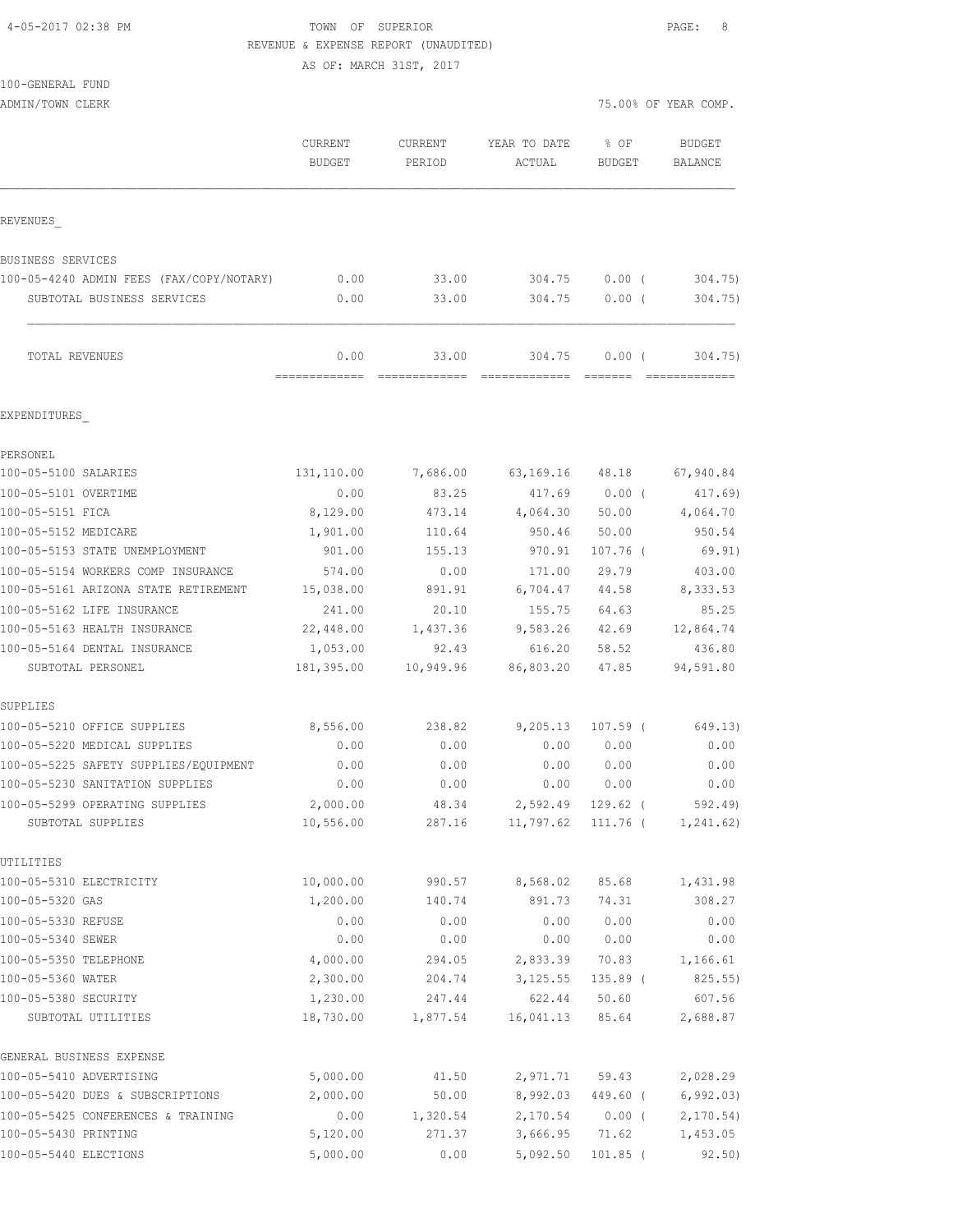#### 4-05-2017 02:38 PM TOWN OF SUPERIOR PAGE: 9 REVENUE & EXPENSE REPORT (UNAUDITED)

AS OF: MARCH 31ST, 2017

ADMIN/TOWN CLERK  $75.00\%$  OF YEAR COMP.

|                                                | CURRENT<br><b>BUDGET</b>               | CURRENT<br>PERIOD | YEAR TO DATE<br>ACTUAL | % OF<br><b>BUDGET</b> | <b>BUDGET</b><br>BALANCE |
|------------------------------------------------|----------------------------------------|-------------------|------------------------|-----------------------|--------------------------|
| 100-05-5450 UNIFORMS                           | 0.00                                   | 0.00              | 0.00                   | 0.00                  | 0.00                     |
| 100-05-5460 POSTAGE                            | 6,000.00                               | 533.52            | 5,386.55               | 89.78                 | 613.45                   |
| 100-05-5470 TRAVEL                             | 0.00                                   | 0.00              | 68.90                  | $0.00$ (              | 68.90)                   |
| 100-05-5471 AUDIT & ACCOUNTING                 | 0.00                                   | 1,045.45          | 3,470.89               | $0.00$ (              | 3,470.89                 |
| 100-05-5480 GENERAL INSURANCE                  | 12,820.00                              | 3,321.13          | 15, 165.77             | $118.30$ (            | 2,345.77                 |
| 100-05-5481 VEHICLE INSURANCE                  | 0.00                                   | 0.00              | 0.00                   | 0.00                  | 0.00                     |
| 100-05-5482 LIABILITY INSURANCE                | 0.00                                   | 0.00              | 1,650.00               | $0.00$ (              | 1,650.00)                |
| 100-05-5491 FINANCE/BANK FEES                  | 390.00                                 | 0.00              | 50.00                  | 12.82                 | 340.00                   |
| 100-05-5495 PENALTY                            | 0.00                                   | $0.00$ (          | 46, 417.29)            | 0.00                  | 46, 417.29               |
| SUBTOTAL GENERAL BUSINESS EXPENSE              | 36,330.00                              | 6,583.51          | 2,268.55               | 6.24                  | 34,061.45                |
| PROFESSIONAL SERVICES                          |                                        |                   |                        |                       |                          |
| 100-05-5550 OTHER PROFESSIONAL SERVICES        | 1,797.00                               | 360.00            |                        | 51,768.24 2,880.81 (  | 49,971.24)               |
| 100-05-5590 AUDIT & ACCOUNTING                 | 9,000.00                               | 0.00              |                        | 15,100.00 167.78 (    | 6,100.00)                |
| SUBTOTAL PROFESSIONAL SERVICES                 | 10,797.00                              | 360.00            | 66,868.24              | $619.32$ (            | 56,071.24)               |
| REPAIR/MAINTENANCE                             |                                        |                   |                        |                       |                          |
| 100-05-5610 PARK & BLDG IMPROVEMENTS           | 0.00                                   | 0.00              | 0.00                   | 0.00                  | 0.00                     |
| 100-05-5640 AUTO & TRUCK REPAIRS               | 0.00                                   | 0.00              | 0.00                   | 0.00                  | 0.00                     |
| 100-05-5641 GAS & OIL                          | 500.00                                 | 0.00              | 0.00                   | 0.00                  | 500.00                   |
| 100-05-5642 TIRES & TUBES                      | 0.00                                   | 0.00              | 0.00                   | 0.00                  | 0.00                     |
| 100-05-5650 OTHER EQUIPMENT REPAIRS            | 4,000.00                               | 0.00              | 0.00                   | 0.00                  | 4,000.00                 |
| SUBTOTAL REPAIR/MAINTENANCE                    | 4,500.00                               | 0.00              | 0.00                   | 0.00                  | 4,500.00                 |
| CAPITAL OUTLAY                                 |                                        |                   |                        |                       |                          |
| 100-05-5710 BUILDING                           | 5,000.00                               | 0.00              | 4,874.73               | 97.49                 | 125.27                   |
| 100-05-5720 OFFICE EQUIPMENT                   | 15,000.00                              | 0.00              | 6,986.14               | 46.57                 | 8,013.86                 |
| 100-05-5750 OTHER EQUIP/SMALL TOOLS            | 0.00                                   | 0.00              | 0.00                   | 0.00                  | 0.00                     |
| 100-05-5780 COMPUTER/INCODE SOFTWARE           | 28,014.00                              | 0.00              | 4,407.62               | 15.73                 | 23,606.38                |
| SUBTOTAL CAPITAL OUTLAY                        | 48,014.00                              | 0.00              | 16,268.49              | 33.88                 | 31,745.51                |
| TOTAL EXPENDITURES                             | 310,322.00<br>======================== | 20,058.17         | 200,047.23             | 64.46<br>- 2222222    | 110,274.77               |
| REVENUES OVER/(UNDER) EXPENDITURES<br>$\left($ | $310, 322.00$ (                        | $20,025.17$ ) (   | 199,742.48)            | $\left($              | 110, 579.52)             |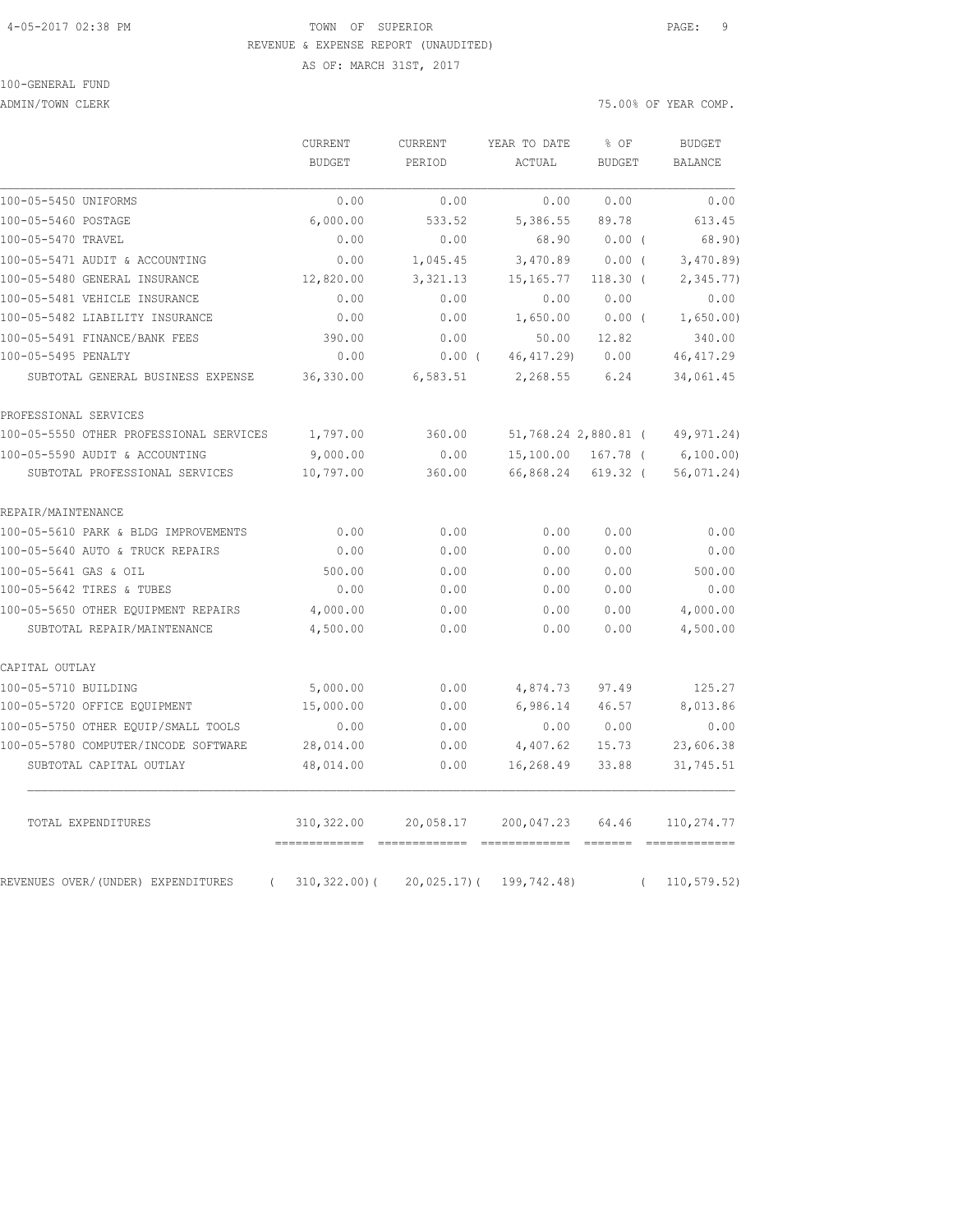| 4-05-2017 02:38 PM |  |  |  |  |
|--------------------|--|--|--|--|
|--------------------|--|--|--|--|

## TOWN OF SUPERIOR **PAGE:** 10 REVENUE & EXPENSE REPORT (UNAUDITED)

AS OF: MARCH 31ST, 2017

|  | 100-GENERAL FUND |  |
|--|------------------|--|
|  |                  |  |

| FINANCE                               |                          |                   |                        |                       | 75.00% OF YEAR COMP.     |
|---------------------------------------|--------------------------|-------------------|------------------------|-----------------------|--------------------------|
|                                       | CURRENT<br><b>BUDGET</b> | CURRENT<br>PERIOD | YEAR TO DATE<br>ACTUAL | % OF<br><b>BUDGET</b> | <b>BUDGET</b><br>BALANCE |
|                                       |                          |                   |                        |                       |                          |
| EXPENDITURES                          |                          |                   |                        |                       |                          |
| PERSONEL                              |                          |                   |                        |                       |                          |
| 100-06-5100 SALARIES                  | 0.00                     | 0.00              | 0.00                   | 0.00                  | 0.00                     |
| 100-06-5101 OVERTIME                  | 0.00                     | 0.00              | 0.00                   | 0.00                  | 0.00                     |
| 100-06-5151 FICA                      | 0.00                     | 0.00              | 0.00                   | 0.00                  | 0.00                     |
| 100-06-5152 MEDICARE                  | 0.00                     | 0.00              | 0.00                   | 0.00                  | 0.00                     |
| 100-06-5153 STATE UNEMPLOYMENT        | 0.00                     | 0.00              | 0.00                   | 0.00                  | 0.00                     |
| 100-06-5154 WORKERS COMP INSURANCE    | 0.00                     | 0.00              | 0.00                   | 0.00                  | 0.00                     |
| 100-06-5161 ARIZONA STATE RETIREMENT  | 0.00                     | 0.00              | 0.00                   | 0.00                  | 0.00                     |
| 100-06-5162 LIFE INSURANCE            | 0.00                     | 0.00              | 0.00                   | 0.00                  | 0.00                     |
| 100-06-5163 HEALTH INSURANCE          | 0.00                     | 0.00              | 0.00                   | 0.00                  | 0.00                     |
| 100-06-5164 DENTAL INSURANCE          | 0.00                     | 0.00              | 0.00                   | 0.00                  | 0.00                     |
| SUBTOTAL PERSONEL                     | 0.00                     | 0.00              | 0.00                   | 0.00                  | 0.00                     |
| SUPPLIES                              |                          |                   |                        |                       |                          |
| 100-06-5210 OFFICE SUPPLIES           | 0.00                     | 0.00              | 0.00                   | 0.00                  | 0.00                     |
| 100-06-5220 MEDICAL SUPPLIES          | 0.00                     | 0.00              | 0.00                   | 0.00                  | 0.00                     |
| 100-06-5225 SAFETY SUPPLIES/EQUIPMENT | 0.00                     | 0.00              | 0.00                   | 0.00                  | 0.00                     |
| 100-06-5230 SANITATION SUPPLIES       | 0.00                     | 0.00              | 0.00                   | 0.00                  | 0.00                     |
| 100-06-5299 OPERATING SUPPLIES        | 0.00                     | 9.00              | 35.00                  | 0.00(                 | 35.00                    |
| SUBTOTAL SUPPLIES                     | 0.00                     | 9.00              | 35.00                  | $0.00$ (              | 35.00)                   |
| UTILITIES                             |                          |                   |                        |                       |                          |
| 100-06-5310 ELECTRICITY               | 0.00                     | 0.00              | 0.00                   | 0.00                  | 0.00                     |
| 100-06-5320 GAS                       | 0.00                     | 0.00              | 0.00                   | 0.00                  | 0.00                     |
| 100-06-5330 REFUSE                    | 0.00                     | 0.00              | 0.00                   | 0.00                  | 0.00                     |
| 100-06-5340 SEWER                     | 0.00                     | 0.00              | 0.00                   | 0.00                  | 0.00                     |
| 100-06-5350 TELEPHONE                 | 0.00                     | 0.00              | 0.00                   | 0.00                  | 0.00                     |
| 100-06-5360 WATER                     | 0.00                     | 0.00              | 0.00                   | 0.00                  | 0.00                     |
| SUBTOTAL UTILITIES                    | 0.00                     | 0.00              | 0.00                   | 0.00                  | 0.00                     |
| GENERAL BUSINESS EXPENSE              |                          |                   |                        |                       |                          |
| 100-06-5410 ADVERTISING               | 0.00                     | 0.00              | 0.00                   | 0.00                  | 0.00                     |
| 100-06-5420 DUES & SUBSCRIPTIONS      | 0.00                     | 0.00              | 0.00                   | 0.00                  | 0.00                     |
| 100-06-5425 CONFERENCES & TRAINING    | 0.00                     | 0.00              | 0.00                   | 0.00                  | 0.00                     |
| 100-06-5430 PRINTING                  | 0.00                     | 0.00              | 0.00                   | 0.00                  | 0.00                     |
| 100-06-5450 UNIFORMS                  | 0.00                     | 0.00              | 0.00                   | 0.00                  | 0.00                     |
| 100-06-5460 POSTAGE                   | 0.00                     | 0.00              | 0.00                   | 0.00                  | 0.00                     |
| 100-06-5470 TRAVEL                    | 0.00                     | 0.00              | 0.00                   | 0.00                  | 0.00                     |
| 100-06-5471 AUDIT & ACCOUNTING        | 0.00                     | 1,045.45          | 3,470.89               | 0.00(                 | 3,470.89                 |
| 100-06-5480 GENERAL INSURANCE         | 12,820.00                | 0.00              | 0.00                   | 0.00                  | 12,820.00                |
| 100-06-5481 VEHICLE INSURANCE         | 0.00                     | 0.00              | 0.00                   | 0.00                  | 0.00                     |
| 100-06-5482 LIABILITY INSURANCE       | 0.00                     | 0.00              | 0.00                   | 0.00                  | 0.00                     |
| 100-06-5491 FINANCE/BANK FEES         | 0.00                     | 172.76            | 1,538.30               | $0.00$ (              | 1, 538.30                |

SUBTOTAL GENERAL BUSINESS EXPENSE 12,820.00 1,218.21 5,009.19 39.07 7,810.81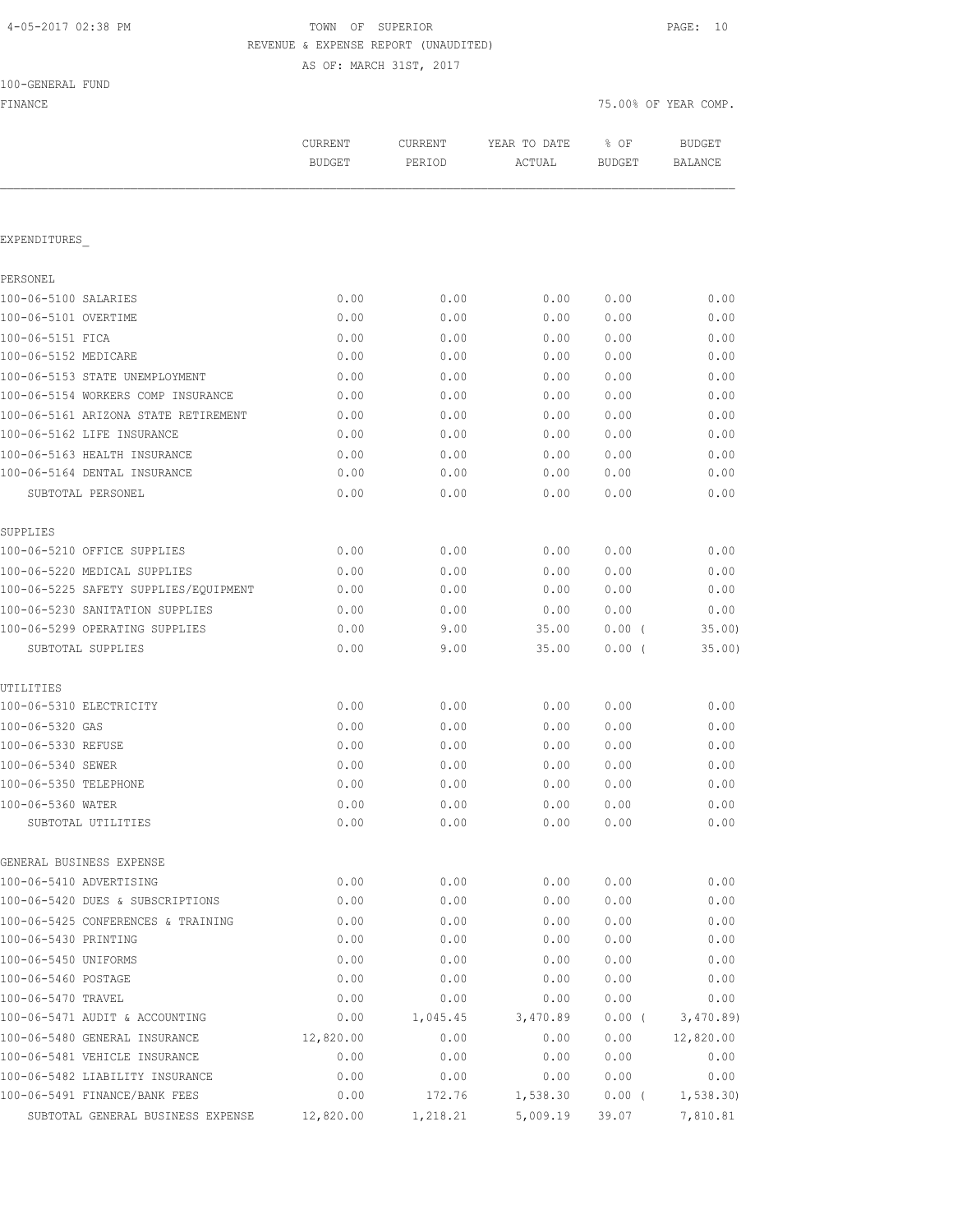### 4-05-2017 02:38 PM TOWN OF SUPERIOR PAGE: 11 REVENUE & EXPENSE REPORT (UNAUDITED)

AS OF: MARCH 31ST, 2017

|                                                | <b>CURRENT</b><br>BUDGET | CURRENT<br>PERIOD | YEAR TO DATE<br>ACTUAL                          | % OF<br><b>BUDGET</b> | <b>BUDGET</b><br><b>BALANCE</b> |
|------------------------------------------------|--------------------------|-------------------|-------------------------------------------------|-----------------------|---------------------------------|
|                                                |                          |                   |                                                 |                       |                                 |
| PROFESSIONAL SERVICES                          |                          |                   |                                                 |                       |                                 |
| 100-06-5550 OTHER PROFESSIONAL SERVICES        | 46,000.00                | 0.00              | 31,009.32                                       | 67.41                 | 14,990.68                       |
| 100-06-5590 AUDIT & ACCOUNTING                 | 9,000.00                 | 0.00              | 0.00                                            | 0.00                  | 9,000.00                        |
| SUBTOTAL PROFESSIONAL SERVICES                 | 55,000.00                | 0.00              | 31,009.32                                       | 56.38                 | 23,990.68                       |
| CAPITAL OUTLAY                                 |                          |                   |                                                 |                       |                                 |
| 100-06-5720 OFFICE EOUIPMENT                   | 0.00                     | 0.00              | 0.00                                            | 0.00                  | 0.00                            |
| SUBTOTAL CAPITAL OUTLAY                        | 0.00                     | 0.00              | 0.00                                            | 0.00                  | 0.00                            |
|                                                |                          |                   |                                                 |                       |                                 |
| TOTAL EXPENDITURES                             | 67,820.00                | 1,227.21          | 36,053.51                                       | 53.16                 | 31,766.49                       |
|                                                |                          |                   |                                                 |                       |                                 |
| REVENUES OVER/(UNDER) EXPENDITURES<br>$\left($ |                          |                   | $(67, 820.00)$ ( $1, 227.21$ ) ( $36, 053.51$ ) | $\left($              | 31,766.49                       |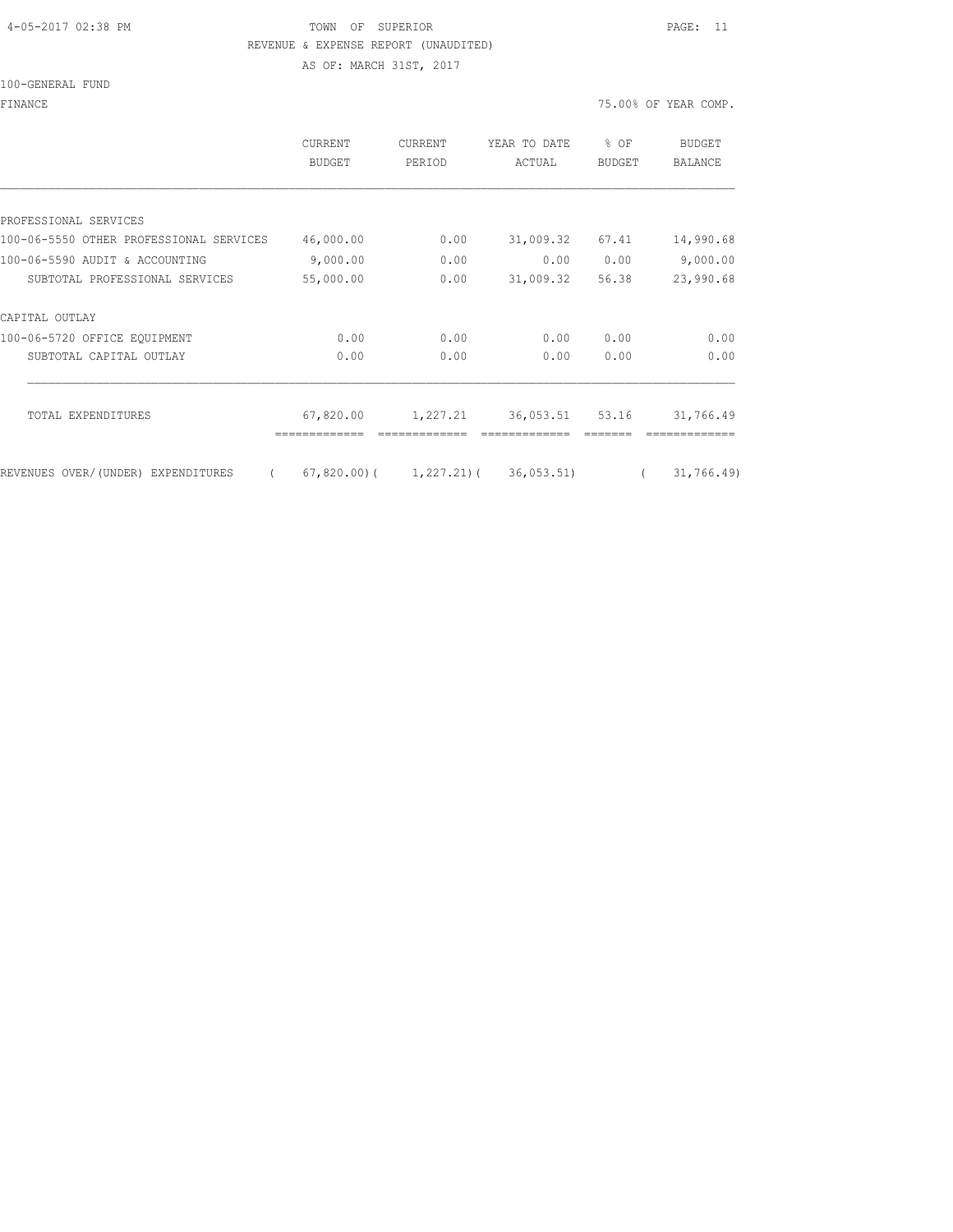### 4-05-2017 02:38 PM TOWN OF SUPERIOR PAGE: 12 REVENUE & EXPENSE REPORT (UNAUDITED)

AS OF: MARCH 31ST, 2017

| 100-GENERAL FUND |  |
|------------------|--|
|------------------|--|

POLICE THE STATE OF POLICE THE STATE OF STATE OF STATE OF STATE OF STATE OF STATE OF STATE OF STATE OF STATE OF STATE OF STATE OF STATE OF STATE OF STATE OF STATE OF STATE OF STATE OF STATE OF STATE OF STATE OF STATE OF ST

|                                          | <b>CURRENT</b><br><b>BUDGET</b> | CURRENT<br>PERIOD | YEAR TO DATE     | $8$ OF<br><b>BUDGET</b> | <b>BUDGET</b><br>BALANCE |
|------------------------------------------|---------------------------------|-------------------|------------------|-------------------------|--------------------------|
|                                          |                                 |                   | ACTUAL           |                         |                          |
| REVENUES                                 |                                 |                   |                  |                         |                          |
| BUSINESS SERVICES                        |                                 |                   |                  |                         |                          |
| 100-07-4230 PD SERVICES-IMPOUND/FING PRI | 0.00                            | 339.66            |                  | $12, 173.51$ 0.00 (     | 12, 173.51)              |
| 100-07-4240 FEES                         | 20,000.00                       | 0.00              | 0.00             | 0.00                    | 20,000.00                |
| 100-07-4250 TRAFFIC FINES                | 6,000.00                        | 1,401.52          |                  | 6,872.01 114.53 (       | 872.01)                  |
| SUBTOTAL BUSINESS SERVICES               | 26,000.00                       | 1,741.18          | 19,045.52        | 73.25                   | 6,954.48                 |
| CONTRIBUTIONS                            |                                 |                   |                  |                         |                          |
| 100-07-4780 OFF DUTY SALARIES            | 0.00                            | 0.00              | 0.00             | 0.00                    | 0.00                     |
| 100-07-4781 OFF DUTY VEHICLE USE         | 0.00                            | 0.00              | 2,535.00         | 0.00(                   | 2, 535.00                |
| SUBTOTAL CONTRIBUTIONS                   | 0.00                            | 0.00              | 2,535.00         | $0.00$ (                | 2, 535.00                |
| TOTAL REVENUES                           | 26,000.00                       | 1,741.18          | 21,580.52        | 83.00                   | 4,419.48                 |
| EXPENDITURES                             |                                 |                   |                  |                         |                          |
| PERSONEL                                 |                                 |                   |                  |                         |                          |
| 100-07-5100 SALARIES                     | 428,933.00                      | 32,506.55         | 285,086.07 66.46 |                         | 143,846.93               |
| 100-07-5101 OVERTIME                     | 20,000.00                       | 2,931.62          | 26,126.98        | $130.63$ (              | 6, 126.98)               |
| 100-07-5102 TAXABLE AUTO ALLOWANCE       | 0.00                            | 0.00              | 0.00             | 0.00                    | 0.00                     |
| 100-07-5151 FICA                         | 0.00                            | 285.65            | 2,582.08         | $0.00$ (                | 2,582.08                 |
| 100-07-5152 MEDICARE                     | 5,793.00                        | 483.00            | 4,237.00         | 73.14                   | 1,556.00                 |
| 100-07-5153 STATE UNEMPLOYMENT           | 2,853.00                        | 345.06            | 3,218.32         | $112.80$ (              | 365.32)                  |
| 100-07-5154 WORKERS COMP INSURANCE       | 25,209.00                       | 0.00              | 18,443.00        | 73.16                   | 6,766.00                 |
| 100-07-5160 PUBLIC SAFETY RETIREMENT     | 40,350.00                       | 6,482.69          | 56,630.90        | 140.35 (                | 16, 280.90)              |
| 100-07-5161 ARIZONA STATE RETIREMENT     | 4,046.00                        | 508.82            | 4,094.94         | $101.21$ (              | 48.94)                   |
| 100-07-5162 LIFE INSURANCE               | 666.00                          | 60.30             | 628.05           | 94.30                   | 37.95                    |
| 100-07-5163 HEALTH INSURANCE             | 67,344.00                       | 2,837.52          | 25, 471.49       | 37.82                   | 41,872.51                |
| 100-07-5164 DENTAL INSURANCE             | 3,160.00                        | 246.48            | 2,187.51         | 69.23                   | 972.49                   |
| 100-07-5180 RESOLUTION SALARIES          | 0.00                            | 0.00              | 0.00             | 0.00                    | 0.00                     |
| 100-07-5181 DALMOLIN EXCAVATING SALARIES | 0.00                            | 0.00              | 0.00             | 0.00                    | 0.00                     |
| SUBTOTAL PERSONEL                        | 598,354.00                      | 46,687.69         | 428,706.34       | 71.65                   | 169,647.66               |
| SUPPLIES                                 |                                 |                   |                  |                         |                          |
| 100-07-5210 OFFICE SUPPLIES              | 3,500.00                        | 0.00              | 195.09           | 5.57                    | 3,304.91                 |
| 100-07-5220 MEDICAL SUPPLIES             | 0.00                            | 0.00              | 0.00             | 0.00                    | 0.00                     |
| 100-07-5225 SAFETY SUPPLIES/EQUIPMENT    | 0.00                            | 0.00              | 0.00             | 0.00                    | 0.00                     |
| 100-07-5227 K9 FOOD & MEDICAL SUPPLIES   | 0.00                            | 168.47            | 1,178.94         | 0.00(                   | 1, 178.94)               |
| 100-07-5230 SANITATION SUPPLIES          | 0.00                            | 0.00              | 0.00             | 0.00                    | 0.00                     |
| 100-07-5299 OPERATING SUPPLIES           | 5,000.00                        | 0.00              | 2,241.86         | 44.84                   | 2,758.14                 |
| SUBTOTAL SUPPLIES                        | 8,500.00                        | 168.47            | 3,615.89         | 42.54                   | 4,884.11                 |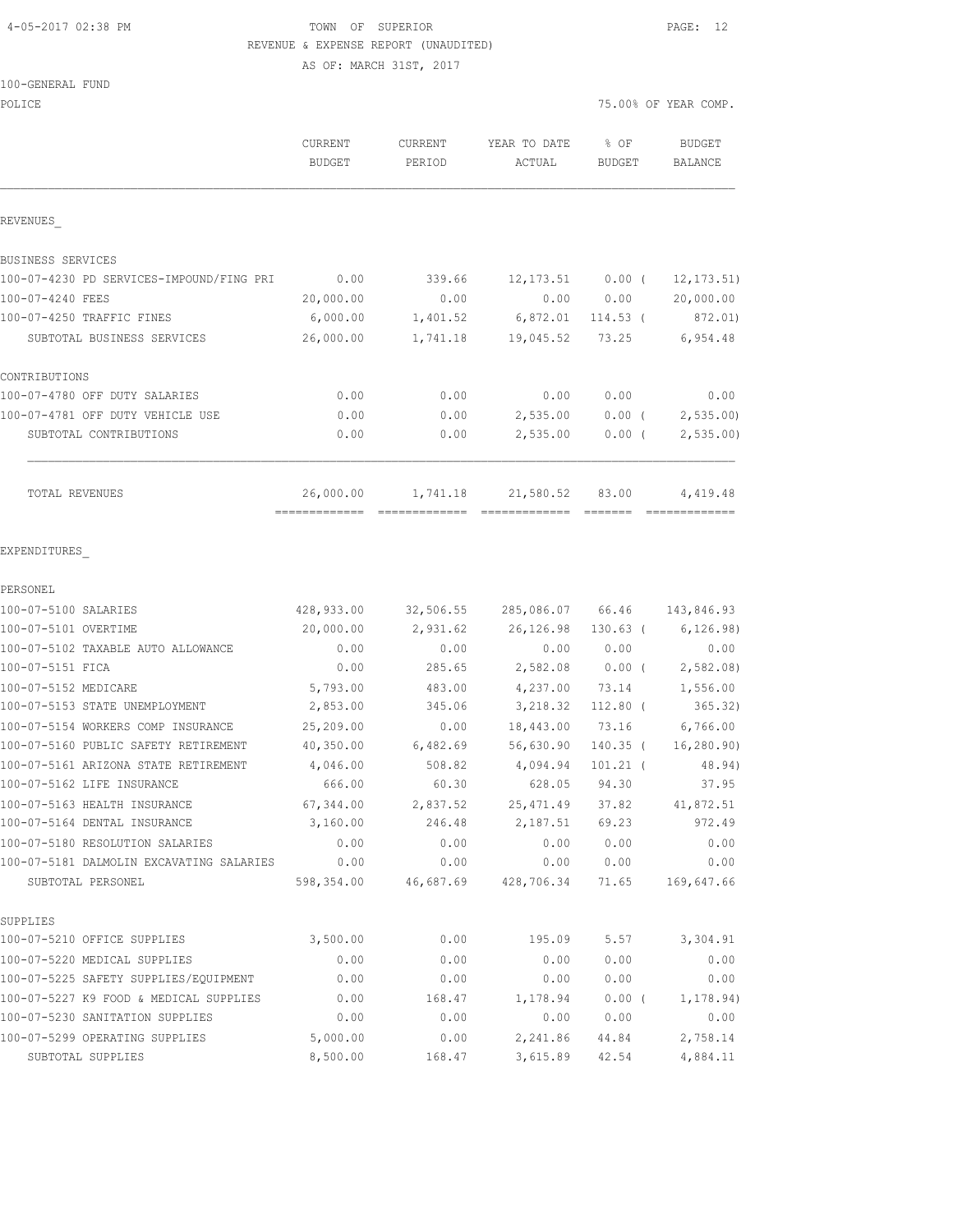### 4-05-2017 02:38 PM TOWN OF SUPERIOR PAGE: 13 REVENUE & EXPENSE REPORT (UNAUDITED)

AS OF: MARCH 31ST, 2017

|  | 100-GENERAL FUND |  |
|--|------------------|--|
|  |                  |  |

POLICE 75.00% OF YEAR COMP.

|                                                                | CURRENT<br><b>BUDGET</b> | CURRENT<br>PERIOD                     | YEAR TO DATE<br>ACTUAL | % OF<br><b>BUDGET</b> | <b>BUDGET</b><br>BALANCE |
|----------------------------------------------------------------|--------------------------|---------------------------------------|------------------------|-----------------------|--------------------------|
| UTILITIES                                                      |                          |                                       |                        |                       |                          |
| 100-07-5310 ELECTRICITY                                        | 14,000.00                | 591.23                                | 8,777.10               | 62.69                 | 5,222.90                 |
| 100-07-5320 GAS                                                | 200.00                   | 221.26                                | 1,284.23               | 642.12 (              | 1,084.23                 |
| 100-07-5330 REFUSE                                             | 0.00                     | 0.00                                  | 0.00                   | 0.00                  | 0.00                     |
| 100-07-5340 SEWER                                              | 0.00                     | 0.00                                  | 0.00                   | 0.00                  | 0.00                     |
| 100-07-5350 TELEPHONE                                          | 12,000.00                | 616.91                                | 11,497.34              | 95.81                 | 502.66                   |
| 100-07-5360 WATER                                              | 1,500.00                 | 37.81                                 | 1,185.92               | 79.06                 | 314.08                   |
| 100-07-5380 SECURITY                                           | 0.00                     | 0.00                                  | 0.00                   | 0.00                  | 0.00                     |
| SUBTOTAL UTILITIES                                             | 27,700.00                | 1,467.21                              | 22,744.59              | 82.11                 | 4,955.41                 |
| GENERAL BUSINESS EXPENSE                                       |                          |                                       |                        |                       |                          |
| 100-07-5410 ADVERTISING                                        | 500.00                   | 0.00                                  | 0.00                   | 0.00                  | 500.00                   |
| 100-07-5420 DUES & SUBSCRIPTIONS                               | 500.00                   | 0.00                                  | 701.42                 | 140.28 (              | 201.42)                  |
| 100-07-5425 CONFERENCES & TRAINING                             | 0.00                     | 63.20                                 | 117.89                 | $0.00$ (              | 117.89)                  |
| 100-07-5430 PRINTING                                           | 2,000.00                 | 221.81                                | 2,952.24               | $147.61$ (            | 952.24)                  |
| 100-07-5450 UNIFORMS                                           | 0.00                     | 0.00                                  | 0.00                   | 0.00                  | 0.00                     |
| 100-07-5460 POSTAGE                                            | 300.00                   | 35.10                                 | 281.10                 | 93.70                 | 18.90                    |
| 100-07-5470 TRAVEL                                             | 0.00                     | 0.00                                  | 73.68                  | $0.00$ (              | 73.68)                   |
| 100-07-5471 AUDIT & ACCOUNTING                                 | 9,000.00                 | 1,045.45                              | 3,527.16               | 39.19                 | 5,472.84                 |
| 100-07-5480 GENERAL INSURANCE                                  | 12,820.00                | 3,321.13                              | 12,965.77              | $101.14$ (            | 145.77)                  |
| 100-07-5481 VEHICLE INSURANCE                                  | 0.00                     | 0.00                                  | 0.00                   | 0.00                  | 0.00                     |
| 100-07-5482 LIABILITY INSURANCE                                | 0.00                     | 0.00                                  | 0.00                   | 0.00                  | 0.00                     |
| 100-07-5492 BAD DEBT EXPENSE                                   | 0.00                     | 0.00                                  | 0.00                   | 0.00                  | 0.00                     |
| SUBTOTAL GENERAL BUSINESS EXPENSE                              | 25,120.00                | 4,686.69                              | 20,619.26              | 82.08                 | 4,500.74                 |
| PROFESSIONAL SERVICES                                          |                          |                                       |                        |                       |                          |
| 100-07-5520 CONTRACTUAL SERVICES                               | 75,000.00                | 0.00                                  | 75,000.00              | 100.00                | 0.00                     |
| 100-07-5550 OTHER PROFESSIONAL SERVICES                        | 1,000.00                 | 0.00                                  | 1,914.32               | 191.43 (              | 914.32)                  |
| SUBTOTAL PROFESSIONAL SERVICES                                 | 76,000.00                | 0.00                                  | 76,914.32              | $101.20$ (            | 914.32)                  |
| REPAIR/MAINTENANCE                                             |                          |                                       |                        |                       |                          |
| 100-07-5610 PARK & BLDG IMPROVEMENTS                           | 0.00                     | 0.00                                  | 0.00                   | 0.00                  | 0.00                     |
| 100-07-5640 AUTO & TRUCK REPAIRS                               | 0.00                     | $0.00$ (                              | 20.00                  | 0.00                  | 20.00                    |
| 100-07-5641 GAS & OIL                                          | 10,000.00                | 0.00                                  | 11,100.93              | $111.01$ (            | 1,100.93)                |
| 100-07-5642 TIRES & TUBES                                      | 0.00                     | 0.00                                  | 0.00                   | 0.00                  | 0.00                     |
| 100-07-5650 OTHER EQUIPMENT REPAIRS                            | 0.00                     | 0.00                                  | 0.00                   | 0.00                  | 0.00                     |
| SUBTOTAL REPAIR/MAINTENANCE                                    | 10,000.00                | 0.00                                  | 11,080.93              | $110.81$ (            | 1,080.93)                |
| CAPITAL OUTLAY                                                 |                          |                                       |                        |                       |                          |
| 100-07-5710 BUILDING                                           | 0.00                     | 0.00                                  | 0.00                   | 0.00                  | 0.00                     |
| 100-07-5715 VEHICLE                                            | 0.00                     | 0.00                                  | 0.00                   | 0.00                  | 0.00                     |
| 100-07-5720 OFFICE EOUIPMENT                                   | 0.00                     | 0.00                                  | 0.00                   | 0.00                  | 0.00                     |
| 100-07-5730 RADIO EQUIPMENT                                    | 0.00                     | 0.00                                  | 0.00                   | 0.00                  | 0.00                     |
| 100-07-5740 MEDICAL EQUIPMENT                                  | 0.00                     | 0.00                                  | 0.00                   | 0.00                  | 0.00                     |
| 100-07-5750 OTHER EQUIP/SMALL TOOLS<br>SUBTOTAL CAPITAL OUTLAY | 0.00<br>0.00             | 0.00<br>0.00                          | 0.00<br>0.00           | 0.00<br>0.00          | 0.00<br>0.00             |
| TOTAL EXPENDITURES                                             | 745,674.00               | 53,010.06                             | 563,681.33             | 75.59                 | 181,992.67               |
| REVENUES OVER/ (UNDER) EXPENDITURES<br>$\sqrt{2}$              |                          | $719,674.00$ (51,268.88) (542,100.81) |                        | $\left($              | 177,573.19)              |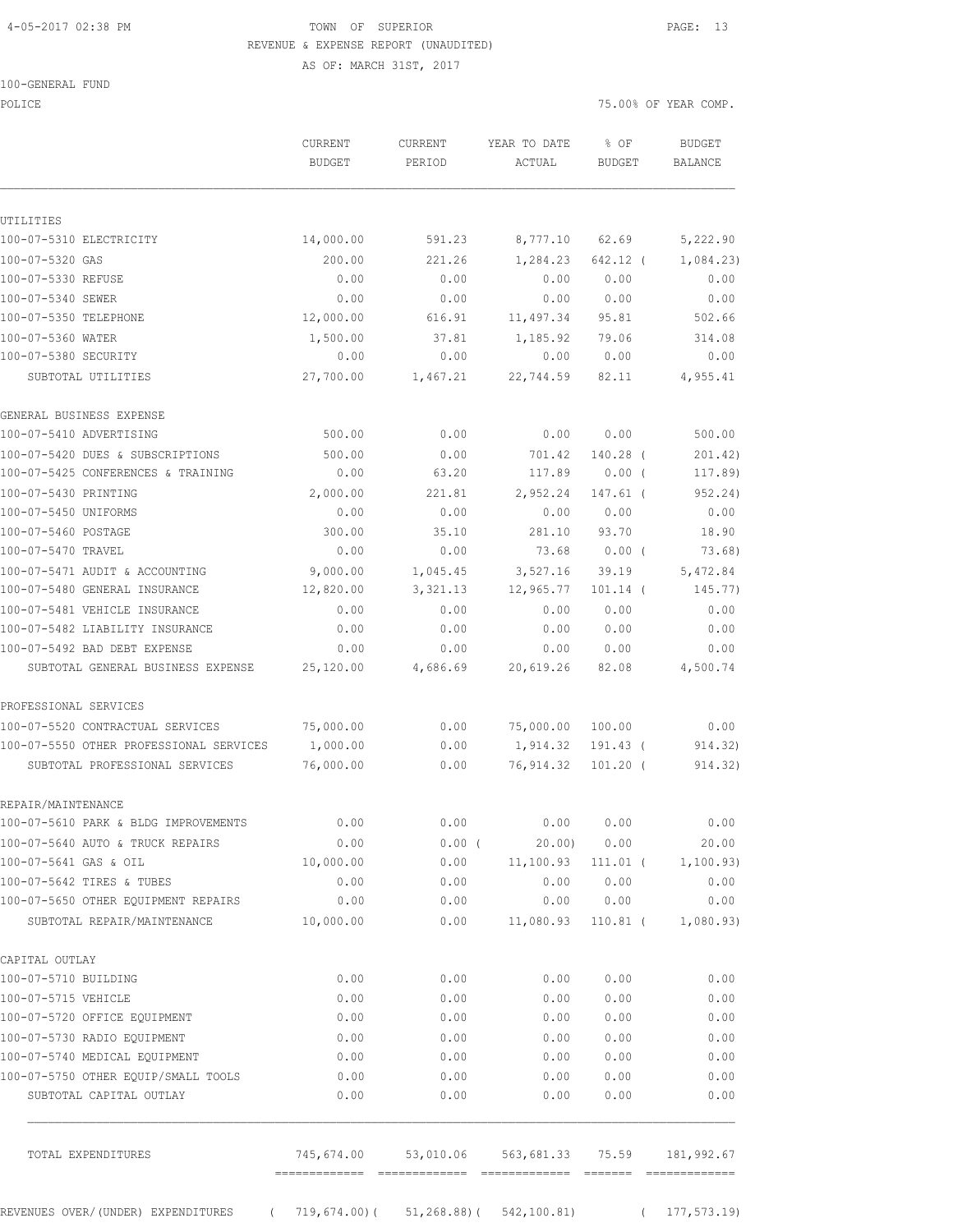# 4-05-2017 02:38 PM TOWN OF SUPERIOR PAGE: 14 REVENUE & EXPENSE REPORT (UNAUDITED)

AS OF: MARCH 31ST, 2017

#### 100-GENERAL FUND

| FIRE                                  |                                 |                          |                        |                       | 75.00% OF YEAR COMP.            |
|---------------------------------------|---------------------------------|--------------------------|------------------------|-----------------------|---------------------------------|
|                                       | <b>CURRENT</b><br><b>BUDGET</b> | <b>CURRENT</b><br>PERIOD | YEAR TO DATE<br>ACTUAL | % OF<br><b>BUDGET</b> | <b>BUDGET</b><br><b>BALANCE</b> |
| REVENUES                              |                                 |                          |                        |                       |                                 |
| BUSINESS SERVICES                     |                                 |                          |                        |                       |                                 |
| 100-08-4240 FEES                      | 23, 177.00                      | 0.00                     | 0.00                   | 0.00                  | 23, 177.00                      |
| 100-08-4250 FINES                     | 0.00                            | 0.00                     | 0.00                   | 0.00                  | 0.00                            |
| 100-08-4270 INTEREST INCOME           | 0.00                            | 0.00                     | 0.00                   | 0.00                  | 0.00                            |
| SUBTOTAL BUSINESS SERVICES            | 23,177.00                       | 0.00                     | 0.00                   | 0.00                  | 23, 177.00                      |
| CONTRIBUTIONS                         |                                 |                          |                        |                       |                                 |
| 100-08-4780 RESOLUTION SALARIES       | 0.00                            | 0.00                     | 0.00                   | 0.00                  | 0.00                            |
| SUBTOTAL CONTRIBUTIONS                | 0.00                            | 0.00                     | 0.00                   | 0.00                  | 0.00                            |
| TOTAL REVENUES                        | 23,177.00                       | 0.00                     | 0.00                   | 0.00                  | 23, 177.00                      |
| EXPENDITURES                          |                                 |                          |                        |                       |                                 |
|                                       |                                 |                          |                        |                       |                                 |
| PERSONEL<br>100-08-5100 SALARIES      | 50,592.00                       |                          |                        |                       |                                 |
| 100-08-5101 OVERTIME                  | 3,536.00                        | 3,712.35                 | 32,733.14<br>6,933.43  | 64.70                 | 17,858.86                       |
| 100-08-5151 FICA                      | 2,962.00                        | 890.06<br>276.97         | 2,377.16               | 196.08 (<br>80.26     | 3,397.43)<br>584.84             |
| 100-08-5152 MEDICARE                  | 693.00                          | 64.83                    | 556.08                 | 80.24                 | 136.92                          |
| 100-08-5153 STATE UNEMPLOYMENT        | 454.00                          | 63.48                    | 577.63                 | $127.23$ (            | 123.63)                         |
| 100-08-5154 WORKERS COMP INSURANCE    | 3,122.00                        | 0.00                     | 0.00                   | 0.00                  | 3,122.00                        |
| 100-08-5160 PUBLIC SAFETY RETIREMENT  | 4,467.00                        | 0.00                     | 0.00                   | 0.00                  | 4,467.00                        |
| 100-08-5161 ARIZONA STATE RETIREMENT  | 0.00                            | 466.55                   | 3,596.70               | 0.00(                 | 3, 596.70                       |
| 100-08-5162 LIFE INSURANCE            | 76.00                           | 40.20                    | 290.30                 | 381.97 (              | 214.30)                         |
| 100-08-5163 HEALTH INSURANCE          | 7,108.00                        | 1,437.36                 | 12,617.12              | $177.51$ (            | 5, 509.12)                      |
| 100-08-5164 DENTAL INSURANCE          | 333.00                          | 184.86                   | 1,324.83               | 397.85 (              | 991.83)                         |
| 100-08-5180 RESOLUTION SALARIES       | 0.00                            | 0.00                     | 0.00                   | 0.00                  | 0.00                            |
| SUBTOTAL PERSONEL                     | 73,343.00                       | 7,136.66                 | 61,006.39              | 83.18                 | 12,336.61                       |
| SUPPLIES                              |                                 |                          |                        |                       |                                 |
| 100-08-5210 OFFICE SUPPLIES           | 250.00                          | 0.00                     | 132.02                 | 52.81                 | 117.98                          |
| 100-08-5220 MEDICAL SUPPLIES          | 0.00                            | 0.00                     | 0.00                   | 0.00                  | 0.00                            |
| 100-08-5225 SAFETY SUPPLIES/EQUIPMENT | 0.00                            | 0.00                     | 0.00                   | 0.00                  | 0.00                            |
| 100-08-5230 SANITATION SUPPLIES       | 0.00                            | 0.00                     | 0.00                   | 0.00                  | 0.00                            |
| 100-08-5299 OPERATING SUPPLIES        | 3,000.00                        | 0.00                     | 841.75                 | 28.06                 | 2,158.25                        |
| SUBTOTAL SUPPLIES                     | 3,250.00                        | 0.00                     | 973.77                 | 29.96                 | 2,276.23                        |
| UTILITIES                             |                                 |                          |                        |                       |                                 |
| 100-08-5310 ELECTRICITY               | 2,300.00                        | 278.24                   | 2,511.29               | $109.19$ (            | 211.29)                         |
| 100-08-5320 GAS                       | 0.00                            | 0.00                     | 0.00                   | 0.00                  | 0.00                            |
| 100-08-5330 REFUSE                    | 0.00                            | 0.00                     | 0.00                   | 0.00                  | 0.00                            |
| 100-08-5340 SEWER                     | 1,500.00                        | 0.00                     | 0.00                   | 0.00                  | 1,500.00                        |
| 100-08-5350 TELEPHONE                 | 475.00                          | 170.91                   | 1,052.93               | $221.67$ (            | 577.93)                         |
| 100-08-5360 WATER                     | 0.00                            | 63.92                    | 605.15                 | $0.00$ (              | 605.15                          |

SUBTOTAL UTILITIES 4,275.00 513.07 4,169.37 97.53 105.63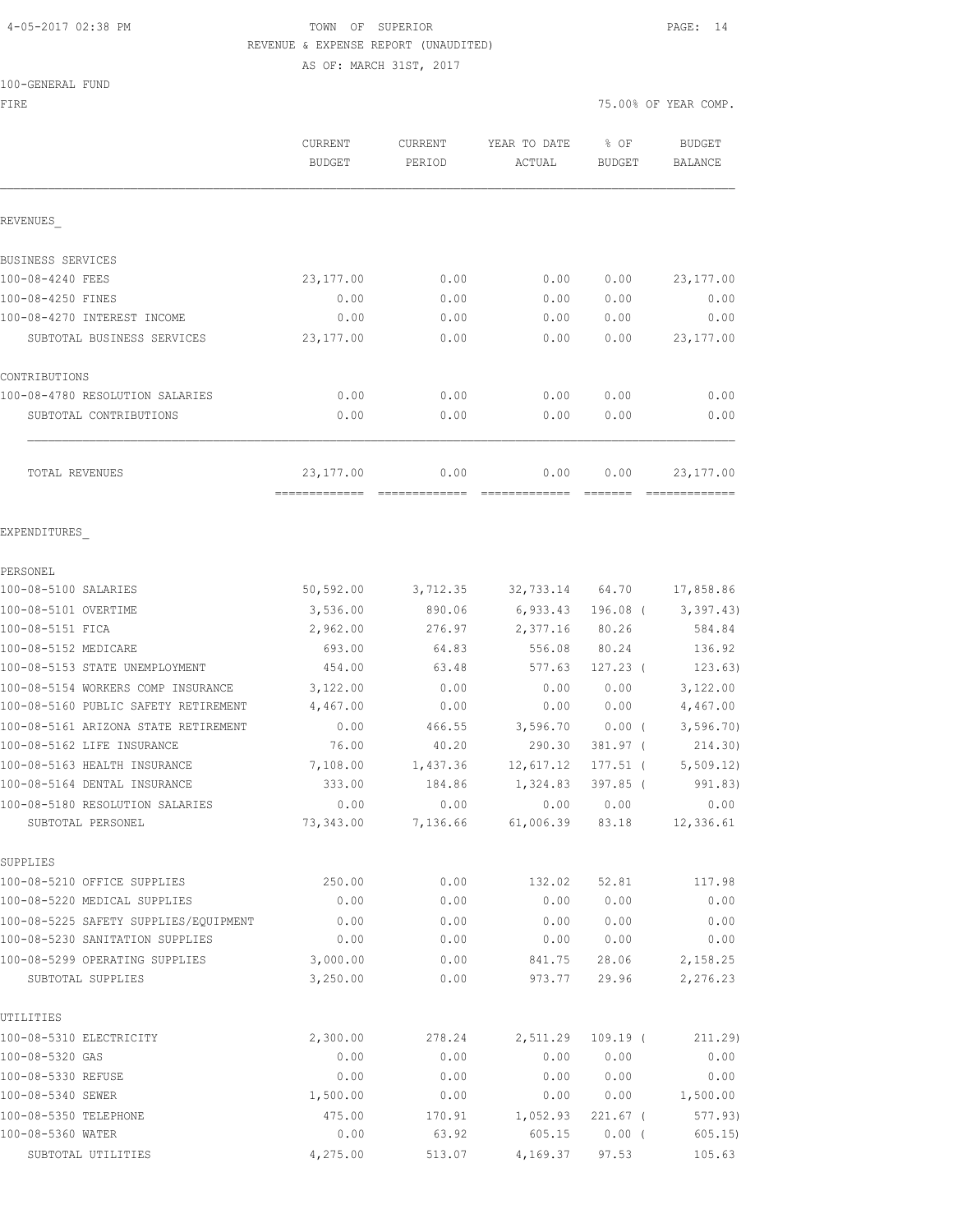#### 4-05-2017 02:38 PM TOWN OF SUPERIOR PAGE: 15 REVENUE & EXPENSE REPORT (UNAUDITED)

100-GENERAL FUND

FIRE THE SERIES OF YEAR COMP.

|                                         | <b>CURRENT</b><br><b>BUDGET</b>          | CURRENT<br>PERIOD | YEAR TO DATE<br>ACTUAL               | % OF<br><b>BUDGET</b> | <b>BUDGET</b><br><b>BALANCE</b> |
|-----------------------------------------|------------------------------------------|-------------------|--------------------------------------|-----------------------|---------------------------------|
|                                         |                                          |                   |                                      |                       |                                 |
| GENERAL BUSINESS EXPENSE                |                                          |                   |                                      |                       |                                 |
| 100-08-5410 ADVERTISING                 | 0.00                                     | 0.00              | 26.20                                | $0.00$ (              | 26.20                           |
| 100-08-5420 DUES & SUBSCRIPTIONS        | 0.00                                     | 0.00              | 75.00                                | 0.00(                 | 75.00)                          |
| 100-08-5425 CONFERENCES & TRAINING      | 0.00                                     | 0.00              | 0.00                                 | 0.00                  | 0.00                            |
| 100-08-5430 PRINTING                    | 0.00                                     | 142.60            | 1,056.25                             | 0.00(                 | 1,056.25                        |
| 100-08-5450 UNIFORMS                    | 0.00                                     | 0.00              | 0.00                                 | 0.00                  | 0.00                            |
| 100-08-5460 POSTAGE                     | 250.00                                   | 35.10             | 220.75                               | 88.30                 | 29.25                           |
| 100-08-5470 TRAVEL                      | 0.00                                     | 0.00              | 0.00                                 | 0.00                  | 0.00                            |
| 100-08-5471 AUDIT                       | 9,000.00                                 | 1,045.45          | 3,470.89                             | 38.57                 | 5,529.11                        |
| 100-08-5480 GENERAL INSURANCE           | 6,410.00                                 | 1,660.57          | 6,482.92                             | $101.14$ (            | 72.92)                          |
| 100-08-5481 VEHICLE INSURANCE           | 0.00                                     | 0.00              | 0.00                                 | 0.00                  | 0.00                            |
| 100-08-5482 LIABILITY INSURANCE         | 0.00                                     | 0.00              | 0.00                                 | 0.00                  | 0.00                            |
| 100-08-5492 BAD DEBT EXPENSE            | 0.00                                     | 0.00              | 0.00                                 | 0.00                  | 0.00                            |
| SUBTOTAL GENERAL BUSINESS EXPENSE       | 15,660.00                                | 2,883.72          | 11,332.01                            | 72.36                 | 4,327.99                        |
| PROFESSIONAL SERVICES                   |                                          |                   |                                      |                       |                                 |
| 100-08-5520 CONTRACTUAL SERVICES        | 0.00                                     | 0.00              | 0.00                                 | 0.00                  | 0.00                            |
| 100-08-5550 OTHER PROFESSIONAL SERVICES | 2,920.00                                 | 0.00              | 8,484.83                             | $290.58$ (            | 5, 564.83)                      |
| 100-08-5555 HEALTH AND SAFETY           | 0.00                                     | 0.00              | 0.00                                 | 0.00                  | 0.00                            |
| SUBTOTAL PROFESSIONAL SERVICES          | 2,920.00                                 | 0.00              | 8,484.83                             | $290.58$ (            | 5, 564.83)                      |
| REPAIR/MAINTENANCE                      |                                          |                   |                                      |                       |                                 |
| 100-08-5610 PARK & BLDG IMPROVEMENTS    | 0.00                                     | 0.00              | 0.00                                 | 0.00                  | 0.00                            |
| 100-08-5630 FIRE APPARATUS MAINT        | 0.00                                     | 0.00              | 0.00                                 | 0.00                  | 0.00                            |
| 100-08-5640 AUTO & TRUCK REPAIRS        | 0.00                                     | 0.00              | 0.00                                 | 0.00                  | 0.00                            |
| 100-08-5641 GAS & OIL                   | 6,000.00                                 | 0.00              | 1,550.87                             | 25.85                 | 4,449.13                        |
| 100-08-5642 TIRES & TUBES               | 0.00                                     | 0.00              | 0.00                                 | 0.00                  | 0.00                            |
| 100-08-5650 OTHER EQUIPMENT REPAIRS     | 0.00                                     | 0.00              | 450.00                               | $0.00$ (              | 450.00)                         |
| SUBTOTAL REPAIR/MAINTENANCE             | 6,000.00                                 | 0.00              | 2,000.87                             | 33.35                 | 3,999.13                        |
| CAPITAL OUTLAY                          |                                          |                   |                                      |                       |                                 |
| 100-08-5710 BUILDING                    | 0.00                                     | 0.00              | 714.32                               | $0.00$ (              | 714.32)                         |
| 100-08-5720 OFFICE EQUIPMENT            | 0.00                                     | 0.00              | 0.00                                 | 0.00                  | 0.00                            |
| 100-08-5730 RADIO EQUIPMENT             | 0.00                                     | 0.00              | 0.00                                 | 0.00                  | 0.00                            |
| 100-08-5740 MEDICAL EQUIPMENT           | 0.00                                     | 0.00              | 0.00                                 | 0.00                  | 0.00                            |
| 100-08-5750 FIRE/PPE                    | 0.00                                     | 0.00              | 0.00                                 | 0.00                  | 0.00                            |
| SUBTOTAL CAPITAL OUTLAY                 | 0.00                                     | 0.00              | 714.32                               | $0.00$ (              | 714.32)                         |
| TOTAL EXPENDITURES                      |                                          |                   | 105,448.00 10,533.45 88,681.56 84.10 |                       | 16,766.44                       |
|                                         |                                          |                   |                                      |                       |                                 |
| REVENUES OVER/(UNDER) EXPENDITURES      | $(82, 271.00) (10, 533.45) (88, 681.56)$ |                   |                                      |                       | 6,410.56                        |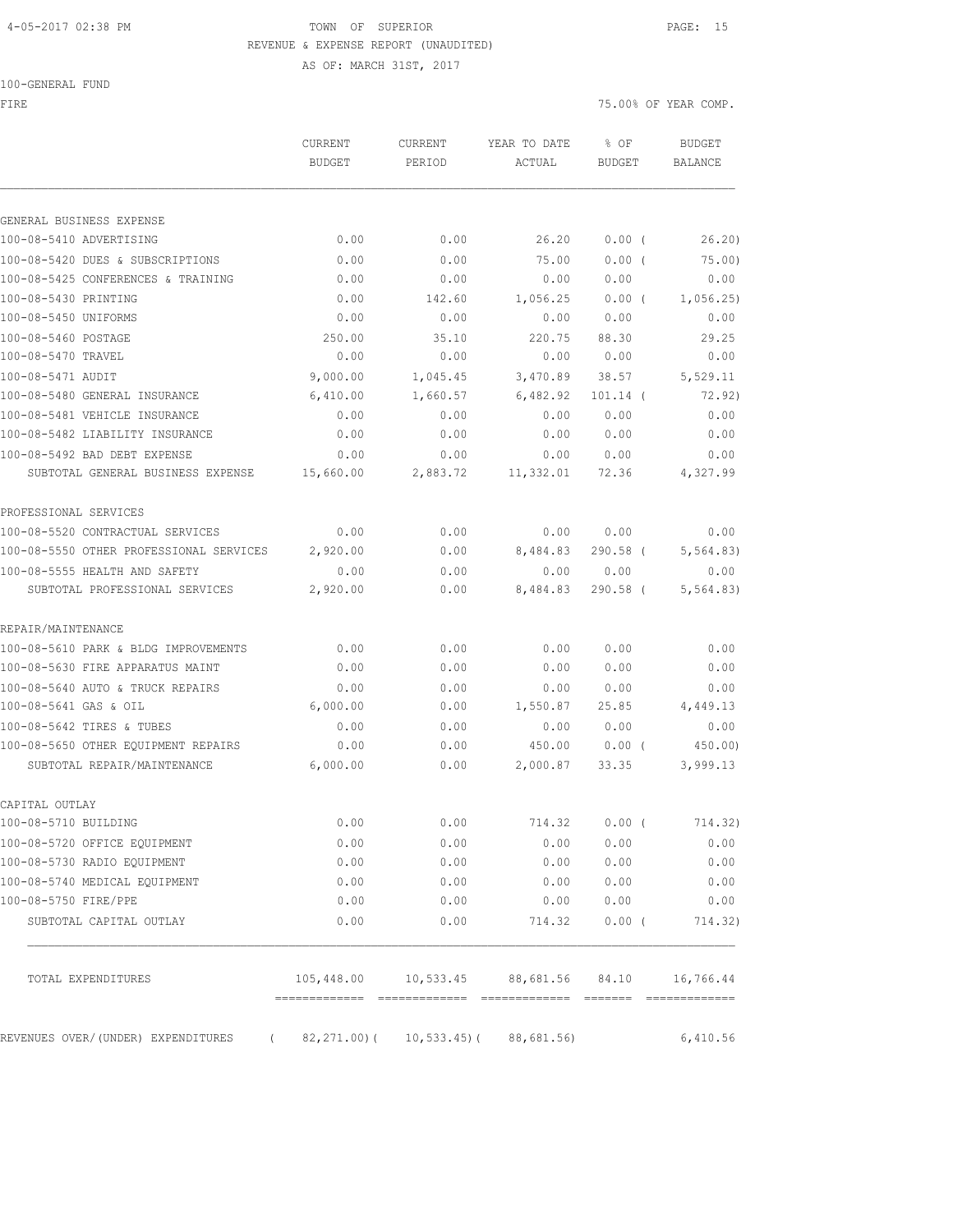### 4-05-2017 02:38 PM TOWN OF SUPERIOR PAGE: 16 REVENUE & EXPENSE REPORT (UNAUDITED) AS OF: MARCH 31ST, 2017

100-GENERAL FUND

|                                                                 | <b>CURRENT</b><br><b>BUDGET</b> | <b>CURRENT</b><br>PERIOD | YEAR TO DATE<br>ACTUAL | % OF<br>BUDGET       | <b>BUDGET</b><br>BALANCE |
|-----------------------------------------------------------------|---------------------------------|--------------------------|------------------------|----------------------|--------------------------|
| REVENUES                                                        |                                 |                          |                        |                      |                          |
| MISCELLANEOUS                                                   |                                 |                          |                        |                      |                          |
| 100-09-4820 OTHER INCOME                                        | 0.00                            | 0.00                     | 5,601.75               | $0.00$ (             | 5,601.75)                |
| 100-09-4821 RESIDENT DECAL                                      | 0.00                            | 0.00                     | 640.00                 | 0.00(                | 640.00)                  |
| 100-09-4822 TIPPING FEES                                        | 0.00                            | 0.00                     | 900.00                 | $0.00$ (             | 900.00                   |
| SUBTOTAL MISCELLANEOUS                                          | 0.00                            | 0.00                     | 7,141.75               | $0.00$ (             | 7, 141. 75)              |
| TOTAL REVENUES                                                  | 0.00<br>--------------          | 0.00                     | 7,141.75               | 0.00(                | 7, 141.75)               |
| EXPENDITURES                                                    |                                 |                          |                        |                      |                          |
| PERSONEL                                                        |                                 |                          |                        |                      |                          |
| 100-09-5100 SALARIES                                            | 27,777.00                       | 4,526.88                 | 46,404.61              | 167.06 (             | 18,627.61)               |
| 100-09-5101 OVERTIME                                            | 0.00                            | 200.41                   | 1,234.24               | 0.00(                | 1,234.24)                |
| 100-09-5120 INMATE LABOR                                        | 0.00                            | 125.00                   | 2,247.50               | $0.00$ (             | 2,247.50)                |
| 100-09-5151 FICA                                                | 1,722.00                        | 279.89                   | 2,151.86               | 124.96 (             | 429.86                   |
| 100-09-5152 MEDICARE                                            | 403.00                          | 65.44                    | 503.29                 | 124.89 (             | 100.29                   |
| 100-09-5153 STATE UNEMPLOYMENT                                  | 766.00                          | 152.01                   | 738.68                 | 96.43                | 27.32                    |
| 100-09-5154 WORKERS COMP INSURANCE                              | 1,570.00                        | 0.00                     | 1,114.00               | 70.96                | 456.00                   |
| 100-09-5161 ARIZONA STATE RETIREMENT                            | 1,921.00                        | 362.91                   | 2,866.05               | 149.20 (             | 945.05)                  |
| 100-09-5162 LIFE INSURANCE                                      | 84.00                           | 33.50                    | 343.90                 | $409.40$ (           | 259.90)                  |
| 100-09-5163 HEALTH INSURANCE                                    | 7,857.00                        | 479.12                   | 479.12                 | 6.10                 | 7,377.88                 |
| 100-09-5164 DENTAL INSURANCE                                    | 193.00                          | 61.62                    | 308.10                 | $159.64$ (           | 115.10)                  |
| SUBTOTAL PERSONEL                                               | 42,293.00                       | 6,286.78                 | 58,391.35              | 138.06 (             | 16,098.35                |
| SUPPLIES                                                        |                                 |                          |                        |                      |                          |
| 100-09-5210 OFFICE SUPPLIES                                     | 0.00                            | 0.00                     | 0.00                   | 0.00                 | 0.00                     |
| 100-09-5220 MEDICAL SUPPLIES                                    | 0.00                            | 0.00                     | 0.00                   | 0.00                 | 0.00                     |
| 100-09-5225 SAFETY SUPPLIES/EQUIPMENT                           | 0.00                            | 0.00                     | 586.58                 | $0.00$ (             | 586.58)                  |
| 100-09-5227 K9 FOOD & MEDICAL SUPPLIES                          | 0.00                            | 0.00                     | 7,154.36               | $0.00$ (             | 7,154.36)                |
| 100-09-5230 SANITATION SUPPLIES                                 | 6,000.00                        | 874.43                   | 6,720.55               | $112.01$ (           | $720.55$ )               |
| 100-09-5240 CHEMICAL SUPPLIES<br>100-09-5299 OPERATING SUPPLIES | 0.00<br>4,000.00                | 0.00<br>0.00             | 19.42<br>7,964.32      | $0.00$ (             | 19.42)                   |
| SUBTOTAL SUPPLIES                                               | 10,000.00                       | 874.43                   | 22,445.23              | 199.11 (<br>224.45 ( | 3,964.32)<br>12,445.23)  |
| UTILITIES                                                       |                                 |                          |                        |                      |                          |
| 100-09-5310 ELECTRICITY                                         | 5,000.00                        | 500.40                   | 4,586.46               | 91.73                | 413.54                   |
| 100-09-5315 APS CONTRACT                                        | 0.00                            | 0.00                     | 0.00                   | 0.00                 | 0.00                     |
| 100-09-5320 GAS                                                 | 0.00                            | 0.00                     | 0.00                   | 0.00                 | 0.00                     |
| 100-09-5330 REFUSE                                              | 0.00                            | 0.00                     | 3,826.82               | $0.00$ (             | 3,826.82)                |
| 100-09-5340 SEWER                                               | 0.00                            | 0.00                     | 0.00                   | 0.00                 | 0.00                     |
| 100-09-5350 TELEPHONE                                           | 450.00                          | 36.96                    | 766.01                 | $170.22$ (           | 316.01)                  |
| 100-09-5360 WATER                                               | 4,870.00                        | 438.33                   | 7,230.63               | 148.47 (             | 2,360.63)                |
| 100-09-5380 SECURITY                                            | 0.00                            | 0.00                     | 550.32                 | $0.00$ (             | 550.32)                  |
| SUBTOTAL UTILITIES                                              | 10,320.00                       | 975.69                   | 16,960.24              | $164.34$ (           | 6,640.24)                |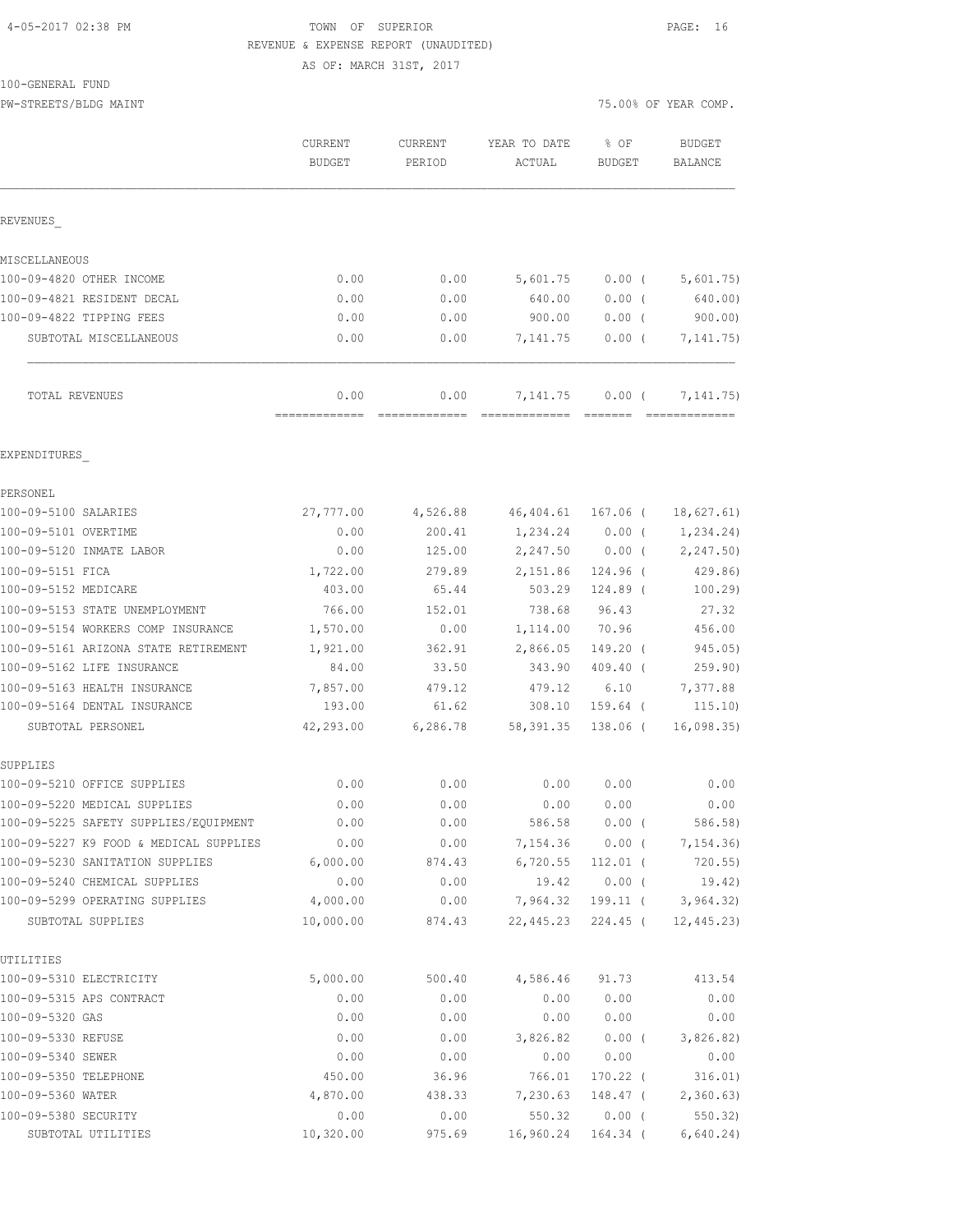### 4-05-2017 02:38 PM **TOWN** OF SUPERIOR **PAGE:** 17 REVENUE & EXPENSE REPORT (UNAUDITED) AS OF: MARCH 31ST, 2017

100-GENERAL FUND

PW-STREETS/BLDG MAINT 75.00% OF YEAR COMP.

|                                         | CURRENT<br><b>BUDGET</b> | <b>CURRENT</b><br>PERIOD | YEAR TO DATE<br>ACTUAL | % OF<br><b>BUDGET</b> | <b>BUDGET</b><br><b>BALANCE</b> |
|-----------------------------------------|--------------------------|--------------------------|------------------------|-----------------------|---------------------------------|
| GENERAL BUSINESS EXPENSE                |                          |                          |                        |                       |                                 |
| 100-09-5410 ADVERTISING                 | 955.00                   | 0.00                     | 79.38                  | 8.31                  | 875.62                          |
| 100-09-5420 DUES & SUBSCRIPTIONS        | 0.00                     | 0.00                     | 325.00                 | $0.00$ (              | 325.00)                         |
| 100-09-5425 CONFERENCES & TRAINING      | 0.00                     | 0.00                     | 1,560.50               | $0.00$ (              | 1,560.50)                       |
| 100-09-5430 PRINTING                    | 0.00                     | 0.00                     | 0.00                   | 0.00                  | 0.00                            |
| 100-09-5450 UNIFORMS                    | 1,537.00                 | 161.36                   | 1,889.88               | 122.96 (              | 352.88)                         |
| 100-09-5460 POSTAGE                     | 300.00                   | 0.00                     | 0.00                   | 0.00                  | 300.00                          |
| 100-09-5470 TRAVEL                      | 0.00                     | 0.00                     | 0.00                   | 0.00                  | 0.00                            |
| 100-09-5471 AUDIT & ACCOUNTING          | 9,000.00                 | 1,045.45                 | 3,520.89               | 39.12                 | 5,479.11                        |
| 100-09-5480 GENERAL INSURANCE           | 12,820.00                | 3,321.13                 | 12,965.77              | $101.14$ (            | 145.77)                         |
| 100-09-5481 VEHICLE INSURANCE           | 0.00                     | 0.00                     | 0.00                   | 0.00                  | 0.00                            |
| 100-09-5482 LIABILITY INSURANCE         | 0.00                     | 0.00                     | 0.00                   | 0.00                  | 0.00                            |
| SUBTOTAL GENERAL BUSINESS EXPENSE       | 24,612.00                | 4,527.94                 | 20, 341.42             | 82.65                 | 4,270.58                        |
| PROFESSIONAL SERVICES                   |                          |                          |                        |                       |                                 |
| 100-09-5520 CONTRACTUAL SERVICESL       | 0.00                     | 905.78                   | 905.78                 | $0.00$ (              | 905.78)                         |
| 100-09-5550 OTHER PROFESSIONAL SERVICES | 6,000.00                 | 0.00                     | 12,149.92              | $202.50$ (            | 6, 149.92)                      |
| SUBTOTAL PROFESSIONAL SERVICES          | 6,000.00                 | 905.78                   | 13,055.70              | $217.60$ (            | 7,055.70                        |
| REPAIR/MAINTENANCE                      |                          |                          |                        |                       |                                 |
| 100-09-5610 PARK & BLDG IMPROVEMENTS    | 6,980.00                 | 0.00                     | 0.00                   | 0.00                  | 6,980.00                        |
| 100-09-5640 AUTO & TRUCK REPAIRS        | 5,000.00                 | 0.00                     | 3, 114.94              | 62.30                 | 1,885.06                        |
| 100-09-5641 GAS & OIL                   | 3,500.00                 | 0.00                     | 177.37                 | 5.07                  | 3,322.63                        |
| 100-09-5642 TIRES & TUBES               | 0.00                     | 0.00                     | 742.31                 | 0.00(                 | 742.31)                         |
| 100-09-5643 INMATE FUEL                 | 0.00                     | 174.51                   | 1,430.98               | $0.00$ (              | 1,430.98)                       |
| 100-09-5650 OTHER EQUIPMENT REPAIRS     | 5,000.00                 | 0.00                     | 2,537.89               | 50.76                 | 2,462.11                        |
| 100-09-5670 STREET & SIDEWALK REPAIR    | 0.00                     | 0.00                     | 0.00                   | 0.00                  | 0.00                            |
| SUBTOTAL REPAIR/MAINTENANCE             | 20,480.00                | 174.51                   | 8,003.49               | 39.08                 | 12,476.51                       |
| CAPITAL OUTLAY                          |                          |                          |                        |                       |                                 |
| 100-09-5710 BUILDING                    | 0.00                     | 0.00                     | 2,964.62               | $0.00$ (              | 2,964.62)                       |
| 100-09-5711 MAGMA BUILDING              | 4,079.00                 | 0.00                     | 110.00                 | 2.70                  | 3,969.00                        |
| 100-09-5712 ROOSEVELT BUILDING          | 2,000.00                 | 0.00                     | 338.40                 | 16.92                 | 1,661.60                        |
| 100-09-5720 OFFICE EQUIPMENT            | 0.00                     | 0.00                     | 0.00                   | 0.00                  | 0.00                            |
| 100-09-5750 OTHER EQUIP/SMALL TOOLS     | 3,000.00                 | 0.00                     | 4,438.84               | 147.96 (              | 1,438.84)                       |
| 100-09-5770 TRAFFIC SIGNS               | 0.00                     | 0.00                     | 0.00                   | 0.00                  | 0.00                            |
| SUBTOTAL CAPITAL OUTLAY                 | 9,079.00                 | 0.00                     | 7,851.86               | 86.48                 | 1,227.14                        |
| DEBT SERVICE                            |                          |                          |                        |                       |                                 |
| 100-09-5999 CONTINGENCY                 | 0.00                     | 0.00                     | 40,830.87              | $0.00$ (              | 40,830.87)                      |
| SUBTOTAL DEBT SERVICE                   | 0.00                     | 0.00                     | 40,830.87              | $0.00$ (              | 40,830.87)                      |
| TOTAL EXPENDITURES                      | 122,784.00               | 13,745.13                | 187,880.16             | 153.02 (              | 65,096.16                       |

REVENUES OVER/(UNDER) EXPENDITURES ( 122,784.00)( 13,745.13)( 180,738.41) 57,954.41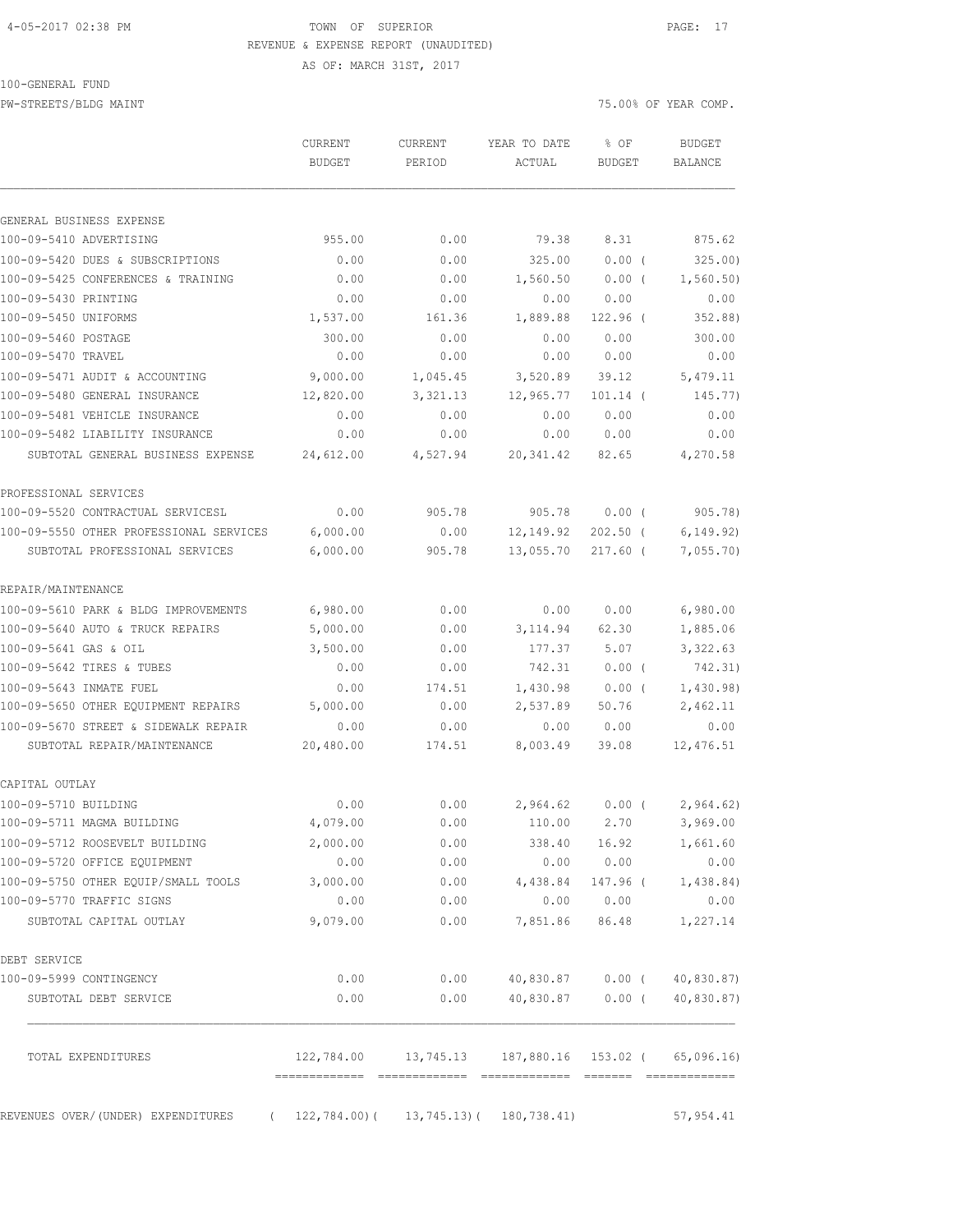## 4-05-2017 02:38 PM TOWN OF SUPERIOR PAGE: 18 REVENUE & EXPENSE REPORT (UNAUDITED)

AS OF: MARCH 31ST, 2017

#### 100-GENERAL FUND

PW-BLDG REGS/ZONING 75.000

| 75.00% OF YEAR COMP. |  |  |  |  |  |
|----------------------|--|--|--|--|--|
|----------------------|--|--|--|--|--|

|                                                     | CURRENT<br><b>BUDGET</b> | CURRENT<br>PERIOD     | YEAR TO DATE<br>ACTUAL | % OF<br><b>BUDGET</b> | <b>BUDGET</b><br><b>BALANCE</b> |
|-----------------------------------------------------|--------------------------|-----------------------|------------------------|-----------------------|---------------------------------|
| REVENUES                                            |                          |                       |                        |                       |                                 |
| BUSINESS SERVICES                                   |                          |                       |                        |                       |                                 |
| 100-10-4240 FEES                                    | 0.00                     | 0.00                  | 0.00                   | 0.00                  | 0.00                            |
| 100-10-4250 FINES                                   | 0.00                     | 0.00                  | 0.00                   | 0.00                  | 0.00                            |
| SUBTOTAL BUSINESS SERVICES                          | 0.00                     | 0.00                  | 0.00                   | 0.00                  | 0.00                            |
| TOTAL REVENUES                                      | 0.00<br>-------------    | 0.00<br>============= | 0.00<br>=============  | 0.00<br>=======       | 0.00                            |
| EXPENDITURES                                        |                          |                       |                        |                       |                                 |
| PERSONEL                                            |                          |                       |                        |                       |                                 |
| 100-10-5100 SALARIES                                | 0.00                     | 0.00                  | 0.00                   | 0.00                  | 0.00                            |
| 100-10-5101 OVERTIME                                | 0.00                     | 0.00                  | 0.00                   | 0.00                  | 0.00                            |
| 100-10-5151 FICA                                    | 0.00                     | 0.00                  | 0.00                   | 0.00                  | 0.00                            |
| 100-10-5152 MEDICARE                                | 0.00                     | 0.00                  | 0.00                   | 0.00                  | 0.00                            |
| 100-10-5153 STATE UNEMPLOYMENT                      | 0.00                     | 0.00                  | 0.00                   | 0.00                  | 0.00                            |
| 100-10-5154 WORKERS COMP INSURANCE                  | 0.00                     | 0.00                  | 0.00                   | 0.00                  | 0.00                            |
| 100-10-5161 ARIZONA STATE RETIREMENT                | 0.00                     | 0.00                  | 0.00                   | 0.00                  | 0.00                            |
| 100-10-5162 LIFE INSURANCE                          | 0.00                     | 0.00                  | 0.00                   | 0.00                  | 0.00                            |
| 100-10-5163 HEALTH INSURANCE                        | 0.00                     | 0.00                  | 0.00                   | 0.00                  | 0.00                            |
| 100-10-5164 DENTAL INSURANCE                        | 0.00                     | 0.00                  | 0.00                   | 0.00                  | 0.00                            |
| SUBTOTAL PERSONEL                                   | 0.00                     | 0.00                  | 0.00                   | 0.00                  | 0.00                            |
| SUPPLIES                                            |                          |                       |                        |                       |                                 |
| 100-10-5210 OFFICE SUPPLIES                         | 0.00                     | 0.00                  | 0.00                   | 0.00                  | 0.00                            |
| 100-10-5220 MEDICAL SUPPLIES                        | 0.00                     | 0.00                  | 0.00                   | 0.00                  | 0.00                            |
| 100-10-5225 SAFETY SUPPLIES/EQUIPMENT               | 0.00                     | 0.00                  | 0.00                   | 0.00                  | 0.00                            |
| 100-10-5230 SANITATION SUPPLIES                     | 0.00                     | 0.00                  | 0.00                   | 0.00                  | 0.00                            |
| 100-10-5299 OPERATING SUPPLIES<br>SUBTOTAL SUPPLIES | 0.00<br>0.00             | 0.00<br>0.00          | 0.00<br>0.00           | 0.00<br>0.00          | 0.00<br>0.00                    |
| UTILITIES                                           |                          |                       |                        |                       |                                 |
| 100-10-5310 ELECTRICITY                             | 0.00                     | 0.00                  | 0.00                   | 0.00                  | 0.00                            |
| 100-10-5320 GAS                                     | 0.00                     | 0.00                  | 0.00                   | 0.00                  | 0.00                            |
| 100-10-5330 REFUSE                                  | 0.00                     | 0.00                  | 0.00                   | 0.00                  | 0.00                            |
| 100-10-5340 SEWER                                   | 0.00                     | 0.00                  | 0.00                   | 0.00                  | 0.00                            |
| 100-10-5350 TELEPHONE                               | 0.00                     | 0.00                  | 0.00                   | 0.00                  | 0.00                            |
| 100-10-5360 WATER                                   | 0.00                     | 0.00                  | 0.00                   | 0.00                  | 0.00                            |
| SUBTOTAL UTILITIES                                  | 0.00                     | 0.00                  | 0.00                   | 0.00                  | 0.00                            |
| GENERAL BUSINESS EXPENSE                            |                          |                       |                        |                       |                                 |
| 100-10-5410 ADVERTISING                             | 0.00                     | 0.00                  | 0.00                   | 0.00                  | 0.00                            |
| 100-10-5420 DUES & SUBSCRIPTIONS                    | 0.00                     | 0.00                  | 0.00                   | 0.00                  | 0.00                            |
| 100-10-5425 CONFERENCES & TRAINING                  | 0.00                     | 0.00                  | 0.00                   | 0.00                  | 0.00                            |
| 100-10-5430 PRINTING                                | 0.00                     | 0.00                  | 0.00                   | 0.00                  | 0.00                            |

100-10-5450 UNIFORMS 0.00 0.00 0.00 0.00 0.00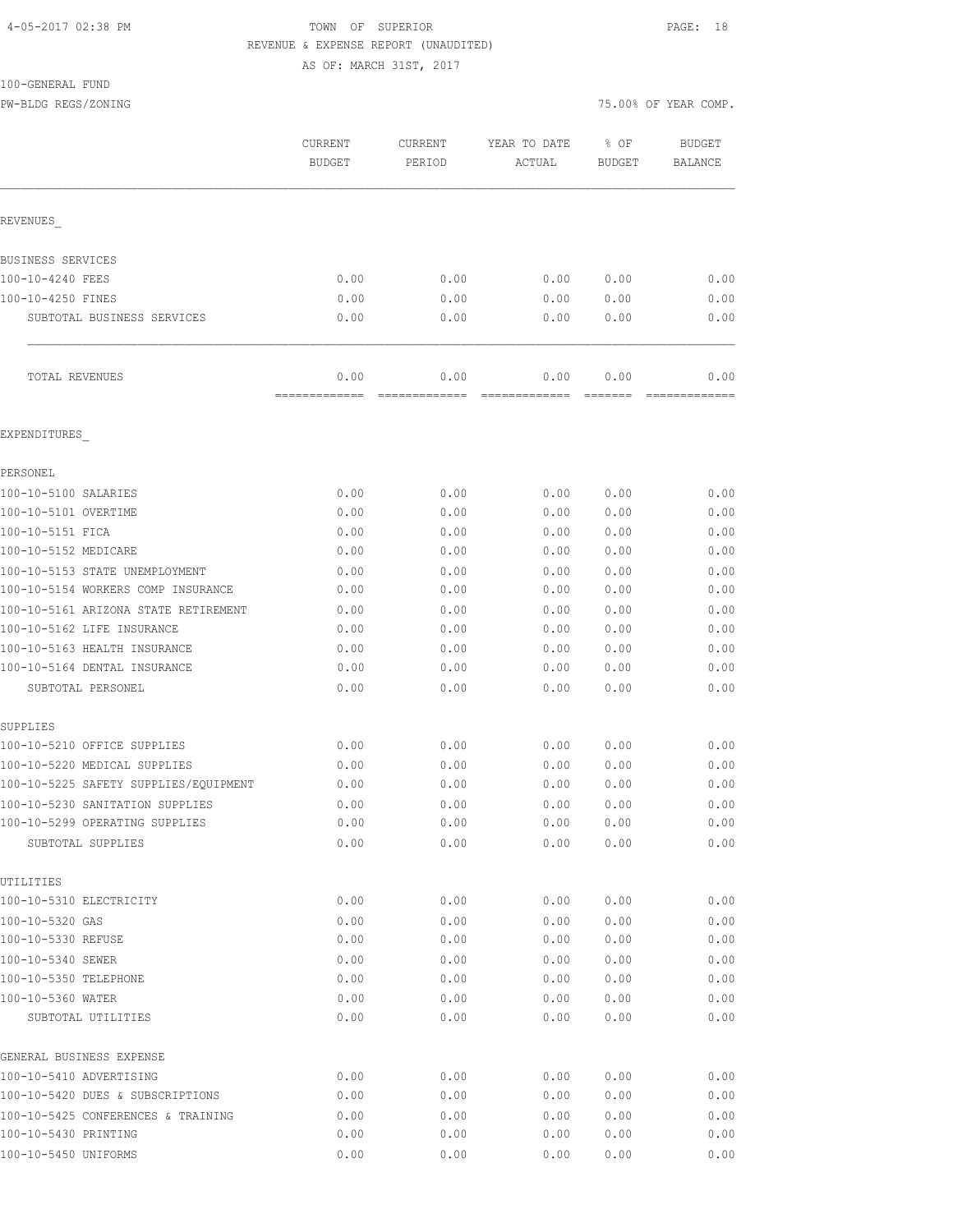### 4-05-2017 02:38 PM TOWN OF SUPERIOR PAGE: 19 REVENUE & EXPENSE REPORT (UNAUDITED)

AS OF: MARCH 31ST, 2017

### 100-GENERAL FUND

PW-BLDG REGS/ZONING 75.00% OF YEAR COMP.

|                                         | CURRENT               | CURRENT | YEAR TO DATE                                                                                                                                                                                                                                                                                                                                                                                                                                                                                   | % OF                                | <b>BUDGET</b>  |
|-----------------------------------------|-----------------------|---------|------------------------------------------------------------------------------------------------------------------------------------------------------------------------------------------------------------------------------------------------------------------------------------------------------------------------------------------------------------------------------------------------------------------------------------------------------------------------------------------------|-------------------------------------|----------------|
|                                         | <b>BUDGET</b>         | PERIOD  | ACTUAL                                                                                                                                                                                                                                                                                                                                                                                                                                                                                         | <b>BUDGET</b>                       | <b>BALANCE</b> |
| 100-10-5460 POSTAGE                     | 0.00                  | 0.00    | 0.00                                                                                                                                                                                                                                                                                                                                                                                                                                                                                           | 0.00                                | 0.00           |
| 100-10-5470 TRAVEL                      | 0.00                  | 0.00    | 0.00                                                                                                                                                                                                                                                                                                                                                                                                                                                                                           | 0.00                                | 0.00           |
| 100-10-5471 HOST/MEALS                  | 0.00                  | 0.00    | 0.00                                                                                                                                                                                                                                                                                                                                                                                                                                                                                           | 0.00                                | 0.00           |
| 100-10-5480 GENERAL INSURANCE           | 0.00                  | 0.00    | 0.00                                                                                                                                                                                                                                                                                                                                                                                                                                                                                           | 0.00                                | 0.00           |
| 100-10-5481 VEHICLE INSURANCE           | 0.00                  | 0.00    | 0.00                                                                                                                                                                                                                                                                                                                                                                                                                                                                                           | 0.00                                | 0.00           |
| 100-10-5482 LIABILITY INSURANCE         | 0.00                  | 0.00    | 0.00                                                                                                                                                                                                                                                                                                                                                                                                                                                                                           | 0.00                                | 0.00           |
| SUBTOTAL GENERAL BUSINESS EXPENSE       | 0.00                  | 0.00    | 0.00                                                                                                                                                                                                                                                                                                                                                                                                                                                                                           | 0.00                                | 0.00           |
| PROFESSIONAL SERVICES                   |                       |         |                                                                                                                                                                                                                                                                                                                                                                                                                                                                                                |                                     |                |
| 100-10-5510 CODE ENFORCEMENT/ABATEMENTS | 0.00                  | 0.00    | 0.00                                                                                                                                                                                                                                                                                                                                                                                                                                                                                           | 0.00                                | 0.00           |
| 100-10-5530 ENGINEERING                 | 0.00                  | 0.00    | 0.00                                                                                                                                                                                                                                                                                                                                                                                                                                                                                           | 0.00                                | 0.00           |
| 100-10-5550 OTHER PROFESSIONAL SERVICES | 0.00                  | 0.00    | 0.00                                                                                                                                                                                                                                                                                                                                                                                                                                                                                           | 0.00                                | 0.00           |
| SUBTOTAL PROFESSIONAL SERVICES          | 0.00                  | 0.00    | 0.00                                                                                                                                                                                                                                                                                                                                                                                                                                                                                           | 0.00                                | 0.00           |
| REPAIR/MAINTENANCE                      |                       |         |                                                                                                                                                                                                                                                                                                                                                                                                                                                                                                |                                     |                |
| 100-10-5610 PARK & BLDG IMPROVEMENTS    | 0.00                  | 0.00    | 0.00                                                                                                                                                                                                                                                                                                                                                                                                                                                                                           | 0.00                                | 0.00           |
| 100-10-5640 AUTO & TRUCK REPAIRS        | 0.00                  | 0.00    | 0.00                                                                                                                                                                                                                                                                                                                                                                                                                                                                                           | 0.00                                | 0.00           |
| 100-10-5641 GAS & OIL                   | 0.00                  | 0.00    | 0.00                                                                                                                                                                                                                                                                                                                                                                                                                                                                                           | 0.00                                | 0.00           |
| 100-10-5642 TIRES & TUBES               | 0.00                  | 0.00    | 0.00                                                                                                                                                                                                                                                                                                                                                                                                                                                                                           | 0.00                                | 0.00           |
| 100-10-5650 OTHER EOUIPMENT REPAIRS     | 0.00                  | 0.00    | 0.00                                                                                                                                                                                                                                                                                                                                                                                                                                                                                           | 0.00                                | 0.00           |
| SUBTOTAL REPAIR/MAINTENANCE             | 0.00                  | 0.00    | 0.00                                                                                                                                                                                                                                                                                                                                                                                                                                                                                           | 0.00                                | 0.00           |
| CAPITAL OUTLAY                          |                       |         |                                                                                                                                                                                                                                                                                                                                                                                                                                                                                                |                                     |                |
| 100-10-5710 BUILDING                    | 0.00                  | 0.00    | 0.00                                                                                                                                                                                                                                                                                                                                                                                                                                                                                           | 0.00                                | 0.00           |
| 100-10-5750 OTHER EQUIP/SMALL TOOLS     | 0.00                  | 0.00    | 0.00                                                                                                                                                                                                                                                                                                                                                                                                                                                                                           | 0.00                                | 0.00           |
| SUBTOTAL CAPITAL OUTLAY                 | 0.00                  | 0.00    | 0.00                                                                                                                                                                                                                                                                                                                                                                                                                                                                                           | 0.00                                | 0.00           |
| TOTAL EXPENDITURES                      | 0.00<br>------------- | 0.00    | 0.00<br>$\begin{array}{cccccccccc} \multicolumn{2}{c}{} & \multicolumn{2}{c}{} & \multicolumn{2}{c}{} & \multicolumn{2}{c}{} & \multicolumn{2}{c}{} & \multicolumn{2}{c}{} & \multicolumn{2}{c}{} & \multicolumn{2}{c}{} & \multicolumn{2}{c}{} & \multicolumn{2}{c}{} & \multicolumn{2}{c}{} & \multicolumn{2}{c}{} & \multicolumn{2}{c}{} & \multicolumn{2}{c}{} & \multicolumn{2}{c}{} & \multicolumn{2}{c}{} & \multicolumn{2}{c}{} & \multicolumn{2}{c}{} & \multicolumn{2}{c}{} & \mult$ | 0.00<br>$=$ $=$ $=$ $=$ $=$ $=$ $=$ | 0.00           |
| REVENUES OVER/(UNDER) EXPENDITURES      | 0.00                  | 0.00    | 0.00                                                                                                                                                                                                                                                                                                                                                                                                                                                                                           |                                     | 0.00           |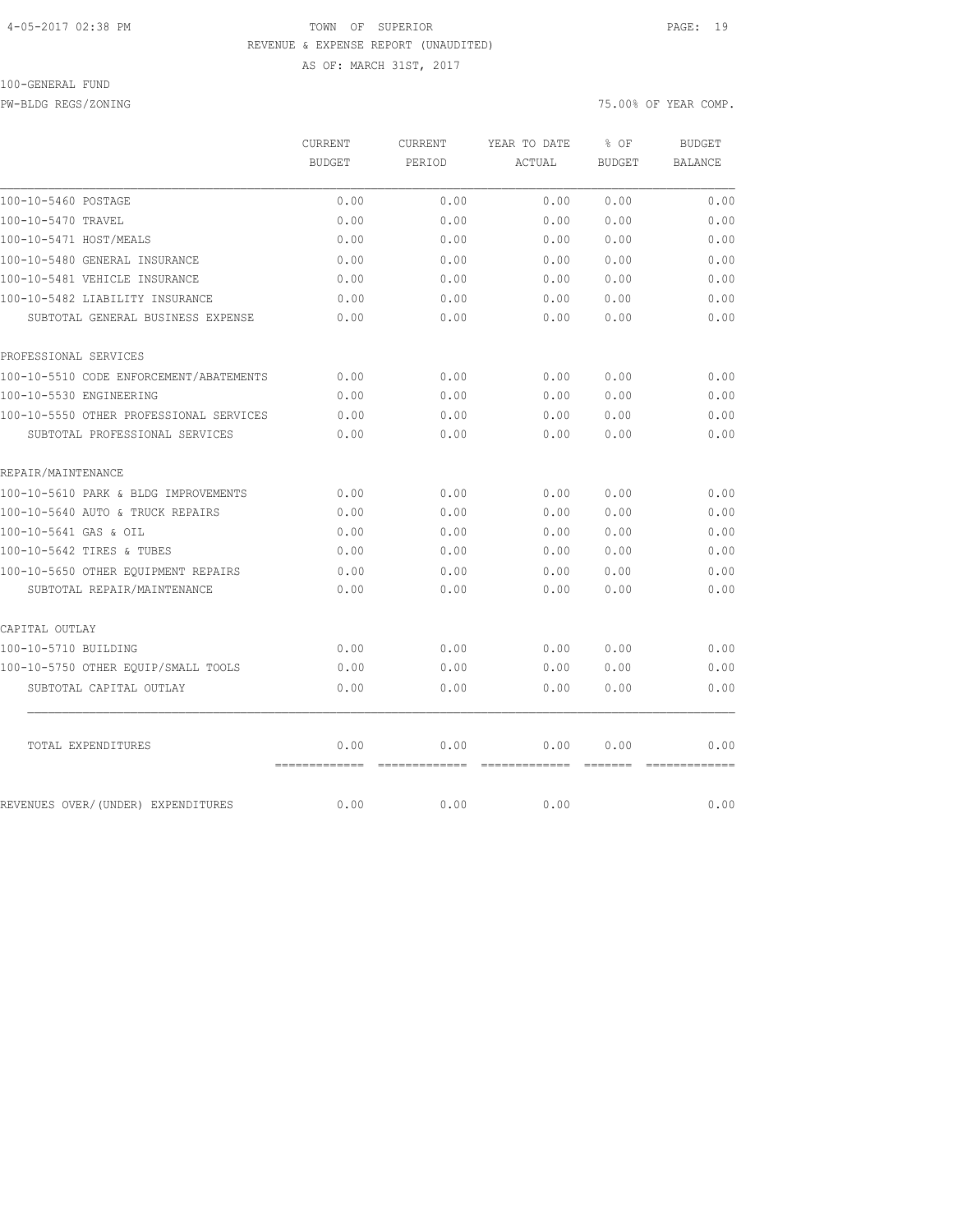| 4-05-2017 02:38 PM |  |
|--------------------|--|
|                    |  |

### TOWN OF SUPERIOR **PAGE: 20** REVENUE & EXPENSE REPORT (UNAUDITED)

|                                                             | AS OF: MARCH 31ST, 2017  |                   |                        |                       |                          |
|-------------------------------------------------------------|--------------------------|-------------------|------------------------|-----------------------|--------------------------|
| 100-GENERAL FUND<br>SWIMMING POOL                           |                          |                   |                        |                       | 75.00% OF YEAR COMP.     |
|                                                             | CURRENT<br><b>BUDGET</b> | CURRENT<br>PERIOD | YEAR TO DATE<br>ACTUAL | % OF<br><b>BUDGET</b> | <b>BUDGET</b><br>BALANCE |
| REVENUES                                                    |                          |                   |                        |                       |                          |
| BUSINESS SERVICES                                           |                          |                   |                        |                       |                          |
| 100-11-4240 POOL SWIM/POOL RENTAL                           | 5,000.00                 | 0.00              | 1,454.00 29.08         |                       | 3,546.00                 |
| SUBTOTAL BUSINESS SERVICES                                  | 5,000.00                 | 0.00              | 1,454.00 29.08         |                       | 3,546.00                 |
| TOTAL REVENUES                                              | 5,000.00                 | 0.00              | 1,454.00 29.08         |                       | 3,546.00                 |
| EXPENDITURES                                                |                          |                   |                        |                       |                          |
| PERSONEL                                                    |                          |                   |                        |                       |                          |
| 100-11-5100 SALARIES                                        | 25,169.00                | 0.00              |                        | 8,777.39 34.87        | 16,391.61                |
| 100-11-5101 OVERTIME                                        | 0.00                     | 0.00              |                        | 0.00 0.00             | 0.00                     |
| 100-11-5151 FICA                                            | 1,560.00                 | 0.00              |                        | 537.36 34.45          | 1,022.64                 |
| 100-11-5152 MEDICARE                                        | 365.00                   | 0.00              |                        | 125.71 34.44          | 239.29                   |
| 100-11-5153 STATE UNEMPLOYMENT                              | 300.00                   | 0.00              | 371.80                 | $123.93$ (            | 71.80)                   |
| 100-11-5154 WORKERS COMP INSURANCE                          | 629.00                   | 0.00              | 188.00                 | 29.89                 | 441.00                   |
| 100-11-5161 ARIZONA STATE RETIREMENT                        | 0.00                     | 0.00              | 0.00                   | 0.00                  | 0.00                     |
| 100-11-5162 LIFE INSURANCE                                  | 0.00                     | 0.00              | 0.00                   | 0.00                  | 0.00                     |
| 100-11-5163 HEALTH INSURANCE                                | 0.00                     | 0.00              | 0.00                   | 0.00                  | 0.00                     |
| 100-11-5164 DENTAL INSURANCE<br>SUBTOTAL PERSONEL           | 0.00<br>28,023.00        | 0.00<br>0.00      | 0.00<br>10,000.26      | 0.00<br>35.69         | 0.00<br>18,022.74        |
| SUPPLIES                                                    |                          |                   |                        |                       |                          |
| 100-11-5210 OFFICE SUPPLIES                                 | 0.00                     | 0.00              | 0.00                   | 0.00                  | 0.00                     |
| 100-11-5220 MEDICAL SUPPLIES                                | 0.00                     | 0.00              | 0.00                   | 0.00                  | 0.00                     |
| 100-11-5225 SAFETY SUPPLIES/EQUIPMENT                       | 0.00                     | 0.00              | 0.00                   | 0.00                  | 0.00                     |
| 100-11-5230 SANITATION SUPPLIES                             | 0.00                     | 0.00              | 0.00                   | 0.00                  | 0.00                     |
| 100-11-5240 CHEMICAL SUPPLIES                               | 1,734.00                 | 0.00              | 1,349.38               | 77.82                 | 384.62                   |
| 100-11-5299 OPERATING SUPPLIES<br>SUBTOTAL SUPPLIES         | 3,000.00<br>4,734.00     | 0.00<br>0.00      | 185.81<br>1,535.19     | 6.19<br>32.43         | 2,814.19<br>3,198.81     |
| UTILITIES                                                   |                          |                   |                        |                       |                          |
| 100-11-5310 ELECTRICITY                                     | 4,500.00                 | 859.99            | 6, 286.01              | 139.69 (              | 1,786.01)                |
| 100-11-5320 GAS                                             | 0.00                     | 0.00              | 0.00                   | 0.00                  | 0.00                     |
| 100-11-5330 REFUSE                                          | 0.00                     | 0.00              | 0.00                   | 0.00                  | 0.00                     |
| 100-11-5340 SEWER                                           | 0.00                     | 0.00              | 0.00                   | 0.00                  | 0.00                     |
| 100-11-5350 TELEPHONE                                       | 275.00                   | 0.00              | 301.96                 | $109.80$ (            | 26.96)                   |
| 100-11-5360 WATER                                           | 5,666.00                 | 221.31            | 2,173.05               | 38.35                 | 3,492.95                 |
| SUBTOTAL UTILITIES                                          | 10,441.00                | 1,081.30          | 8,761.02               | 83.91                 | 1,679.98                 |
| GENERAL BUSINESS EXPENSE                                    |                          |                   |                        |                       |                          |
| 100-11-5410 ADVERTISING<br>100-11-5420 DUES & SUBSCRIPTIONS | 100.00<br>200.00         | 0.00<br>0.00      | 0.00<br>192.00         | 0.00<br>96.00         | 100.00<br>8.00           |
|                                                             |                          |                   |                        |                       |                          |

100-11-5420 DUES & SUBSCRIPTIONS 200.00 0.00 192.00 96.00 8.00 100-11-5425 CONFERENCES & TRAINING 0.00 0.00 0.00 0.00 0.00 100-11-5430 PRINTING 0.00 0.00 0.00 0.00 0.00 100-11-5450 UNIFORMS 0.00 0.00 0.00 0.00 0.00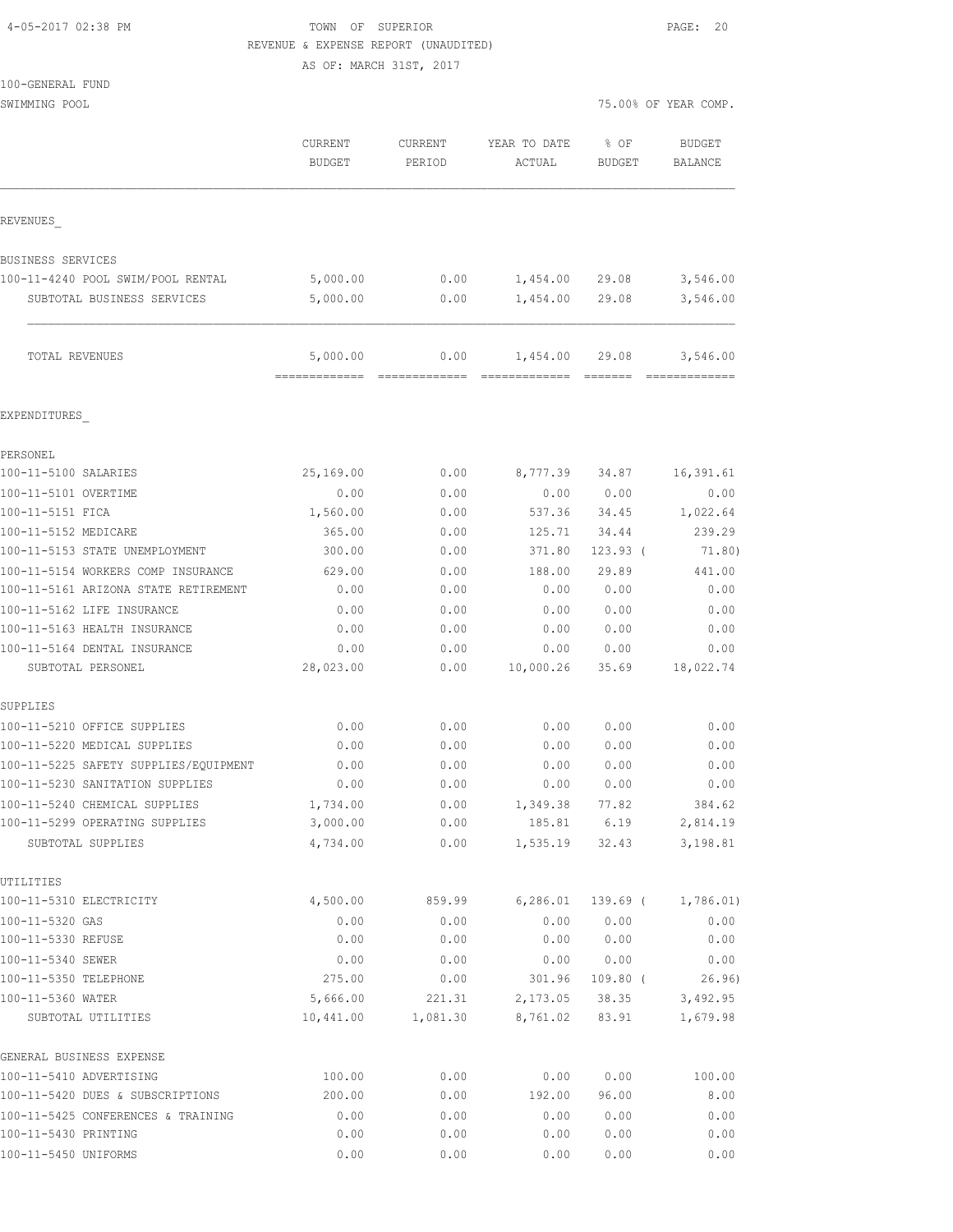### 4-05-2017 02:38 PM TOWN OF SUPERIOR PAGE: 21 REVENUE & EXPENSE REPORT (UNAUDITED) AS OF: MARCH 31ST, 2017

100-GENERAL FUND

SWIMMING POOL 75.00% OF YEAR COMP.

|                                                | CURRENT       | <b>CURRENT</b>                       | YEAR TO DATE | $8$ OF        | <b>BUDGET</b>  |
|------------------------------------------------|---------------|--------------------------------------|--------------|---------------|----------------|
|                                                | BUDGET        | PERIOD                               | ACTUAL       | <b>BUDGET</b> | <b>BALANCE</b> |
| 100-11-5460 POSTAGE                            | 0.00          | 0.00                                 | 0.00         | 0.00          | 0.00           |
| 100-11-5470 TRAVEL                             | 0.00          | 0.00                                 | 0.00         | 0.00          | 0.00           |
| 100-11-5471 HOST/MEALS                         | 0.00          | 0.00                                 | 0.00         | 0.00          | 0.00           |
| 100-11-5480 GENERAL INSURANCE                  | 0.00          | 0.00                                 | 0.00         | 0.00          | 0.00           |
| 100-11-5481 VEHICLE INSURANCE                  | 0.00          | 0.00                                 | 0.00         | 0.00          | 0.00           |
| 100-11-5482 LIABILITY INSURANCE                | 0.00          | 0.00                                 | 0.00         | 0.00          | 0.00           |
| SUBTOTAL GENERAL BUSINESS EXPENSE              | 300.00        | 0.00                                 | 192.00       | 64.00         | 108.00         |
| PROFESSIONAL SERVICES                          |               |                                      |              |               |                |
| 100-11-5550 OTHER PROFESSIONAL SERVICES        | 500.00        | 0.00                                 | 0.00         | 0.00          | 500.00         |
| SUBTOTAL PROFESSIONAL SERVICES                 | 500.00        | 0.00                                 | 0.00         | 0.00          | 500.00         |
| REPAIR/MAINTENANCE                             |               |                                      |              |               |                |
| 100-11-5610 PARK & BLDG IMPROVEMENTS           | 0.00          | 0.00                                 | 0.00         | 0.00          | 0.00           |
| 100-11-5650 OTHER EOUIPMENT REPAIRS            | 8,000.00      | 0.00                                 | 360.23       | 4.50          | 7,639.77       |
| SUBTOTAL REPAIR/MAINTENANCE                    | 8,000.00      | 0.00                                 | 360.23       | 4.50          | 7,639.77       |
| TOTAL EXPENDITURES                             | 51,998.00     | 1,081.30                             | 20,848.70    | 40.10         | 31, 149.30     |
|                                                | ============= | --------------                       |              | =======       |                |
| REVENUES OVER/(UNDER) EXPENDITURES<br>$\left($ |               | $46,998,00$ ( 1,081,30) ( 19,394,70) |              | $\sqrt{2}$    | 27,603.30      |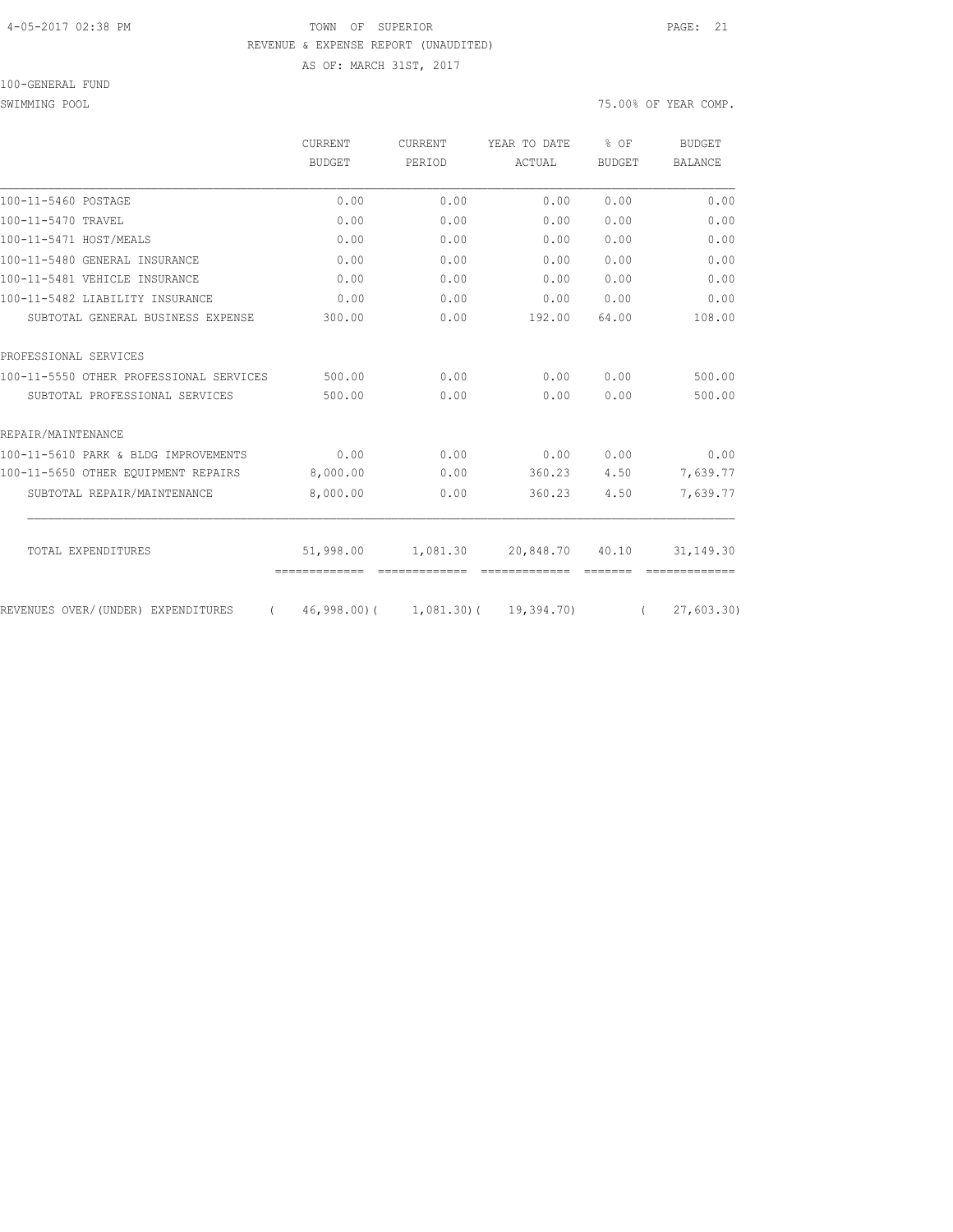#### 4-05-2017 02:38 PM TOWN OF SUPERIOR PAGE: 22 REVENUE & EXPENSE REPORT (UNAUDITED) AS OF: MARCH 31ST, 2017

100-GENERAL FUND

RECREATION 75.00% OF YEAR COMP. CURRENT CURRENT YEAR TO DATE % OF BUDGET BUDGET PERIOD ACTUAL BUDGET BALANCE REVENUES\_ BUSINESS SERVICES 100-12-4220 PARK RENTAL 0.00 0.00 600.00 0.00 ( 600.00) 100-12-4240 RECREATION ACTIVITY FEES 0.00 0.00 0.00 0.00 0.00 SUBTOTAL BUSINESS SERVICES 0.00 0.00 600.00 0.00 ( 600.00) MISCELLANEOUS 100-12-4820 OTHER INCOME 0.00 0.00 0.00 0.00 0.00 SUBTOTAL MISCELLANEOUS 0.00 0.00 0.00 0.00 0.00 TOTAL REVENUES 0.00 0.00 600.00 0.00 ( 600.00) ============= ============= ============= ======= ============= EXPENDITURES\_ PERSONEL 100-12-5100 SALARIES 0.00 0.00 0.00 0.00 0.00 100-12-5101 OVERTIME 0.00 0.00 0.00 0.00 0.00 100-12-5151 FICA 0.00 0.00 0.00 0.00 0.00 100-12-5152 MEDICARE 0.00 0.00 0.00 0.00 0.00 100-12-5153 STATE UNEMPLOYMENT 0.00 0.00 0.00 0.00 0.00 100-12-5154 WORKERS COMP INSURANCE 0.00 0.00 0.00 0.00 0.00 100-12-5161 ARIZONA STATE RETIREMENT 0.00 0.00 0.00 0.00 0.00 100-12-5162 LIFE INSURANCE 0.00 0.00 0.00 0.00 0.00 100-12-5163 HEALTH INSURANCE 0.00 0.00 0.00 0.00 0.00 100-12-5164 DENTAL INSURANCE 0.00 0.00 0.00 0.00 0.00 SUBTOTAL PERSONEL  $0.00$   $0.00$   $0.00$   $0.00$   $0.00$   $0.00$   $0.00$ SUPPLIES 100-12-5210 OFFICE SUPPLIES 0.00 0.00 0.00 0.00 0.00 100-12-5220 MEDICAL SUPPLIES 0.00 0.00 0.00 0.00 0.00 100-12-5225 SAFETY SUPPLIES/EQUIPMENT 0.00 0.00 0.00 0.00 0.00 100-12-5230 SANITATION SUPPLIES 0.00 0.00 0.00 0.00 0.00 100-12-5299 OPERATING SUPPLIES 0.00 0.00 0.00 0.00 0.00 SUBTOTAL SUPPLIES 0.00 0.00 0.00 0.00 0.00 UTILITIES 100-12-5310 LITTLE LEAGUE ELECTRICITY 0.00 0.00 0.00 0.00 0.00 100-12-5360 LITTLE LEAGUE WATER 0.00 0.00 0.00 0.00 0.00 SUBTOTAL UTILITIES 0.00 0.00 0.00 0.00 0.00 GENERAL BUSINESS EXPENSE 100-12-5410 ADVERTISING 0.00 0.00 0.00 0.00 0.00 100-12-5420 DUES & SUBSCRIPTIONS 0.00 0.00 0.00 0.00 0.00 100-12-5425 CONFERENCES & TRAINING 0.00 0.00 0.00 0.00 0.00 100-12-5430 PRINTING 0.00 0.00 0.00 0.00 0.00

100-12-5450 UNIFORMS 0.00 0.00 0.00 0.00 0.00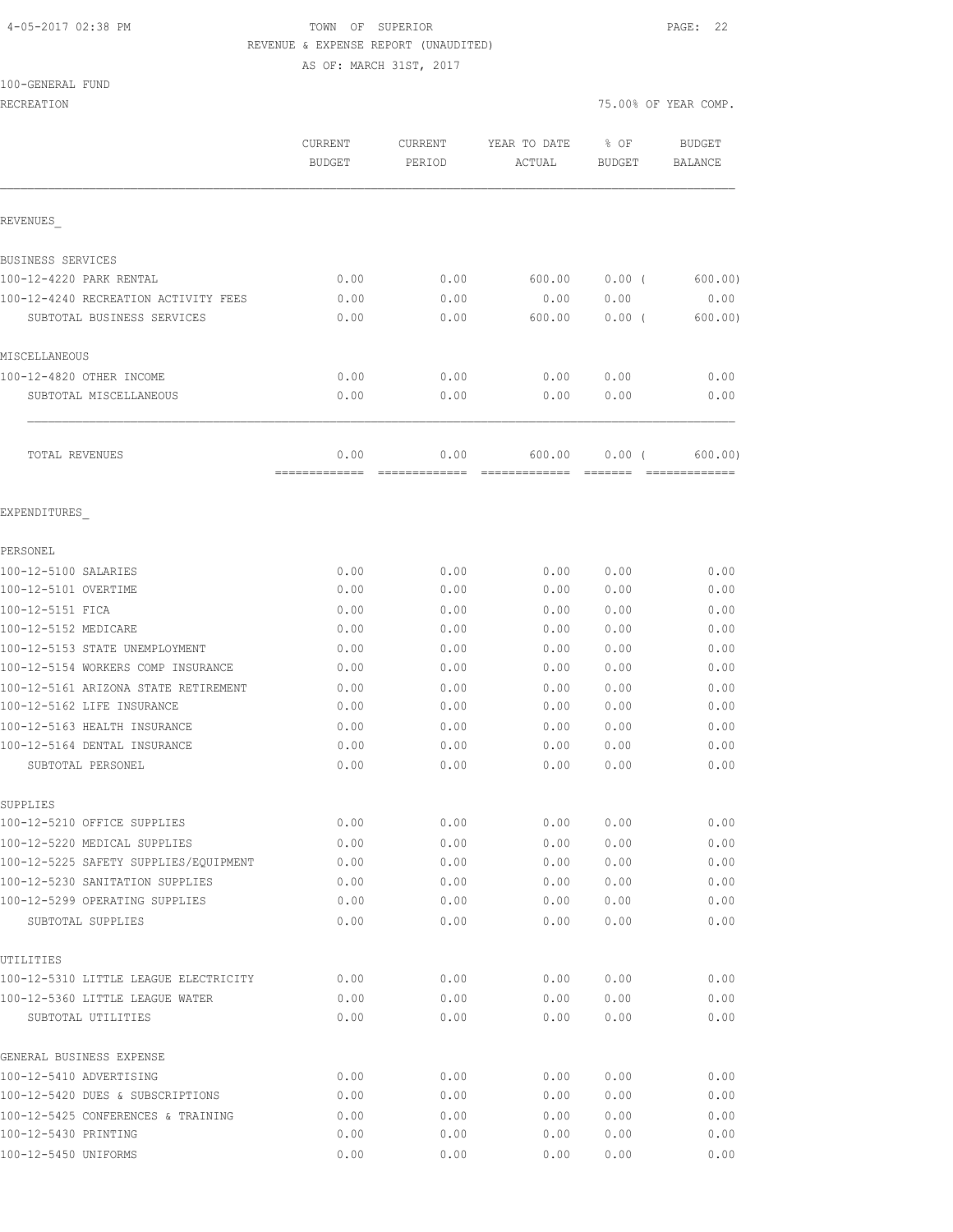### 4-05-2017 02:38 PM TOWN OF SUPERIOR PAGE: 23 REVENUE & EXPENSE REPORT (UNAUDITED) AS OF: MARCH 31ST, 2017

#### 100-GENERAL FUND

#### RECREATION 75.00% OF YEAR COMP.

|                                         | CURRENT       | <b>CURRENT</b> | YEAR TO DATE | % OF          | <b>BUDGET</b>  |
|-----------------------------------------|---------------|----------------|--------------|---------------|----------------|
|                                         | <b>BUDGET</b> | PERIOD         | ACTUAL       | <b>BUDGET</b> | <b>BALANCE</b> |
| 100-12-5460 POSTAGE                     | 0.00          | 0.00           | 0.00         | 0.00          | 0.00           |
| 100-12-5470 TRAVEL                      | 0.00          | 0.00           | 0.00         | 0.00          | 0.00           |
| 100-12-5471 HOST/MEALS                  | 0.00          | 0.00           | 0.00         | 0.00          | 0.00           |
| 100-12-5480 GENERAL INSURANCE           | 0.00          | 0.00           | 0.00         | 0.00          | 0.00           |
| 100-12-5481 VEHICLE INSURANCE           | 0.00          | 0.00           | 0.00         | 0.00          | 0.00           |
| 100-12-5482 LIABILITY INSURANCE         | 0.00          | 0.00           | 0.00         | 0.00          | 0.00           |
| 100-12-5492 BAD DEBT EXPENSE            | 0.00          | 0.00           | 0.00         | 0.00          | 0.00           |
| SUBTOTAL GENERAL BUSINESS EXPENSE       | 0.00          | 0.00           | 0.00         | 0.00          | 0.00           |
| PROFESSIONAL SERVICES                   |               |                |              |               |                |
| 100-12-5550 OTHER PROFESSIONAL SERVICES | 0.00          | 0.00           | 0.00         | 0.00          | 0.00           |
| SUBTOTAL PROFESSIONAL SERVICES          | 0.00          | 0.00           | 0.00         | 0.00          | 0.00           |
| TOTAL EXPENDITURES                      | 0.00          | 0.00           | 0.00         | 0.00          | 0.00           |
|                                         |               |                |              |               |                |
| REVENUES OVER/(UNDER) EXPENDITURES      | 0.00          | 0.00           | 600.00       |               | 600.00)        |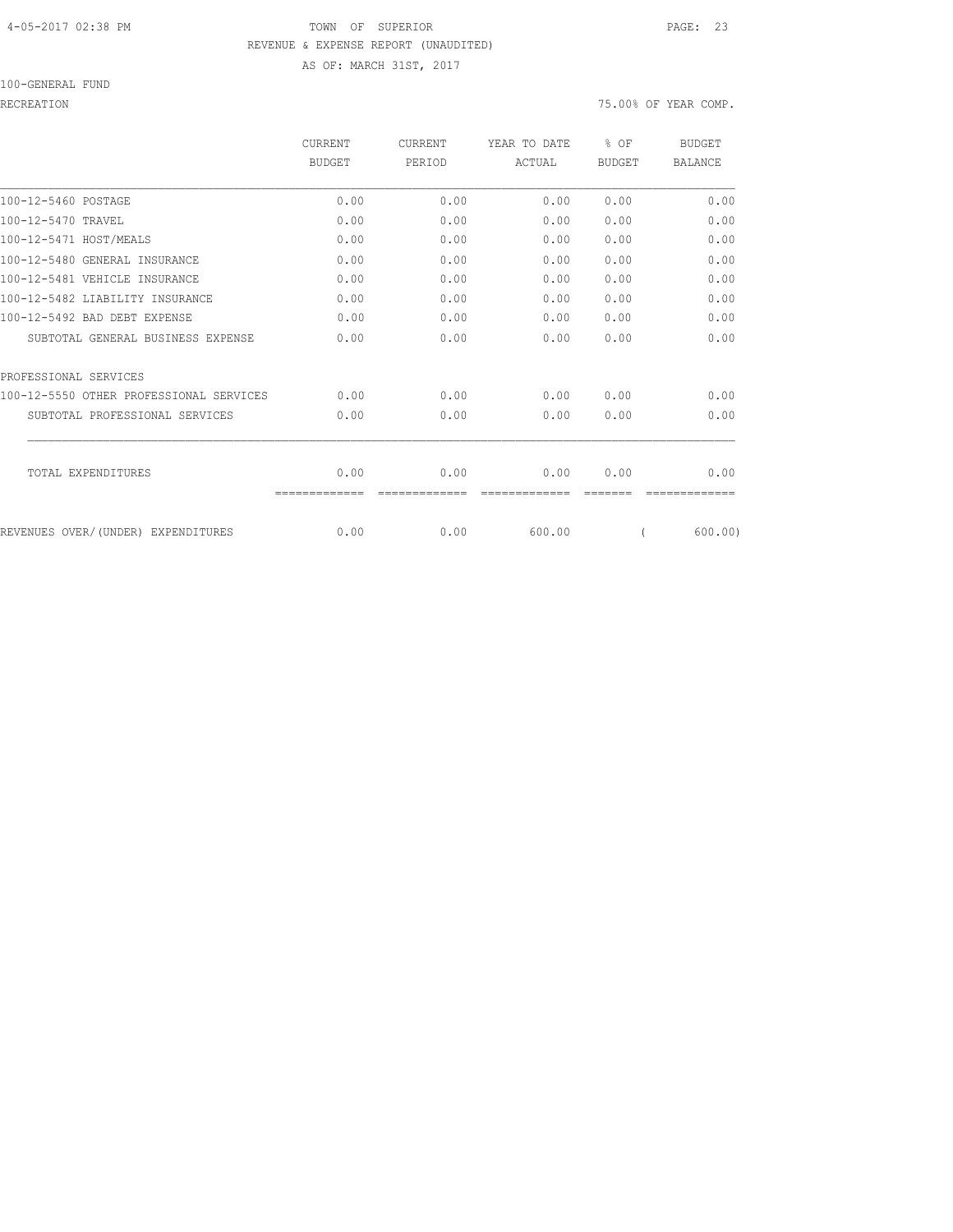### 4-05-2017 02:38 PM TOWN OF SUPERIOR PAGE: 24 REVENUE & EXPENSE REPORT (UNAUDITED)

AS OF: MARCH 31ST, 2017

| LIBRARY                                 |                                           |                   |                        | 75.00% OF YEAR COMP. |                   |
|-----------------------------------------|-------------------------------------------|-------------------|------------------------|----------------------|-------------------|
|                                         | <b>CURRENT</b><br>BUDGET                  | CURRENT<br>PERIOD | YEAR TO DATE<br>ACTUAL | % OF<br>BUDGET       | BUDGET<br>BALANCE |
| REVENUES                                |                                           |                   |                        |                      |                   |
| BUSINESS SERVICES                       |                                           |                   |                        |                      |                   |
| 100-13-4240 FEES                        | 4,000.00                                  | 0.00              | 0.00                   | 0.00                 | 4,000.00          |
| 100-13-4250 INTERNET/LATE FEES          | 0.00                                      | 287.85            |                        | 2,087.93 0.00 (      | 2,087.93          |
| SUBTOTAL BUSINESS SERVICES              | 4,000.00                                  | 287.85            | 2,087.93               | 52.20                | 1,912.07          |
| TOTAL REVENUES                          | 4,000.00<br>-------------- -------------- | 287.85            | 2,087.93               | 52.20                | 1,912.07          |
| EXPENDITURES                            |                                           |                   |                        |                      |                   |
| PERSONEL                                |                                           |                   |                        |                      |                   |
| 100-13-5100 SALARIES                    | 30,484.00                                 | 2,117.71          | 19,738.89              | 64.75                | 10,745.11         |
| 100-13-5101 OVERTIME                    | 0.00                                      | 0.00              | 0.00                   | 0.00                 | 0.00              |
| 100-13-5151 FICA                        | 1,890.00                                  | 126.38            | 1,152.11               | 60.96                | 737.89            |
| 100-13-5152 MEDICARE                    | 442.00                                    | 29.56             | 269.52                 | 60.98                | 172.48            |
| 100-13-5153 STATE UNEMPLOYMENT          | 744.00                                    | 70.55             | 274.71                 | 36.92                | 469.29            |
| 100-13-5154 WORKERS COMP INSURANCE      | 133.00                                    | 0.00              | 63.00                  | 47.37                | 70.00             |
| 100-13-5161 ARIZONA STATE RETIREMENT    | 3,497.00                                  | 137.76            | 1,143.36               | 32.70                | 2,353.64          |
| 100-13-5162 LIFE INSURANCE              | 0.00                                      | 0.00              | 0.00                   | 0.00                 | 0.00              |
| 100-13-5163 HEALTH INSURANCE            | 0.00                                      | 0.00              | 0.00                   | 0.00                 | 0.00              |
| 100-13-5164 DENTAL INSURANCE            | 0.00                                      | 0.00              | 0.00                   | 0.00                 | 0.00              |
| SUBTOTAL PERSONEL                       | 37,190.00                                 |                   | 2,481.96 22,641.59     | 60.88                | 14,548.41         |
| SUPPLIES<br>100-13-5210 OFFICE SUPPLIES | 0.00                                      | 0.00              | 0.00                   | 0.00                 | 0.00              |
| 100-13-5220 MEDICAL SUPPLIES            | 0.00                                      | 0.00              | 0.00                   | 0.00                 | 0.00              |
| 100-13-5225 SAFETY SUPPLIES/EOUIPMENT   | 0.00                                      | 0.00              | 0.00                   | 0.00                 | 0.00              |
| 100-13-5230 SANITATION SUPPLIES         | 0.00                                      | 0.00              | 0.00                   | 0.00                 | 0.00              |
| 100-13-5270 LIBRARY BOOKS               | 2,000.00                                  | 0.00              | 0.00                   | 0.00                 | 2,000.00          |
| 100-13-5299 OPERATING SUPPLIES          | 0.00                                      | 0.00              | 0.00                   | 0.00                 | 0.00              |
| SUBTOTAL SUPPLIES                       | 2,000.00                                  | 0.00              | 0.00                   | 0.00                 | 2,000.00          |
| UTILITIES                               |                                           |                   |                        |                      |                   |
| 100-13-5310 ELECTRICITY                 | 5,000.00                                  | 308.79            | 4,694.80               | 93.90                | 305.20            |
| 100-13-5320 GAS                         | 1,000.00                                  | 194.99            | 949.67                 | 94.97                | 50.33             |
| 100-13-5330 REFUSE                      | 0.00                                      | 0.00              | 0.00                   | 0.00                 | 0.00              |
| 100-13-5340 SEWER                       | 0.00                                      | 0.00              | 0.00                   | 0.00                 | 0.00              |
| 100-13-5350 TELEPHONE                   | 200.00                                    | 51.67             | 473.52                 | 236.76 (             | 273.52)           |
| 100-13-5360 WATER                       | 500.00                                    | 28.42             | 259.13                 | 51.83                | 240.87            |
| 100-13-5380 SECURITY                    | 400.00                                    | 25.00             | 125.00                 | 31.25                | 275.00            |

SUBTOTAL UTILITIES 7,100.00 608.87 6,502.12 91.58 597.88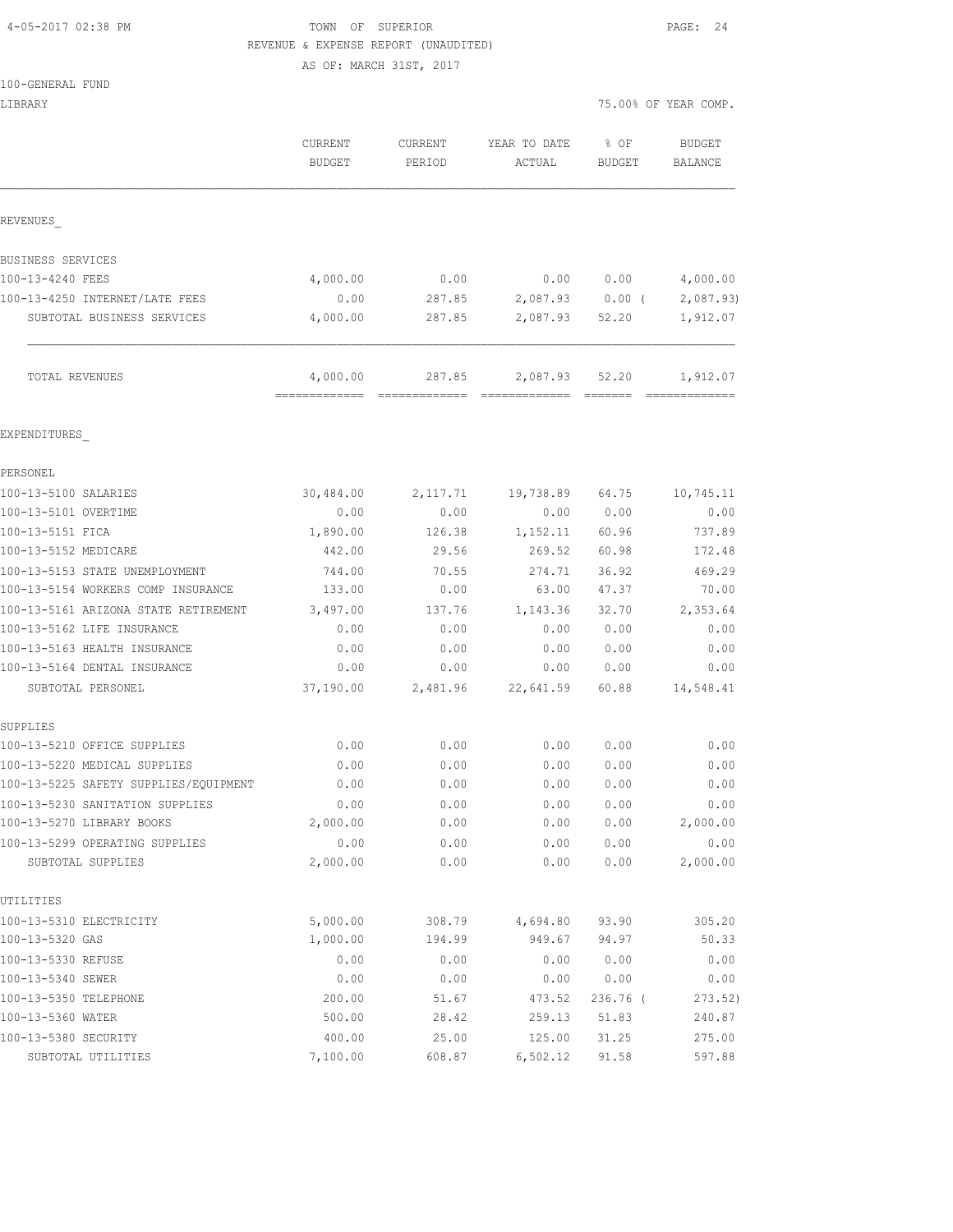### 4-05-2017 02:38 PM TOWN OF SUPERIOR PAGE: 25 REVENUE & EXPENSE REPORT (UNAUDITED)

AS OF: MARCH 31ST, 2017

100-GENERAL FUND

LIBRARY 75.00% OF YEAR COMP.

|                                                | <b>CURRENT</b><br><b>BUDGET</b> | <b>CURRENT</b><br>PERIOD | YEAR TO DATE<br>ACTUAL                        | $8$ OF<br><b>BUDGET</b> |          | <b>BUDGET</b><br><b>BALANCE</b> |
|------------------------------------------------|---------------------------------|--------------------------|-----------------------------------------------|-------------------------|----------|---------------------------------|
|                                                |                                 |                          |                                               |                         |          |                                 |
| GENERAL BUSINESS EXPENSE                       |                                 |                          |                                               |                         |          |                                 |
| 100-13-5410 ADVERTISING                        | 250.00                          | 0.00                     | 0.00                                          | 0.00                    |          | 250.00                          |
| 100-13-5420 DUES & SUBSCRIPTIONS               | 1,300.00                        | 0.00                     | 432.51                                        | 33.27                   |          | 867.49                          |
| 100-13-5425 CONFERENCES & TRAINING             | 0.00                            | 0.00                     | 0.00                                          | 0.00                    |          | 0.00                            |
| 100-13-5430 PRINTING                           | 0.00                            | 0.00                     | 0.00                                          | 0.00                    |          | 0.00                            |
| 100-13-5450 UNIFORMS                           | 0.00                            | 0.00                     | 0.00                                          | 0.00                    |          | 0.00                            |
| 100-13-5460 POSTAGE                            | 500.00                          | 70.20                    | 562.20                                        | 112.44 (                |          | 62, 20)                         |
| 100-13-5470 TRAVEL                             | 0.00                            | 0.00                     | 0.00                                          | 0.00                    |          | 0.00                            |
| 100-13-5471 AUDIT                              | 9,000.00                        | 1,045.45                 | 3,470.89                                      | 38.57                   |          | 5,529.11                        |
| 100-13-5480 GENERAL INSURANCE                  | 12,820.00                       | 3,321.13                 | 12,965.77                                     | $101.14$ (              |          | 145.77)                         |
| 100-13-5481 VEHICLE INSURANCE                  | 0.00                            | 0.00                     | 0.00                                          | 0.00                    |          | 0.00                            |
| 100-13-5482 LIABILITY INSURANCE                | 0.00                            | 0.00                     | 0.00                                          | 0.00                    |          | 0.00                            |
| 100-13-5492 BAD DEBT EXPENSE                   | 0.00                            | 0.00                     | 0.00                                          | 0.00                    |          | 0.00                            |
| SUBTOTAL GENERAL BUSINESS EXPENSE              | 23,870.00                       | 4,436.78                 | 17,431.37                                     | 73.03                   |          | 6,438.63                        |
| PROFESSIONAL SERVICES                          |                                 |                          |                                               |                         |          |                                 |
| 100-13-5550 OTHER PROFESSIONAL SERVICES        | 0.00                            | 0.00                     | 1,534.32                                      | $0.00$ (                |          | 1,534.32)                       |
| SUBTOTAL PROFESSIONAL SERVICES                 | 0.00                            | 0.00                     | 1,534.32                                      | $0.00$ (                |          | 1, 534.32)                      |
| REPAIR/MAINTENANCE                             |                                 |                          |                                               |                         |          |                                 |
| 100-13-5650 OTHER EQUIPMENT REPAIRS            | 0.00                            | 0.00                     | 307.50                                        | 0.00(                   |          | 307.50                          |
| SUBTOTAL REPAIR/MAINTENANCE                    | 0.00                            | 0.00                     | 307.50                                        | 0.00(                   |          | 307.50                          |
| TOTAL EXPENDITURES                             | 70,160.00                       | 7,527.61                 | 48,416.90                                     | 69.01                   |          | 21,743.10                       |
|                                                | ==============================  |                          |                                               |                         |          |                                 |
| REVENUES OVER/(UNDER) EXPENDITURES<br>$\left($ |                                 |                          | $66, 160.00$ ( $7, 239.76$ ) ( $46, 328.97$ ) |                         | $\left($ | 19,831.03)                      |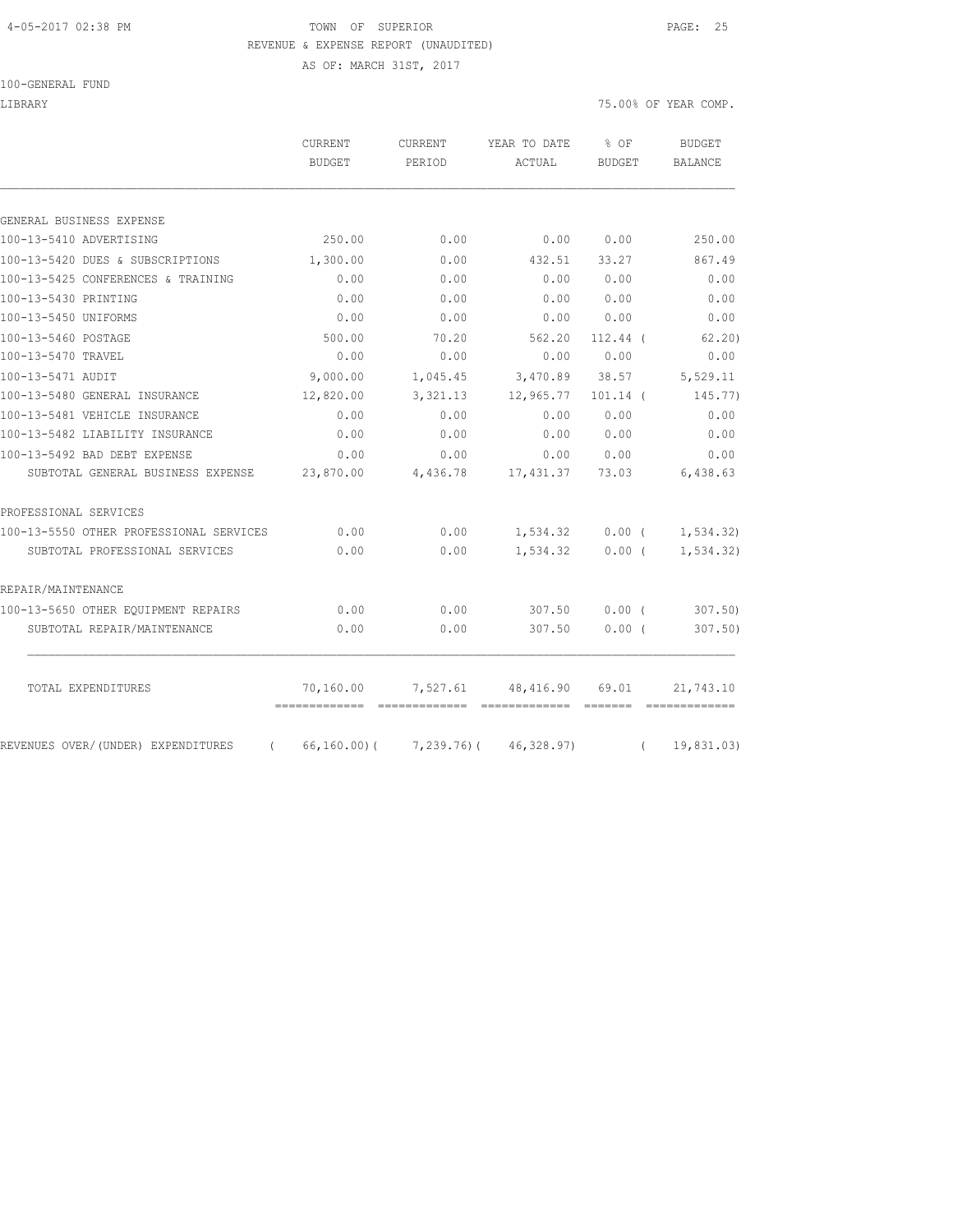| 4-05-2017 02:38 PM |  |  |
|--------------------|--|--|
|                    |  |  |

### TOWN OF SUPERIOR **PAGE: 26** REVENUE & EXPENSE REPORT (UNAUDITED)

AS OF: MARCH 31ST, 2017

| BUILDING RENTALS                        |                                             |                   |                            |                                                                                                                                                                                                                                                                                                                                                                                                                                                                                                 | 75.00% OF YEAR COMP.     |
|-----------------------------------------|---------------------------------------------|-------------------|----------------------------|-------------------------------------------------------------------------------------------------------------------------------------------------------------------------------------------------------------------------------------------------------------------------------------------------------------------------------------------------------------------------------------------------------------------------------------------------------------------------------------------------|--------------------------|
|                                         | CURRENT<br><b>BUDGET</b>                    | CURRENT<br>PERIOD | YEAR TO DATE<br>ACTUAL     | % OF<br><b>BUDGET</b>                                                                                                                                                                                                                                                                                                                                                                                                                                                                           | <b>BUDGET</b><br>BALANCE |
| REVENUES                                |                                             |                   |                            |                                                                                                                                                                                                                                                                                                                                                                                                                                                                                                 |                          |
| ENTERPRISE SERVICES                     |                                             |                   |                            |                                                                                                                                                                                                                                                                                                                                                                                                                                                                                                 |                          |
| 100-14-4330 RENTAL INCOME               | 30,000.00                                   | 1,201.00          | 16,070.00 53.57            |                                                                                                                                                                                                                                                                                                                                                                                                                                                                                                 | 13,930.00                |
| SUBTOTAL ENTERPRISE SERVICES            | 30,000.00                                   | 1,201.00          | 16,070.00                  | 53.57                                                                                                                                                                                                                                                                                                                                                                                                                                                                                           | 13,930.00                |
| TOTAL REVENUES                          | 30,000.00<br>============================== | 1,201.00          | 16,070.00<br>------------- | 53.57<br>$\begin{array}{cccccccccc} \multicolumn{2}{c}{} & \multicolumn{2}{c}{} & \multicolumn{2}{c}{} & \multicolumn{2}{c}{} & \multicolumn{2}{c}{} & \multicolumn{2}{c}{} & \multicolumn{2}{c}{} & \multicolumn{2}{c}{} & \multicolumn{2}{c}{} & \multicolumn{2}{c}{} & \multicolumn{2}{c}{} & \multicolumn{2}{c}{} & \multicolumn{2}{c}{} & \multicolumn{2}{c}{} & \multicolumn{2}{c}{} & \multicolumn{2}{c}{} & \multicolumn{2}{c}{} & \multicolumn{2}{c}{} & \multicolumn{2}{c}{} & \mult$ | 13,930.00                |
| EXPENDITURES                            |                                             |                   |                            |                                                                                                                                                                                                                                                                                                                                                                                                                                                                                                 |                          |
| SUPPLIES                                |                                             |                   |                            |                                                                                                                                                                                                                                                                                                                                                                                                                                                                                                 |                          |
| 100-14-5210 OFFICE SUPPLIES             | 0.00                                        | 0.00              | 0.00                       | 0.00                                                                                                                                                                                                                                                                                                                                                                                                                                                                                            | 0.00                     |
| 100-14-5220 MEDICAL SUPPLIES            | 0.00                                        | 0.00              | 0.00                       | 0.00                                                                                                                                                                                                                                                                                                                                                                                                                                                                                            | 0.00                     |
| 100-14-5225 SAFETY SUPPLIES/EQUIPMENT   | 0.00                                        | 0.00              | 0.00                       | 0.00                                                                                                                                                                                                                                                                                                                                                                                                                                                                                            | 0.00                     |
| 100-14-5230 SANITATION SUPPLIES         | 0.00                                        | 0.00              | 0.00                       | 0.00                                                                                                                                                                                                                                                                                                                                                                                                                                                                                            | 0.00                     |
| 100-14-5299 OPERATING SUPPLIES          | 0.00                                        | 0.00              | 0.00                       | 0.00                                                                                                                                                                                                                                                                                                                                                                                                                                                                                            | 0.00                     |
| SUBTOTAL SUPPLIES                       | 0.00                                        | 0.00              | 0.00                       | 0.00                                                                                                                                                                                                                                                                                                                                                                                                                                                                                            | 0.00                     |
| UTILITIES                               |                                             |                   |                            |                                                                                                                                                                                                                                                                                                                                                                                                                                                                                                 |                          |
| 100-14-5310 ELECTRICITY                 | 11,000.00                                   | 569.87            | 4,228.08                   | 38.44                                                                                                                                                                                                                                                                                                                                                                                                                                                                                           | 6,771.92                 |
| 100-14-5320 GAS                         | 0.00                                        | 0.00              | 0.00                       | 0.00                                                                                                                                                                                                                                                                                                                                                                                                                                                                                            | 0.00                     |
| 100-14-5330 REFUSE                      | 0.00                                        | 0.00              | 0.00                       | 0.00                                                                                                                                                                                                                                                                                                                                                                                                                                                                                            | 0.00                     |
| 100-14-5340 SEWER                       | 0.00                                        | 0.00              | 0.00                       | 0.00                                                                                                                                                                                                                                                                                                                                                                                                                                                                                            | 0.00                     |
| 100-14-5350 TELEPHONE                   | 0.00                                        | 0.00              | 0.00                       | 0.00                                                                                                                                                                                                                                                                                                                                                                                                                                                                                            | 0.00                     |
| 100-14-5360 WATER                       | 2,000.00                                    | 54.96             | 506.94                     | 25.35                                                                                                                                                                                                                                                                                                                                                                                                                                                                                           | 1,493.06                 |
| SUBTOTAL UTILITIES                      | 13,000.00                                   | 624.83            | 4,735.02                   | 36.42                                                                                                                                                                                                                                                                                                                                                                                                                                                                                           | 8,264.98                 |
| GENERAL BUSINESS EXPENSE                |                                             |                   |                            |                                                                                                                                                                                                                                                                                                                                                                                                                                                                                                 |                          |
| 100-14-5410 ADVERTISING                 | 0.00                                        | 0.00              | 0.00                       | 0.00                                                                                                                                                                                                                                                                                                                                                                                                                                                                                            | 0.00                     |
| 100-14-5420 DUES & SUBSCRIPTIONS        | 0.00                                        | 0.00              | 0.00                       | 0.00                                                                                                                                                                                                                                                                                                                                                                                                                                                                                            | 0.00                     |
| 100-14-5430 PRINTING                    | 0.00                                        | 0.00              | 0.00                       | 0.00                                                                                                                                                                                                                                                                                                                                                                                                                                                                                            | 0.00                     |
| 100-14-5460 POSTAGE                     | 0.00                                        | 0.00              | 0.00                       | 0.00                                                                                                                                                                                                                                                                                                                                                                                                                                                                                            | 0.00                     |
| 100-14-5480 GENERAL INSURANCE           | 0.00                                        | 0.00              | 0.00                       | 0.00                                                                                                                                                                                                                                                                                                                                                                                                                                                                                            | 0.00                     |
| 100-14-5481 VEHICLE INSURANCE           | 0.00                                        | 0.00              | 0.00                       | 0.00                                                                                                                                                                                                                                                                                                                                                                                                                                                                                            | 0.00                     |
| 100-14-5482 LIABILITY INSURANCE         | 0.00                                        | 0.00              | 0.00                       | 0.00                                                                                                                                                                                                                                                                                                                                                                                                                                                                                            | 0.00                     |
| 100-14-5492 BAD DEBT EXPENSE            | 0.00                                        | 0.00              | 0.00                       | 0.00                                                                                                                                                                                                                                                                                                                                                                                                                                                                                            | 0.00                     |
| SUBTOTAL GENERAL BUSINESS EXPENSE       | 0.00                                        | 0.00              | 0.00                       | 0.00                                                                                                                                                                                                                                                                                                                                                                                                                                                                                            | 0.00                     |
| PROFESSIONAL SERVICES                   |                                             |                   |                            |                                                                                                                                                                                                                                                                                                                                                                                                                                                                                                 |                          |
| 100-14-5550 OTHER PROFESSIONAL SERVICES | 0.00                                        | 0.00              | 0.00                       | 0.00                                                                                                                                                                                                                                                                                                                                                                                                                                                                                            | 0.00                     |

SUBTOTAL PROFESSIONAL SERVICES 0.00 0.00 0.00 0.00 0.00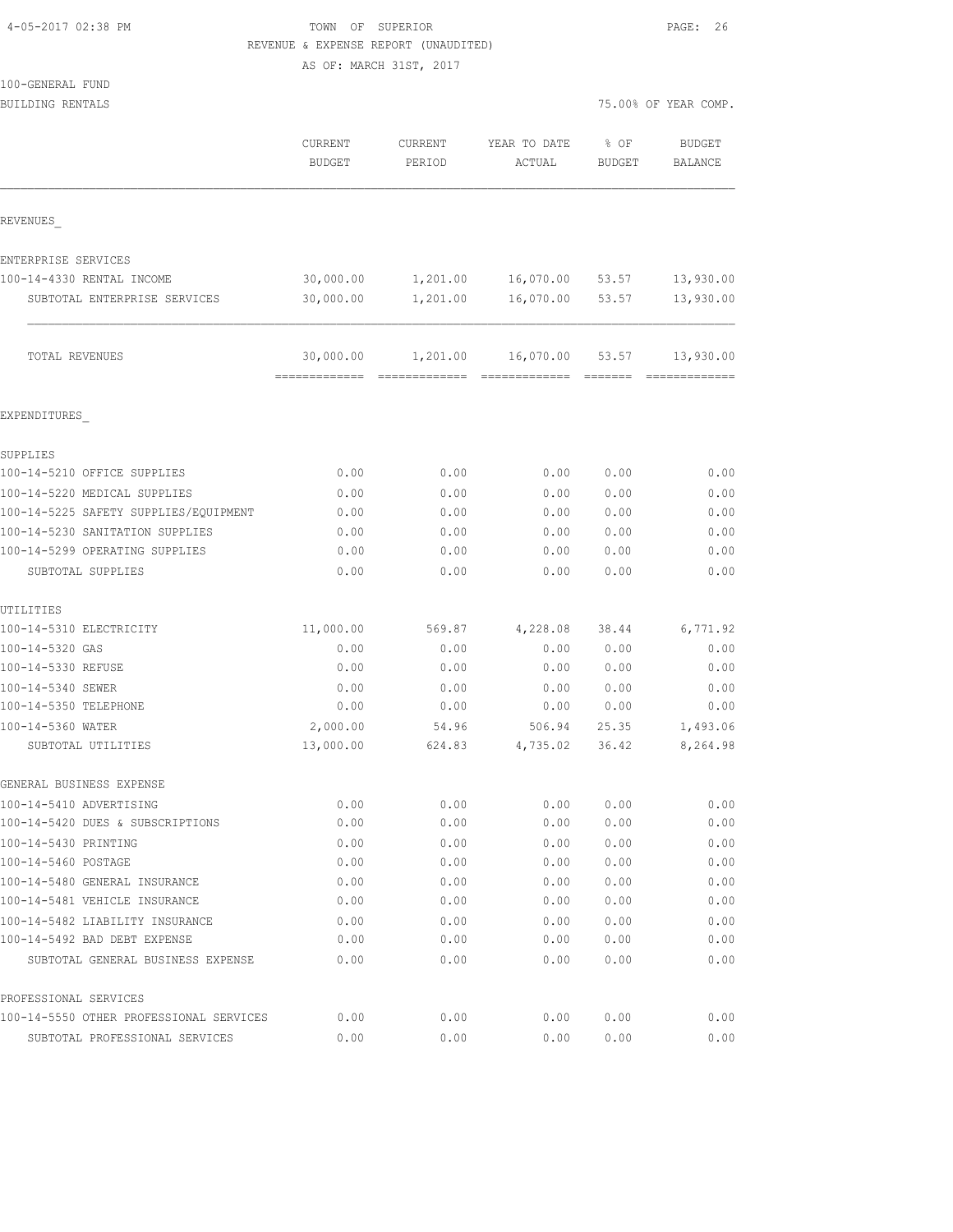## TOWN OF SUPERIOR **PAGE:** 27 REVENUE & EXPENSE REPORT (UNAUDITED)

AS OF: MARCH 31ST, 2017

| 100-GENERAL FUND |
|------------------|
|------------------|

BUILDING RENTALS 75.00% OF YEAR COMP.

|                                     | <b>CURRENT</b><br>BUDGET | <b>CURRENT</b><br>PERIOD | YEAR TO DATE<br>ACTUAL | % OF<br><b>BUDGET</b> | <b>BUDGET</b><br><b>BALANCE</b> |
|-------------------------------------|--------------------------|--------------------------|------------------------|-----------------------|---------------------------------|
| REPAIR/MAINTENANCE                  |                          |                          |                        |                       |                                 |
| 100-14-5650 OTHER EOUIPMENT REPAIRS | 0.00                     | 0.00                     | 0.00                   | 0.00                  | 0.00                            |
| SUBTOTAL REPAIR/MAINTENANCE         | 0.00                     | 0.00                     | 0.00                   | 0.00                  | 0.00                            |
| TOTAL EXPENDITURES                  | 13,000.00                | 624.83                   | 4,735.02               | 36.42                 | 8,264.98                        |
| REVENUES OVER/(UNDER) EXPENDITURES  | 17,000.00                | 576.17                   | 11,334.98              |                       | 5,665.02                        |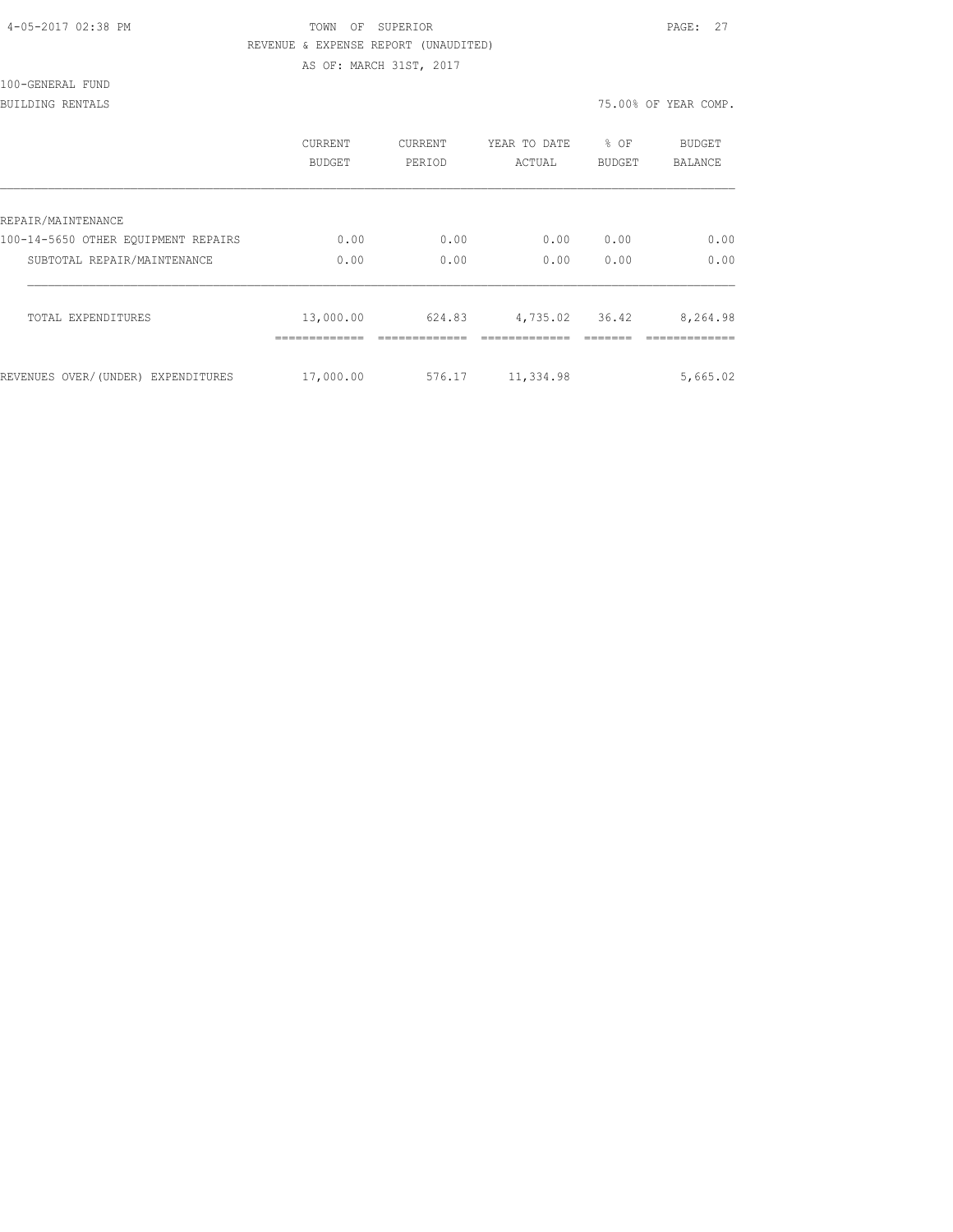## 4-05-2017 02:38 PM TOWN OF SUPERIOR PAGE: 28 REVENUE & EXPENSE REPORT (UNAUDITED)

AS OF: MARCH 31ST, 2017

#### 100-GENERAL FUND

| SR CITIZENS-CONGREGATE                                      |                          |                   |                        |                          | 75.00% OF YEAR COMP.            |
|-------------------------------------------------------------|--------------------------|-------------------|------------------------|--------------------------|---------------------------------|
|                                                             | CURRENT<br><b>BUDGET</b> | CURRENT<br>PERIOD | YEAR TO DATE<br>ACTUAL | % OF<br><b>BUDGET</b>    | <b>BUDGET</b><br><b>BALANCE</b> |
| REVENUES                                                    |                          |                   |                        |                          |                                 |
| BUSINESS SERVICES                                           |                          |                   |                        |                          |                                 |
| 100-15-4215 SRC AAA DOLLARS                                 | 65,793.00                | 0.00              | 0.00                   | 0.00                     | 65,793.00                       |
| 100-15-4216 SRC ALTECS REVENUE                              | 0.00                     | 0.00              | 0.00                   | 0.00                     | 0.00                            |
| 100-15-4217 SRC PROGRAM REVENUE                             | 0.00                     | 500.43            | 30,621.69              | $0.00$ (                 | 30,621.69)                      |
| 100-15-4219 UNITED WAY                                      | 0.00                     | 0.00              | 0.00                   | 0.00                     | 0.00                            |
| 100-15-4220 FEMA                                            | 0.00                     | 0.00              | 0.00                   | 0.00                     | 0.00                            |
| SUBTOTAL BUSINESS SERVICES                                  | 65,793.00                | 500.43            | 30,621.69              | 46.54                    | 35, 171.31                      |
| TOTAL REVENUES                                              | 65,793.00                | 500.43            | 30,621.69              | 46.54                    | 35, 171.31                      |
| EXPENDITURES                                                |                          |                   |                        |                          |                                 |
| PERSONEL                                                    |                          |                   |                        |                          |                                 |
| 100-15-5100 SALARIES                                        | 12,116.00                | 897.45            | 6, 137.33              | 50.65                    | 5,978.67                        |
| 100-15-5101 OVERTIME                                        | 0.00                     | 0.00              | 0.00                   | 0.00                     | 0.00                            |
| 100-15-5120 INMATE LABOR                                    | 800.00                   | 14.00             | 260.00                 | 32.50                    | 540.00                          |
| 100-15-5151 FICA                                            | 751.00                   | 55.65             | 376.72                 | 50.16                    | 374.28                          |
| 100-15-5152 MEDICARE                                        | 176.00                   | 13.01             | 88.08                  | 50.05                    | 87.92                           |
| 100-15-5153 STATE UNEMPLOYMENT                              | 225.00                   | 30.97             | 82.61                  | 36.72                    | 142.39                          |
| 100-15-5154 WORKERS COMP INSURANCE                          | 506.00                   | 0.00              | 324.00                 | 64.03                    | 182.00                          |
| 100-15-5161 ARIZONA STATE RETIREMENT                        | 1,212.00                 | 103.03            | 697.48                 | 57.55                    | 514.52                          |
| 100-15-5162 LIFE INSURANCE                                  | 11.00                    | 0.00              | 0.00                   | 0.00                     | 11.00                           |
| 100-15-5163 HEALTH INSURANCE                                | 537.00                   | 0.00              | 0.00                   | 0.00                     | 537.00                          |
| 100-15-5164 DENTAL INSURANCE                                | 50.00                    | 0.00              | 0.00                   | 0.00                     | 50.00                           |
| SUBTOTAL PERSONEL                                           | 16,384.00                | 1,114.11          | 7,966.22               | 48.62                    | 8,417.78                        |
| SUPPLIES                                                    |                          |                   |                        |                          |                                 |
| 100-15-5210 OFFICE SUPPLIES                                 | 0.00                     | 0.00              | 408.41                 | $0.00$ (                 | 408.41)                         |
| 100-15-5220 MEDICAL SUPPLIES                                | 0.00                     | 0.00              | 0.00                   | 0.00                     | 0.00                            |
| 100-15-5225 SAFETY SUPPLIES/EQUIPMENT                       | 0.00                     | 0.00              | 212.01                 | $0.00$ (                 | 212.01)                         |
| 100-15-5230 SANITATION SUPPLIES                             | 0.00                     | 0.00              | 458.22                 | 0.00(                    | 458.22)                         |
| 100-15-5240 CHEMICALS & SUPPLIES                            | 114.00                   | 0.00              | 0.00                   | 0.00                     | 114.00                          |
| 100-15-5250 KITCHEN SUPPLIES                                | 300.00                   | 0.00              | 325.75                 | $108.58$ (               | 25.75)                          |
| 100-15-5260 FOOD SUPPLIES<br>100-15-5299 OPERATING SUPPLIES | 50.00                    | 0.00              |                        | 722.51 1,445.02 (        | 672.51)                         |
| SUBTOTAL SUPPLIES                                           | 400.00<br>864.00         | 0.00<br>0.00      | 2,426.42               | 299.52 74.88<br>280.84 ( | 100.48<br>1, 562.42)            |
| UTILITIES                                                   |                          |                   |                        |                          |                                 |
| 100-15-5310 ELECTRICITY                                     | 0.00                     | 241.83            | 3,140.69               | $0.00$ (                 | 3,140.69                        |
| 100-15-5320 GAS                                             | 746.00                   | 50.20             | 354.33                 | 47.50                    | 391.67                          |
| 100-15-5330 REFUSE                                          | 0.00                     | 0.00              | 0.00                   | 0.00                     | 0.00                            |
| 100-15-5340 SEWER                                           | 0.00                     | 0.00              | 0.00                   | 0.00                     | 0.00                            |
| 100-15-5350 TELEPHONE                                       | 0.00                     | 25.15             | 227.49                 | $0.00$ (                 | 227.49                          |
| 100-15-5360 WATER                                           | 0.00                     | 14.95             | 152.92                 | 0.00(                    | 152.92)                         |

100-15-5370 RENT 0.00 0.00 0.00 0.00 0.00 SUBTOTAL UTILITIES 746.00 332.13 3,875.43 519.49 ( 3,129.43)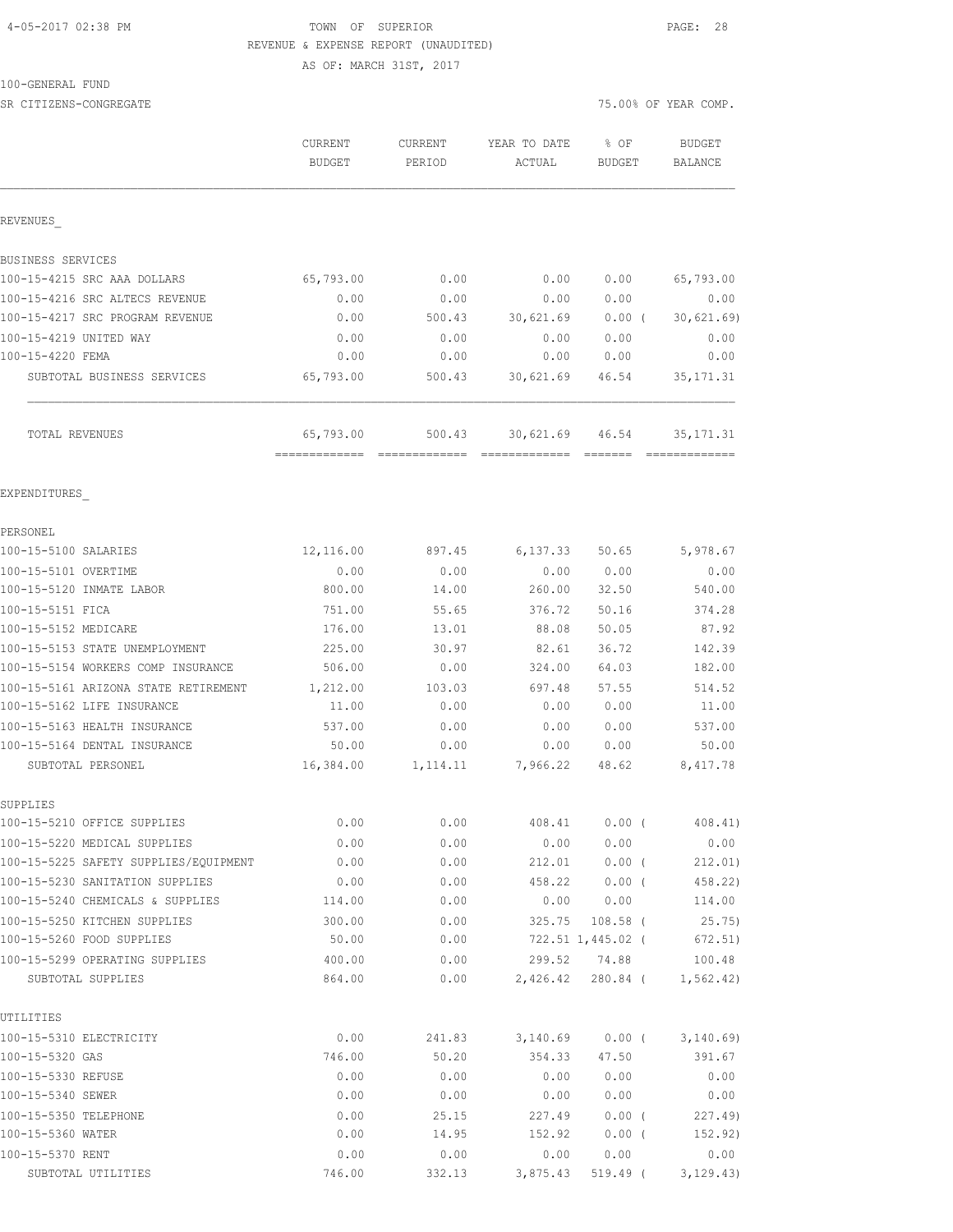#### 4-05-2017 02:38 PM TOWN OF SUPERIOR PAGE: 29 REVENUE & EXPENSE REPORT (UNAUDITED)

AS OF: MARCH 31ST, 2017

100-GENERAL FUND

SR CITIZENS-CONGREGATE SERVICES AND RESOLUTION OF THE SERVICES OF STRAINING OF YEAR COMP.

|                                         | CURRENT                      | <b>CURRENT</b><br>YEAR TO DATE<br>% OF<br><b>BUDGET</b><br>PERIOD<br>ACTUAL<br><b>BUDGET</b> |            | <b>BUDGET</b>                                                                                                                                                                                                                                                                                                                                                                                                                                                                          |                |
|-----------------------------------------|------------------------------|----------------------------------------------------------------------------------------------|------------|----------------------------------------------------------------------------------------------------------------------------------------------------------------------------------------------------------------------------------------------------------------------------------------------------------------------------------------------------------------------------------------------------------------------------------------------------------------------------------------|----------------|
|                                         |                              |                                                                                              |            |                                                                                                                                                                                                                                                                                                                                                                                                                                                                                        | <b>BALANCE</b> |
|                                         |                              |                                                                                              |            |                                                                                                                                                                                                                                                                                                                                                                                                                                                                                        |                |
| GENERAL BUSINESS EXPENSE                |                              |                                                                                              |            |                                                                                                                                                                                                                                                                                                                                                                                                                                                                                        |                |
| 100-15-5410 ADVERTISING                 | 0.00                         | 0.00                                                                                         | 45.86      | 0.00(                                                                                                                                                                                                                                                                                                                                                                                                                                                                                  | 45.86)         |
| 100-15-5420 DUES & SUBSCRIPTIONS        | 200.00                       | 0.00                                                                                         | 0.00       | 0.00                                                                                                                                                                                                                                                                                                                                                                                                                                                                                   | 200.00         |
| 100-15-5425 CONFERENCES & TRAINING      | 0.00                         | 0.00                                                                                         | 0.00       | 0.00                                                                                                                                                                                                                                                                                                                                                                                                                                                                                   | 0.00           |
| 100-15-5430 PRINTING                    | 0.00                         | 0.00                                                                                         | 0.00       | 0.00                                                                                                                                                                                                                                                                                                                                                                                                                                                                                   | 0.00           |
| 100-15-5450 UNIFORMS                    | 0.00                         | 0.00                                                                                         | 0.00       | 0.00                                                                                                                                                                                                                                                                                                                                                                                                                                                                                   | 0.00           |
| 100-15-5460 POSTAGE                     | 0.00                         | 10.53                                                                                        | 84.35      | 0.00(                                                                                                                                                                                                                                                                                                                                                                                                                                                                                  | 84.35)         |
| 100-15-5470 TRAVEL                      | 0.00                         | 0.00                                                                                         | 0.00       | 0.00                                                                                                                                                                                                                                                                                                                                                                                                                                                                                   | 0.00           |
| 100-15-5471 AUDIT                       | 4,500.00                     | 348.50                                                                                       | 1,156.98   | 25.71                                                                                                                                                                                                                                                                                                                                                                                                                                                                                  | 3,343.02       |
| 100-15-5480 GENERAL INSURANCE           | 4,273.00                     | 1,107.04                                                                                     | 4,321.93   | $101.15$ (                                                                                                                                                                                                                                                                                                                                                                                                                                                                             | 48.93)         |
| 100-15-5481 VEHICLE INSURANCE           | 0.00                         | 0.00                                                                                         | 0.00       | 0.00                                                                                                                                                                                                                                                                                                                                                                                                                                                                                   | 0.00           |
| 100-15-5482 LIABILITY INSURANCE         | 0.00                         | 0.00                                                                                         | 0.00       | 0.00                                                                                                                                                                                                                                                                                                                                                                                                                                                                                   | 0.00           |
| SUBTOTAL GENERAL BUSINESS EXPENSE       | 8,973.00                     | 1,466.07                                                                                     | 5,609.12   | 62.51                                                                                                                                                                                                                                                                                                                                                                                                                                                                                  | 3,363.88       |
| PROFESSIONAL SERVICES                   |                              |                                                                                              |            |                                                                                                                                                                                                                                                                                                                                                                                                                                                                                        |                |
| 100-15-5550 OTHER PROFESSIONAL SERVICES | 16,000.00                    | 0.00                                                                                         | 13,299.89  | 83.12                                                                                                                                                                                                                                                                                                                                                                                                                                                                                  | 2,700.11       |
| SUBTOTAL PROFESSIONAL SERVICES          | 16,000.00                    | 0.00                                                                                         | 13,299.89  | 83.12                                                                                                                                                                                                                                                                                                                                                                                                                                                                                  | 2,700.11       |
| REPAIR/MAINTENANCE                      |                              |                                                                                              |            |                                                                                                                                                                                                                                                                                                                                                                                                                                                                                        |                |
| 100-15-5610 PARK & BLDG IMPROVEMENTS    | 0.00                         | 0.00                                                                                         | 0.00       | 0.00                                                                                                                                                                                                                                                                                                                                                                                                                                                                                   | 0.00           |
| 100-15-5640 AUTO & TRUCK REPAIRS        | 0.00                         | 0.00                                                                                         | 0.00       | 0.00                                                                                                                                                                                                                                                                                                                                                                                                                                                                                   | 0.00           |
| 100-15-5641 GAS & OIL                   | 0.00                         | 0.00                                                                                         | 0.00       | 0.00                                                                                                                                                                                                                                                                                                                                                                                                                                                                                   | 0.00           |
| 100-15-5642 TIRES & TUBES               | 0.00                         | 0.00                                                                                         | 0.00       | 0.00                                                                                                                                                                                                                                                                                                                                                                                                                                                                                   | 0.00           |
| 100-15-5643 INMATE FUEL                 | 0.00                         | 28.60                                                                                        | 254.56     | $0.00$ (                                                                                                                                                                                                                                                                                                                                                                                                                                                                               | 254.56)        |
| 100-15-5650 OTHER EQUIPMENT REPAIRS     | 150.00                       | 0.00                                                                                         | 0.00       | 0.00                                                                                                                                                                                                                                                                                                                                                                                                                                                                                   | 150.00         |
| SUBTOTAL REPAIR/MAINTENANCE             | 150.00                       | 28.60                                                                                        | 254.56     | $169.71$ (                                                                                                                                                                                                                                                                                                                                                                                                                                                                             | 104.56)        |
| TOTAL EXPENDITURES                      | 43, 117.00                   | 2,940.91                                                                                     | 33, 431.64 | 77.54                                                                                                                                                                                                                                                                                                                                                                                                                                                                                  | 9,685.36       |
| REVENUES OVER/(UNDER) EXPENDITURES      | =============<br>22,676.00 ( | $2,440.48$ ) (                                                                               | 2,809.95   | $\begin{array}{cccccccccc} \multicolumn{2}{c}{} & \multicolumn{2}{c}{} & \multicolumn{2}{c}{} & \multicolumn{2}{c}{} & \multicolumn{2}{c}{} & \multicolumn{2}{c}{} & \multicolumn{2}{c}{} & \multicolumn{2}{c}{} & \multicolumn{2}{c}{} & \multicolumn{2}{c}{} & \multicolumn{2}{c}{} & \multicolumn{2}{c}{} & \multicolumn{2}{c}{} & \multicolumn{2}{c}{} & \multicolumn{2}{c}{} & \multicolumn{2}{c}{} & \multicolumn{2}{c}{} & \multicolumn{2}{c}{} & \multicolumn{2}{c}{} & \mult$ | 25, 485.95     |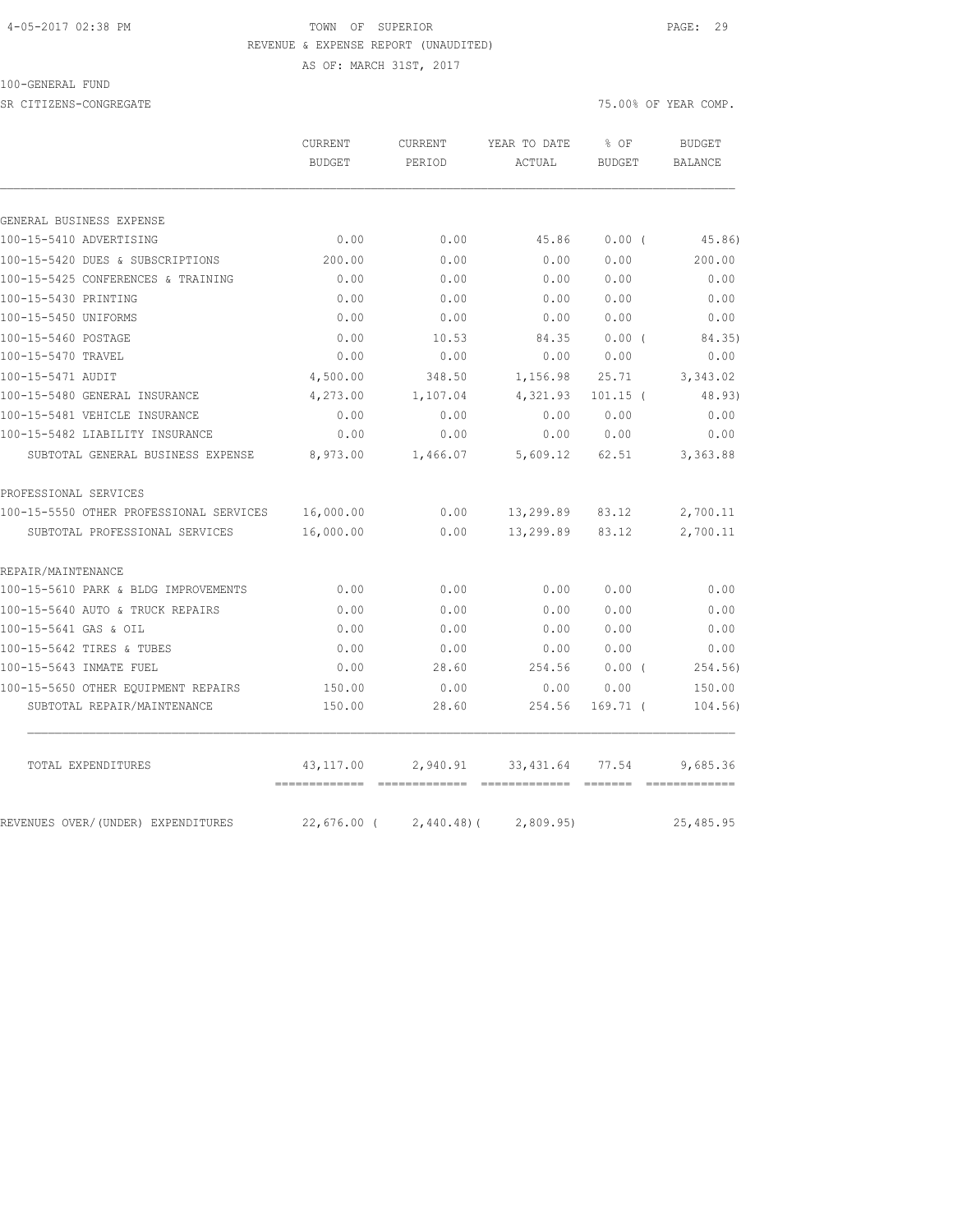## 4-05-2017 02:38 PM TOWN OF SUPERIOR PAGE: 30 REVENUE & EXPENSE REPORT (UNAUDITED)

AS OF: MARCH 31ST, 2017

#### 100-GENERAL FUND

SR CITIZENS-HOME DELIVERY 75.00% OF YEAR COMP.

|                                            | CURRENT<br><b>BUDGET</b> | <b>CURRENT</b><br>PERIOD | YEAR TO DATE<br>ACTUAL | % OF<br><b>BUDGET</b>           | <b>BUDGET</b><br>BALANCE |
|--------------------------------------------|--------------------------|--------------------------|------------------------|---------------------------------|--------------------------|
| REVENUES                                   |                          |                          |                        |                                 |                          |
| BUSINESS SERVICES                          |                          |                          |                        |                                 |                          |
| 100-16-4215 SRC AAA REVENUE                | 0.00                     | 0.00                     | 0.00                   | 0.00                            | 0.00                     |
| 100-16-4216 SRC ALTECS REVENUE             | 0.00                     | 0.00                     | 0.00                   | 0.00                            | 0.00                     |
| 100-16-4217 SRC PROGRAM REVENUE            | 0.00                     | 572.00                   | 26,711.78              | 0.00(                           | 26,711.78)               |
| 100-16-4219 UNITED WAY                     | 0.00                     | 0.00                     | 0.00                   | 0.00                            | 0.00                     |
| 100-16-4220 FEMA                           | 0.00                     | 1,800.00                 | 1,800.00               | 0.00(                           | 1,800.00)                |
| SUBTOTAL BUSINESS SERVICES                 | 0.00                     | 2,372.00                 | 28,511.78              | $0.00$ (                        | 28, 511.78)              |
| TOTAL REVENUES                             | 0.00                     | 2,372.00                 | 28,511.78              | $0.00$ (<br>$=$ $=$ $=$ $=$ $=$ | 28, 511.78)              |
| EXPENDITURES                               |                          |                          |                        |                                 |                          |
| PERSONEL                                   |                          |                          |                        |                                 |                          |
| 100-16-5100 SALARIES                       | 11,865.00                | 957.97                   | 6,228.04               | 52.49                           | 5,636.96                 |
| 100-16-5101 OVERTIME                       | 0.00                     | 0.00                     | 0.00                   | 0.00                            | 0.00                     |
| 100-16-5120 INMATE LABOR                   | 1,100.00                 | 21.00                    | 330.00                 | 30.00                           | 770.00                   |
| 100-16-5151 FICA                           | 736.00                   | 59.39                    | 382.36                 | 51.95                           | 353.64                   |
| 100-16-5152 MEDICARE                       | 172.00                   | 13.89                    | 89.42                  | 51.99                           | 82.58                    |
| 100-16-5153 STATE UNEMPLOYMENT             | 270.00                   | 33.07                    | 85.84                  | 31.79                           | 184.16                   |
| 100-16-5154 WORKERS COMP INSURANCE         | 495.00                   | 0.00                     | 120.00                 | 24.24                           | 375.00                   |
| 100-16-5161 ARIZONA STATE RETIREMENT       | 1,186.00                 | 109.97                   | 707.93                 | 59.69                           | 478.07                   |
| 100-16-5162 LIFE INSURANCE                 | 0.00                     | 0.00                     | 0.00                   | 0.00                            | 0.00                     |
| 100-16-5163 HEALTH INSURANCE               | 0.00                     | 0.00                     | 0.00                   | 0.00                            | 0.00                     |
| 100-16-5164 DENTAL INSURANCE               | 0.00                     | 0.00                     | 0.00                   | 0.00                            | 0.00                     |
| SUBTOTAL PERSONEL                          | 15,824.00                | 1,195.29                 | 7,943.59               | 50.20                           | 7,880.41                 |
| SUPPLIES<br>100-16-5210 OFFICE SUPPLIES    | 0.00                     | 0.00                     | 0.00                   | 0.00                            | 0.00                     |
| 100-16-5220 MEDICAL SUPPLIES               | 0.00                     | 0.00                     | 0.00                   | 0.00                            | 0.00                     |
| 100-16-5225 SAFETY SUPPLIES/EQUIPMENT      | 0.00                     | 0.00                     | 0.00                   | 0.00                            | 0.00                     |
| 100-16-5230 SANITATION SUPPLIES            | 0.00                     | 0.00                     | 0.00                   | 0.00                            | 0.00                     |
| 100-16-5240 CHEMICALS & SUPPLIES           | 76.00                    | 0.00                     | 0.00                   | 0.00                            | 76.00                    |
| 100-16-5250 KITCHEN SUPPLIES               | 500.00                   | 0.00                     | 0.00                   | 0.00                            | 500.00                   |
| 100-16-5260 FOOD SUPPLIES                  | 19,224.00                | 0.00                     | 0.00                   | 0.00                            | 19,224.00                |
| 100-16-5299 OPERATING SUPPLIES             | 0.00                     | 0.00                     | 0.00                   | 0.00                            | 0.00                     |
| SUBTOTAL SUPPLIES                          | 19,800.00                | 0.00                     | 0.00                   | 0.00                            | 19,800.00                |
| UTILITIES                                  |                          |                          |                        |                                 |                          |
| 100-16-5310 ELECTRICITY                    | 0.00                     | 241.82                   | 3,140.67               | $0.00$ (                        | 3, 140.67)               |
| 100-16-5320 GAS                            | 802.00                   | 49.20                    | 394.72                 | 49.22                           | 407.28                   |
| 100-16-5330 REFUSE                         | 0.00                     | 0.00                     | 0.00                   | 0.00                            | 0.00                     |
| 100-16-5340 SEWER                          | 0.00                     | 0.00                     | 0.00                   | 0.00                            | 0.00                     |
| 100-16-5350 TELEPHONE<br>100-16-5360 WATER | 600.00<br>0.00           | 25.16<br>14.94           | 227.52<br>152.86       | 37.92<br>$0.00$ (               | 372.48<br>152.86)        |
| 100-16-5370 RENT                           | 0.00                     |                          |                        | 0.00                            | 0.00                     |
|                                            |                          | 0.00                     | 0.00                   |                                 |                          |

SUBTOTAL UTILITIES 1,402.00 331.12 3,915.77 279.30 ( 2,513.77)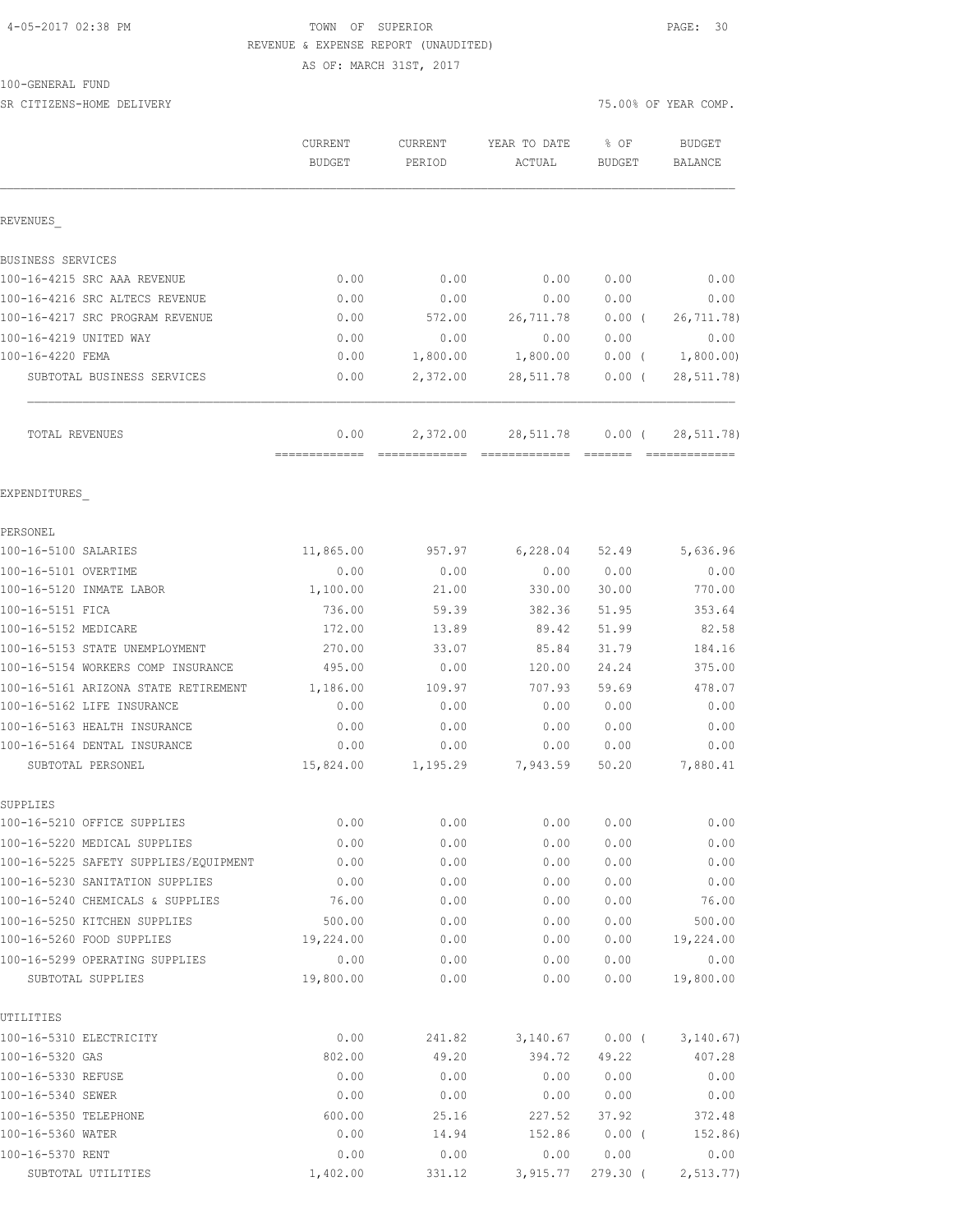#### 4-05-2017 02:38 PM TOWN OF SUPERIOR PAGE: 31 REVENUE & EXPENSE REPORT (UNAUDITED)

AS OF: MARCH 31ST, 2017

#### 100-GENERAL FUND

SR CITIZENS-HOME DELIVERY 75.00% OF YEAR COMP.

|                                                | <b>CURRENT</b><br><b>BUDGET</b> | CURRENT<br>PERIOD | YEAR TO DATE<br>ACTUAL | % OF          | <b>BUDGET</b>  |  |
|------------------------------------------------|---------------------------------|-------------------|------------------------|---------------|----------------|--|
|                                                |                                 |                   |                        | <b>BUDGET</b> | <b>BALANCE</b> |  |
|                                                |                                 |                   |                        |               |                |  |
| GENERAL BUSINESS EXPENSE                       |                                 |                   |                        |               |                |  |
| 100-16-5410 ADVERTISING                        | 0.00                            | 0.00              | 45.86                  | 0.00(         | 45.86)         |  |
| 100-16-5420 DUES & SUBSCRIPTIONS               | 0.00                            | 0.00              | 0.00                   | 0.00          | 0.00           |  |
| 100-16-5425 CONFERENCES & TRAINING             | 0.00                            | 0.00              | 0.00                   | 0.00          | 0.00           |  |
| 100-16-5430 PRINTING                           | 0.00                            | 0.00              | 0.00                   | 0.00          | 0.00           |  |
| 100-16-5450 UNIFORMS                           | 0.00                            | 0.00              | 0.00                   | 0.00          | 0.00           |  |
| 100-16-5460 POSTAGE                            | 0.00                            | 10.53             | 84.31                  | 0.00(         | 84.31)         |  |
| 100-16-5470 TRAVEL                             | 0.00                            | 0.00              | 0.00                   | 0.00          | 0.00           |  |
| 100-16-5471 AUDIT                              | 4,500.00                        | 348.50            | 1,156.98               | 25.71         | 3,343.02       |  |
| 100-16-5480 GENERAL INSURANCE                  | 4,273.00                        | 1,107.04          | 4,321.93               | $101.15$ (    | 48.93)         |  |
| 100-16-5481 VEHICLE INSURANCE                  | 0.00                            | 0.00              | 0.00                   | 0.00          | 0.00           |  |
| 100-16-5482 LIABILITY INSURANCE                | 0.00                            | 0.00              | 0.00                   | 0.00          | 0.00           |  |
| SUBTOTAL GENERAL BUSINESS EXPENSE              | 8,773.00                        | 1,466.07          | 5,609.08               | 63.94         | 3, 163.92      |  |
| PROFESSIONAL SERVICES                          |                                 |                   |                        |               |                |  |
| 100-16-5550 OTHER PROFESSIONAL SERVICES        | 0.00                            | 0.00              | 18,853.09              | $0.00$ (      | 18, 853.09     |  |
| SUBTOTAL PROFESSIONAL SERVICES                 | 0.00                            | 0.00              | 18,853.09              | 0.00(         | 18,853.09)     |  |
| REPAIR/MAINTENANCE                             |                                 |                   |                        |               |                |  |
| 100-16-5610 PARK & BLDG IMPROVEMENTS           | 0.00                            | 0.00              | 0.00                   | 0.00          | 0.00           |  |
| 100-16-5640 AUTO & TRUCK REPAIRS               | 45.00                           | 0.00              | 0.00                   | 0.00          | 45.00          |  |
| 100-16-5641 GAS & OIL                          | 2,134.00                        | 0.00              | 465.51                 | 21.81         | 1,668.49       |  |
| 100-16-5642 TIRES & TUBES                      | 0.00                            | 0.00              | 0.00                   | 0.00          | 0.00           |  |
| 100-16-5643 INMATE FUEL                        | 0.00                            | 42.90             | 331.76                 | $0.00$ (      | 331.76)        |  |
| 100-16-5650 OTHER EQUIPMENT REPAIRS            | 0.00                            | 0.00              | 0.00                   | 0.00          | 0.00           |  |
| SUBTOTAL REPAIR/MAINTENANCE                    | 2,179.00                        | 42.90             | 797.27                 | 36.59         | 1,381.73       |  |
| TOTAL EXPENDITURES                             | 47,978.00                       | 3,035.38          | 37,118.80              | 77.37         | 10,859.20      |  |
| REVENUES OVER/(UNDER) EXPENDITURES<br>$\left($ | $47,978.00$ (                   | $663.38$ ) (      | 8,607.02)              | $\left($      | 39,370.98)     |  |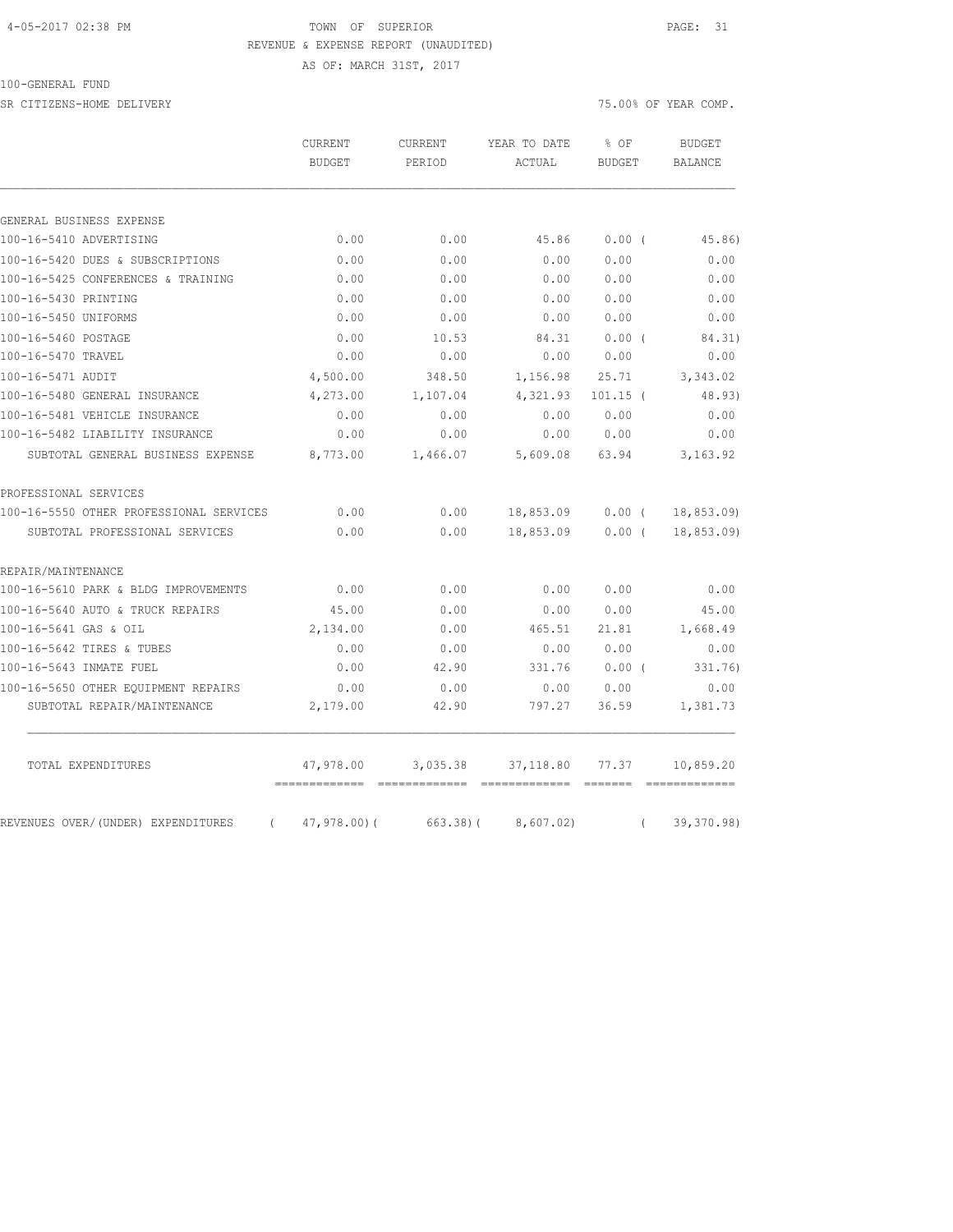## 4-05-2017 02:38 PM TOWN OF SUPERIOR PAGE: 32 REVENUE & EXPENSE REPORT (UNAUDITED)

AS OF: MARCH 31ST, 2017

#### 100-GENERAL FUND

SR CITIZENS-TRANSPORTATIO 75.00% OF YEAR COMP.

|                                                                          | CURRENT<br><b>BUDGET</b> | <b>CURRENT</b><br>PERIOD | YEAR TO DATE<br>ACTUAL | % OF<br><b>BUDGET</b> | <b>BUDGET</b><br><b>BALANCE</b> |
|--------------------------------------------------------------------------|--------------------------|--------------------------|------------------------|-----------------------|---------------------------------|
| REVENUES                                                                 |                          |                          |                        |                       |                                 |
| BUSINESS SERVICES                                                        |                          |                          |                        |                       |                                 |
| 100-17-4215 SRC AAA REVENUE                                              | 0.00                     | 0.00                     | 0.00                   | 0.00                  | 0.00                            |
| 100-17-4216 SRC ALTECS REVENUE                                           | 0.00                     | 0.00                     | 0.00                   | 0.00                  | 0.00                            |
| 100-17-4217 SRC PROGRAM REVENUE                                          | 0.00                     | 21.00                    | 4,248.12               | $0.00$ (              | 4, 248.12)                      |
| 100-17-4219 UNITED WAY                                                   | 0.00                     | 0.00                     | 0.00                   | 0.00                  | 0.00                            |
| 100-17-4220 FEMA                                                         | 0.00                     | 0.00                     | 0.00                   | 0.00                  | 0.00                            |
| SUBTOTAL BUSINESS SERVICES                                               | 0.00                     | 21.00                    | 4,248.12               | $0.00$ (              | 4, 248.12)                      |
| TOTAL REVENUES                                                           | 0.00<br>=============    | 21.00                    | 4,248.12               | $0.00$ (<br>--------  | 4,248.12)                       |
| EXPENDITURES                                                             |                          |                          |                        |                       |                                 |
| PERSONEL                                                                 |                          |                          |                        |                       |                                 |
| 100-17-5100 SALARIES                                                     | 4,518.00                 | 367.82                   | 10,119.43              | 223.98 (              | 5,601.43)                       |
| 100-17-5101 OVERTIME                                                     | 0.00                     | 0.00                     | 0.00                   | 0.00                  | 0.00                            |
| 100-17-5120 INMATE LABOR                                                 | 0.00                     | 0.00                     | 0.00                   | 0.00                  | 0.00                            |
| 100-17-5151 FICA                                                         | 280.00                   | 22.80                    | 623.53                 | $222.69$ (            | 343.53)                         |
| 100-17-5152 MEDICARE                                                     | 65.00                    | 5.34                     | 145.84                 | $224.37$ (            | 80.84)                          |
| 100-17-5153 STATE UNEMPLOYMENT                                           | 105.00                   | 12.71                    | 308.69                 | 293.99 (              | 203.69                          |
| 100-17-5154 WORKERS COMP INSURANCE                                       | 189.00                   | 0.00                     | 213.00                 | $112.70$ (            | 24.00)                          |
| 100-17-5161 ARIZONA STATE RETIREMENT                                     | 452.00                   | 42.23                    | 1,154.60               | $255.44$ (            | 702.60)                         |
| 100-17-5162 LIFE INSURANCE                                               | 0.00                     | 0.00                     | 0.00                   | 0.00                  | 0.00                            |
| 100-17-5163 HEALTH INSURANCE                                             | 0.00                     | 0.00                     | 0.00                   | 0.00                  | 0.00                            |
| 100-17-5164 DENTAL INSURANCE                                             | 0.00                     | 0.00                     | 0.00                   | 0.00                  | 0.00                            |
| SUBTOTAL PERSONEL                                                        | 5,609.00                 | 450.90                   | 12,565.09              | 224.02 (              | 6, 956.09                       |
| SUPPLIES                                                                 |                          |                          |                        |                       |                                 |
| 100-17-5210 OFFICE SUPPLIES                                              | 0.00                     | 0.00                     | 0.00                   | 0.00                  | 0.00                            |
| 100-17-5220 MEDICAL SUPPLIES                                             | 0.00                     | 0.00                     | 0.00                   | 0.00                  | 0.00                            |
| 100-17-5225 SAFETY SUPPLIES/EQUIPMENT<br>100-17-5230 SANITATION SUPPLIES | 0.00                     | 0.00                     | 0.00                   | 0.00                  | 0.00                            |
| 100-17-5250 KITCHEN SUPPLIES                                             | 0.00<br>0.00             | 0.00<br>0.00             | 0.00<br>0.00           | 0.00<br>0.00          | 0.00<br>0.00                    |
|                                                                          |                          |                          |                        |                       |                                 |
| 100-17-5260 FOOD SUPPLIES<br>100-17-5299 OPERATING SUPPLIES              | 0.00<br>0.00             | 0.00<br>0.00             | 0.00<br>0.00           | 0.00<br>0.00          | 0.00<br>0.00                    |
| SUBTOTAL SUPPLIES                                                        | 0.00                     | 0.00                     | 0.00                   | 0.00                  | 0.00                            |
| UTILITIES                                                                |                          |                          |                        |                       |                                 |
| 100-17-5310 ELECTRICITY                                                  | 0.00                     | 0.00                     | 0.00                   | 0.00                  | 0.00                            |
| 100-17-5320 GAS                                                          | 0.00                     | 0.00                     | 41.38                  | $0.00$ (              | 41.38)                          |
| 100-17-5330 REFUSE                                                       | 0.00                     | 0.00                     | 0.00                   | 0.00                  | 0.00                            |
| 100-17-5340 SEWER                                                        | 0.00                     | 0.00                     | 0.00                   | 0.00                  | 0.00                            |
| 100-17-5350 TELEPHONE                                                    | 506.00                   | 40.24                    | 322.30                 | 63.70                 | 183.70                          |
| 100-17-5360 WATER                                                        | 0.00                     | 0.00                     | 0.00                   | 0.00                  | 0.00                            |
| 100-17-5370 RENT                                                         | 0.00                     | 0.00                     | 0.00                   | 0.00                  | 0.00                            |

SUBTOTAL UTILITIES 506.00 40.24 363.68 71.87 142.32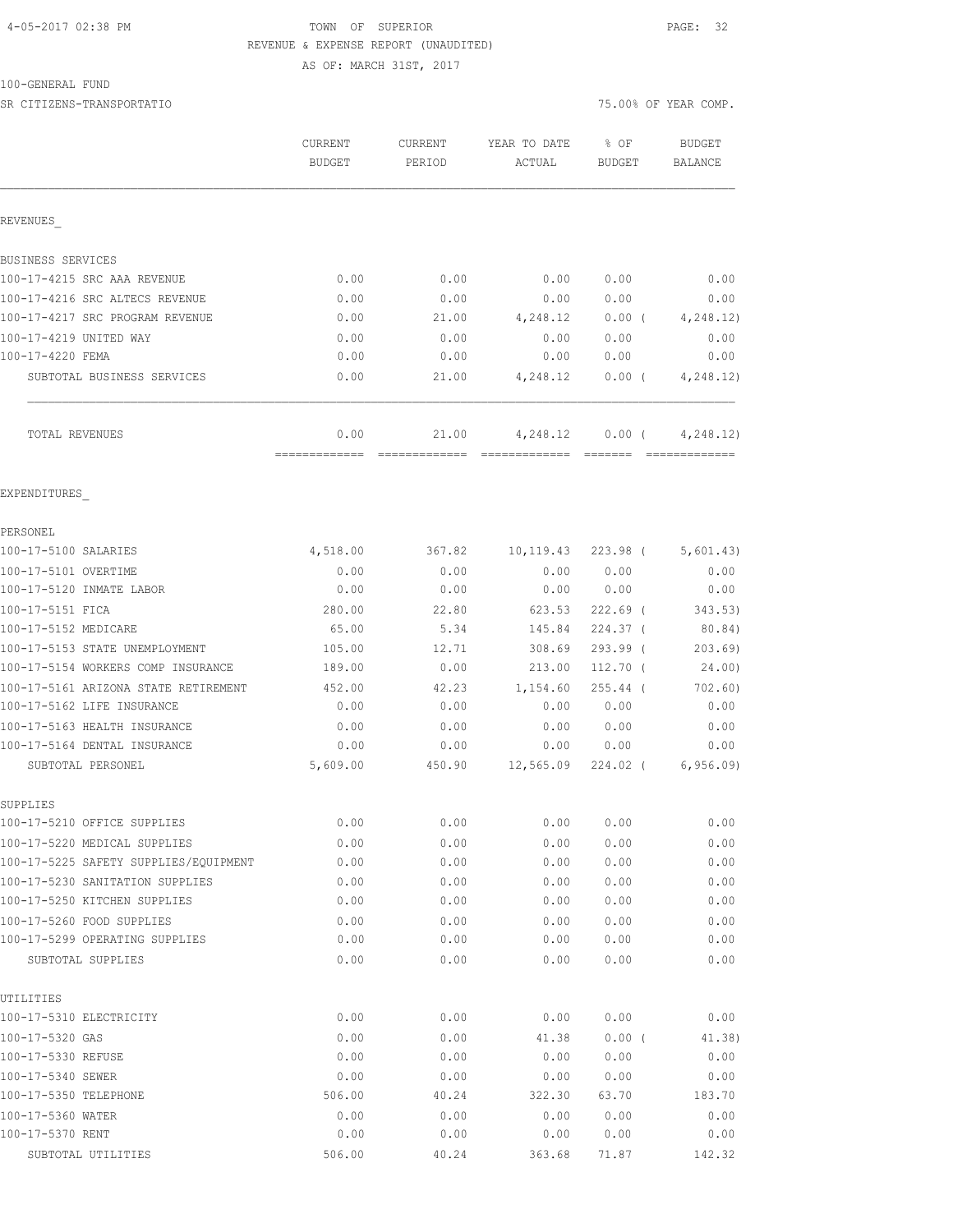### 4-05-2017 02:38 PM TOWN OF SUPERIOR PAGE: 33 REVENUE & EXPENSE REPORT (UNAUDITED)

AS OF: MARCH 31ST, 2017

100-GENERAL FUND

SR CITIZENS-TRANSPORTATIO 75.00% OF YEAR COMP.

|                                                | <b>CURRENT</b><br><b>BUDGET</b> | CURRENT<br>PERIOD | YEAR TO DATE<br>ACTUAL | % OF<br><b>BUDGET</b> | <b>BUDGET</b><br>BALANCE |
|------------------------------------------------|---------------------------------|-------------------|------------------------|-----------------------|--------------------------|
|                                                |                                 |                   |                        |                       |                          |
| GENERAL BUSINESS EXPENSE                       |                                 |                   |                        |                       |                          |
| 100-17-5410 ADVERTISING                        | 0.00                            | 0.00              | 0.00                   | 0.00                  | 0.00                     |
| 100-17-5420 DUES & SUBSCRIPTIONS               | 0.00                            | 0.00              | 0.00                   | 0.00                  | 0.00                     |
| 100-17-5425 CONFERENCES & TRAINING             | 0.00                            | 0.00              | 0.00                   | 0.00                  | 0.00                     |
| 100-17-5430 PRINTING                           | 0.00                            | 0.00              | 0.00                   | 0.00                  | 0.00                     |
| 100-17-5450 UNIFORMS                           | 0.00                            | 0.00              | 0.00                   | 0.00                  | 0.00                     |
| 100-17-5460 POSTAGE                            | 0.00                            | 0.00              | 0.00                   | 0.00                  | 0.00                     |
| 100-17-5470 TRAVEL                             | 0.00                            | 0.00              | 0.00                   | 0.00                  | 0.00                     |
| 100-17-5471 AUDIT                              | 0.00                            | 348.50            | 1,156.99               | 0.00(                 | 1, 156.99                |
| 100-17-5480 GENERAL INSURANCE                  | 4,273.00                        | 1,107.04          | 4,321.93               | $101.15$ (            | 48.93)                   |
| 100-17-5481 VEHICLE INSURANCE                  | 0.00                            | 0.00              | 0.00                   | 0.00                  | 0.00                     |
| 100-17-5482 LIABILITY INSURANCE                | 0.00                            | 0.00              | 0.00                   | 0.00                  | 0.00                     |
| SUBTOTAL GENERAL BUSINESS EXPENSE              | 4,273.00                        | 1,455.54          | 5,478.92               | $128.22$ (            | 1, 205.92)               |
| PROFESSIONAL SERVICES                          |                                 |                   |                        |                       |                          |
| 100-17-5550 OTHER PROFESSIONAL SERVICES        | 4,500.00                        | 0.00              | 478.12                 | 10.62                 | 4,021.88                 |
| SUBTOTAL PROFESSIONAL SERVICES                 | 4,500.00                        | 0.00              | 478.12                 | 10.62                 | 4,021.88                 |
| REPAIR/MAINTENANCE                             |                                 |                   |                        |                       |                          |
| 100-17-5610 PARK & BLDG IMPROVEMENTS           | 0.00                            | 0.00              | 0.00                   | 0.00                  | 0.00                     |
| 100-17-5640 AUTO & TRUCK REPAIRS               | 0.00                            | 0.00              | 2,765.69               | 0.00(                 | 2,765.69                 |
| 100-17-5641 GAS & OIL                          | 4,505.00                        | 0.00              | 718.22                 | 15.94                 | 3,786.78                 |
| 100-17-5642 TIRES & TUBES                      | 0.00                            | 0.00              | 56.42                  | 0.00(                 | 56.42)                   |
| 100-17-5643 INMATE FUEL                        | 0.00                            | 0.00              | 0.00                   | 0.00                  | 0.00                     |
| 100-17-5650 OTHER EQUIPMENT REPAIRS            | 0.00                            | 0.00              | 0.00                   | 0.00                  | 0.00                     |
| SUBTOTAL REPAIR/MAINTENANCE                    | 4,505.00                        | 0.00              | 3,540.33               | 78.59                 | 964.67                   |
| TOTAL EXPENDITURES                             | 19,393.00                       | 1,946.68          | 22,426.14              | 115.64 (              | 3,033.14)                |
| REVENUES OVER/(UNDER) EXPENDITURES<br>$\left($ | =============<br>$19,393.00$ (  | $1,925.68$ (      | 18, 178.02)            | $\left($              | 1, 214.98)               |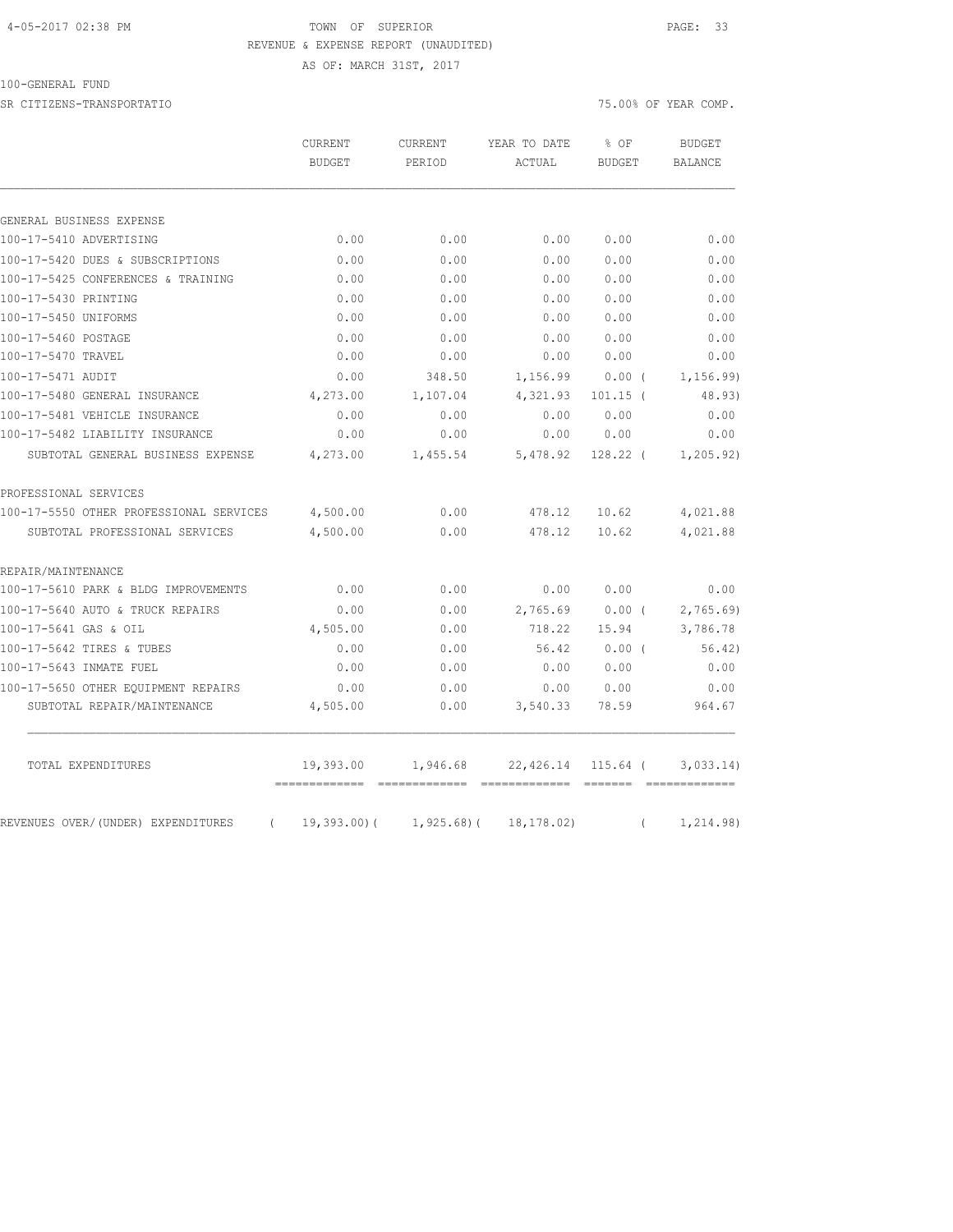| 4-05-2017 02:38 PM |  |  |  |
|--------------------|--|--|--|
|--------------------|--|--|--|

# TOWN OF SUPERIOR **PAGE:** 34 REVENUE & EXPENSE REPORT (UNAUDITED)

AS OF: MARCH 31ST, 2017

| 100-GENERAL FUND |  |
|------------------|--|
|                  |  |

|                                      | CURRENT<br><b>BUDGET</b> | <b>CURRENT</b><br>PERIOD | YEAR TO DATE<br>ACTUAL | % OF<br><b>BUDGET</b> | <b>BUDGET</b><br><b>BALANCE</b> |
|--------------------------------------|--------------------------|--------------------------|------------------------|-----------------------|---------------------------------|
|                                      |                          |                          |                        |                       |                                 |
| EXPENDITURES                         |                          |                          |                        |                       |                                 |
| PERSONEL                             |                          |                          |                        |                       |                                 |
| 100-18-5100 SALARIES                 | 0.00                     | 0.00                     | 0.00                   | 0.00                  | 0.00                            |
| 100-18-5101 OVERTIME                 | 0.00                     | 0.00                     | 0.00                   | 0.00                  | 0.00                            |
| 100-18-5151 FTCA                     | 0.00                     | 0.00                     | 0.00                   | 0.00                  | 0.00                            |
| 100-18-5152 MEDICARE                 | 0.00                     | 0.00                     | 0.00                   | 0.00                  | 0.00                            |
| 100-18-5153 STATE UNEMPLOYMENT       | 0.00                     | 0.00                     | 0.00                   | 0.00                  | 0.00                            |
| 100-18-5154 WORKERS COMP INSURANCE   | 0.00                     | 0.00                     | 0.00                   | 0.00                  | 0.00                            |
| 100-18-5160 PUBLIC SAFETY RETIREMENT | 0.00                     | 0.00                     | 0.00                   | 0.00                  | 0.00                            |
| 100-18-5161 ARIZONA STATE RETIREMENT | 0.00                     | 0.00                     | 0.00                   | 0.00                  | 0.00                            |
| 100-18-5162 LIFE INSURANCE           | 0.00                     | 0.00                     | 0.00                   | 0.00                  | 0.00                            |
| 100-18-5163 HEALTH INSURANCE         | 0.00                     | 0.00                     | 0.00                   | 0.00                  | 0.00                            |
| 100-18-5164 DENTAL INSURANCE         | 0.00                     | 0.00                     | 0.00                   | 0.00                  | 0.00                            |
| SUBTOTAL PERSONEL                    | 0.00                     | 0.00                     | 0.00                   | 0.00                  | 0.00                            |
| TOTAL EXPENDITURES                   | 0.00                     | 0.00                     | 0.00                   | 0.00                  | 0.00                            |
| REVENUES OVER/(UNDER) EXPENDITURES   | =============<br>0.00    | 0.00                     | 0.00                   |                       | -----------<br>0.00             |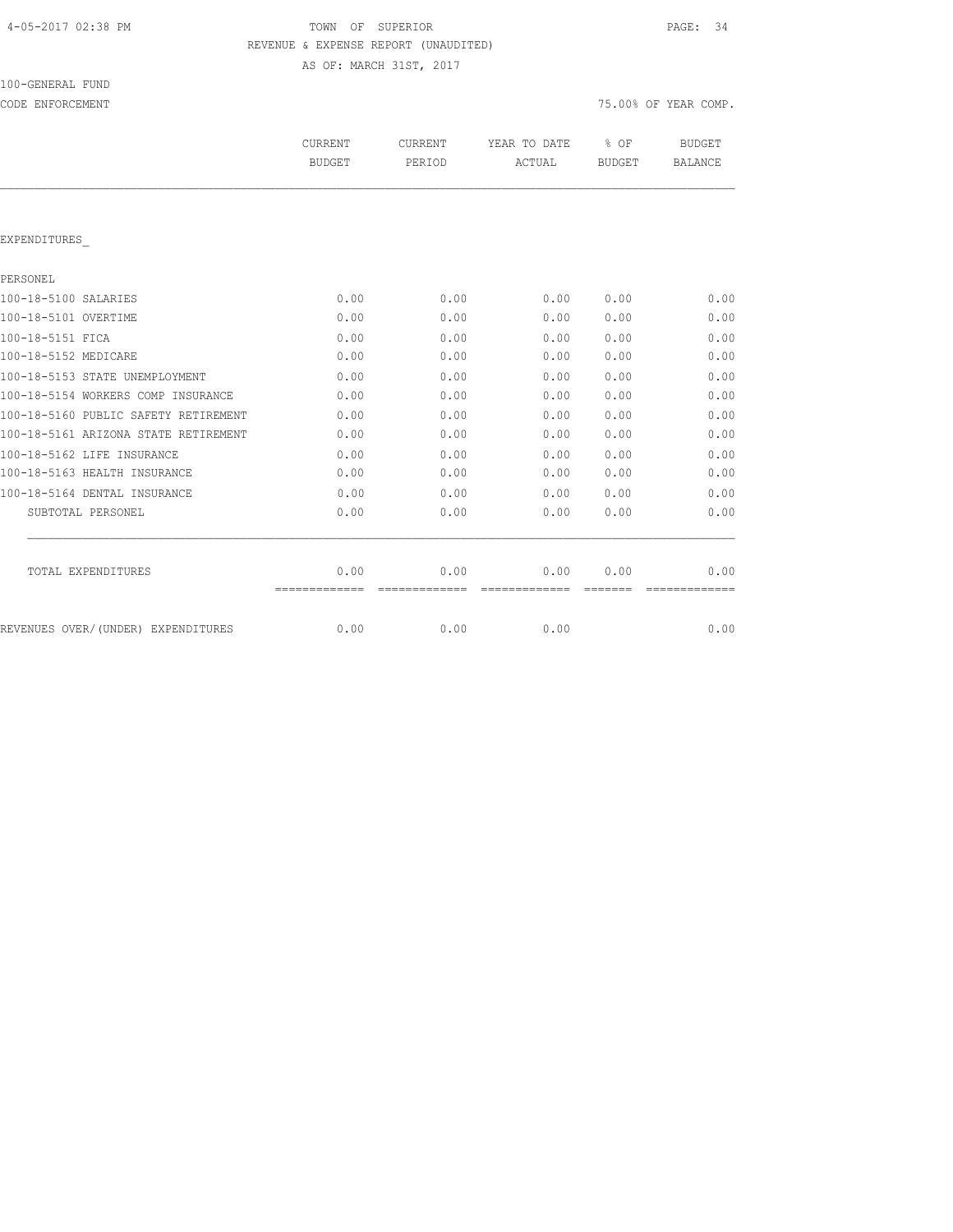### 4-05-2017 02:38 PM TOWN OF SUPERIOR PAGE: 35 REVENUE & EXPENSE REPORT (UNAUDITED)

AS OF: MARCH 31ST, 2017

| 100-GENERAL FUND |  |
|------------------|--|
|------------------|--|

EDC 75.00% OF YEAR COMP.

|                                        | CURRENT<br><b>BUDGET</b> | CURRENT<br>PERIOD | YEAR TO DATE<br>ACTUAL | 8 OF<br><b>BUDGET</b> | BUDGET<br>BALANCE |
|----------------------------------------|--------------------------|-------------------|------------------------|-----------------------|-------------------|
|                                        |                          |                   |                        |                       |                   |
| EXPENDITURES                           |                          |                   |                        |                       |                   |
| SUPPLIES                               |                          |                   |                        |                       |                   |
| 100-19-5210 OFFICE SUPPLIES            | 0.00                     | 0.00              | 0.00                   | 0.00                  | 0.00              |
| 100-19-5299 OPERATING SUPPLIES         | 0.00                     | 0.00              | 0.00                   | 0.00                  | 0.00              |
| SUBTOTAL SUPPLIES                      | 0.00                     | 0.00              | 0.00                   | 0.00                  | 0.00              |
| GENERAL BUSINESS EXPENSE               |                          |                   |                        |                       |                   |
| 100-19-5420 DUES & SUBSCRIPTIONS       | 0.00                     | 0.00              | 0.00                   | 0.00                  | 0.00              |
| 100-19-5425 CONFERENCES & TRAINING     | 0.00                     | 0.00              | 0.00                   | 0.00                  | 0.00              |
| 100-19-5470 TRAVEL                     | 0.00                     | 0.00              | 0.00                   | 0.00                  | 0.00              |
| SUBTOTAL GENERAL BUSINESS EXPENSE      | 0.00                     | 0.00              | 0.00                   | 0.00                  | 0.00              |
| PROFESSIONAL SERVICES                  |                          |                   |                        |                       |                   |
| 100-19-5540 LEGAL SERVICES             | 0.00                     | 0.00              | 0.00                   | 0.00                  | 0.00              |
| 100-19-5550 OTHER PROFESSIONAL SERVICE | 0.00                     | 0.00              | 0.00                   | 0.00                  | 0.00              |
| SUBTOTAL PROFESSIONAL SERVICES         | 0.00                     | 0.00              | 0.00                   | 0.00                  | 0.00              |
| TOTAL EXPENDITURES                     | 0.00                     | 0.00              | 0.00                   | 0.00                  | 0.00              |
|                                        | --------------           |                   | =============          |                       |                   |
| REVENUES OVER/(UNDER) EXPENDITURES     | 0.00                     | 0.00              | 0.00                   |                       | 0.00              |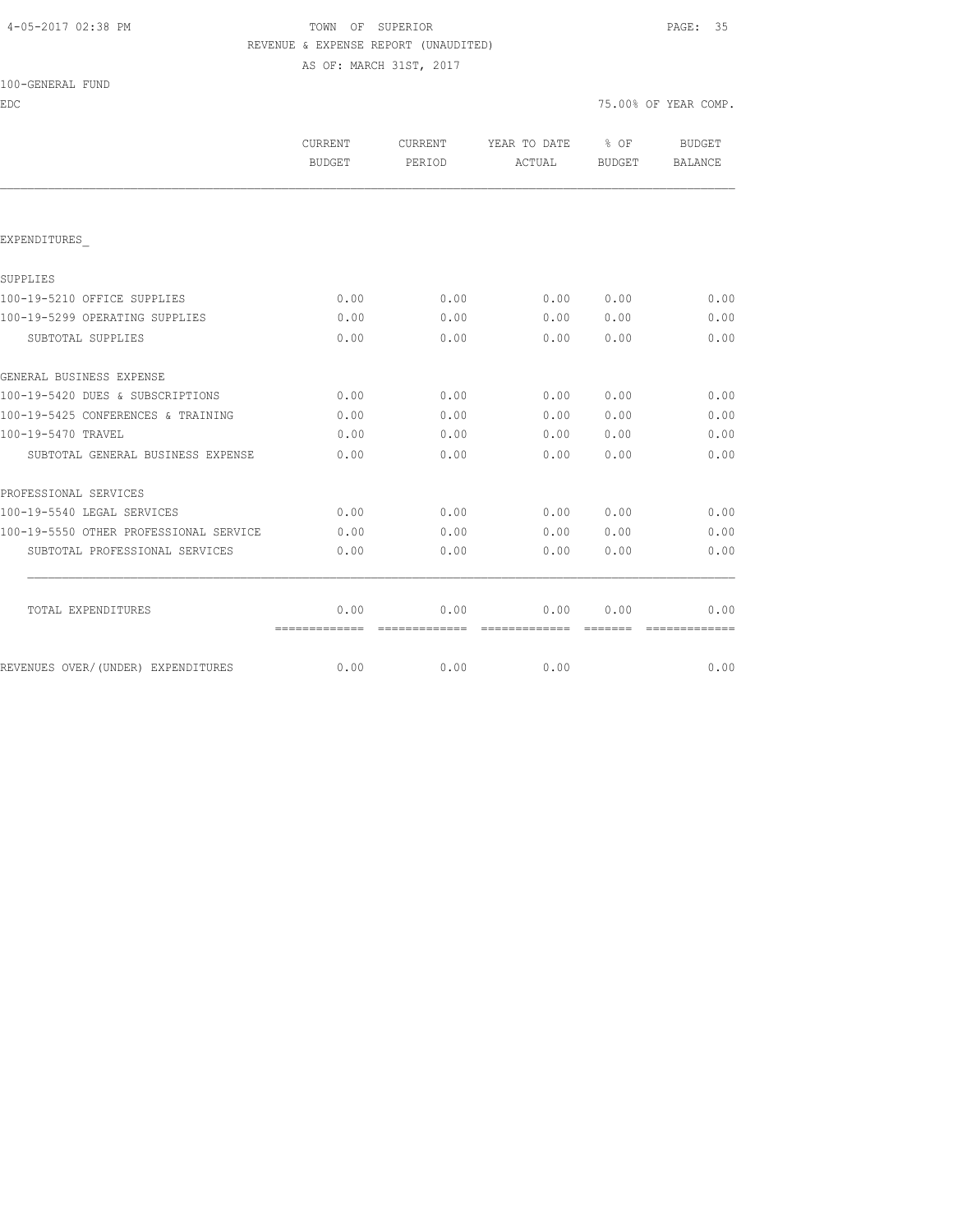| 4-05-2017 02:38 PM |  |
|--------------------|--|
|                    |  |

### TOWN OF SUPERIOR **PAGE:** 36 REVENUE & EXPENSE REPORT (UNAUDITED) AS OF: MARCH 31ST, 2017

100-GENERAL FUND

LOST TRAIL 75.00% OF YEAR COMP.

|                                      | CURRENT<br><b>BUDGET</b> | CURRENT<br>PERIOD | YEAR TO DATE<br>ACTUAL | % OF<br><b>BUDGET</b> | BUDGET<br><b>BALANCE</b> |
|--------------------------------------|--------------------------|-------------------|------------------------|-----------------------|--------------------------|
| <b>EXPENDITURES</b>                  |                          |                   |                        |                       |                          |
| SUPPLIES                             |                          |                   |                        |                       |                          |
| 100-20-5299 OTHER OPERATING SUPPLIES | 0.00                     | 0.00              | 0.00                   | 0.00                  | 0.00                     |
| SUBTOTAL SUPPLIES                    | 0.00                     | 0.00              | 0.00                   | 0.00                  | 0.00                     |
| TOTAL EXPENDITURES                   | 0.00                     | 0.00              | 0.00                   | 0.00                  | 0.00                     |
| REVENUES OVER/(UNDER) EXPENDITURES   | 0.00                     | 0.00              | 0.00                   |                       | 0.00                     |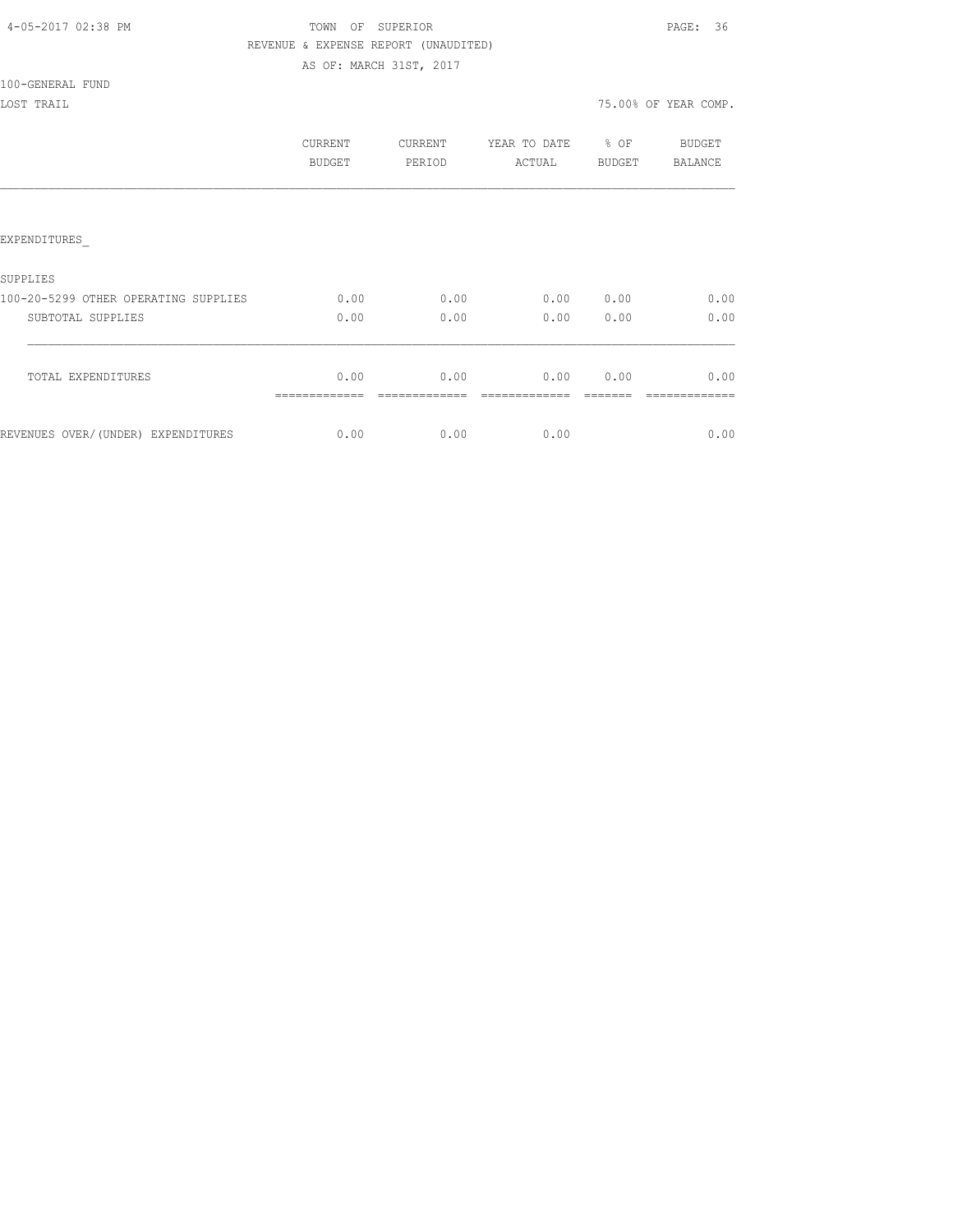#### TOWN OF SUPERIOR PAGE: 37 REVENUE & EXPENSE REPORT (UNAUDITED) AS OF: MARCH 31ST, 2017

100-GENERAL FUND

SOCIO-ECONOMIC CONTINGNCY **12000** CONTINGNCY

|                                        | CURRENT<br>BUDGET     | <b>CURRENT</b><br>PERIOD | YEAR TO DATE<br>ACTUAL | $\frac{6}{3}$ OF<br>BUDGET                                                                                                                                                                                                                                                                                                                                                                                                                                                                              | BUDGET<br><b>BALANCE</b> |
|----------------------------------------|-----------------------|--------------------------|------------------------|---------------------------------------------------------------------------------------------------------------------------------------------------------------------------------------------------------------------------------------------------------------------------------------------------------------------------------------------------------------------------------------------------------------------------------------------------------------------------------------------------------|--------------------------|
| REVENUES                               |                       |                          |                        |                                                                                                                                                                                                                                                                                                                                                                                                                                                                                                         |                          |
| CONTRIBUTIONS                          |                       |                          |                        |                                                                                                                                                                                                                                                                                                                                                                                                                                                                                                         |                          |
| 100-98-4720 SOCIO-ECONOMIC CONTINGENCY | 0.00                  | 0.00                     |                        | 0.00 0.00                                                                                                                                                                                                                                                                                                                                                                                                                                                                                               | 0.00                     |
| SUBTOTAL CONTRIBUTIONS                 | 0.00                  | 0.00                     | 0.00                   | 0.00                                                                                                                                                                                                                                                                                                                                                                                                                                                                                                    | 0.00                     |
| <b>TOTAL REVENUES</b>                  | 0.00                  | 0.00                     |                        | 0.00 0.00                                                                                                                                                                                                                                                                                                                                                                                                                                                                                               | 0.00                     |
| EXPENDITURES                           |                       |                          |                        |                                                                                                                                                                                                                                                                                                                                                                                                                                                                                                         |                          |
| SUPPLIES                               |                       |                          |                        |                                                                                                                                                                                                                                                                                                                                                                                                                                                                                                         |                          |
| 100-98-5299 OPERATING SUPPLIES         | 0.00                  | 0.00                     | 0.00                   | 0.00                                                                                                                                                                                                                                                                                                                                                                                                                                                                                                    | 0.00                     |
| SUBTOTAL SUPPLIES                      | 0.00                  | 0.00                     | 0.00                   | 0.00                                                                                                                                                                                                                                                                                                                                                                                                                                                                                                    | 0.00                     |
| TOTAL EXPENDITURES                     | 0.00<br>============= | 0.00<br>=============    | =============          | 0.00 0.00<br>$\qquad \qquad \qquad =\qquad \qquad =\qquad \qquad =\qquad \qquad =\qquad \qquad =\qquad \qquad =\qquad \qquad =\qquad \qquad =\qquad \qquad =\qquad \qquad =\qquad \qquad =\qquad \qquad =\qquad \qquad =\qquad \qquad =\qquad \qquad =\qquad \qquad =\qquad \qquad =\qquad \qquad =\qquad \qquad =\qquad \qquad =\qquad \qquad =\qquad \qquad =\qquad \qquad =\qquad \qquad =\qquad \qquad =\qquad \qquad =\qquad \qquad =\qquad \qquad =\qquad \qquad =\qquad \qquad =\qquad \qquad =$ | 0.00<br>=============    |

REVENUES OVER/(UNDER) EXPENDITURES 0.00 0.00 0.00 0.00 0.00 0.00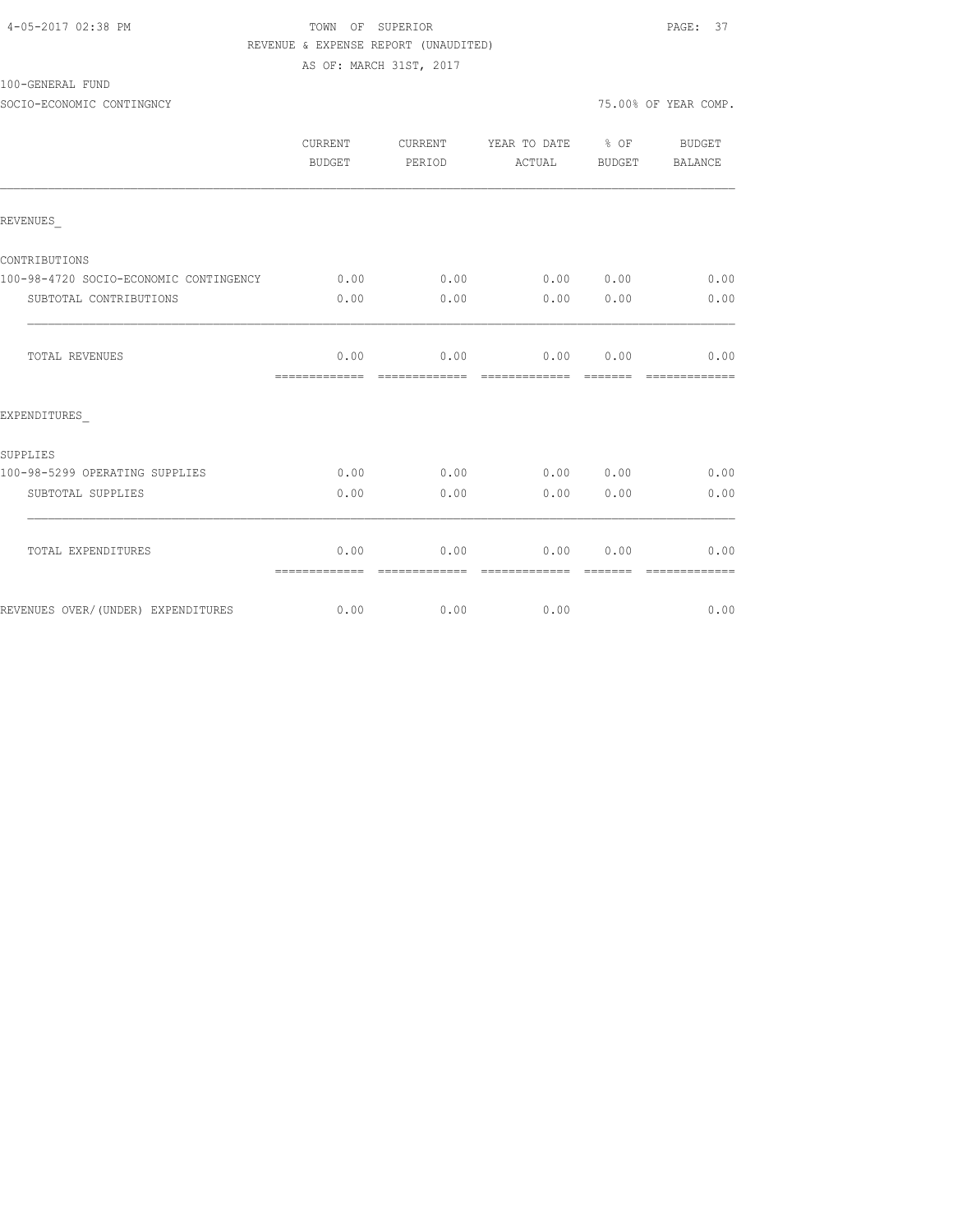| 4-05-2017 02:38 PM |  |
|--------------------|--|
|                    |  |

TOWN OF SUPERIOR **PAGE:** 38 REVENUE & EXPENSE REPORT (UNAUDITED) AS OF: MARCH 31ST, 2017

100-GENERAL FUND

|                                    | CURRENT<br><b>BUDGET</b> | CURRENT<br>PERIOD | YEAR TO DATE<br>ACTUAL | % OF<br>BUDGET | BUDGET<br><b>BALANCE</b> |
|------------------------------------|--------------------------|-------------------|------------------------|----------------|--------------------------|
|                                    |                          |                   |                        |                |                          |
| <b>EXPENDITURES</b>                |                          |                   |                        |                |                          |
| SUPPLIES                           |                          |                   |                        |                |                          |
| 100-99-5299 OPERATING SUPPLIES     | 0.00                     | 0.00              | 80.08                  | $0.00$ (       | 80.08                    |
| SUBTOTAL SUPPLIES                  | 0.00                     | 0.00              | 80.08                  | $0.00$ (       | $80.08$ )                |
| TOTAL EXPENDITURES                 | 0.00                     | 0.00              | 80.08                  | $0.00$ (       | $80.08$ )                |
| REVENUES OVER/(UNDER) EXPENDITURES | 0.00                     | $0.00$ (          | 80.08)                 |                | 80.08                    |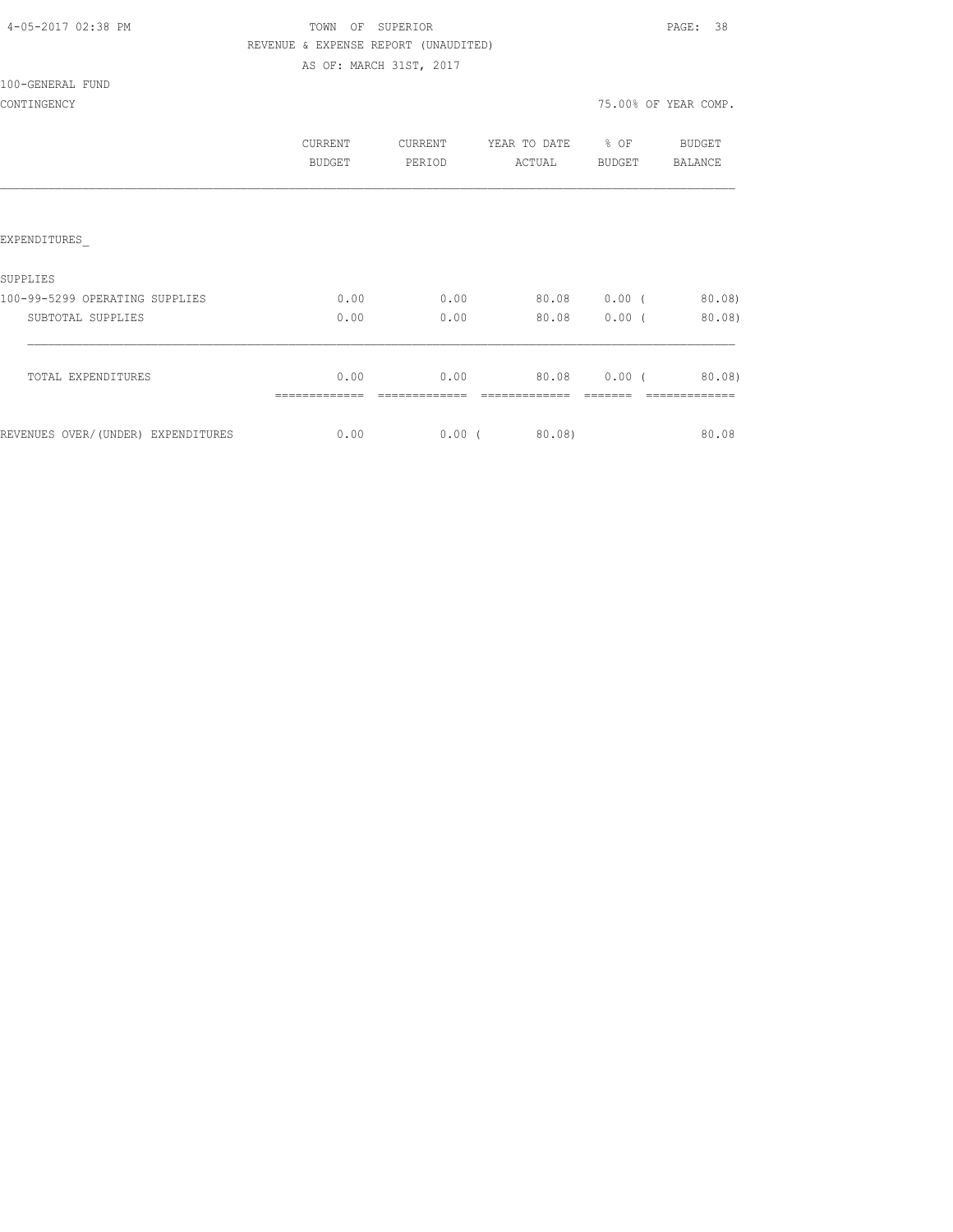#### 4-05-2017 02:38 PM TOWN OF SUPERIOR PAGE: 39 REVENUE & EXPENSE REPORT (UNAUDITED) AS OF: MARCH 31ST, 2017

|                                    |                          |                   |                        | 75.00% OF YEAR COMP. |                   |
|------------------------------------|--------------------------|-------------------|------------------------|----------------------|-------------------|
|                                    | <b>CURRENT</b><br>BUDGET | CURRENT<br>PERIOD | YEAR TO DATE<br>ACTUAL | % OF<br>BUDGET       | BUDGET<br>BALANCE |
|                                    |                          |                   |                        |                      |                   |
| FUND TOTAL REVENUES                | 2,392,759.00             | 136,288.25        | 1,683,533.11           | 70.36                | 709,225.89        |
| FUND TOTAL EXPENDITURES            | 1,811,056.00             | 125,676.20        | 1,378,805.52           | 76.13                | 432,250.48        |
| REVENUES OVER/(UNDER) EXPENDITURES | 581,703.00               | 10,612.05         | 304,727.59             |                      | 276, 975.41       |
|                                    | -----------              |                   | -------------          |                      | ------------      |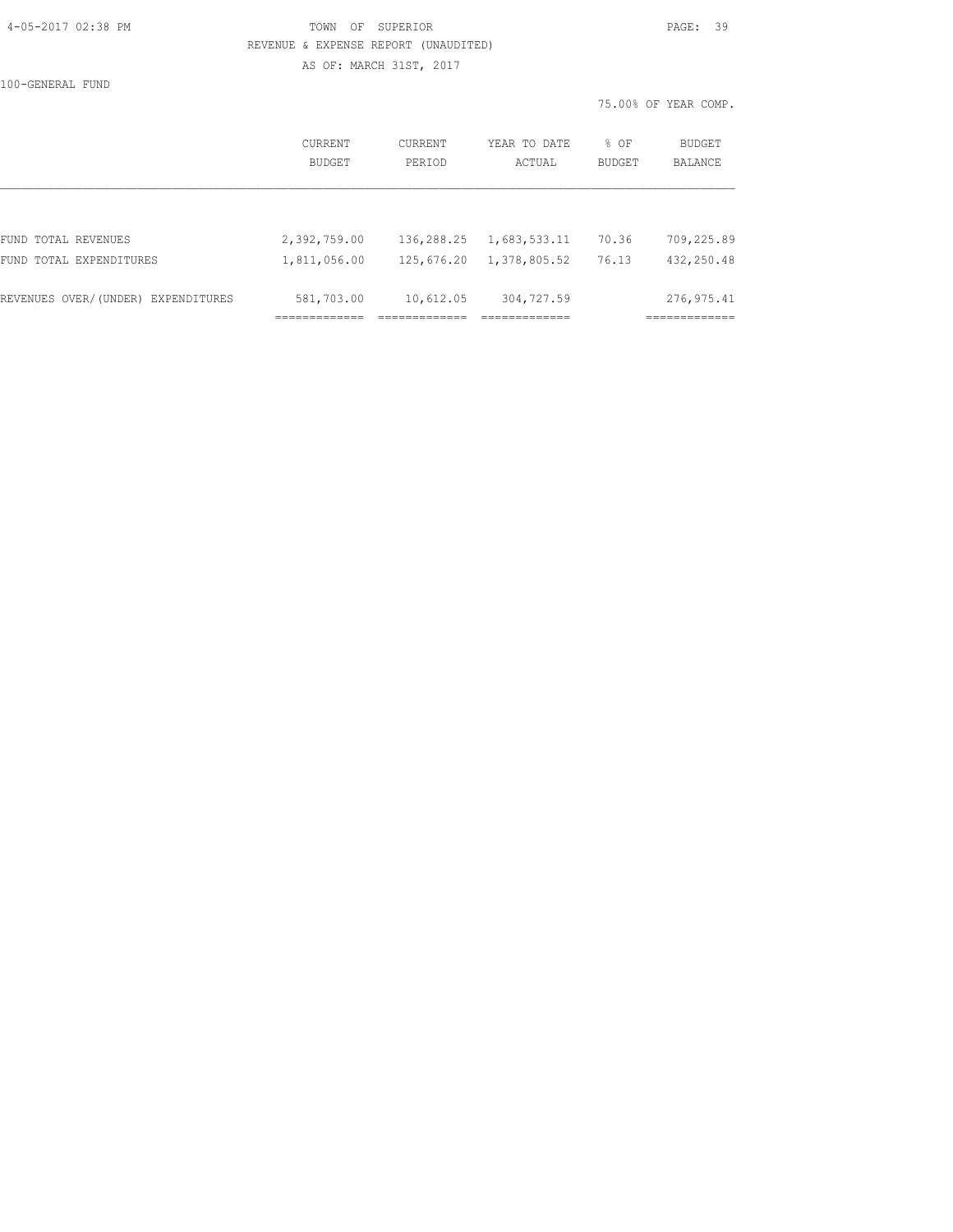# 4-05-2017 02:38 PM TOWN OF SUPERIOR PAGE: 1 REVENUE & EXPENSE REPORT (UNAUDITED)

AS OF: MARCH 31ST, 2017

# 200-REFUSE SERVICE

| NON-DEPARTMENTAL                    |                          |                          | 75.00% OF YEAR COMP.      |                |                          |
|-------------------------------------|--------------------------|--------------------------|---------------------------|----------------|--------------------------|
|                                     | CURRENT<br><b>BUDGET</b> | <b>CURRENT</b><br>PERIOD | YEAR TO DATE<br>ACTUAL    | % OF<br>BUDGET | <b>BUDGET</b><br>BALANCE |
| REVENUES                            |                          |                          |                           |                |                          |
| BUSINESS SERVICES                   |                          |                          |                           |                |                          |
| 200-00-4240 REFUSE FEES             | 0.00                     | 660.00                   | 760.00                    | $0.00$ (       | 760.00)                  |
| 200-00-4241 TIPPING FEES-           | 0.00                     | 300.00                   | 300.00                    | $0.00$ (       | 300.00)                  |
| 200-00-4250 PENALTIES               | 0.00                     | 0.00                     | 0.00                      | 0.00           | 0.00                     |
| SUBTOTAL BUSINESS SERVICES          | 0.00                     | 960.00                   | 1,060.00                  | $0.00$ (       | 1,060.00)                |
| ENTERPRISE SERVICES                 |                          |                          |                           |                |                          |
| 200-00-4340 COMMUNITY PICK-UPS      | 0.00                     | 0.00                     | 0.00                      | 0.00           | 0.00                     |
| 200-00-4350 RECYCLING INCOME        | 0.00                     | 0.00                     | 0.00                      | 0.00           | 0.00                     |
| SUBTOTAL ENTERPRISE SERVICES        | 0.00                     | 0.00                     | 0.00                      | 0.00           | 0.00                     |
| TOTAL REVENUES                      | 0.00                     | 960.00                   | 1,060.00                  | $0.00$ (       | 1,060.00)                |
| EXPENDITURES                        |                          |                          |                           |                |                          |
| UTILITIES                           |                          |                          |                           |                |                          |
| 200-00-5330 REFUSE                  | 0.00                     | 0.00                     | 380.28                    | 0.00(          | 380.28)                  |
| SUBTOTAL UTILITIES                  | 0.00                     | 0.00                     | 380.28                    | 0.00(          | 380.28)                  |
| GENERAL BUSINESS EXPENSE            |                          |                          |                           |                |                          |
| 200-00-5410 ADVERTISING             | 0.00                     | 0.00                     | 0.00                      | 0.00           | 0.00                     |
| 200-00-5425 CONFERENCE/TRAINING     | 0.00                     | 890.00                   | 1,040.00                  | $0.00$ (       | 1,040.00)                |
| 200-00-5492 BAD DEBT EXPENSE        | 0.00                     | 0.00                     | 0.00                      | 0.00           | 0.00                     |
| SUBTOTAL GENERAL BUSINESS EXPENSE   | 0.00                     | 890.00                   | 1,040.00                  | $0.00$ (       | 1,040.00)                |
| PROFESSIONAL SERVICES               |                          |                          |                           |                |                          |
| 200-00-5520 CONTRACT SERVICES       | 0.00                     | 1,128.00                 | 1,128.00                  | $0.00$ (       | 1,128.00)                |
| 200-00-5560 REFUSE LANDFILL TIPPING | 0.00                     | 0.00                     | 0.00                      | 0.00           | 0.00                     |
| 200-00-5570 ROLL OFF REMOVAL        | 0.00                     | 0.00                     | 0.00                      | 0.00           | 0.00                     |
| 200-00-5599 Transfer Clean-Up       | 0.00                     | 0.00                     | 0.00                      | 0.00           | 0.00                     |
| SUBTOTAL PROFESSIONAL SERVICES      | 0.00                     | 1,128.00                 | 1,128.00                  |                | $0.00$ ( $1,128.00$ )    |
| CAPITAL OUTLAY                      |                          |                          |                           |                |                          |
| 200-00-5720 OFICE EQUIPMENT         | 0.00                     | 0.00                     | 0.00                      | 0.00           | 0.00                     |
| SUBTOTAL CAPITAL OUTLAY             | 0.00                     | 0.00                     | 0.00                      | 0.00           | 0.00                     |
| TOTAL EXPENDITURES                  | 0.00                     | 2,018.00                 | 2,548.28                  | $0.00$ (       | 2,548.28)                |
| REVENUES OVER/(UNDER) EXPENDITURES  | $0.00$ (                 |                          | $1,058.00$ ( $1,488.28$ ) |                | 1,488.28                 |
|                                     |                          |                          |                           |                |                          |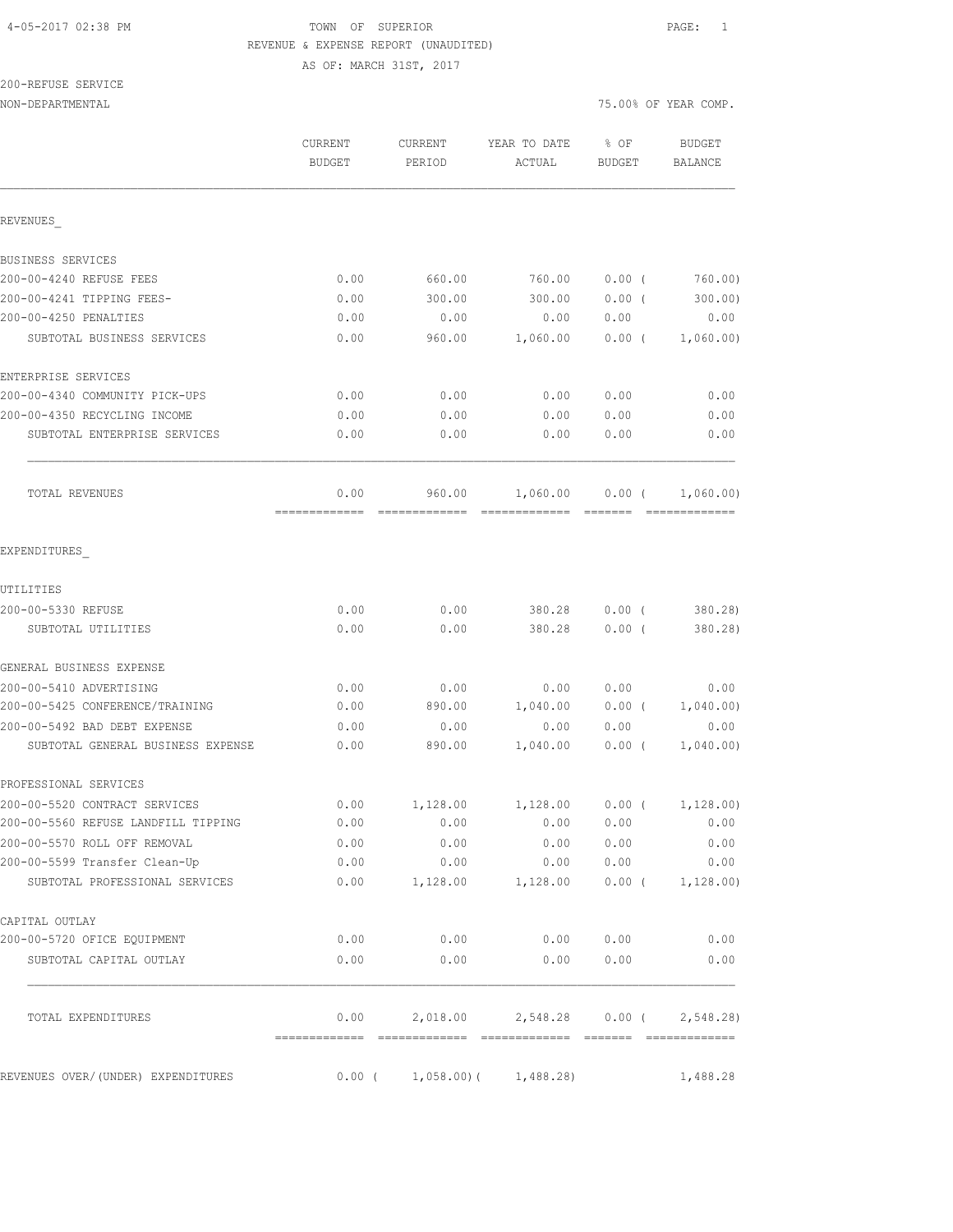#### 4-05-2017 02:38 PM TOWN OF SUPERIOR PAGE: 2 REVENUE & EXPENSE REPORT (UNAUDITED) AS OF: MARCH 31ST, 2017

200-REFUSE SERVICE

|                                    | CURRENT<br>BUDGET | <b>CURRENT</b><br>PERIOD | YEAR TO DATE<br>ACTUAL | % OF<br><b>BUDGET</b> | <b>BUDGET</b><br><b>BALANCE</b> |
|------------------------------------|-------------------|--------------------------|------------------------|-----------------------|---------------------------------|
|                                    |                   |                          |                        |                       |                                 |
| FUND TOTAL REVENUES                | 0.00              | 960.00                   | 1,060.00               | 0.00(                 | 1,060.00)                       |
| FUND TOTAL EXPENDITURES            | 0.00              | 2,018.00                 | 2,548.28               | 0.00(                 | 2,548.28)                       |
| REVENUES OVER/(UNDER) EXPENDITURES | 0.00(             | $1,058,00$ (             | 1,488.28)              |                       | 1,488.28                        |
|                                    |                   |                          |                        |                       |                                 |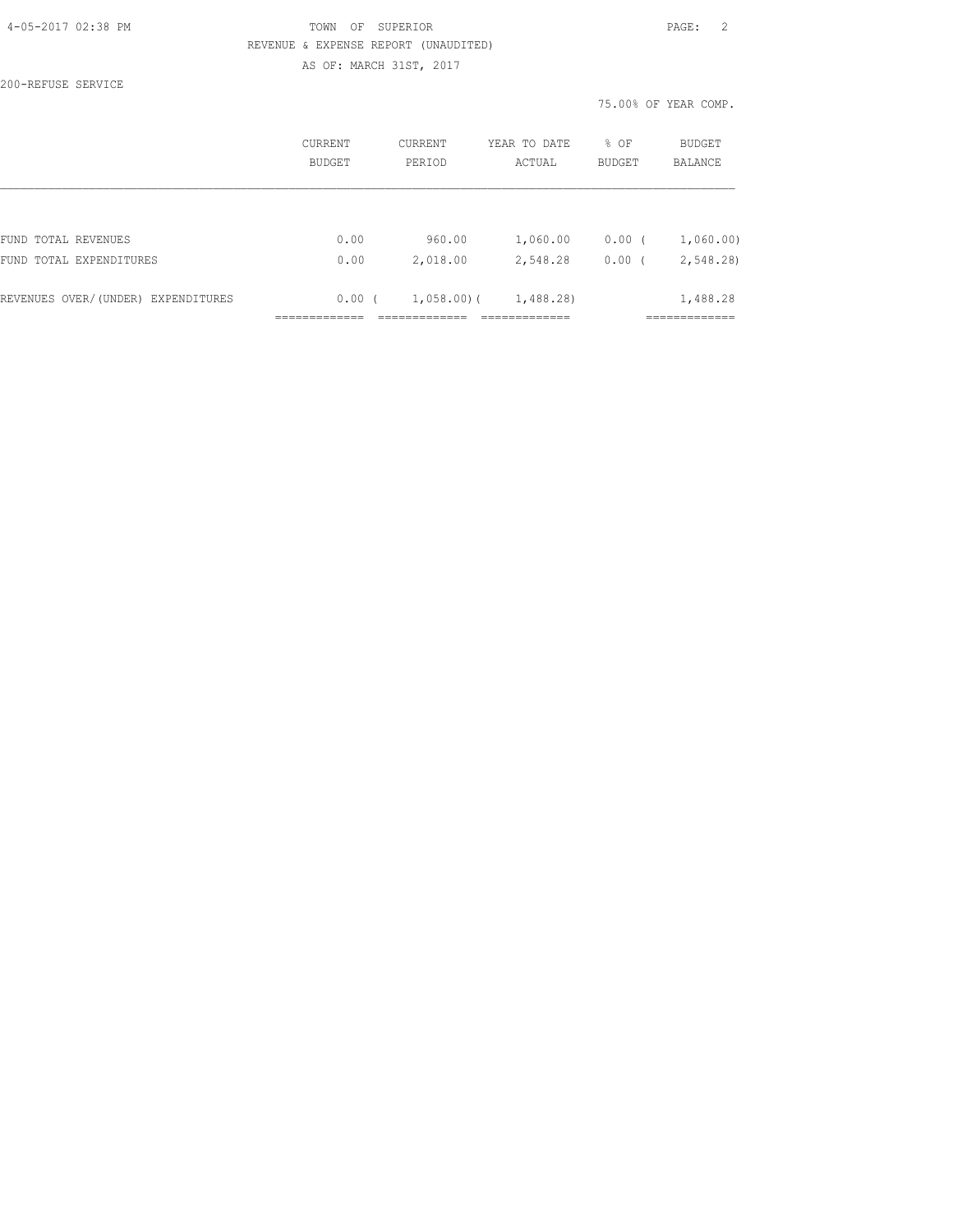#### 4-05-2017 02:38 PM TOWN OF SUPERIOR PAGE: 1 REVENUE & EXPENSE REPORT (UNAUDITED) AS OF: MARCH 31ST, 2017

 $2:$ 

| 210-SEWER                             |                                 |                   |                                 |                |                      |
|---------------------------------------|---------------------------------|-------------------|---------------------------------|----------------|----------------------|
| NON-DEPARTMENTAL                      |                                 |                   |                                 |                | 75.00% OF YEAR COMP. |
|                                       | <b>CURRENT</b><br><b>BUDGET</b> | CURRENT<br>PERIOD | YEAR TO DATE<br>ACTUAL          | % OF<br>BUDGET | BUDGET<br>BALANCE    |
| REVENUES                              |                                 |                   |                                 |                |                      |
| TAXES                                 |                                 |                   |                                 |                |                      |
| 210-00-4133 PROPERTY TAX              | 0.00                            |                   |                                 |                |                      |
| SUBTOTAL TAXES                        | 0.00                            | 5,743.79          | 105,285.51                      | $0.00$ (       | 105,285.51)          |
| BUSINESS SERVICES                     |                                 |                   |                                 |                |                      |
| 210-00-4240 SEWER FEES                | 340,000.00                      |                   | 20,714.64 210,369.68 61.87      |                | 129,630.32           |
| 210-00-4250 PENALTIES                 | 0.00                            | 0.00              | 0.00                            | 0.00           | 0.00                 |
| SUBTOTAL BUSINESS SERVICES            | 340,000.00                      | 20,714.64         | 210,369.68                      | 61.87          | 129,630.32           |
| GRANTS                                |                                 |                   |                                 |                |                      |
| 210-00-4600 GRANT REVENUE             | 302,300.00                      | 0.00              | 59,344.20                       | 19.63          | 242,955.80           |
| 210-00-4601 NONOPERATING GRANTS       | 0.00                            | 0.00              | 0.00                            | 0.00           | 0.00                 |
| SUBTOTAL GRANTS                       | 302,300.00                      | 0.00              | 59,344.20                       | 19.63          | 242,955.80           |
| CONTINGENCY                           |                                 |                   |                                 |                |                      |
| 210-00-4900 CONTINGENCY               | 0.00                            | 0.00              | 0.00                            | 0.00           | 0.00                 |
| 210-00-4901 INTERFUND TRANSFER-SEWER  | 0.00                            | 0.00              | 0.00                            | 0.00           | 0.00                 |
| 210-00-4902 FUND BALANCE CARRYFORWARD | 0.00                            | 0.00              | 0.00                            | 0.00           | 0.00                 |
| SUBTOTAL CONTINGENCY                  | 0.00                            | 0.00              | 0.00                            | 0.00           | 0.00                 |
| TOTAL REVENUES                        |                                 |                   | 642,300.00 26,458.43 374,999.39 | 58.38          | 267,300.61           |
| EXPENDITURES                          |                                 |                   |                                 |                |                      |
| PERSONEL                              |                                 |                   |                                 |                |                      |
| 210-00-5100 SALARIES                  | 77,339.00                       | 5,924.30          | 51,964.00                       | 67.19          | 25,375.00            |
| 210-00-5101 OVERTIME                  | 4,000.00                        | 325.44            | 3,678.10                        | 91.95          | 321.90               |
| 210-00-5151 FICA                      | 4,795.00                        | 382.31            | 3,380.81                        | 70.51          | 1,414.19             |
| 210-00-5152 MEDICARE                  | 1,121.00                        | 89.42             | 790.71                          | 70.54          | 330.29               |
| 210-00-5153 STATE UNEMPLOYMENT        | 691.00                          | 114.49            | 595.23                          | 86.14          | 95.77                |
| 210-00-5154 WORKERS COMP INSURANCE    | 4,850.00                        | 0.00              | 2,068.00                        | 42.64          | 2,782.00             |
| 210-00-5161 ARIZONA STATE RETIREMENT  | 8,871.00                        | 717.47            | 6,366.38                        | 71.77          | 2,504.62             |
| 210-00-5162 LIFE INSURANCE            | 185.00                          | 13.40             | 135.10                          | 73.03          | 49.90                |
| 210-00-5163 HEALTH INSURANCE          | 17,210.00                       | 0.00              | 5,749.44                        | 33.41          | 11,460.56            |
| 210-00-5164 DENTAL INSURANCE          | 808.00                          | 61.62             | 523.77                          | 64.82          | 284.23               |
| SUBTOTAL PERSONEL                     | 119,870.00                      | 7,628.45          | 75, 251.54                      | 62.78          | 44,618.46            |
| SUPPLIES                              |                                 |                   |                                 |                |                      |
| 210-00-5210 OFFICE SUPPLIES           | 100.00                          | 0.00              | 126.19                          | $126.19$ (     | 26.19)               |
| 210-00-5220 MEDICAL SUPPLIES          | 0.00                            | 0.00              | 0.00                            | 0.00           | 0.00                 |
| 210-00-5225 SAFETY SUPPLIES/EQUIPMENT | 0.00                            | 0.00              | 0.00                            | 0.00           | 0.00                 |

210-00-5230 SANITATION SUPPLIES 0.00 0.00 0.00 0.00 0.00 210-00-5240 CHEMICAL SUPPLIES 15,146.00 0.00 6,593.28 43.53 8,552.72 210-00-5299 OPERATING SUPPLIES 30,000.00 637.74 7,956.77 26.52 22,043.23 SUBTOTAL SUPPLIES 45,246.00 637.74 14,676.24 32.44 30,569.76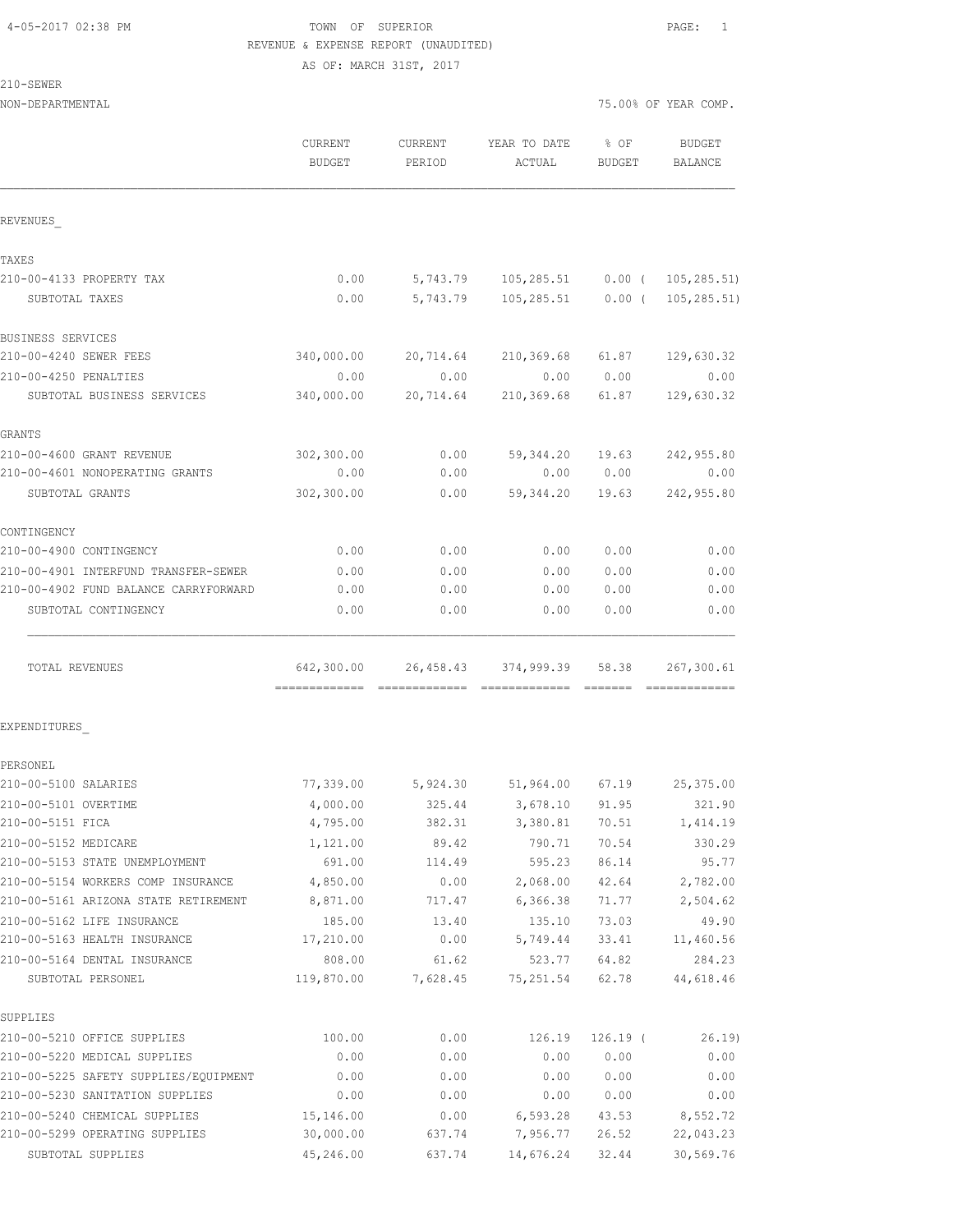#### 4-05-2017 02:38 PM TOWN OF SUPERIOR PAGE: 2 REVENUE & EXPENSE REPORT (UNAUDITED) AS OF: MARCH 31ST, 2017

210-SEWER

NON-DEPARTMENTAL 75.00% OF YEAR COMP.

|                                        | CURRENT<br><b>BUDGET</b> | CURRENT  | YEAR TO DATE        | % OF<br><b>BUDGET</b> | <b>BUDGET</b><br>BALANCE |
|----------------------------------------|--------------------------|----------|---------------------|-----------------------|--------------------------|
|                                        |                          | PERIOD   | ACTUAL              |                       |                          |
|                                        |                          |          |                     |                       |                          |
| UTILITIES                              |                          |          |                     |                       |                          |
| 210-00-5310 ELECTRICITY                | 56,919.00                | 4,262.90 | 45,355.09           | 79.68                 | 11, 563.91               |
| 210-00-5320 GAS                        | 0.00                     | 0.00     | 0.00                | 0.00                  | 0.00                     |
| 210-00-5330 REFUSE                     | 0.00                     | 0.00     | 3,487.20            | $0.00$ (              | 3,487.20                 |
| 210-00-5340 SEWER                      | 0.00                     | 0.00     | 0.00                | 0.00                  | 0.00                     |
| 210-00-5350 TELEPHONE                  | 1,000.00                 | 104.22   | 980.76              | 98.08                 | 19.24                    |
| 210-00-5360 WATER                      | 3,000.00                 | 232.77   | 2,126.09            | 70.87                 | 873.91                   |
| 210-00-5380 SECURITY                   | 300.00                   | 25.00    | 335.33              | 111.78 (              | 35.33                    |
| SUBTOTAL UTILITIES                     | 61,219.00                | 4,624.89 | 52,284.47           | 85.41                 | 8,934.53                 |
| GENERAL BUSINESS EXPENSE               |                          |          |                     |                       |                          |
| 210-00-5410 ADVERTISING                | 0.00                     | 0.00     | 126.67              | $0.00$ (              | 126.67)                  |
| 210-00-5420 DUES & SUBSCRIPTIONS       | 5,000.00                 | 0.00     | 3,076.57            | 61.53                 | 1,923.43                 |
| 210-00-5425 CONFERENCES & TRAINING     | 2,000.00                 | 0.00     | 0.00                | 0.00                  | 2,000.00                 |
| 210-00-5430 PRINTING                   | 0.00                     | 0.00     | 0.00                | 0.00                  | 0.00                     |
| 210-00-5450 UNIFORMS                   | 659.00                   | 30.93    | 472.55              | 71.71                 | 186.45                   |
| 210-00-5460 POSTAGE                    | 0.00                     | 0.00     | 0.00                | 0.00                  | 0.00                     |
| 210-00-5470 TRAVEL                     | 0.00                     | 0.00     | 0.00                | 0.00                  | 0.00                     |
| 210-00-5471 AUDIT                      | 9,000.00                 | 1,045.45 | 3,470.87            | 38.57                 | 5,529.13                 |
| 210-00-5480 GENERAL INSURANCE          | 12,820.00                | 3,321.13 | 12,965.76           | $101.14$ (            | 145.76)                  |
| 210-00-5481 VEHICLE INSURANCE          | 0.00                     | 0.00     | 0.00                | 0.00                  | 0.00                     |
| 210-00-5482 LIABILITY INSURANCE        | 0.00                     | 0.00     | 0.00                | 0.00                  | 0.00                     |
| 210-00-5492 BAD DEBT EXPENSE           | 15,000.00                | 0.00     | 0.00                | 0.00                  | 15,000.00                |
| SUBTOTAL GENERAL BUSINESS EXPENSE      | 44,479.00                | 4,397.51 | 20, 112.42          | 45.22                 | 24,366.58                |
| PROFESSIONAL SERVICES                  |                          |          |                     |                       |                          |
| 210-00-5520 CONTRACTUAL SERVICES       | 0.00                     | 0.00     | 0.00                | 0.00                  | 0.00                     |
| 210-00-5540 LEGAL SERVICES             | 0.00                     | 0.00     | 0.00                | 0.00                  | 0.00                     |
| 210-00-5550 OTHER PROFESSIONAL SERVICE | 73,161.00                | 9,194.70 | 143,281.17          | 195.84 (              | 70, 120.17)              |
| 210-00-5570 ROLL OFF REMOVAL           | 0.00                     | 0.00     | 0.00                | 0.00                  | 0.00                     |
| 210-00-5580 SLUDGE REMOVAL             | 9,000.00                 | 0.00     | 1,600.87            | 17.79                 | 7,399.13                 |
| 210-00-5581 BACKFLOW TESTING           | 1,439.00                 | 0.00     |                     | 0.00 0.00             | 1,439.00                 |
| SUBTOTAL PROFESSIONAL SERVICES         | 83,600.00                |          | 9,194.70 144,882.04 | 173.30 (              | 61, 282, 04)             |
| REPAIR/MAINTENANCE                     |                          |          |                     |                       |                          |
| 210-00-5610 PARK & BLDG IMPROVEMENTS   | 0.00                     | 0.00     | 0.00                | 0.00                  | 0.00                     |
| 210-00-5640 AUTO & TRUCK REPAIRS       | 2,000.00                 | 0.00     | 623.37              | 31.17                 | 1,376.63                 |
| 210-00-5641 GAS & OIL                  | 3,000.00                 | 0.00     | 793.79              | 26.46                 | 2,206.21                 |
| 210-00-5642 TIRES & TUBES              | 1,000.00                 | 0.00     | 0.00                | 0.00                  | 1,000.00                 |
| 210-00-5650 OTHER EQUIPMENT REPAIRS    | 8,085.00                 | 0.00     | 8,966.54            | $110.90$ (            | 881.54)                  |
| 210-00-5670 STREET & SIDEWALK REPAIR   | 0.00                     | 0.00     | 0.00                | 0.00                  | 0.00                     |
| SUBTOTAL REPAIR/MAINTENANCE            | 14,085.00                | 0.00     | 10,383.70           | 73.72                 | 3,701.30                 |
| CAPITAL OUTLAY                         |                          |          |                     |                       |                          |
| 210-00-5710 BUILDING                   | 500.00                   | 0.00     | 0.00                | 0.00                  | 500.00                   |
| 210-00-5750 OTHER EQUIP/SMALL TOOLS    | 8,151.00                 | 0.00     | 61.98               | 0.76                  | 8,089.02                 |
| 210-00-5760 R&M WELLS & PUMPS          | 25,000.00                | 0.00     | 0.00                | 0.00                  | 25,000.00                |
| 210-00-5790 MACHINERY AND EQUIPMENT    | 45,000.00                | 0.00     | 1,061.27            | 2.36                  | 43,938.73                |
| SUBTOTAL CAPITAL OUTLAY                | 78,651.00                | 0.00     | 1,123.25            | 1.43                  | 77,527.75                |
|                                        |                          |          |                     |                       |                          |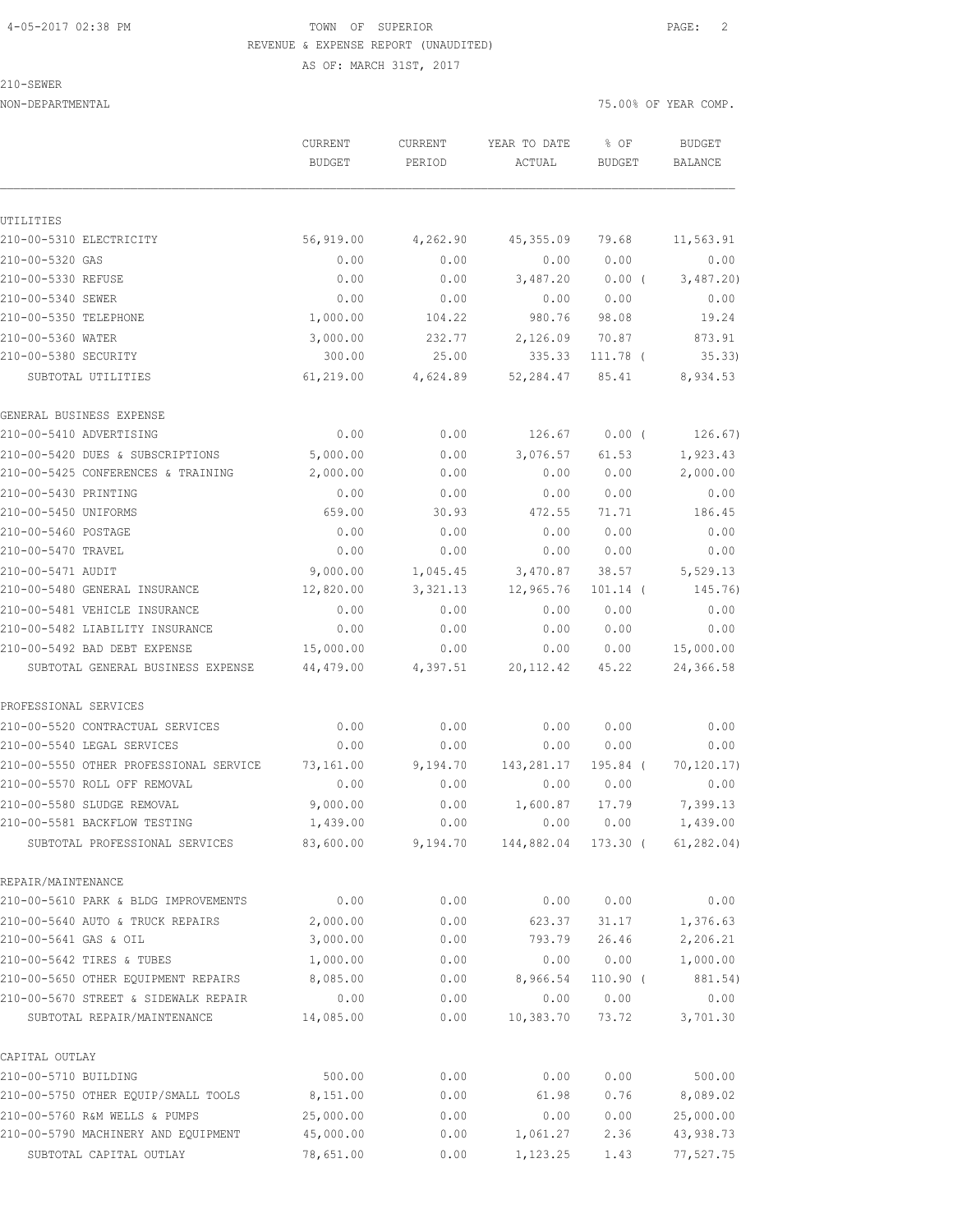#### 4-05-2017 02:38 PM TOWN OF SUPERIOR PAGE: 3 REVENUE & EXPENSE REPORT (UNAUDITED) AS OF: MARCH 31ST, 2017

#### 210-SEWER

NON-DEPARTMENTAL 75.00% OF YEAR COMP.

|                                    | <b>CURRENT</b><br><b>BUDGET</b> | CURRENT<br>PERIOD | YEAR TO DATE<br>ACTUAL | % OF<br><b>BUDGET</b> | <b>BUDGET</b><br><b>BALANCE</b> |
|------------------------------------|---------------------------------|-------------------|------------------------|-----------------------|---------------------------------|
|                                    |                                 |                   |                        |                       |                                 |
| NON-OPERATING                      |                                 |                   |                        |                       |                                 |
| 210-00-5800 DEPRECIATION           | 0.00                            | 0.00              | 0.00                   | 0.00                  | 0.00                            |
| SUBTOTAL NON-OPERATING             | 0.00                            | 0.00              | 0.00                   | 0.00                  | 0.00                            |
| DEBT SERVICE                       |                                 |                   |                        |                       |                                 |
| 210-00-5999 CONTINGENCY            | 57,939.00                       | 0.00              | 0.00                   | 0.00                  | 57,939.00                       |
| SUBTOTAL DEBT SERVICE              | 57,939.00                       | 0.00              | 0.00                   | 0.00                  | 57,939.00                       |
| TOTAL EXPENDITURES                 | 505,089.00                      | 26,483.29         | 318,713.66             | 63.10                 | 186, 375.34                     |
|                                    |                                 |                   |                        |                       |                                 |
| REVENUES OVER/(UNDER) EXPENDITURES | 137,211.00 (                    | 24,86)            | 56,285.73              |                       | 80,925.27                       |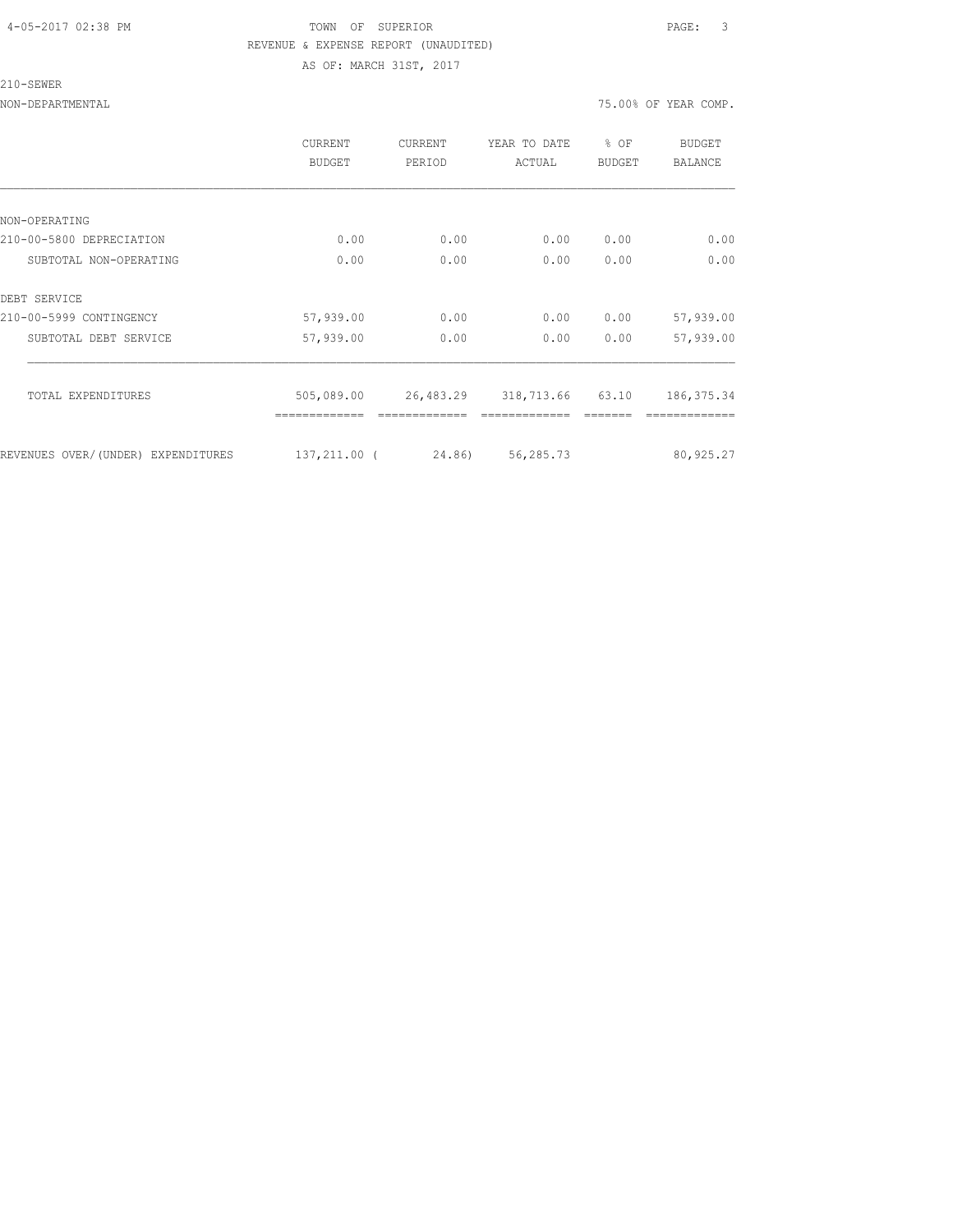#### 4-05-2017 02:38 PM TOWN OF SUPERIOR PAGE: 4 REVENUE & EXPENSE REPORT (UNAUDITED) AS OF: MARCH 31ST, 2017

210-SEWER

|                                       | CURRENT<br>BUDGET   | <b>CURRENT</b><br>PERTOD | YEAR TO DATE<br>ACTUAL | % OF<br><b>BUDGET</b> | <b>BUDGET</b><br>BALANCE   |
|---------------------------------------|---------------------|--------------------------|------------------------|-----------------------|----------------------------|
|                                       |                     |                          |                        |                       |                            |
| FUND TOTAL REVENUES                   | 642,300.00          | 26,458.43                | 374,999.39             | 58.38                 | 267,300.61                 |
| FUND TOTAL EXPENDITURES               | 505,089.00          | 26,483.29                | 318,713.66             | 63.10                 | 186, 375.34                |
|                                       |                     |                          |                        |                       |                            |
| REVENUES OVER/(UNDER)<br>EXPENDITURES | 137,211.00 (        | 24.86)                   | 56,285.73              |                       | 80,925.27                  |
|                                       | --------------<br>. |                          |                        |                       | ------------<br>---------- |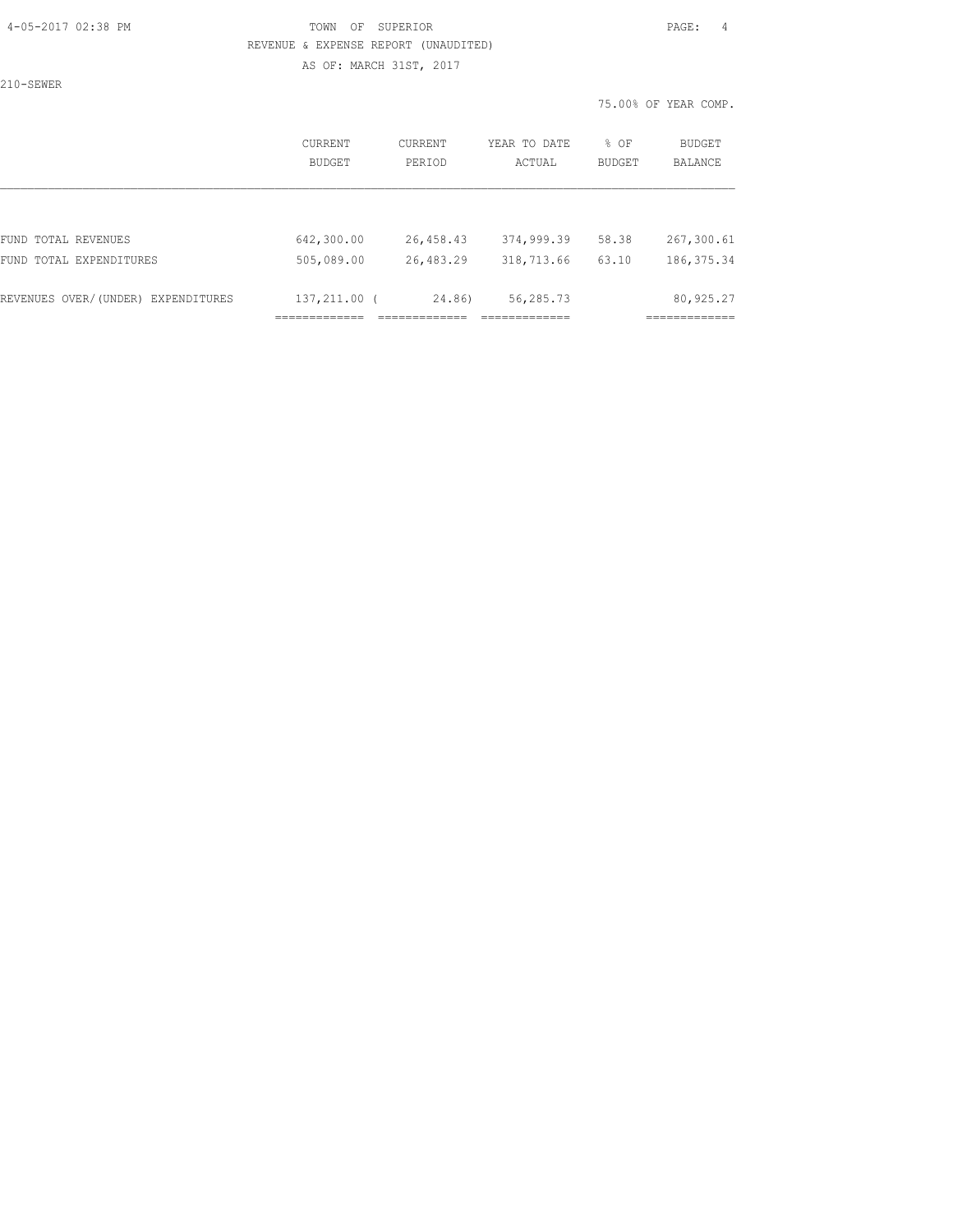# 4-05-2017 02:38 PM TOWN OF SUPERIOR PAGE: 1 REVENUE & EXPENSE REPORT (UNAUDITED)

AS OF: MARCH 31ST, 2017

| NON-DEPARTMENTAL                         |                   |           |                                       | 75.00% OF YEAR COMP. |                   |  |
|------------------------------------------|-------------------|-----------|---------------------------------------|----------------------|-------------------|--|
|                                          | CURRENT<br>BUDGET | PERIOD    | CURRENT YEAR TO DATE<br>ACTUAL        | $8$ OF<br>BUDGET     | BUDGET<br>BALANCE |  |
| REVENUES                                 |                   |           |                                       |                      |                   |  |
| TAXES                                    |                   |           |                                       |                      |                   |  |
| 220-00-4133 PROPERTY TAXES               | 0.00              | 0.00      | 0.00                                  | 0.00                 | 0.00              |  |
| SUBTOTAL TAXES                           | 0.00              | 0.00      | 0.00                                  | 0.00                 | 0.00              |  |
| BUSINESS SERVICES                        |                   |           |                                       |                      |                   |  |
| 220-00-4240 RENTAL FEES                  | 0.00              | 0.00      | 0.00                                  | 0.00                 | 0.00              |  |
| 220-00-4250 FINES                        | 0.00              | 0.00      | 0.00                                  | 0.00                 | 0.00              |  |
| SUBTOTAL BUSINESS SERVICES               | 0.00              | 0.00      | 0.00                                  | 0.00                 | 0.00              |  |
| ENTERPRISE SERVICES                      |                   |           |                                       |                      |                   |  |
| 220-00-4310 AMBULANCE BILLINGS           |                   |           | 400,000.00 25,569.45 249,247.22 62.31 |                      | 150,752.78        |  |
| 220-00-4311 INTERFACILITY TRANSPORTS     | 0.00              | 0.00      |                                       | 0.00 0.00            | 0.00              |  |
| SUBTOTAL ENTERPRISE SERVICES             | 400,000.00        |           | 25,569.45 249,247.22                  | 62.31                | 150,752.78        |  |
| CONTINGENCY                              |                   |           |                                       |                      |                   |  |
| 220-00-4900 CONTINGENCY                  | 0.00              | 0.00      | 0.00                                  | 0.00                 | 0.00              |  |
| 220-00-4901 INTERFUND TRANSFER-AMBULANCE | 0.00              | 0.00      | 0.00                                  | 0.00                 | 0.00              |  |
| SUBTOTAL CONTINGENCY                     | 0.00              | 0.00      | 0.00                                  | 0.00                 | 0.00              |  |
| TOTAL REVENUES                           |                   |           | 400,000.00 25,569.45 249,247.22 62.31 |                      | 150,752.78        |  |
| EXPENDITURES                             |                   |           |                                       |                      |                   |  |
| PERSONEL                                 |                   |           |                                       |                      |                   |  |
| 220-00-5100 SALARIES                     |                   |           | 202,366.00 14,849.43 130,341.14 64.41 |                      | 72,024.86         |  |
| 220-00-5101 OVERTIME                     | 14,143.00         | 3,560.29  | 27,733.71                             | 196.09 (             | 13,590.71)        |  |
| 220-00-5151 FICA                         | 11,848.00         | 1,107.97  | 9,508.74                              | 80.26                | 2,339.26          |  |
| 220-00-5152 MEDICARE                     | 2,771.00          | 259.11    | 2,223.83                              | 80.25                | 547.17            |  |
| 220-00-5153 STATE UNEMPLOYMENT           | 1,814.00          | 253.88    | 2,310.28                              | $127.36$ (           | 496.28)           |  |
| 220-00-5154 WORKERS COMP INSURANCE       | 12,487.00         | 0.00      | 8,565.00                              | 68.59                | 3,922.00          |  |
| 220-00-5160 PUBLIC SAFETY RETIREMENT     | 17,868.00         | 1,866.18  | 14,346.35                             | 80.29                | 3,521.65          |  |
| 220-00-5161 ARIZONA STATE RETIREMENT     | 0.00              | 0.00      | 40.44                                 | 0.00(                | 40.44)            |  |
| 220-00-5162 LIFE INSURANCE               | 306.00            | 0.00      | 0.00                                  | 0.00                 | 306.00            |  |
| 220-00-5163 HEALTH INSURANCE             | 28,434.00         | 0.00      | 160.00                                | 0.56                 | 28, 274.00        |  |
| 220-00-5164 DENTAL INSURANCE             | 1,334.00          | 0.00      | 0.00                                  | 0.00                 | 1,334.00          |  |
| SUBTOTAL PERSONEL                        | 293, 371.00       | 21,896.86 | 195,229.49                            | 66.55                | 98, 141.51        |  |
| SUPPLIES                                 |                   |           |                                       |                      |                   |  |
| 220-00-5210 OFFICE SUPPLIES              | 0.00              | 0.00      | 0.00                                  | 0.00                 | 0.00              |  |
| 220-00-5220 MEDICAL SUPPLIES             | 13,000.00         | 1,862.11  | 12,523.87                             | 96.34                | 476.13            |  |
| 220-00-5225 SAFETY SUPPLIES/EQUIPMENT    | 0.00              | 0.00      | 1,124.10                              | $0.00$ (             | 1, 124.10)        |  |
| 220-00-5230 SANITATION SUPPLIES          | 0.00              | 0.00      | 0.00                                  | 0.00                 | 0.00              |  |
| 220-00-5299 OPERATING SUPPLIES           | 0.00              | 0.00      | 0.00                                  | 0.00                 | 0.00              |  |

SUBTOTAL SUPPLIES 13,000.00 1,862.11 13,647.97 104.98 (647.97)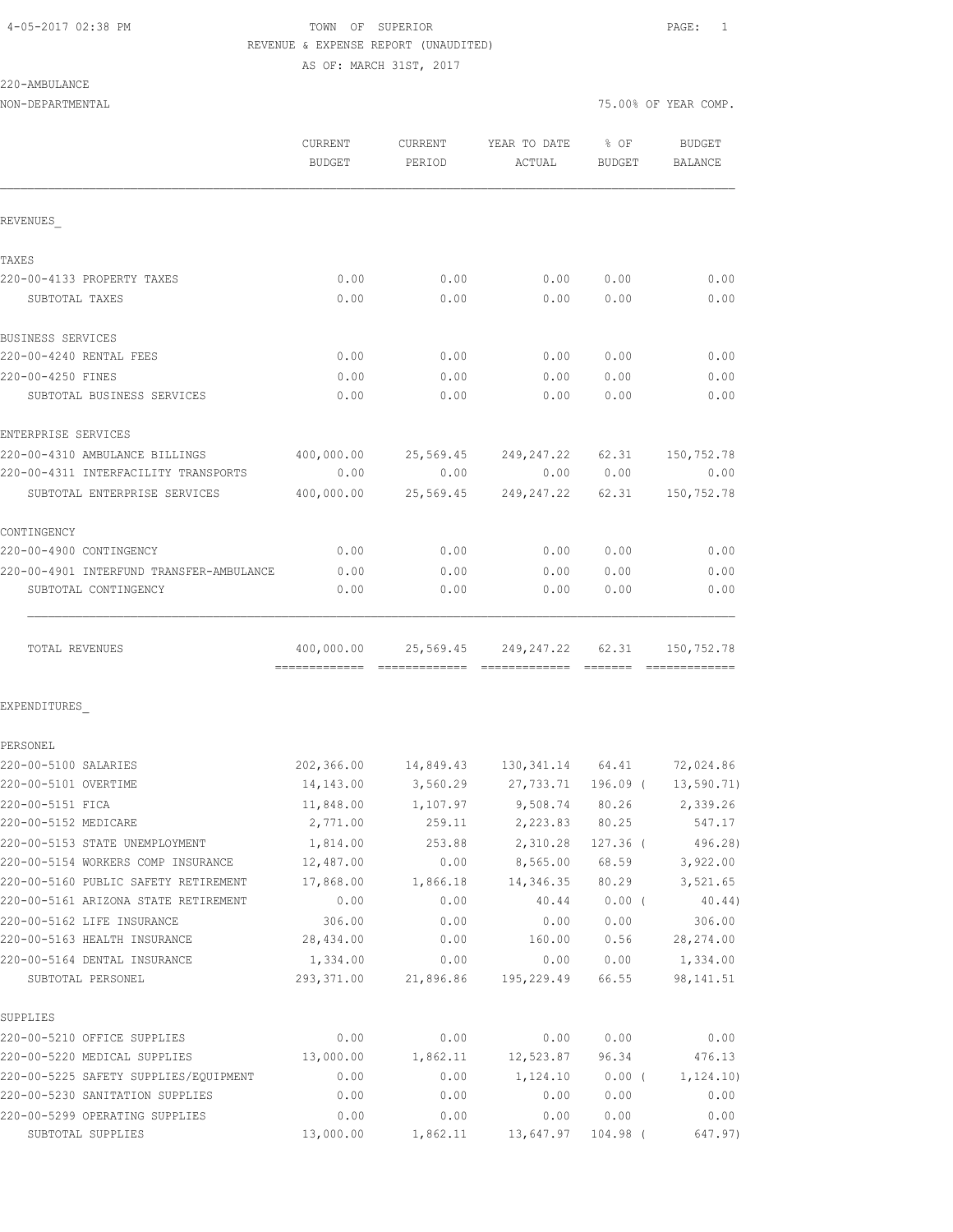## 4-05-2017 02:38 PM TOWN OF SUPERIOR PAGE: 2 REVENUE & EXPENSE REPORT (UNAUDITED)

#### 220-AMBULANCE

AS OF: MARCH 31ST, 2017

NON-DEPARTMENTAL 75.00% OF YEAR COMP.

|                                                                     | CURRENT<br><b>BUDGET</b> | CURRENT<br>PERIOD | YEAR TO DATE<br>ACTUAL | % OF<br><b>BUDGET</b> | <b>BUDGET</b><br>BALANCE |
|---------------------------------------------------------------------|--------------------------|-------------------|------------------------|-----------------------|--------------------------|
| UTILITIES                                                           |                          |                   |                        |                       |                          |
| 220-00-5310 ELECTRICITY                                             | 2,125.00                 | 278.24            | 2,511.24               | $118.18$ (            | 386.24)                  |
| 220-00-5320 GAS                                                     | 0.00                     | 0.00              | 0.00                   | 0.00                  | 0.00                     |
| 220-00-5330 REFUSE                                                  | 0.00                     | 0.00              | 0.00                   | 0.00                  | 0.00                     |
| 220-00-5340 SEWER                                                   | 0.00                     | 0.00              | 0.00                   | 0.00                  | 0.00                     |
| 220-00-5350 TELEPHONE                                               | 1,804.00                 | 107.12            | 1,451.02               | 80.43                 | 352.98                   |
| 220-00-5360 WATER                                                   | 500.00                   | 63.92             | 605.16                 | $121.03$ (            | 105.16                   |
| SUBTOTAL UTILITIES                                                  | 4,429.00                 | 449.28            | 4,567.42               | $103.13$ (            | 138.42)                  |
| GENERAL BUSINESS EXPENSE                                            |                          |                   |                        |                       |                          |
| 220-00-5410 ADVERTISING                                             | 0.00                     | 0.00              | 0.00                   | 0.00                  | 0.00                     |
| 220-00-5420 DUES & SUBSCRIPTIONS                                    | 550.00                   | 0.00              | 400.00                 | 72.73                 | 150.00                   |
| 220-00-5425 CONFERENCES & TRAINING                                  | 1,200.00                 | 0.00              | 0.00                   | 0.00                  | 1,200.00                 |
| 220-00-5430 PRINTING                                                | 0.00                     | 0.00              | 0.00                   | 0.00                  | 0.00                     |
| 220-00-5450 UNIFORMS                                                | 0.00                     | 0.00              | 0.00                   | 0.00                  | 0.00                     |
| 220-00-5460 POSTAGE                                                 | 0.00                     | 0.00              | 0.00                   | 0.00                  | 0.00                     |
| 220-00-5470 TRAVEL                                                  | 0.00                     | 0.00              | 0.00                   | 0.00                  | 0.00                     |
| 220-00-5471 AUDIT                                                   | 0.00                     | 1,045.45          | 3,470.88               | 0.00(                 | 3,470.88                 |
| 220-00-5480 GENERAL INSURANCE                                       | 6,410.00                 | 1,660.57          | 6,482.92               | $101.14$ (            | 72.92)                   |
| 220-00-5481 VEHICLE INSURANCE                                       | 0.00                     | 0.00              | 0.00                   | 0.00                  | 0.00                     |
| 220-00-5482 LIABILITY INSURANCE                                     | 0.00                     | 0.00              | 0.00                   | 0.00                  | 0.00                     |
| 220-00-5492 BAD DEBT EXPENSE                                        | 0.00                     | 0.00              | 0.00                   | 0.00                  | 0.00                     |
| 220-00-5493 CONTRACTUAL DEDUCTIONS                                  | 0.00                     | 0.00              | 0.00                   | 0.00                  | 0.00                     |
| SUBTOTAL GENERAL BUSINESS EXPENSE                                   | 8,160.00                 | 2,706.02          | 10, 353.80             | 126.88 (              | 2,193.80                 |
| PROFESSIONAL SERVICES                                               |                          |                   |                        |                       |                          |
| 220-00-5520 CONTRACTUAL SERVICES                                    | 24,000.00                | 2,313.91          | 16,561.89              | 69.01                 | 7,438.11                 |
| 220-00-5540 LEGAL SERVICES                                          | 9,000.00                 | 0.00              | 0.00                   | 0.00                  | 9,000.00                 |
| 220-00-5550 OTHER PROFESSIONAL SERVICE                              | 10,080.00                | 0.00              | 1,449.82               | 14.38                 | 8,630.18                 |
| 220-00-5555 IMMUNIZATION                                            | 0.00                     | 0.00              | 0.00                   | 0.00                  | 0.00                     |
| SUBTOTAL PROFESSIONAL SERVICES                                      | 43,080.00                | 2,313.91          | 18,011.71              | 41.81                 | 25,068.29                |
| REPAIR/MAINTENANCE                                                  |                          |                   |                        |                       |                          |
| 220-00-5610 PARK & BLDG IMPROVEMENTS                                | 0.00                     | 0.00              | 0.00                   | 0.00                  | 0.00                     |
| 220-00-5640 AUTO & TRUCK REPAIRS                                    | 2,625.00                 | 0.00              | 0.00                   | 0.00                  | 2,625.00                 |
| 220-00-5641 GAS & OIL                                               | 10,100.00                | 0.00              | 4,219.56               | 41.78                 | 5,880.44                 |
| 220-00-5642 TIRES & TUBES                                           | 2,500.00                 | 0.00              | 0.00                   | 0.00                  | 2,500.00                 |
| 220-00-5650 OTHER EQUIPMENT REPAIRS                                 | 0.00                     | 0.00              | 0.00                   | 0.00                  | 0.00                     |
| 220-00-5670 STREET & SIDEWALK REPAIR<br>SUBTOTAL REPAIR/MAINTENANCE | 0.00<br>15,225.00        | 0.00<br>0.00      | 0.00<br>4,219.56       | 0.00<br>27.71         | 0.00<br>11,005.44        |
|                                                                     |                          |                   |                        |                       |                          |
| CAPITAL OUTLAY                                                      |                          |                   |                        |                       |                          |
| 220-00-5710 BUILDING                                                | 0.00                     | 0.00              | 0.00                   | 0.00                  | 0.00                     |
| 220-00-5715 AMBULANCE                                               | 0.00                     | 0.00              | 0.00                   | 0.00                  | 0.00                     |
| 220-00-5730 RADIO EQUIPMENT                                         | 0.00                     | 0.00              | 0.00                   | 0.00                  | 0.00                     |
| 220-00-5740 MEDICAL EQUIPMENT                                       | 0.00                     | 0.00              | 0.00                   | 0.00                  | 0.00                     |
| 220-00-5750 OTHER EQUIP/SMALL TOOLS                                 | 0.00                     | 0.00              | 0.00                   | 0.00                  | 0.00                     |
| SUBTOTAL CAPITAL OUTLAY                                             | 0.00                     | 0.00              | 0.00                   | 0.00                  | 0.00                     |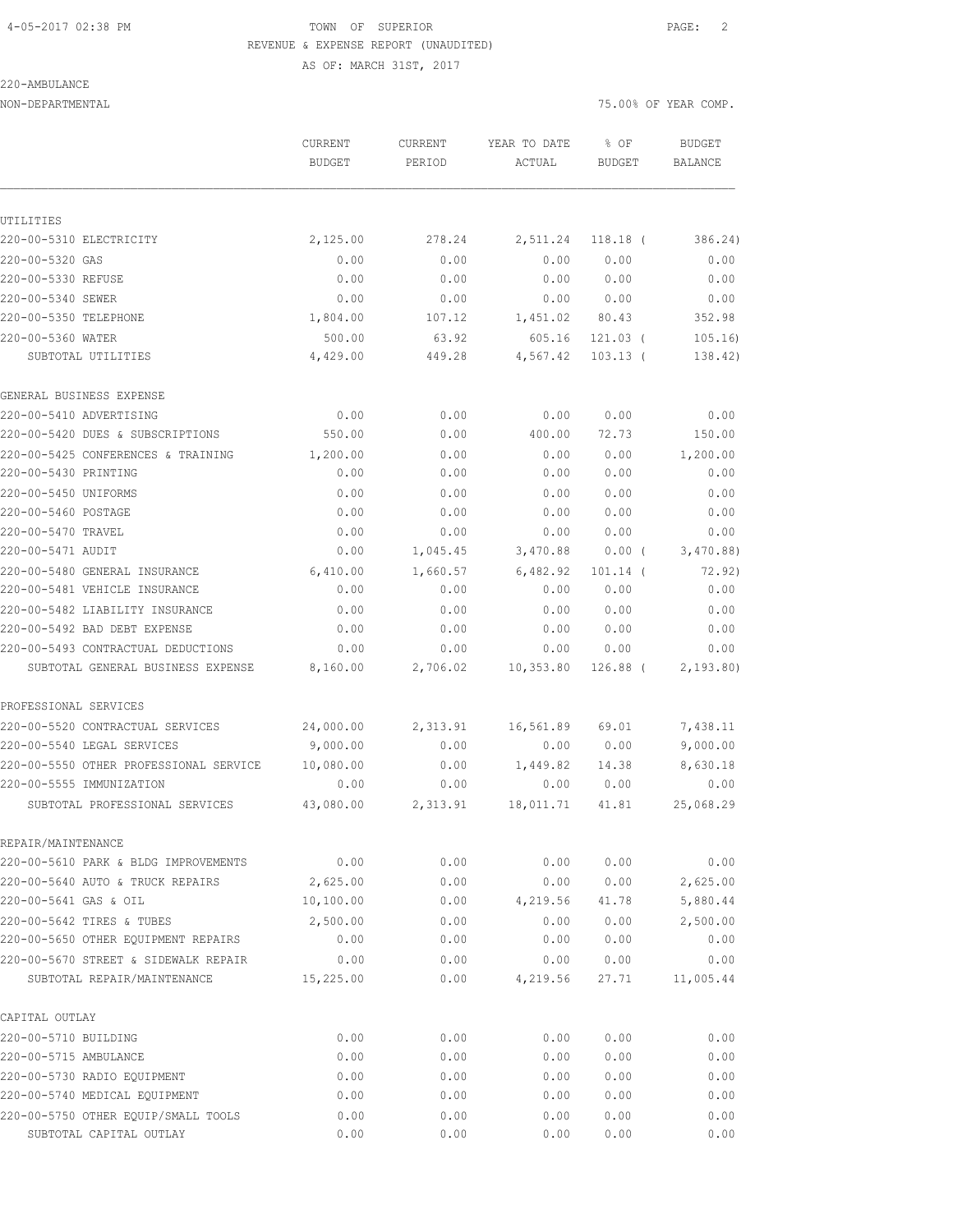#### 4-05-2017 02:38 PM TOWN OF SUPERIOR PAGE: 3 REVENUE & EXPENSE REPORT (UNAUDITED) AS OF: MARCH 31ST, 2017

#### 220-AMBULANCE

NON-DEPARTMENTAL 75.00% OF YEAR COMP.

|                                    | <b>CURRENT</b><br>BUDGET | <b>CURRENT</b><br>PERIOD | YEAR TO DATE<br>ACTUAL | % OF<br><b>BUDGET</b> | BUDGET<br>BALANCE |
|------------------------------------|--------------------------|--------------------------|------------------------|-----------------------|-------------------|
|                                    |                          |                          |                        |                       |                   |
| NON-OPERATING                      |                          |                          |                        |                       |                   |
| 220-00-5800 DEPRECIATION           | 0.00                     | 0.00                     | 0.00                   | 0.00                  | 0.00              |
| SUBTOTAL NON-OPERATING             | 0.00                     | 0.00                     | 0.00                   | 0.00                  | 0.00              |
| DEBT SERVICE                       |                          |                          |                        |                       |                   |
| 220-00-5999 CONTINGENCY            | 65,438.00                | 0.00                     | 0.00                   | 0.00                  | 65,438.00         |
| SUBTOTAL DEBT SERVICE              | 65,438.00                | 0.00                     | 0.00                   | 0.00                  | 65,438.00         |
| TOTAL EXPENDITURES                 | 442,703.00               | 29,228.18                | 246,029.95 55.57       |                       | 196,673.05        |
|                                    |                          |                          |                        |                       |                   |
| REVENUES OVER/(UNDER) EXPENDITURES | $\left($                 | $42,703,00$ ( 3,658.73)  | 3, 217.27              | $\left($              | 45, 920.27)       |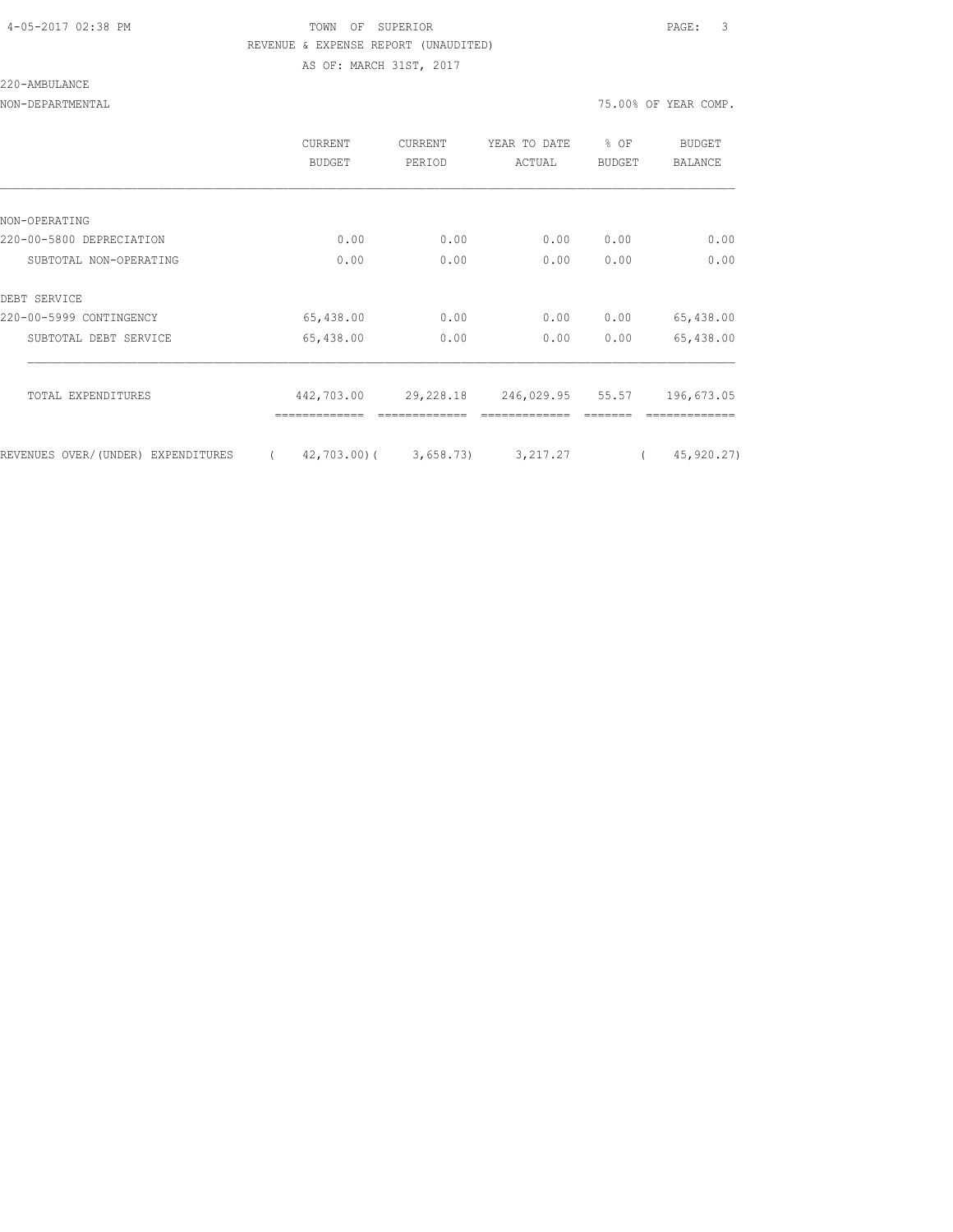#### 4-05-2017 02:38 PM TOWN OF SUPERIOR PAGE: 4 REVENUE & EXPENSE REPORT (UNAUDITED) AS OF: MARCH 31ST, 2017

220-AMBULANCE

|                                       | CURRENT<br>BUDGET                    | <b>CURRENT</b><br>PERIOD           | YEAR TO DATE<br>ACTUAL                     | % OF<br><b>BUDGET</b> | BUDGET<br>BALANCE               |
|---------------------------------------|--------------------------------------|------------------------------------|--------------------------------------------|-----------------------|---------------------------------|
|                                       |                                      |                                    |                                            |                       |                                 |
| FUND TOTAL REVENUES                   | 400,000.00                           | 25,569.45                          | 249,247.22                                 | 62.31                 | 150,752.78                      |
| FUND TOTAL EXPENDITURES               | 442,703.00                           | 29,228.18                          | 246,029.95                                 | 55.57                 | 196,673.05                      |
| REVENUES OVER/(UNDER)<br>EXPENDITURES | $42,703.00$ (<br>--------------<br>. | 3,658.73<br>__________<br>________ | 3, 217.27<br>_____________<br>------------ |                       | 45,920.27)<br>____________<br>. |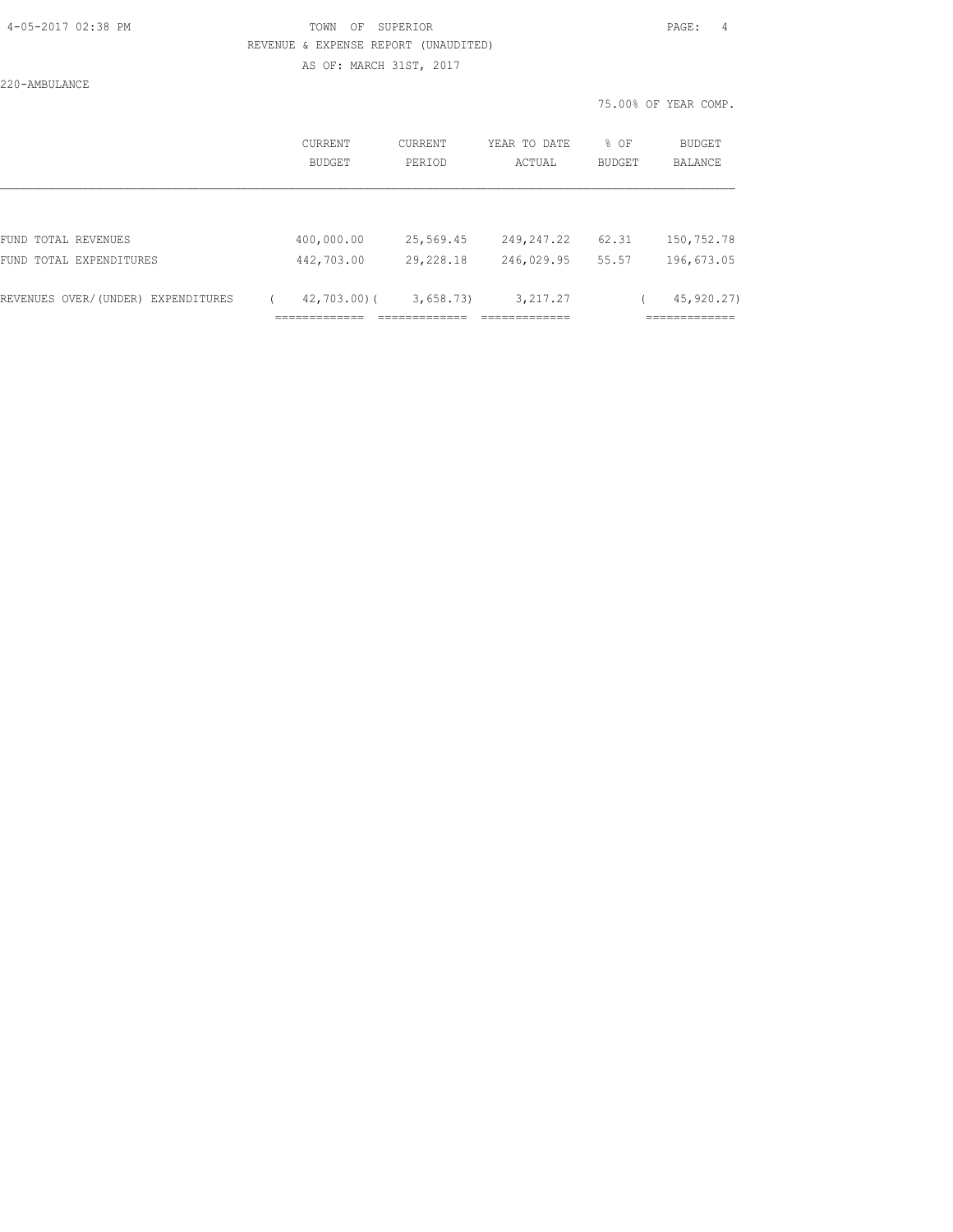#### 4-05-2017 02:38 PM TOWN OF SUPERIOR PAGE: 1 REVENUE & EXPENSE REPORT (UNAUDITED) AS OF: MARCH 31ST, 2017

230-CEMETAR

| 230-CEMETARY                          |               |          |              |                  |                            |
|---------------------------------------|---------------|----------|--------------|------------------|----------------------------|
| NON-DEPARTMENTAL                      |               |          |              |                  | 75.00% OF YEAR COMP.       |
|                                       | CURRENT       | CURRENT  | YEAR TO DATE | % OF             | <b>BUDGET</b>              |
|                                       | <b>BUDGET</b> | PERIOD   | ACTUAL       | <b>BUDGET</b>    | <b>BALANCE</b>             |
| REVENUES                              |               |          |              |                  |                            |
| BUSINESS SERVICES                     |               |          |              |                  |                            |
| 230-00-4220 CEMETARY WORK PERMITS     | 500.00        | 10.00    | 90.00        | 18.00            | 410.00                     |
| 230-00-4240 WEEKEND FEE               | 0.00          | 400.00   | 2,300.00     | $0.00$ (         | 2,300.00)                  |
| 230-00-4250 FINES                     | 0.00          | 0.00     | 0.00         | 0.00             | 0.00                       |
| SUBTOTAL BUSINESS SERVICES            | 500.00        | 410.00   | 2,390.00     | 478.00 (         | 1,890.00)                  |
| ENTERPRISE SERVICES                   |               |          |              |                  |                            |
| 230-00-4320 PLOT PURCHASE             | 20,000.00     | 0.00     | 5,300.00     | 26.50            | 14,700.00                  |
| 230-00-4321 OPEN/CLOSE                | 20,000.00     | 1,400.00 | 8,650.00     | 43.25            | 11,350.00                  |
| SUBTOTAL ENTERPRISE SERVICES          | 40,000.00     | 1,400.00 | 13,950.00    | 34.88            | 26,050.00                  |
| CONTINGENCY                           |               |          |              |                  |                            |
| 230-00-4900 CONTINGENCY               | 0.00          | 0.00     | 0.00         | 0.00             | 0.00                       |
| SUBTOTAL CONTINGENCY                  | 0.00          | 0.00     | 0.00         | 0.00             | 0.00                       |
| TOTAL REVENUES                        | 40,500.00     | 1,810.00 | 16,340.00    | 40.35<br>======= | 24,160.00<br>============= |
| EXPENDITURES                          |               |          |              |                  |                            |
| PERSONEL                              |               |          |              |                  |                            |
| 230-00-5100 SALARIES                  | 4,234.00      | 304.20   | 2,193.30     | 51.80            | 2,040.70                   |
| 230-00-5101 OVERTIME                  | 0.00          | 29.70    | 186.30       | $0.00$ (         | 186.30)                    |
| 230-00-5120 INMATE LABOR              | 0.00          | 0.00     | 0.00         | 0.00             | 0.00                       |
| 230-00-5151 FICA                      | 263.00        | 20.53    | 146.28       | 55.62            | 116.72                     |
| 230-00-5152 MEDICARE                  | 61.00         | 4.81     | 34.23        | 56.11            | 26.77                      |
| 230-00-5153 STATE UNEMPLOYMENT        | 30.00         | 3.14     | 26.43        | 88.10            | 3.57                       |
| 230-00-5154 WORKERS COMP INSURANCE    | 239.00        | 0.00     | 0.00         | 0.00             | 239.00                     |
| 230-00-5161 ARIZONA STATE RETIREMENT  | 486.00        | 38.33    | 273.16       | 56.21            | 212.84                     |
| 230-00-5162 LIFE INSURANCE            | 8.00          | 0.00     | 0.00         | 0.00             | 8.00                       |
| 230-00-5163 HEALTH INSURANCE          | 748.00        | 0.00     | 0.00         | 0.00             | 748.00                     |
| 230-00-5164 DENTAL INSURANCE          | 35.00         | 0.00     | 0.00         | 0.00             | 35.00                      |
| SUBTOTAL PERSONEL                     | 6,104.00      | 400.71   | 2,859.70     | 46.85            | 3,244.30                   |
| SUPPLIES                              |               |          |              |                  |                            |
| 230-00-5210 OFFICE SUPPLIES           | 0.00          | 0.00     | 0.00         | 0.00             | 0.00                       |
| 230-00-5225 SAFETY SUPPLIES/EQUIPMENT | 0.00          | 0.00     | 0.00         | 0.00             | 0.00                       |
| 230-00-5230 SANITATION SUPPLIES       | 0.00          | 0.00     | 0.00         | 0.00             | 0.00                       |

230-00-5299 OPERATING SUPPLIES 1,000.00 0.00 0.00 0.00 1,000.00 SUBTOTAL SUPPLIES 1,000.00 0.00 0.00 0.00 1,000.00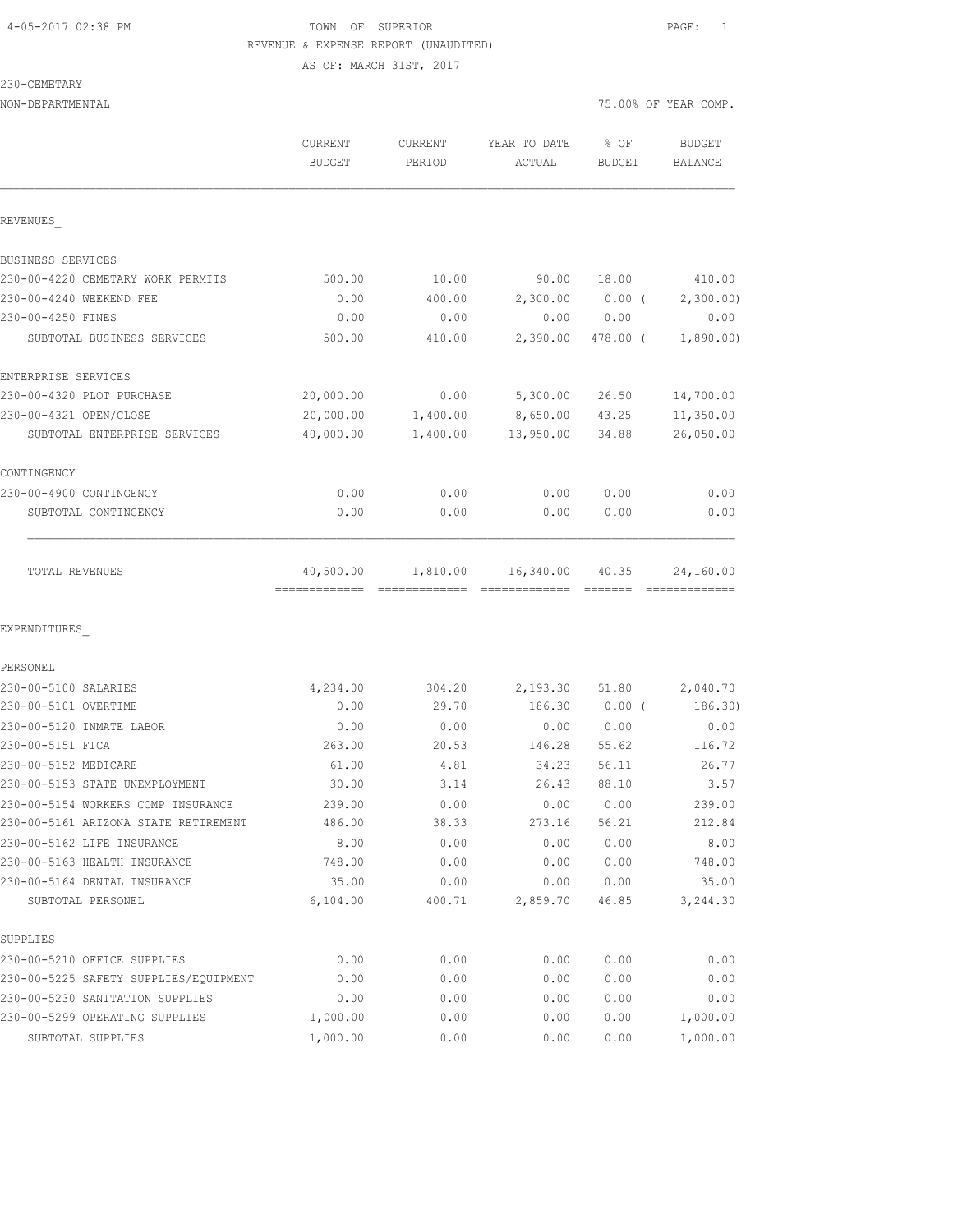#### 4-05-2017 02:38 PM TOWN OF SUPERIOR PAGE: 2 REVENUE & EXPENSE REPORT (UNAUDITED) AS OF: MARCH 31ST, 2017

#### 230-CEMETARY

|                                        | CURRENT<br><b>BUDGET</b> | CURRENT<br>PERIOD | YEAR TO DATE<br>ACTUAL | % OF<br><b>BUDGET</b> | <b>BUDGET</b><br>BALANCE |
|----------------------------------------|--------------------------|-------------------|------------------------|-----------------------|--------------------------|
|                                        |                          |                   |                        |                       |                          |
| UTILITIES                              |                          |                   |                        |                       |                          |
| 230-00-5310 ELECTRICITY                | 600.00                   | 54.23             | 454.34                 | 75.72                 | 145.66                   |
| 230-00-5320 GAS                        | 0.00                     | 0.00              | 0.00                   | 0.00                  | 0.00                     |
| 230-00-5330 REFUSE                     | 0.00                     | 0.00              | 0.00                   | 0.00                  | 0.00                     |
| 230-00-5340 SEWER                      | 0.00                     | 0.00              | 0.00                   | 0.00                  | 0.00                     |
| 230-00-5350 TELEPHONE                  | 500.00                   | 0.00              | 0.00                   | 0.00                  | 500.00                   |
| 230-00-5360 WATER                      | 700.00                   | 455.31            | 3,139.52               | 448.50 (              | 2,439.52)                |
| SUBTOTAL UTILITIES                     | 1,800.00                 | 509.54            | 3,593.86               | 199.66 (              | 1,793.86                 |
| GENERAL BUSINESS EXPENSE               |                          |                   |                        |                       |                          |
| 230-00-5410 ADVERTISING                | 0.00                     | 0.00              | 0.00                   | 0.00                  | 0.00                     |
| 230-00-5420 DUES & SUBSCRIPTIONS       | 0.00                     | 0.00              | 0.00                   | 0.00                  | 0.00                     |
| 230-00-5425 CONFERENCES & TRAINING     | 0.00                     | 0.00              | 0.00                   | 0.00                  | 0.00                     |
| 230-00-5430 PRINTING                   | 0.00                     | 0.00              | 0.00                   | 0.00                  | 0.00                     |
| 230-00-5450 UNIFORMS                   | 0.00                     | 0.00              | 0.00                   | 0.00                  | 0.00                     |
| 230-00-5460 POSTAGE                    | 0.00                     | 0.00              | 0.00                   | 0.00                  | 0.00                     |
| 230-00-5470 TRAVEL                     | 0.00                     | 0.00              | 0.00                   | 0.00                  | 0.00                     |
| 230-00-5471 HOST/MEALS                 | 0.00                     | 0.00              | 0.00                   | 0.00                  | 0.00                     |
| 230-00-5480 GENERAL INSURANCE          | 0.00                     | 0.00              | 0.00                   | 0.00                  | 0.00                     |
| 230-00-5481 VEHICLE INSURANCE          | 0.00                     | 0.00              | 0.00                   | 0.00                  | 0.00                     |
| 230-00-5482 LIABILITY INSURANCE        | 0.00                     | 0.00              | 0.00                   | 0.00                  | 0.00                     |
| 230-00-5492 BAD DEBT EXPENSE           | 0.00                     | 0.00              | 0.00                   | 0.00                  | 0.00                     |
| SUBTOTAL GENERAL BUSINESS EXPENSE      | 0.00                     | 0.00              | 0.00                   | 0.00                  | 0.00                     |
| PROFESSIONAL SERVICES                  |                          |                   |                        |                       |                          |
| 230-00-5520 CONTRACTUAL SERVICES       | 0.00                     | 0.00              | 0.00                   | 0.00                  | 0.00                     |
| 230-00-5540 LEGAL SERVICES             | 0.00                     | 0.00              | 0.00                   | 0.00                  | 0.00                     |
| 230-00-5550 OTHER PROFESSIONAL SERVICE | 0.00                     | 0.00              | 0.00                   | 0.00                  | 0.00                     |
| SUBTOTAL PROFESSIONAL SERVICES         | 0.00                     | 0.00              | 0.00                   | 0.00                  | 0.00                     |
| REPAIR/MAINTENANCE                     |                          |                   |                        |                       |                          |
| 230-00-5610 PARK & BLDG IMPROVEMENTS   | 0.00                     | 0.00              | 0.00                   | 0.00                  | 0.00                     |
| 230-00-5640 AUTO & TRUCK REPAIRS       | 0.00                     | 0.00              | 0.00                   | 0.00                  | 0.00                     |
| 230-00-5641 GAS & OIL                  | 0.00                     | 0.00              | 0.00                   | 0.00                  | 0.00                     |
| 230-00-5642 TIRES & TUBES              | 0.00                     | 0.00              | 0.00                   | 0.00                  | 0.00                     |
| 230-00-5643 INMATE FUEL                | 0.00                     | 0.00              | 0.00                   | 0.00                  | 0.00                     |
| 230-00-5650 OTHER EQUIPMENT REPAIRS    | 4,620.00                 | 0.00              | 0.00                   | 0.00                  | 4,620.00                 |
| 230-00-5670 STREET & SIDEWALK REPAIR   | 0.00                     | 0.00              | 0.00                   | 0.00                  | 0.00                     |
| SUBTOTAL REPAIR/MAINTENANCE            | 4,620.00                 | 0.00              | 0.00                   | 0.00                  | 4,620.00                 |
| CAPITAL OUTLAY                         |                          |                   |                        |                       |                          |
| 230-00-5710 BUILDING                   | 0.00                     | 0.00              | 0.00                   | 0.00                  | 0.00                     |
| 230-00-5720 OFFICE EQUIPMENT           | 0.00                     | 0.00              | 0.00                   | 0.00                  | 0.00                     |
| 230-00-5750 OTHER EQUIP/SMALL TOOLS    | 0.00                     | 0.00              | 0.00                   | 0.00                  | 0.00                     |
| SUBTOTAL CAPITAL OUTLAY                | 0.00                     | 0.00              | 0.00                   | 0.00                  | 0.00                     |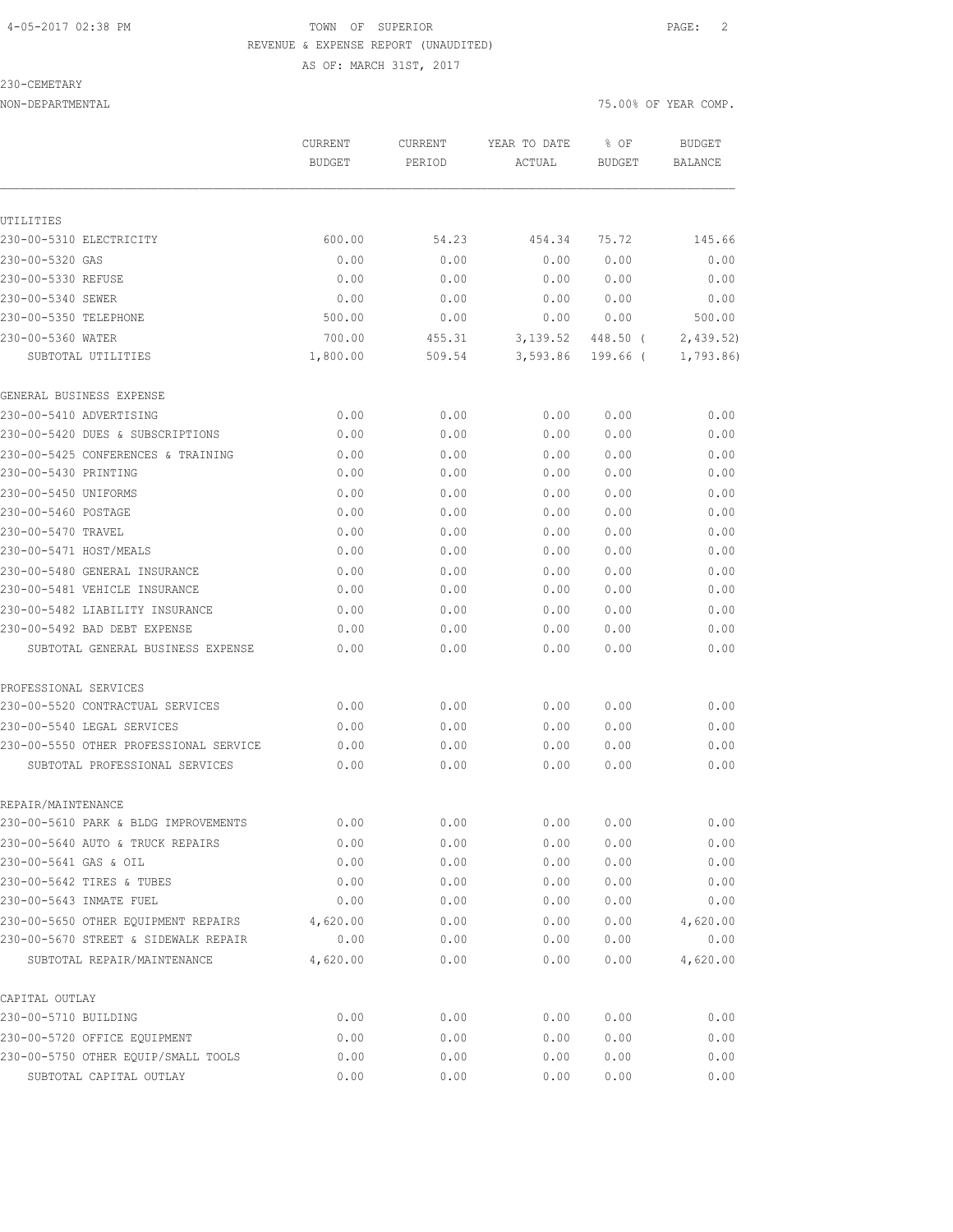#### 4-05-2017 02:38 PM TOWN OF SUPERIOR PAGE: 3 REVENUE & EXPENSE REPORT (UNAUDITED) AS OF: MARCH 31ST, 2017

#### 230-CEMETARY

| <b>CURRENT</b><br><b>BUDGET</b> | CURRENT<br>PERIOD | YEAR TO DATE<br>ACTUAL | % OF<br><b>BUDGET</b> | BUDGET<br><b>BALANCE</b> |
|---------------------------------|-------------------|------------------------|-----------------------|--------------------------|
|                                 |                   |                        |                       |                          |
|                                 |                   |                        |                       |                          |
| 0.00                            | 0.00              | 0.00                   | 0.00                  | 0.00                     |
| 0.00                            | 0.00              | 0.00                   | 0.00                  | 0.00                     |
|                                 |                   |                        |                       |                          |
| 8,671.00                        | 0.00              | 0.00                   | 0.00                  | 8,671.00                 |
| 8,671.00                        | 0.00              | 0.00                   | 0.00                  | 8,671.00                 |
| 22,195.00                       | 910.25            | 6,453.56               | 29.08                 | 15,741.44                |
|                                 |                   |                        |                       | 8,418.56                 |
|                                 | 18,305.00         | 899.75                 | 9,886.44              |                          |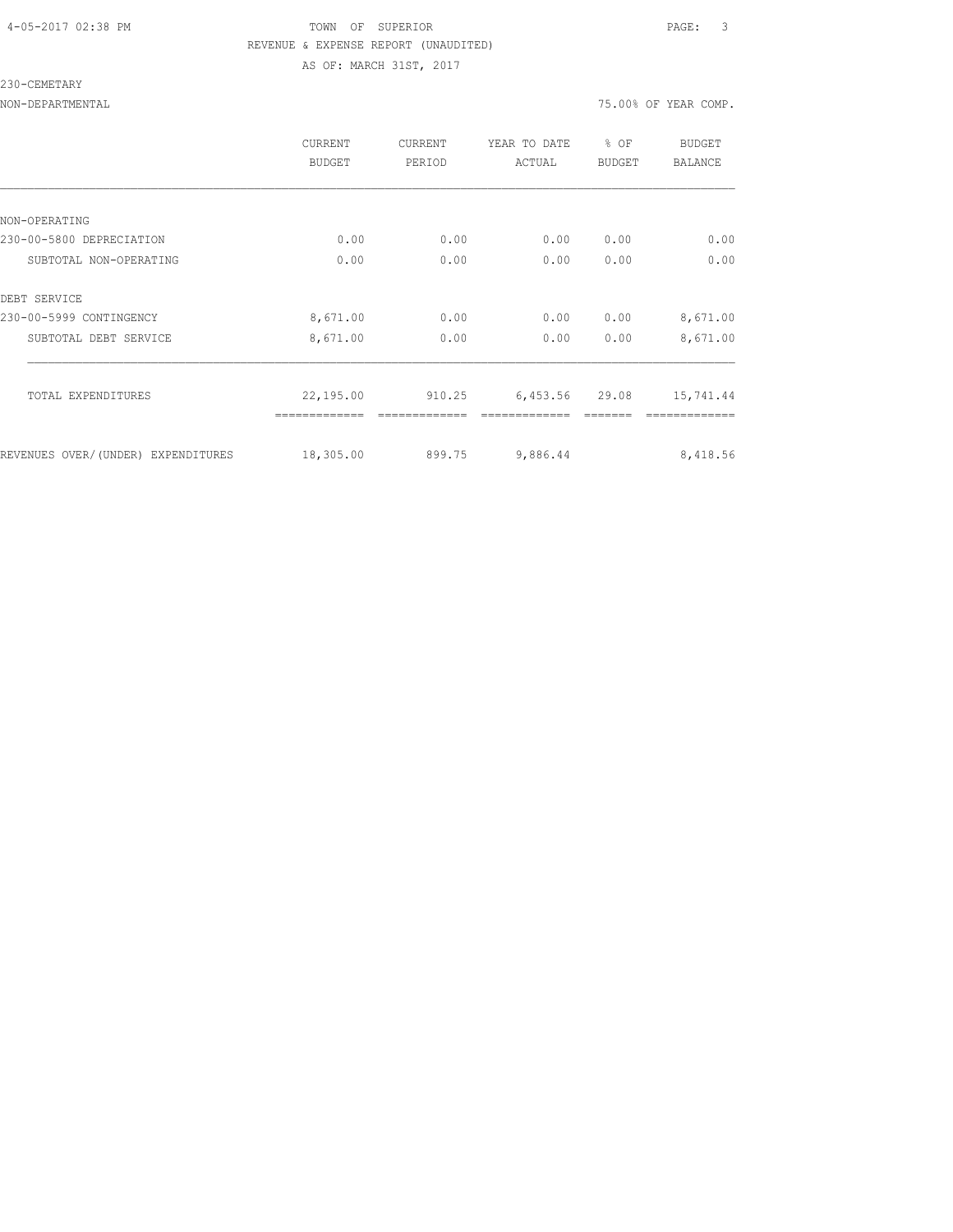#### 4-05-2017 02:38 PM TOWN OF SUPERIOR PAGE: 4 REVENUE & EXPENSE REPORT (UNAUDITED) AS OF: MARCH 31ST, 2017

230-CEMETARY

|                                    | <b>CURRENT</b> | CURRENT  | YEAR TO DATE | % OF          | <b>BUDGET</b>  |
|------------------------------------|----------------|----------|--------------|---------------|----------------|
|                                    | BUDGET         | PERIOD   | ACTUAL       | <b>BUDGET</b> | <b>BALANCE</b> |
| FUND TOTAL REVENUES                | 40,500.00      | 1,810.00 | 16,340.00    | 40.35         | 24,160.00      |
| FUND TOTAL EXPENDITURES            | 22,195.00      | 910.25   | 6,453.56     | 29.08         | 15,741.44      |
| REVENUES OVER/(UNDER) EXPENDITURES | 18,305.00      | 899.75   | 9,886.44     |               | 8,418.56       |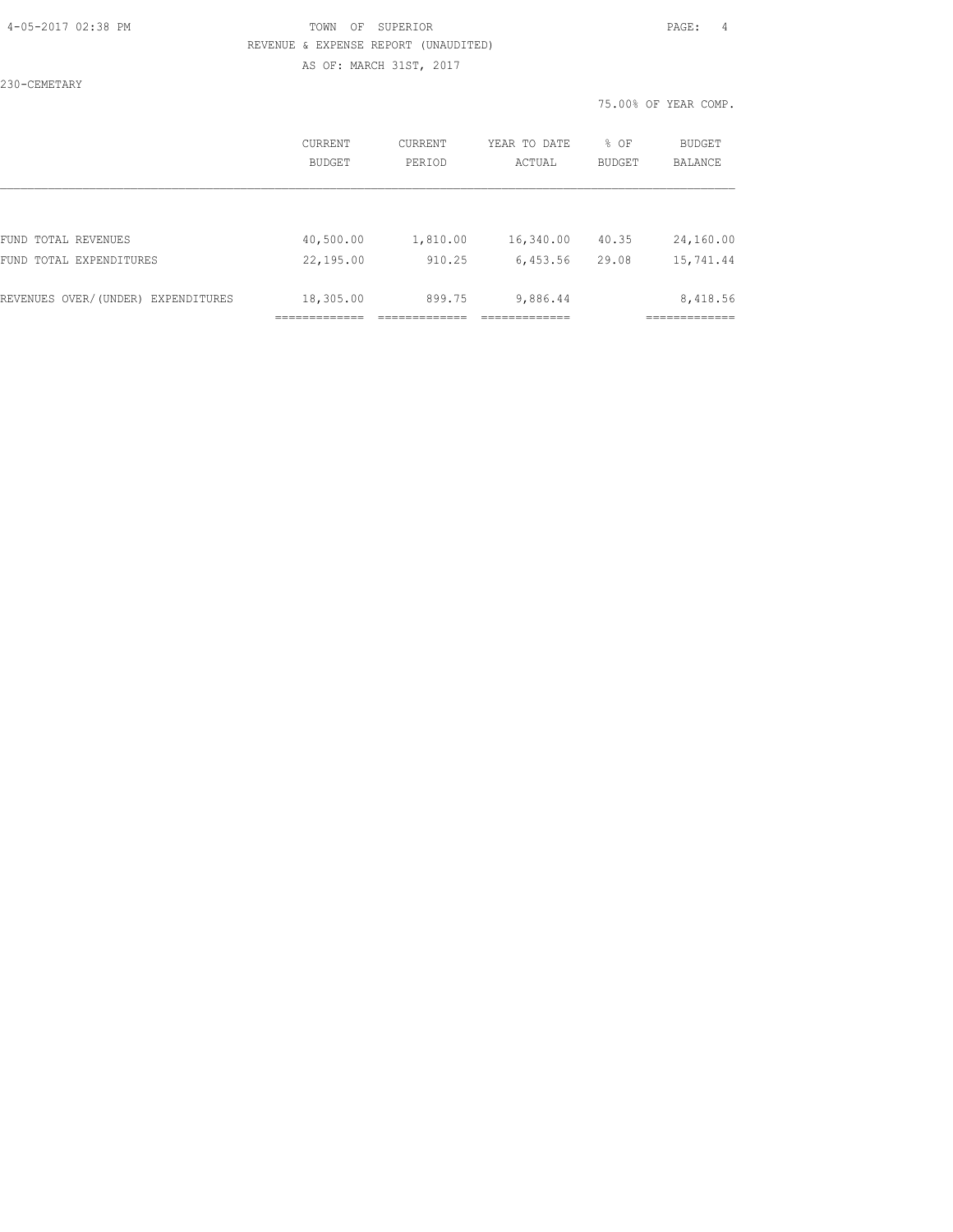| 4-05-2017 02:38 PM |  |  |
|--------------------|--|--|
|                    |  |  |

#### TOWN OF SUPERIOR **Example 2018** PAGE: 1 REVENUE & EXPENSE REPORT (UNAUDITED)

AS OF: MARCH 31ST, 2017

# 300-HIGHWAY USERS REVENUE

| NON-DEPARTMENTAL                       |                                 |                          |                        | 75.00% OF YEAR COMP.  |                            |  |
|----------------------------------------|---------------------------------|--------------------------|------------------------|-----------------------|----------------------------|--|
|                                        | <b>CURRENT</b><br><b>BUDGET</b> | <b>CURRENT</b><br>PERIOD | YEAR TO DATE<br>ACTUAL | % OF<br><b>BUDGET</b> | <b>BUDGET</b><br>BALANCE   |  |
| REVENUES                               |                                 |                          |                        |                       |                            |  |
| TAXES                                  |                                 |                          |                        |                       |                            |  |
| 300-00-4132 HIGHWAY USERS REVENUE FUND | 213,620.00                      | 16,922.32                | 160,685.70             | 75.22                 | 52,934.30                  |  |
| 300-00-4133 PROPERTY TAX               | 0.00                            | 0.00                     | 0.00                   | 0.00                  | 0.00                       |  |
| SUBTOTAL TAXES                         | 213,620.00                      | 16,922.32                | 160,685.70             | 75.22                 | 52,934.30                  |  |
| CONTINGENCY                            |                                 |                          |                        |                       |                            |  |
| 300-00-4901 INTERFUND TRANSFER-HURF    | 0.00                            | 0.00                     | 0.00                   | 0.00                  | 0.00                       |  |
| SUBTOTAL CONTINGENCY                   | 0.00                            | 0.00                     | 0.00                   | 0.00                  | 0.00                       |  |
| TOTAL REVENUES                         | 213,620.00<br>-------------     | 16,922.32                | 160,685.70             | 75.22                 | 52,934.30<br>============= |  |
| EXPENDITURES                           |                                 |                          |                        |                       |                            |  |
| PERSONEL                               |                                 |                          |                        |                       |                            |  |
| 300-00-5100 SALARIES                   | 51,770.00                       | 5,356.54                 | 39,444.35              | 76.19                 | 12,325.65                  |  |
| 300-00-5101 OVERTIME                   | 0.00                            | 383.72                   | 2,266.35               | $0.00$ (              | 2, 266.35                  |  |
| 300-00-5120 INMATE LABOR               | 3,500.00                        | 62.50                    | 1,123.75               | 32.11                 | 2,376.25                   |  |
| 300-00-5151 FICA                       | 3,210.00                        | 345.43                   | 2,144.57               | 66.81                 | 1,065.43                   |  |
| 300-00-5152 MEDICARE                   | 750.00                          | 80.78                    | 501.55                 | 66.87                 | 248.45                     |  |
| 300-00-5153 STATE UNEMPLOYMENT         | 931.00                          | 160.25                   | 592.02                 | 63.59                 | 338.98                     |  |
| 300-00-5154 WORKERS COMP INSURANCE     | 2,925.00                        | 0.00                     | 1,531.00               | 52.34                 | 1,394.00                   |  |
| 300-00-5161 ARIZONA STATE RETIREMENT   | 5,787.00                        | 595.22                   | 3,809.82               | 65.83                 | 1,977.18                   |  |
| 300-00-5162 LIFE INSURANCE             | 145.00                          | 0.00                     | 0.00                   | 0.00                  | 145.00                     |  |
| 300-00-5163 HEALTH INSURANCE           | 13,469.00                       | 0.00                     | 0.00                   | 0.00                  | 13,469.00                  |  |
| 300-00-5164 DENTAL INSURANCE           | 527.00                          | 0.00                     | 0.00                   | 0.00                  | 527.00                     |  |
| SUBTOTAL PERSONEL                      | 83,014.00                       | 6,984.44                 | 51, 413.41             | 61.93                 | 31,600.59                  |  |
| SUPPLIES                               |                                 |                          |                        |                       |                            |  |
| 300-00-5210 OFFICE SUPPLIES            | 0.00                            | 0.00                     | 0.00                   | 0.00                  | 0.00                       |  |
| 300-00-5225 SAFETY SUPPLIES/EQUIPMENT  | 0.00                            | 0.00                     | 29.05                  | $0.00$ (              | 29.05)                     |  |
| 300-00-5230 SANITATION SUPPLIES        | 0.00                            | 0.00                     | 0.00                   | 0.00                  | 0.00                       |  |
| 300-00-5299 OPERATING SUPPLIES         | 492.00                          | 113.45                   |                        | 13,881.89 2,821.52 (  | 13, 389.89)                |  |
| SUBTOTAL SUPPLIES                      | 492.00                          | 113.45                   |                        | 13,910.94 2,827.43 (  | 13,418.94)                 |  |
| UTILITIES                              |                                 |                          |                        |                       |                            |  |
| 300-00-5310 ELECTRICITY                | 1,000.00                        | 3,478.67                 |                        | 31,941.99 3,194.20 (  | 30, 941.99                 |  |
| 300-00-5315 APS CONTRACT               | 39,500.00                       | 0.00                     | 8,678.40               | 21.97                 | 30,821.60                  |  |
| 300-00-5320 GAS                        | 0.00                            | 0.00                     | 0.00                   | 0.00                  | 0.00                       |  |
| 300-00-5330 REFUSE                     | 0.00                            | 0.00                     | 645.86                 | $0.00$ (              | 645.86)                    |  |
| 300-00-5340 SEWER                      | 0.00                            | 0.00                     | 0.00                   | 0.00                  | 0.00                       |  |
| 300-00-5350 TELEPHONE                  | 0.00                            | 0.00                     | 41.96                  | 0.00(                 | 41.96)                     |  |
| 300-00-5360 WATER                      | 0.00                            | 0.00                     | 0.00                   | 0.00                  | 0.00                       |  |
| SUBTOTAL UTILITIES                     | 40,500.00                       | 3,478.67                 | 41,308.21              | $102.00$ (            | 808.21)                    |  |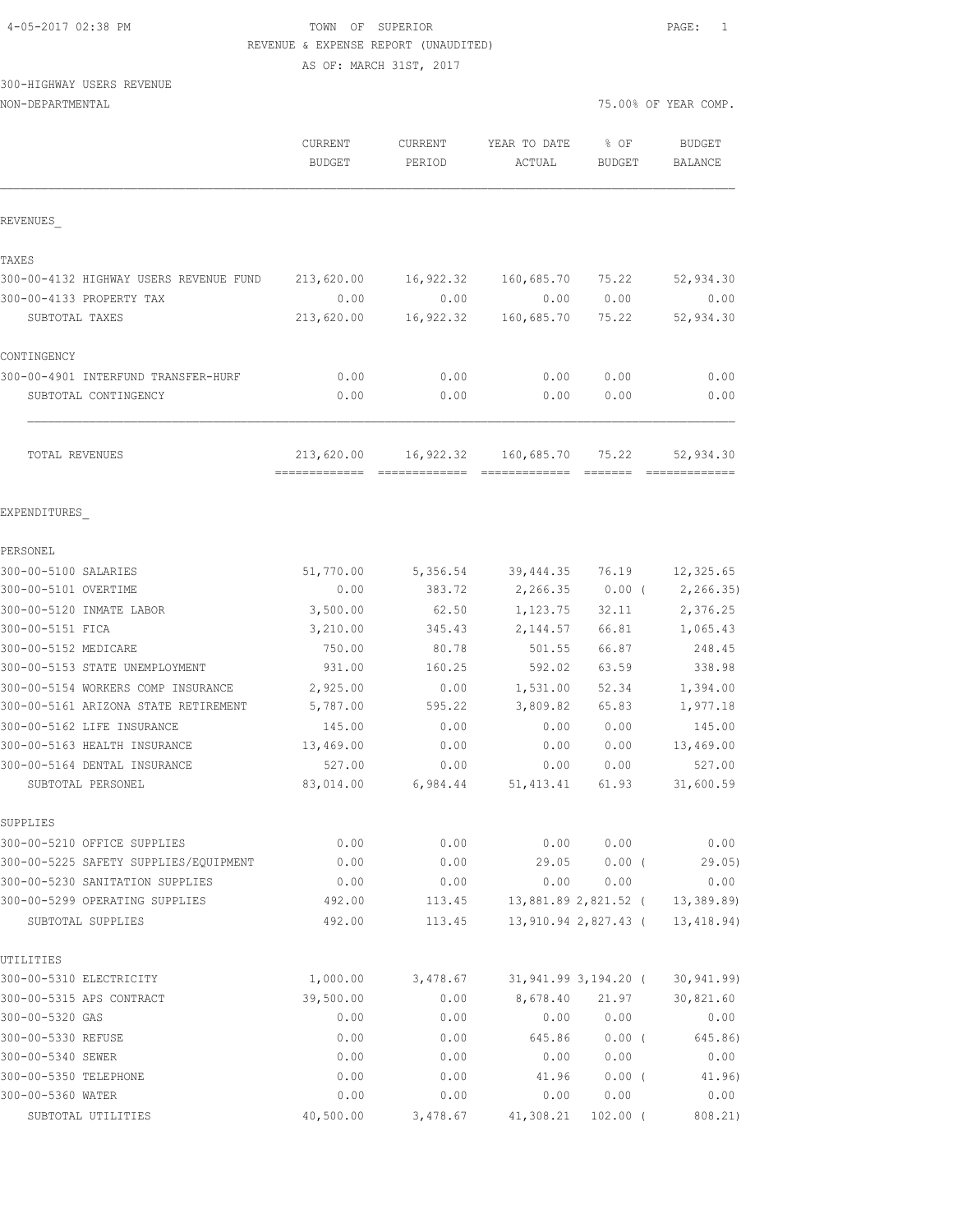#### 4-05-2017 02:38 PM TOWN OF SUPERIOR PAGE: 2 REVENUE & EXPENSE REPORT (UNAUDITED)

AS OF: MARCH 31ST, 2017

#### 300-HIGHWAY USERS REVENUE

NON-DEPARTMENTAL 75.00% OF YEAR COMP.

|                                                      | CURRENT<br><b>BUDGET</b>     | CURRENT<br>PERIOD             | YEAR TO DATE<br>ACTUAL                                   | % OF<br><b>BUDGET</b> | <b>BUDGET</b><br><b>BALANCE</b> |
|------------------------------------------------------|------------------------------|-------------------------------|----------------------------------------------------------|-----------------------|---------------------------------|
| GENERAL BUSINESS EXPENSE                             |                              |                               |                                                          |                       |                                 |
| 300-00-5420 DUES & SUBSCRIPTIONS                     | 0.00                         | 0.00                          | 0.00                                                     | 0.00                  | 0.00                            |
| 300-00-5450 UNIFORMS                                 | 0.00                         | 0.00                          | 0.00                                                     | 0.00                  | 0.00                            |
| 300-00-5471 AUDIT                                    | 15,954.00                    | 1,045.45                      | 3,470.88                                                 | 21.76                 | 12,483.12                       |
| 300-00-5480 GENERAL INSURANCE                        | 0.00                         | 3,321.09                      | 12,965.53                                                | $0.00$ (              | 12, 965.53                      |
| SUBTOTAL GENERAL BUSINESS EXPENSE                    | 15,954.00                    | 4,366.54                      | 16,436.41                                                | $103.02$ (            | 482.41)                         |
| PROFESSIONAL SERVICES                                |                              |                               |                                                          |                       |                                 |
| 300-00-5520 CONTRACTUAL SERVICES                     | 0.00                         | 543.47                        | 543.47                                                   | $0.00$ (              | 543.47)                         |
| 300-00-5550 OTHER PROFESSIONAL SERVICES              | 13,000.00                    | 0.00                          | 2,416.82                                                 | 18.59                 | 10,583.18                       |
| SUBTOTAL PROFESSIONAL SERVICES                       | 13,000.00                    | 543.47                        | 2,960.29                                                 | 22.77                 | 10,039.71                       |
| REPAIR/MAINTENANCE                                   |                              |                               |                                                          |                       |                                 |
| 300-00-5610 PARK & BLDG IMPROVEMENTS                 | 0.00                         | 0.00                          | 0.00                                                     | 0.00                  | 0.00                            |
| 300-00-5640 AUTO & TRUCK REPAIRS                     | 35,000.00                    | 327.70                        | 509.38                                                   | 1.46                  | 34,490.62                       |
| 300-00-5641 GAS & OIL                                | 2,000.00                     | 0.00                          | 2,647.76                                                 | $132.39$ (            | 647.76)                         |
| 300-00-5642 TIRES & TUBES                            | 0.00                         | 0.00                          | 1,075.00                                                 | 0.00(                 | 1,075.00                        |
| 300-00-5643 INMATE FUEL                              | 0.00                         | 87.26                         | 715.53                                                   | $0.00$ (              | 715.53)                         |
| 300-00-5650 OTHER EQUIPMENT REPAIRS                  | 0.00                         | 0.00                          | 3,210.43                                                 | 0.00(                 | 3, 210.43)                      |
| 300-00-5670 STREET & SIDEWALK REPAIR                 | 0.00                         | 3,627.08                      | 13,240.35                                                | $0.00$ (              | 13, 240.35)                     |
| 300-00-5671 CRACKSEAL<br>SUBTOTAL REPAIR/MAINTENANCE | 0.00<br>37,000.00            | 0.00<br>4,042.04              | 0.00<br>21,398.45                                        | 0.00<br>57.83         | 0.00<br>15,601.55               |
| CAPITAL OUTLAY                                       |                              |                               |                                                          |                       |                                 |
| 300-00-5750 OTHER EQUIP/SMALL TOOLS                  | 0.00                         | 0.00                          | 4,803.91                                                 | $0.00$ (              | 4,803.91)                       |
| 300-00-5770 TRAFFIC SIGNS                            | 0.00                         | 0.00                          | 0.00                                                     | 0.00                  | 0.00                            |
| 300-00-5790 MACHINERY & EQUIPMENT                    | 0.00                         | 1,250.00                      | 9,862.68                                                 | $0.00$ (              | 9,862.68                        |
| SUBTOTAL CAPITAL OUTLAY                              | 0.00                         | 1,250.00                      | 14,666.59                                                | $0.00$ (              | 14,666.59                       |
| NON-OPERATING                                        |                              |                               |                                                          |                       |                                 |
| 300-00-5800 DEPRECIATION                             | 0.00                         | 0.00                          | 0.00                                                     | 0.00                  | 0.00                            |
| SUBTOTAL NON-OPERATING                               | 0.00                         | 0.00                          | 0.00                                                     | 0.00                  | 0.00                            |
| DEBT SERVICE                                         |                              |                               |                                                          |                       |                                 |
| 300-00-5900 PAYBACK FROM GF                          | 5,000.00                     | 0.00                          | 0.00                                                     | 0.00                  | 5,000.00                        |
| 300-00-5999 CONTINGENCY                              | 400,000.00                   | 0.00                          | 1,340.63                                                 | 0.34                  | 398,659.37                      |
| SUBTOTAL DEBT SERVICE                                | 405,000.00                   | 0.00                          | 1,340.63                                                 | 0.33                  | 403,659.37                      |
| TOTAL EXPENDITURES                                   | ------------- -------------- |                               | 594,960.00 20,778.61 163,434.93<br>-------------- ------ | 27.47                 | 431,525.07                      |
|                                                      |                              |                               |                                                          |                       |                                 |
| REVENUES OVER/(UNDER) EXPENDITURES<br>$\sqrt{2}$     |                              | $381, 340.00$ ( $3, 856.29$ ( | 2,749.23)                                                | $\left($              | 378,590.77)                     |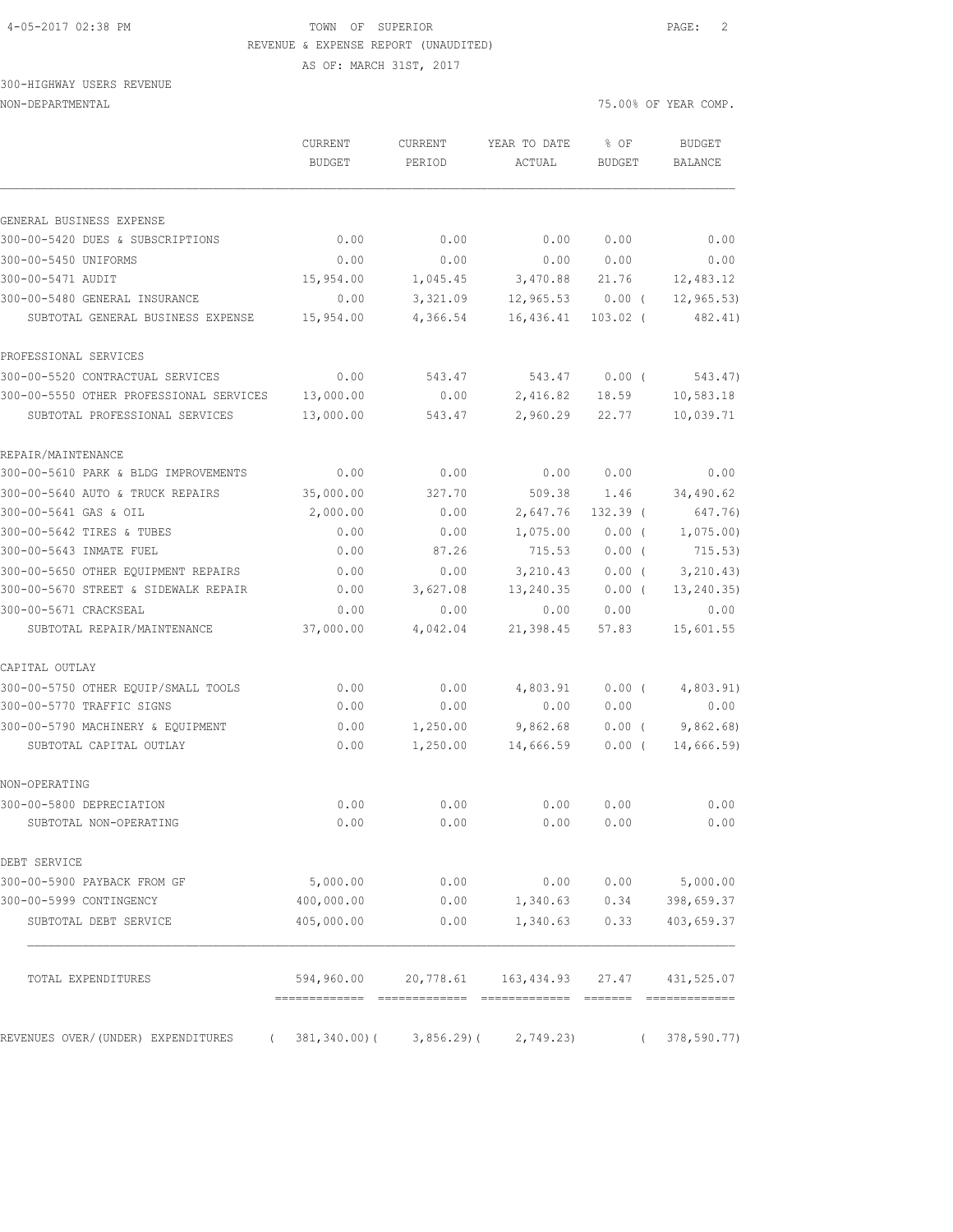|  | 4-05-2017 02:38 PM |  |  |
|--|--------------------|--|--|
|--|--------------------|--|--|

#### TOWN OF SUPERIOR **PAGE:** 3 REVENUE & EXPENSE REPORT (UNAUDITED) AS OF: MARCH 31ST, 2017

300-HIGHWAY USERS REVENUE

|                                    |                          |                          |                        |                | 75.00% OF YEAR COMP.         |
|------------------------------------|--------------------------|--------------------------|------------------------|----------------|------------------------------|
|                                    | <b>CURRENT</b><br>BUDGET | <b>CURRENT</b><br>PERIOD | YEAR TO DATE<br>ACTUAL | % OF<br>BUDGET | BUDGET<br>BALANCE            |
|                                    |                          |                          |                        |                |                              |
| FUND TOTAL REVENUES                | 213,620.00               | 16,922.32                | 160,685.70             | 75.22          | 52,934.30                    |
| FUND TOTAL EXPENDITURES            | 594,960.00               | 20,778.61                | 163,434.93             | 27.47          | 431,525.07                   |
| REVENUES OVER/(UNDER) EXPENDITURES | $381, 340.00$ (          | $3,856.29$ (             | 2,749.23)              |                | 378,590.77)<br>------------- |
|                                    | __________               |                          | -------------          |                | ---------                    |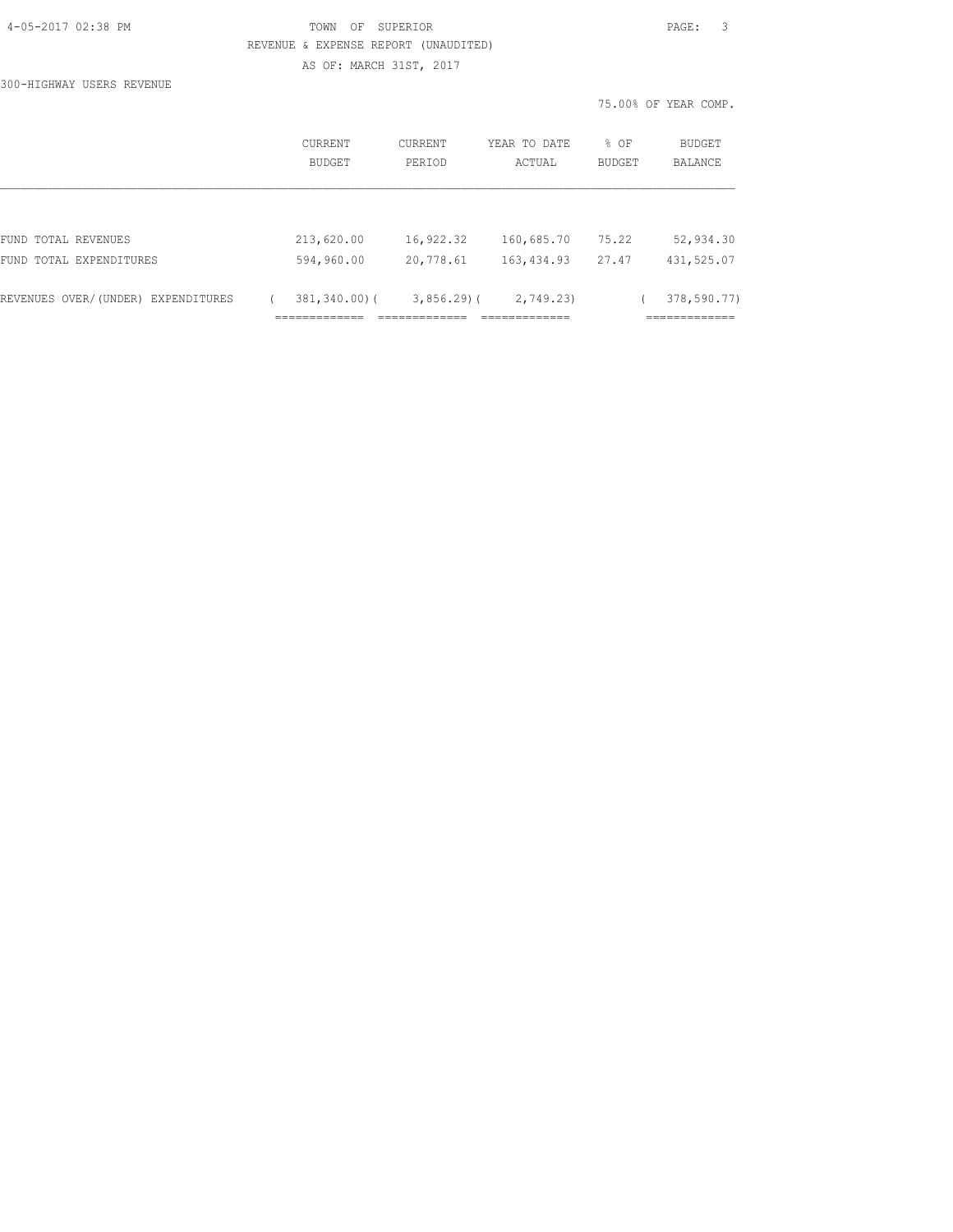### 4-05-2017 02:38 PM TOWN OF SUPERIOR PAGE: 1 REVENUE & EXPENSE REPORT (UNAUDITED)

AS OF: MARCH 31ST, 2017

| 310-EXCISE TAX                                                     |                             |                   |                        |                       |                                 |
|--------------------------------------------------------------------|-----------------------------|-------------------|------------------------|-----------------------|---------------------------------|
| NON-DEPARTMENTAL                                                   |                             |                   |                        |                       | 75.00% OF YEAR COMP.            |
|                                                                    | CURRENT<br><b>BUDGET</b>    | CURRENT<br>PERIOD | YEAR TO DATE<br>ACTUAL | % OF<br><b>BUDGET</b> | <b>BUDGET</b><br><b>BALANCE</b> |
| REVENUES                                                           |                             |                   |                        |                       |                                 |
|                                                                    |                             |                   |                        |                       |                                 |
| TAXES                                                              |                             |                   |                        |                       |                                 |
| 310-00-4130 EXCISE TAX-1/2 SALES PINAL                             | 240,138.00                  | 0.00              | 0.00                   | 0.00                  | 240,138.00                      |
| SUBTOTAL TAXES                                                     | 240,138.00                  | 0.00              | 0.00                   | 0.00                  | 240,138.00                      |
| TOTAL REVENUES                                                     | 240,138.00<br>------------- | 0.00              | 0.00                   | 0.00                  | 240,138.00                      |
| EXPENDITURES                                                       |                             |                   |                        |                       |                                 |
| PERSONEL                                                           |                             |                   |                        |                       |                                 |
| 310-00-5100 SALARIES                                               | 18,979.00                   | 2,364.92          | 29,844.31              | 157.25 (              | 10, 865.31)                     |
| 310-00-5101 OVERTIME                                               | 0.00                        | 157.17            | 1,394.66               | $0.00$ (              | 1,394.66)                       |
| 310-00-5120 INMATE LABOR                                           | 1,550.00                    | 62.50             | 1,123.75               | 72.50                 | 426.25                          |
| 310-00-5151 FICA                                                   | 1,177.00                    | 150.38            | 1,317.92               | 111.97 (              | 140.92)                         |
| 310-00-5152 MEDICARE                                               | 275.00                      | 35.17             | 308.18                 | $112.07$ (            | 33.18)                          |
| 310-00-5153 STATE UNEMPLOYMENT                                     | 285.00                      | 71.56             | 267.07                 | 93.71                 | 17.93                           |
| 310-00-5154 WORKERS COMP INSURANCE                                 | 1,073.00                    | 0.00              | 1,068.00               | 99.53                 | 5.00                            |
| 310-00-5161 ARIZONA STATE RETIREMENT<br>310-00-5162 LIFE INSURANCE | 2,076.00<br>60.00           | 246.98<br>0.00    | 2,338.26<br>0.00       | $112.63$ (<br>0.00    | 262.26<br>60.00                 |
| 310-00-5163 HEALTH INSURANCE                                       | 5,612.00                    | 0.00              | 0.00                   | 0.00                  | 5,612.00                        |
| 310-00-5164 DENTAL INSURANCE                                       | 193.00                      | 0.00              | 0.00                   | 0.00                  | 193.00                          |
| SUBTOTAL PERSONEL                                                  | 31,280.00                   | 3,088.68          | 37,662.15              | $120.40$ (            | 6, 382.15                       |
| SUPPLIES                                                           |                             |                   |                        |                       |                                 |
| 310-00-5210 OFFICE SUPPLIES                                        | 0.00                        | 0.00              | 0.00                   | 0.00                  | 0.00                            |
| 310-00-5225 SAFETY SUPPLIES/EQUIPMENT                              | 0.00                        | 0.00              | 0.00                   | 0.00                  | 0.00                            |
| 310-00-5230 SANITATION SUPPLIES                                    | 0.00                        | 0.00              | 0.00                   | 0.00                  | 0.00                            |
| 310-00-5299 OPERATING SUPPLIES                                     | 0.00                        | 0.00              | 0.00                   | 0.00                  | 0.00                            |
| SUBTOTAL SUPPLIES                                                  | 0.00                        | 0.00              | 0.00                   | 0.00                  | 0.00                            |
| UTILITIES                                                          |                             |                   |                        |                       |                                 |
| 310-00-5310 ELECTRICITY                                            | 3,400.00                    | 112.84            | 1,152.29               | 33.89                 | 2,247.71                        |
| SUBTOTAL UTILITIES                                                 | 3,400.00                    | 112.84            | 1,152.29               | 33.89                 | 2,247.71                        |
| GENERAL BUSINESS EXPENSE                                           |                             |                   |                        |                       |                                 |
| 310-00-5450 UNIFORMS                                               | 0.00                        | 0.00              | 0.00                   | 0.00                  | 0.00                            |
| 310-00-5480 GENERAL INSURANCE                                      | 0.00                        | 0.00              | 0.00                   | 0.00                  | 0.00                            |
| SUBTOTAL GENERAL BUSINESS EXPENSE                                  | 0.00                        | 0.00              | 0.00                   | 0.00                  | 0.00                            |
| PROFESSIONAL SERVICES                                              |                             |                   |                        |                       |                                 |
| 310-00-5520 CONTRACTUAL SERVICES                                   | 0.00                        | 362.30            | 362.30                 | 0.00(                 | 362.30)                         |
| 310-00-5550 OTHER PROFESSIONAL SERVICES                            | 0.00                        | 0.00              | 0.00                   | 0.00                  | 0.00                            |
| SUBTOTAL PROFESSIONAL SERVICES                                     | 0.00                        | 362.30            | 362.30                 | $0.00$ (              | 362.30)                         |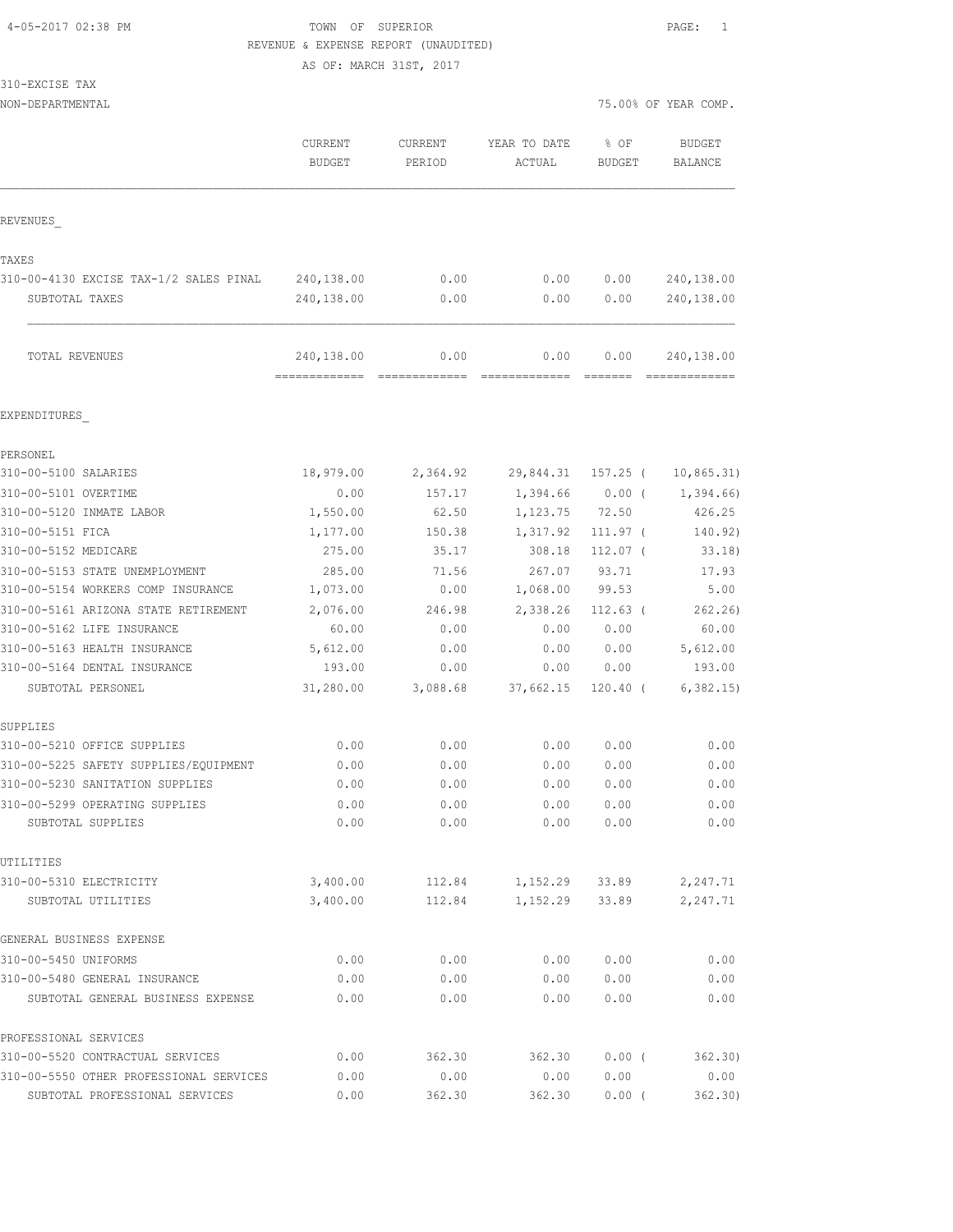# 4-05-2017 02:38 PM TOWN OF SUPERIOR PAGE: 2

310-EXCISE TAX

|  |                         |  | REVENUE & EXPENSE REPORT (UNAUDITED) |  |
|--|-------------------------|--|--------------------------------------|--|
|  | AS OF: MARCH 31ST, 2017 |  |                                      |  |

NON-DEPARTMENTAL 75.00% OF YEAR COMP.

| PERIOD<br>0.00<br>0.00<br>0.00<br>0.00<br>87.26<br>0.00<br>0.00 | ACTUAL<br>0.00<br>0.00<br>2,647.73<br>0.00<br>715.53 | <b>BUDGET</b><br>0.00<br>0.00<br>88.26<br>0.00<br>0.00( | <b>BALANCE</b><br>0.00<br>2,000.00<br>352.27<br>0.00 |
|-----------------------------------------------------------------|------------------------------------------------------|---------------------------------------------------------|------------------------------------------------------|
|                                                                 |                                                      |                                                         |                                                      |
|                                                                 |                                                      |                                                         |                                                      |
|                                                                 |                                                      |                                                         |                                                      |
|                                                                 |                                                      |                                                         |                                                      |
|                                                                 |                                                      |                                                         |                                                      |
|                                                                 |                                                      |                                                         |                                                      |
|                                                                 |                                                      |                                                         |                                                      |
|                                                                 |                                                      |                                                         | 715.53)                                              |
|                                                                 | 0.00                                                 | 0.00                                                    | 0.00                                                 |
|                                                                 | 0.00                                                 | 0.00                                                    | 5,000.00                                             |
| 87.26                                                           | 3,363.26                                             | 33.63                                                   | 6,636.74                                             |
|                                                                 |                                                      |                                                         |                                                      |
| 0.00                                                            | 0.00                                                 | 0.00                                                    | 0.00                                                 |
| 0.00                                                            | 0.00                                                 | 0.00                                                    | 0.00                                                 |
| 4,326.85                                                        | 4,326.85                                             | $0.00$ (                                                | 4,326.85)                                            |
| 4,326.85                                                        | 4,326.85                                             | $0.00$ (                                                | 4,326.85)                                            |
|                                                                 |                                                      |                                                         |                                                      |
| 0.00                                                            | 0.00                                                 | 0.00                                                    | 0.00                                                 |
| 0.00                                                            | 0.00                                                 | 0.00                                                    | 0.00                                                 |
|                                                                 |                                                      |                                                         |                                                      |
| 0.00                                                            | 0.00                                                 | 0.00                                                    | 283,634.00                                           |
| 0.00                                                            | 0.00                                                 | 0.00                                                    | 283,634.00                                           |
| 7,977.93                                                        | 46,866.85                                            | 14.28                                                   | 281, 447. 15                                         |
|                                                                 |                                                      |                                                         |                                                      |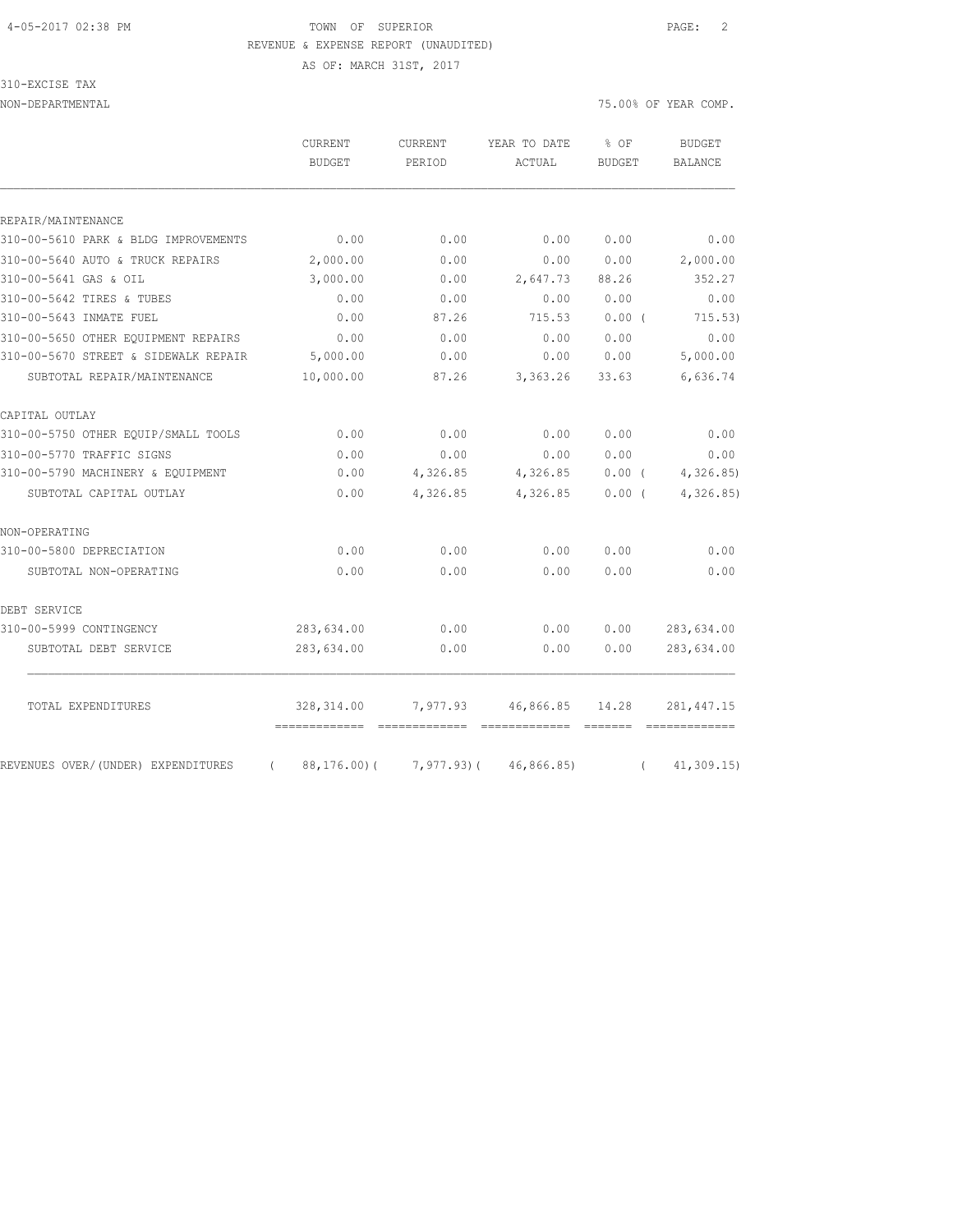| 4-05-2017 02:38 PM |  |
|--------------------|--|
|                    |  |

#### TOWN OF SUPERIOR **PAGE:** 3 REVENUE & EXPENSE REPORT (UNAUDITED) AS OF: MARCH 31ST, 2017

310-EXCISE TAX

|                                    | CURRENT<br><b>BUDGET</b> | CURRENT<br>PERIOD | YEAR TO DATE<br>ACTUAL | % OF<br><b>BUDGET</b> | BUDGET<br><b>BALANCE</b> |
|------------------------------------|--------------------------|-------------------|------------------------|-----------------------|--------------------------|
|                                    |                          |                   |                        |                       |                          |
| FUND TOTAL REVENUES                | 240,138.00               | 0.00              | 0.00                   | 0.00                  | 240,138.00               |
| FUND TOTAL EXPENDITURES            | 328, 314.00              | 7,977.93          | 46,866.85              | 14.28                 | 281, 447.15              |
| REVENUES OVER/(UNDER) EXPENDITURES | $88, 176, 00$ (          | 7,977.93)(        | 46,866.85)             |                       | 41, 309.15               |
|                                    |                          |                   |                        |                       |                          |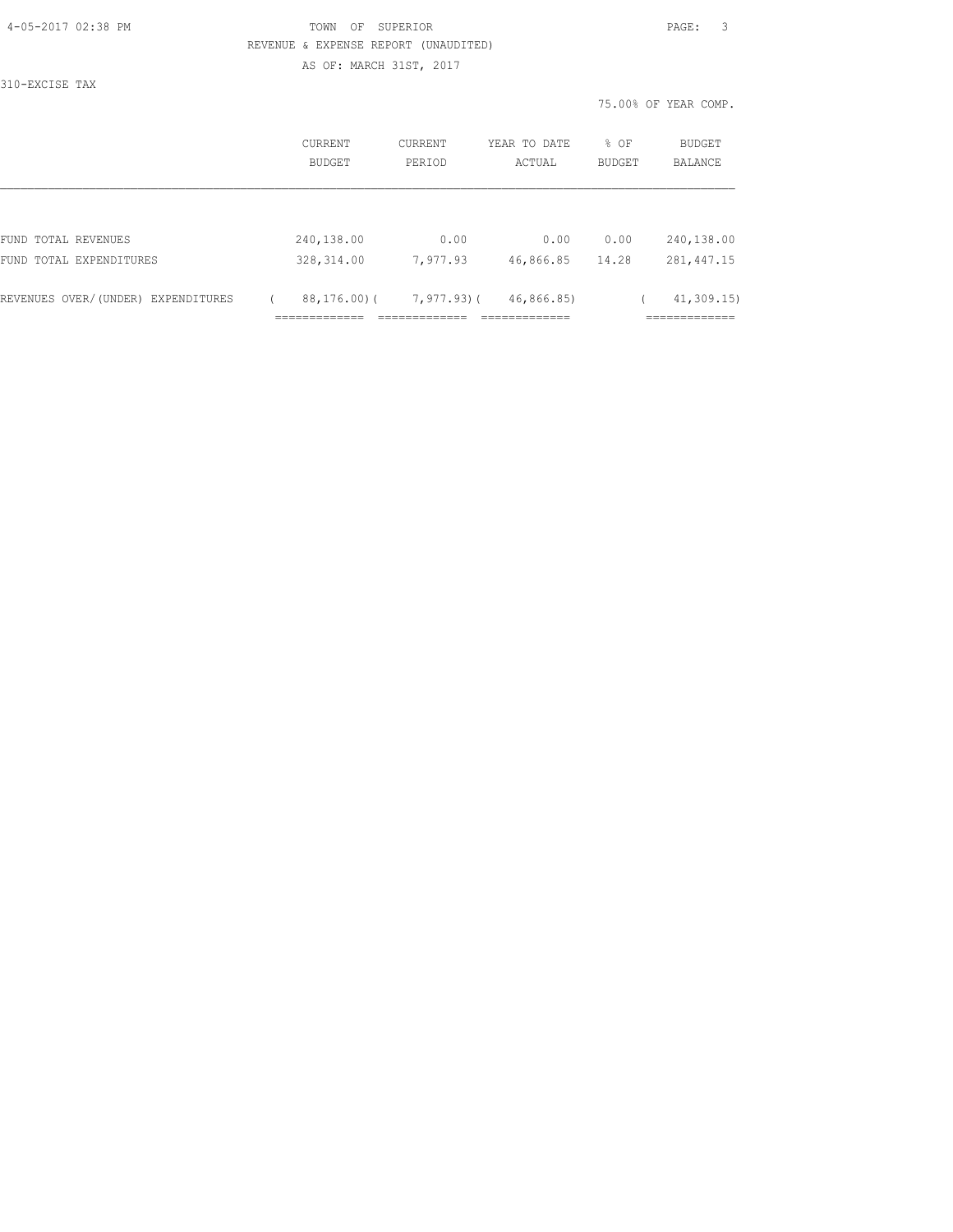# 4-05-2017 02:38 PM TOWN OF SUPERIOR PAGE: 1 REVENUE & EXPENSE REPORT (UNAUDITED)

AS OF: MARCH 31ST, 2017

# 320-LOCAL TRANS ASSISTANCE

| NON-DEPARTMENTAL |  |
|------------------|--|
|------------------|--|

|                                                  | CURRENT<br><b>BUDGET</b> | CURRENT<br>PERIOD      | YEAR TO DATE<br>ACTUAL | % OF<br><b>BUDGET</b> | <b>BUDGET</b><br><b>BALANCE</b> |
|--------------------------------------------------|--------------------------|------------------------|------------------------|-----------------------|---------------------------------|
| REVENUES                                         |                          |                        |                        |                       |                                 |
|                                                  |                          |                        |                        |                       |                                 |
| TAXES<br>320-00-4131 LOCAL TRANS ASSISTANCE FUND | 0.00                     | 0.00                   | 0.00                   | 0.00                  | 0.00                            |
| SUBTOTAL TAXES                                   | 0.00                     | 0.00                   | 0.00                   | 0.00                  | 0.00                            |
| TOTAL REVENUES                                   | 0.00                     | 0.00                   | 0.00                   | 0.00                  | 0.00                            |
| EXPENDITURES                                     | =======                  |                        |                        |                       |                                 |
|                                                  |                          |                        |                        |                       |                                 |
| SUPPLIES                                         |                          |                        |                        |                       |                                 |
| 320-00-5210 OFFICE SUPPLIES                      | 0.00                     | 0.00                   | 0.00                   | 0.00                  | 0.00                            |
| 320-00-5225 SAFETY SUPPLIES/EQUIPMENT            | 0.00                     | 0.00                   | 0.00                   | 0.00                  | 0.00                            |
| 320-00-5230 SANITATION SUPPLIES                  | 0.00                     | 0.00                   | 0.00                   | 0.00                  | 0.00                            |
| 320-00-5299 OPERATING SUPPLIES                   | 0.00                     | 0.00                   | 0.00                   | 0.00                  | 0.00                            |
| SUBTOTAL SUPPLIES                                | 0.00                     | 0.00                   | 0.00                   | 0.00                  | 0.00                            |
| PROFESSIONAL SERVICES                            |                          |                        |                        |                       |                                 |
| 320-00-5520 CONTRACTUAL SERVICES                 | 0.00                     | 0.00                   | 0.00                   | 0.00                  | 0.00                            |
| 320-00-5540 LEGAL SERVICES                       | 0.00                     | 0.00                   | 0.00                   | 0.00                  | 0.00                            |
| 320-00-5550 OTHER PROFESSIONAL SERVICE           | 0.00                     | 0.00                   | 0.00                   | 0.00                  | 0.00                            |
| SUBTOTAL PROFESSIONAL SERVICES                   | 0.00                     | 0.00                   | 0.00                   | 0.00                  | 0.00                            |
| REPAIR/MAINTENANCE                               |                          |                        |                        |                       |                                 |
| 320-00-5610 PARK & BLDG IMPROVEMENTS             | 0.00                     | 0.00                   | 0.00                   | 0.00                  | 0.00                            |
| 320-00-5640 AUTO & TRUCK REPAIRS                 | 0.00                     | 0.00                   | 0.00                   | 0.00                  | 0.00                            |
| 320-00-5641 GAS & OIL                            | 0.00                     | 0.00                   | 0.00                   | 0.00                  | 0.00                            |
| 320-00-5642 TIRES & TUBES                        | 0.00                     | 0.00                   | 0.00                   | 0.00                  | 0.00                            |
| 320-00-5650 OTHER EOUIPMENT REPAIRS              | 0.00                     | 0.00                   | 0.00                   | 0.00                  | 0.00                            |
| 320-00-5670 STREET & SIDEWALK REPAIR             | 0.00                     | 0.00                   | 0.00                   | 0.00                  | 0.00                            |
| SUBTOTAL REPAIR/MAINTENANCE                      | 0.00                     | 0.00                   | 0.00                   | 0.00                  | 0.00                            |
| CAPITAL OUTLAY                                   |                          |                        |                        |                       |                                 |
| 320-00-5770 TRAFFIC SIGNS                        | 0.00                     | 0.00                   | 0.00                   | 0.00                  | 0.00                            |
| SUBTOTAL CAPITAL OUTLAY                          | 0.00                     | 0.00                   | 0.00                   | 0.00                  | 0.00                            |
| NON-OPERATING                                    |                          |                        |                        |                       |                                 |
| 320-00-5800 DEPRECIATION                         | 0.00                     | 0.00                   | 0.00                   | 0.00                  | 0.00                            |
| SUBTOTAL NON-OPERATING                           | 0.00                     | 0.00                   | 0.00                   | 0.00                  | 0.00                            |
|                                                  |                          |                        |                        |                       |                                 |
| DEBT SERVICE                                     |                          |                        |                        |                       |                                 |
| 320-00-5999 CONTINGENCY                          | 0.00                     | 0.00                   | 0.00                   | 0.00                  | 0.00                            |
| SUBTOTAL DEBT SERVICE                            | 0.00                     | 0.00                   | 0.00                   | 0.00                  | 0.00                            |
| TOTAL EXPENDITURES                               | 0.00<br>=============    | 0.00<br>-------------- | 0.00<br>-------------- | 0.00<br>=======       | 0.00<br>--------------          |
| REVENUES OVER/ (UNDER) EXPENDITURES              | 0.00                     | 0.00                   | 0.00                   |                       | 0.00                            |
|                                                  |                          |                        |                        |                       |                                 |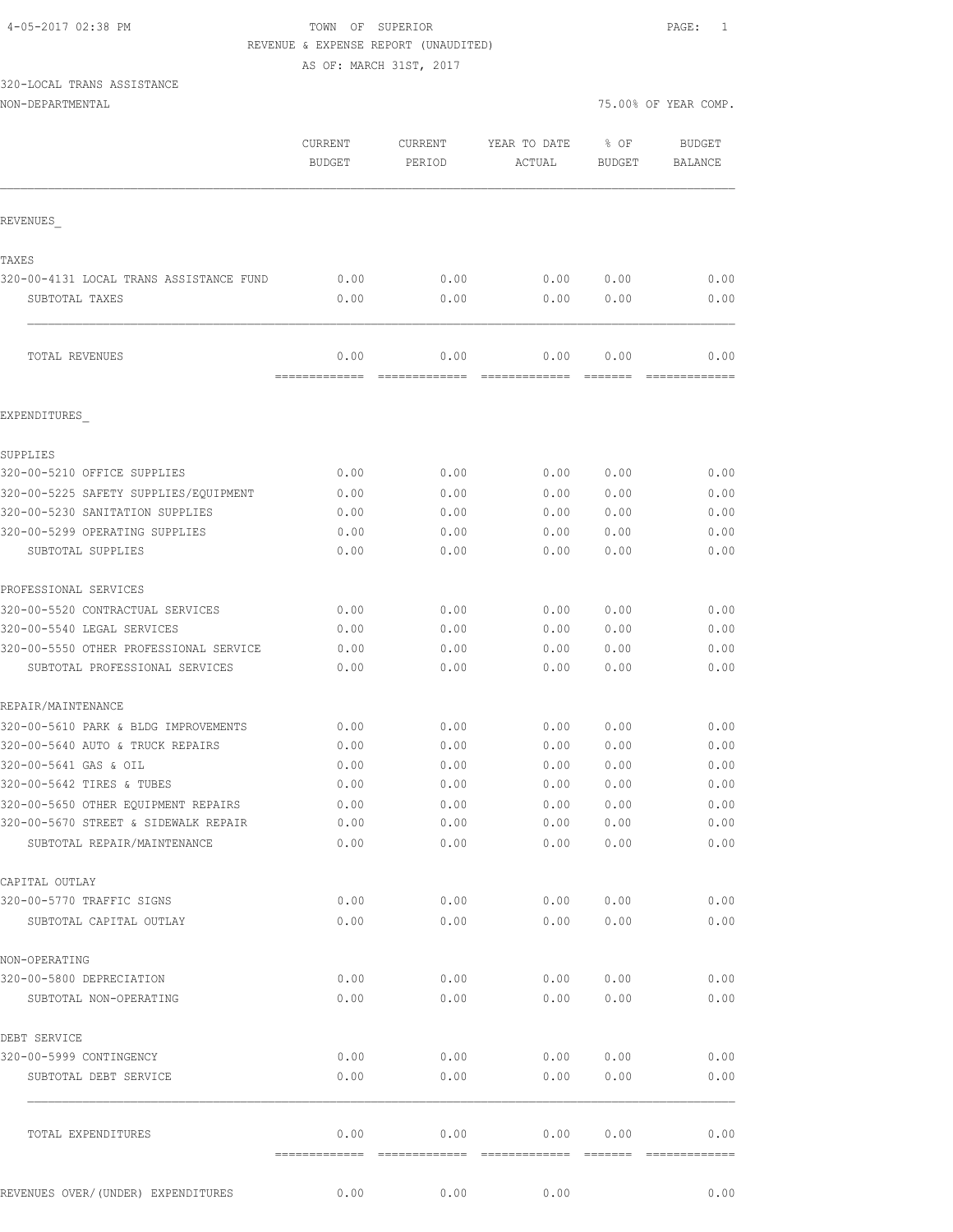#### 4-05-2017 02:38 PM TOWN OF SUPERIOR PAGE: 2 REVENUE & EXPENSE REPORT (UNAUDITED) AS OF: MARCH 31ST, 2017

320-LOCAL TRANS ASSISTANCE

| <b>CURRENT</b><br>BUDGET | CURRENT<br>PERIOD | YEAR TO DATE<br>ACTUAL | % OF<br><b>BUDGET</b> | BUDGET<br><b>BALANCE</b> |
|--------------------------|-------------------|------------------------|-----------------------|--------------------------|
|                          |                   |                        |                       |                          |
| 0.00                     | 0.00              | 0.00                   | 0.00                  | 0.00                     |
| 0.00                     | 0.00              | 0.00                   | 0.00                  | 0.00                     |
| 0.00                     | 0.00              | 0.00                   |                       | 0.00                     |
|                          |                   |                        |                       |                          |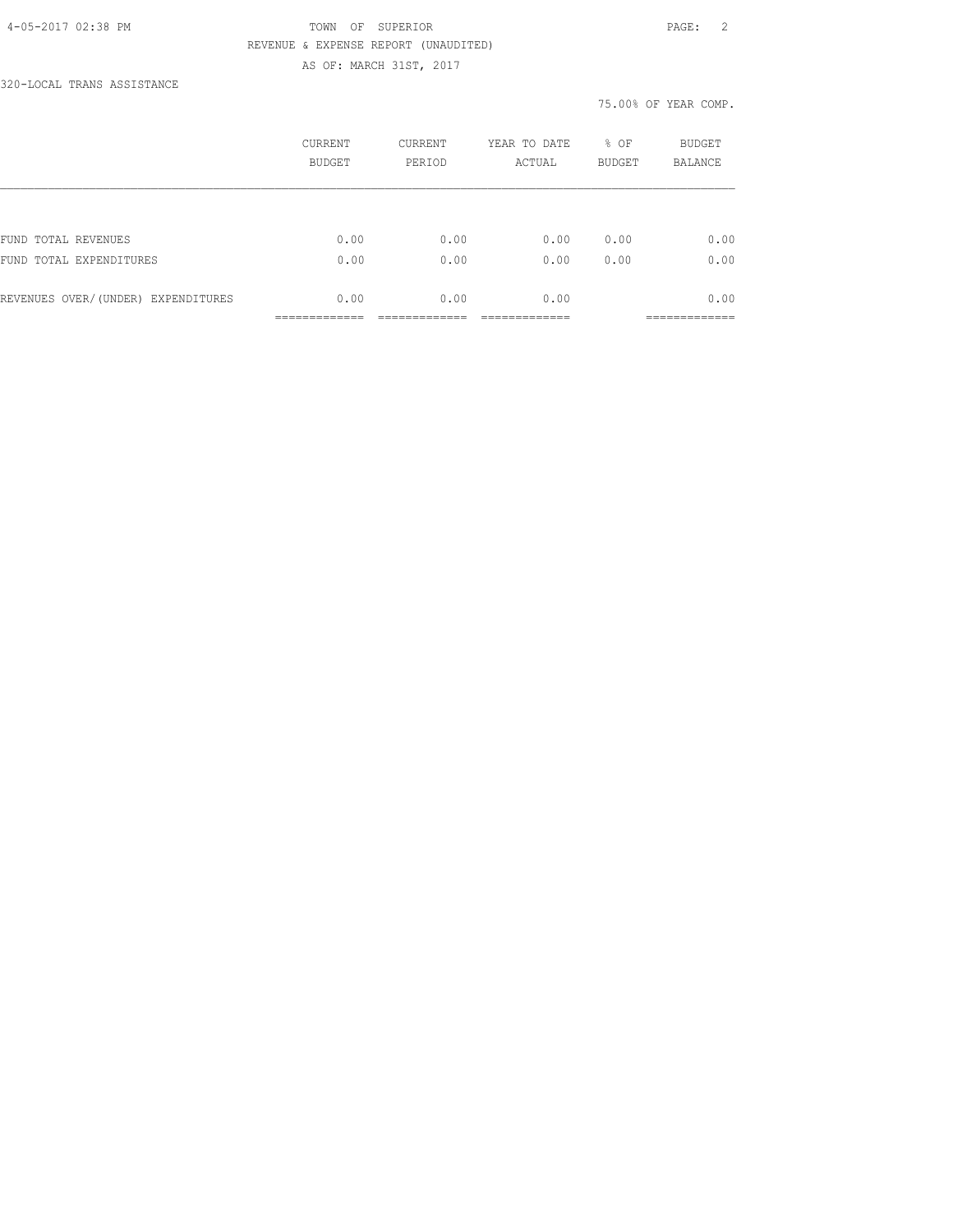#### 4-05-2017 02:38 PM TOWN OF SUPERIOR PAGE: 1 REVENUE & EXPENSE REPORT (UNAUDITED)

AS OF: MARCH 31ST, 2017

| 400-GADA BOND |  |
|---------------|--|
|---------------|--|

NON-DEPARTMENTAL 75.00% OF YEAR COMP.

|                                     | CURRENT<br><b>BUDGET</b> | CURRENT<br>PERIOD | YEAR TO DATE<br>ACTUAL | $8$ OF<br><b>BUDGET</b> | BUDGET<br><b>BALANCE</b> |
|-------------------------------------|--------------------------|-------------------|------------------------|-------------------------|--------------------------|
| REVENUES                            |                          |                   |                        |                         |                          |
| CONTINGENCY                         |                          |                   |                        |                         |                          |
| 400-00-4901 INTERFUND TRANSFER-GADA | 0.00                     | 0.00              | 0.00 0.00              |                         | 0.00                     |
| SUBTOTAL CONTINGENCY                | 0.00                     | 0.00              | 0.00                   | 0.00                    | 0.00                     |
| TOTAL REVENUES                      | 0.00                     | 0.00              | 0.00                   | 0.00                    | 0.00                     |
| EXPENDITURES                        |                          |                   |                        |                         |                          |
| SUPPLIES                            |                          |                   |                        |                         |                          |
| 400-00-5299 OPERATING SUPPLIES      | 0.00                     | 0.00              |                        | 0.00 0.00               | 0.00                     |
| SUBTOTAL SUPPLIES                   | 0.00                     | 0.00              | 0.00                   | 0.00                    | 0.00                     |
| GENERAL BUSINESS EXPENSE            |                          |                   |                        |                         |                          |
| 400-00-5491 FINANCE/BANK FEES       | 0.00                     | 0.00              | 0.00                   | 0.00                    | 0.00                     |
| SUBTOTAL GENERAL BUSINESS EXPENSE   | 0.00                     | 0.00              | 0.00                   | 0.00                    | 0.00                     |
| NON-OPERATING                       |                          |                   |                        |                         |                          |
| 400-00-5810 BOND AMORTIZATIONS      | 0.00                     | 0.00              | 0.00                   | 0.00                    | 0.00                     |
| SUBTOTAL NON-OPERATING              | 0.00                     | 0.00              | 0.00                   | 0.00                    | 0.00                     |
| DEBT SERVICE                        |                          |                   |                        |                         |                          |
| 400-00-5900 DEBT SERVICE: PRINCIPAL | 0.00                     | 0.00              | 0.00000000             |                         | 0.00                     |
| 400-00-5910 GADA LOAN DEBT:SERVICE  | 0.00                     | 0.00              | 0.00                   | 0.00                    | 0.00                     |
| SUBTOTAL DEBT SERVICE               | 0.00                     | 0.00              | 0.00                   | 0.00                    | 0.00                     |
| TOTAL EXPENDITURES                  | 0.00                     | 0.00              | 0.00                   | 0.00                    | 0.00                     |
| REVENUES OVER/(UNDER) EXPENDITURES  | 0.00                     | 0.00              | 0.00                   |                         | 0.00                     |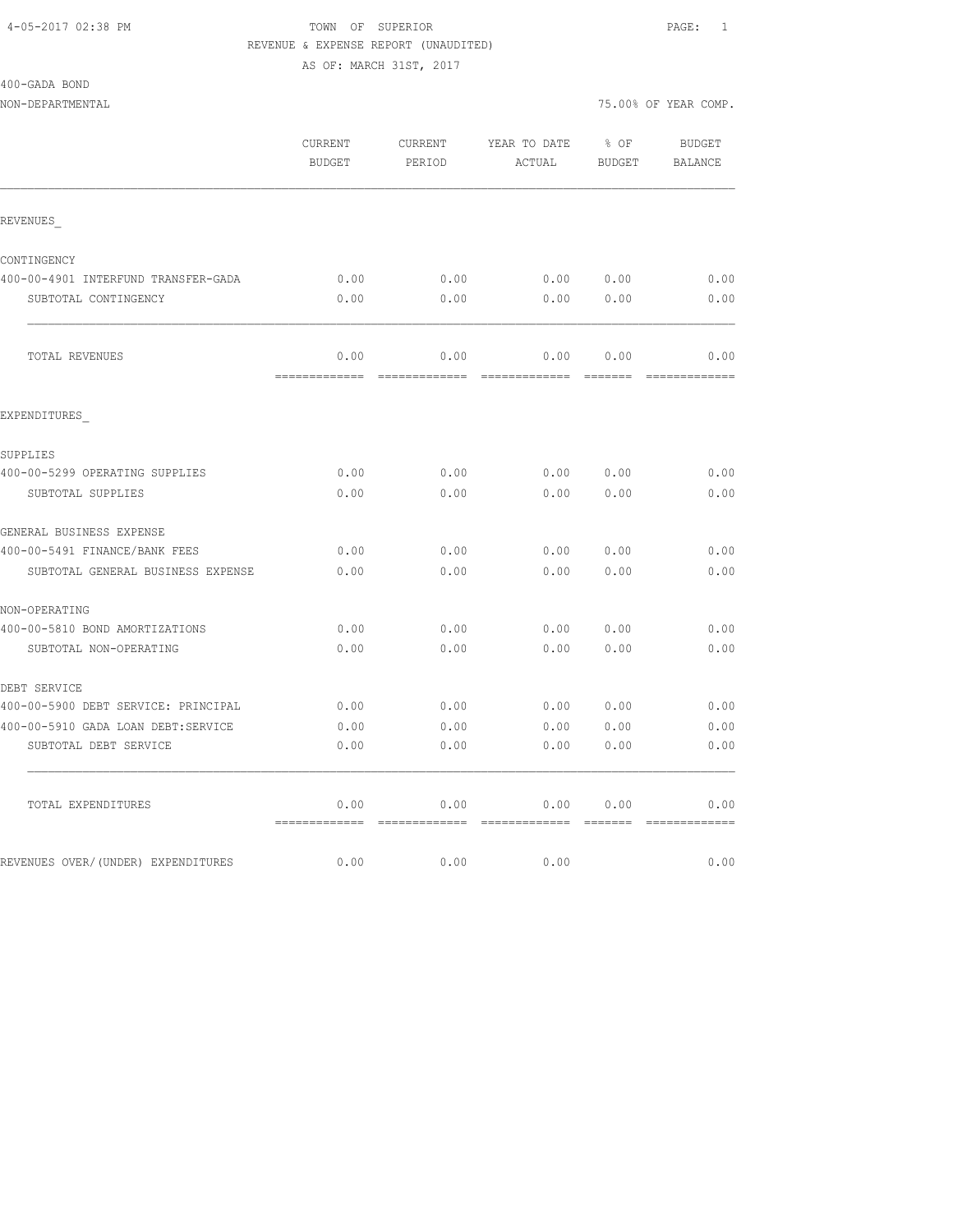#### 4-05-2017 02:38 PM TOWN OF SUPERIOR PAGE: 2 REVENUE & EXPENSE REPORT (UNAUDITED) AS OF: MARCH 31ST, 2017

400-GADA BOND

|                                    | CURRENT<br>BUDGET | CURRENT<br>PERIOD | YEAR TO DATE<br>ACTUAL | % OF<br><b>BUDGET</b> | BUDGET<br><b>BALANCE</b> |
|------------------------------------|-------------------|-------------------|------------------------|-----------------------|--------------------------|
|                                    |                   |                   |                        |                       |                          |
| FUND TOTAL REVENUES                | 0.00              | 0.00              | 0.00                   | 0.00                  | 0.00                     |
| FUND TOTAL EXPENDITURES            | 0.00              | 0.00              | 0.00                   | 0.00                  | 0.00                     |
| REVENUES OVER/(UNDER) EXPENDITURES | 0.00              | 0.00              | 0.00                   |                       | 0.00                     |
|                                    |                   |                   |                        |                       |                          |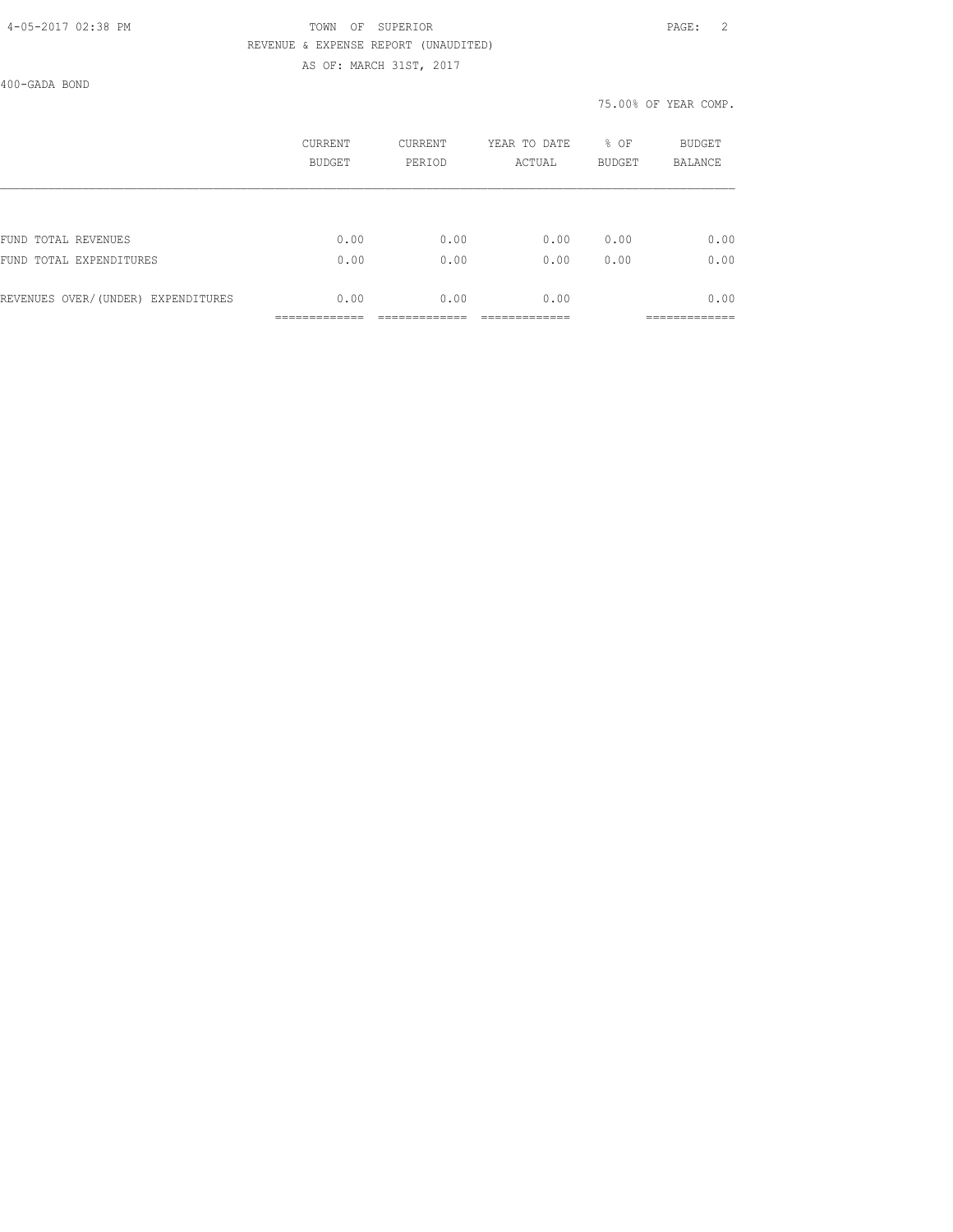#### 4-05-2017 02:38 PM TOWN OF SUPERIOR PAGE: 1 REVENUE & EXPENSE REPORT (UNAUDITED)

AS OF: MARCH 31ST, 2017

410-MPC BOND

|                                                   | CURRENT<br><b>BUDGET</b> | CURRENT<br>PERIOD     | YEAR TO DATE<br>ACTUAL   | % OF<br>BUDGET                  | <b>BUDGET</b><br>BALANCE |
|---------------------------------------------------|--------------------------|-----------------------|--------------------------|---------------------------------|--------------------------|
| REVENUES                                          |                          |                       |                          |                                 |                          |
| BUSINESS SERVICES                                 |                          |                       |                          |                                 |                          |
| 410-00-4270 INTEREST INCOME                       | 0.00                     | 0.00                  | 0.00                     | 0.00                            | 0.00                     |
| SUBTOTAL BUSINESS SERVICES                        | 0.00                     | 0.00                  | 0.00                     | 0.00                            | 0.00                     |
| CONTINGENCY                                       |                          |                       |                          |                                 |                          |
| 410-00-4901 INTERFUND TRANSFER-MPC                | 0.00                     | 0.00                  | 0.00                     | 0.00                            | 0.00                     |
| SUBTOTAL CONTINGENCY                              | 0.00                     | 0.00                  | 0.00                     | 0.00                            | 0.00                     |
| TOTAL REVENUES                                    | 0.00<br>-------------    | 0.00<br>------------- | 0.00                     | 0.00<br>$=$ $=$ $=$ $=$ $=$ $=$ | 0.00                     |
| EXPENDITURES                                      |                          |                       |                          |                                 |                          |
| SUPPLIES                                          |                          |                       |                          |                                 |                          |
| 410-00-5299 OPERATING SUPPLIES                    | 0.00                     | 0.00                  | 0.00                     | 0.00                            | 0.00                     |
| SUBTOTAL SUPPLIES                                 | 0.00                     | 0.00                  | 0.00                     | 0.00                            | 0.00                     |
| GENERAL BUSINESS EXPENSE                          |                          |                       |                          |                                 |                          |
| 410-00-5491 FINANCE/BANK FEES                     | 0.00                     | 0.00                  | 3,000.00                 |                                 | $0.00$ ( $3,000.00$ )    |
| SUBTOTAL GENERAL BUSINESS EXPENSE                 | 0.00                     | 0.00                  | 3,000.00                 | $0.00$ (                        | 3,000.00)                |
| NON-OPERATING                                     |                          |                       |                          |                                 |                          |
| 410-00-5810 BOND AMORTIZATIONS                    | 0.00                     | 0.00                  | 0.00                     | 0.00                            | 0.00                     |
| SUBTOTAL NON-OPERATING                            | 0.00                     | 0.00                  | 0.00                     | 0.00                            | 0.00                     |
| DEBT SERVICE                                      |                          |                       |                          |                                 |                          |
| 410-00-5900 DEBT SERVICE: PRINCIPAL               | 0.00                     | 0.00                  | 0.00                     | 0.00                            | 0.00                     |
| 410-00-5920 MPC BOND DEBT: SERVICE                | 225,000.00               | 19,987.50             | 179,887.50               | 79.95                           | 45, 112.50               |
| SUBTOTAL DEBT SERVICE                             | 225,000.00               | 19,987.50             | 179,887.50               | 79.95                           | 45, 112.50               |
| TOTAL EXPENDITURES                                | 225,000.00               | 19,987.50             | 182,887.50               | 81.28                           | 42, 112.50               |
| REVENUES OVER/ (UNDER) EXPENDITURES<br>$\sqrt{2}$ | $225,000.00)$ (          |                       | 19,987.50) ( 182,887.50) | $\left($                        | 42, 112.50               |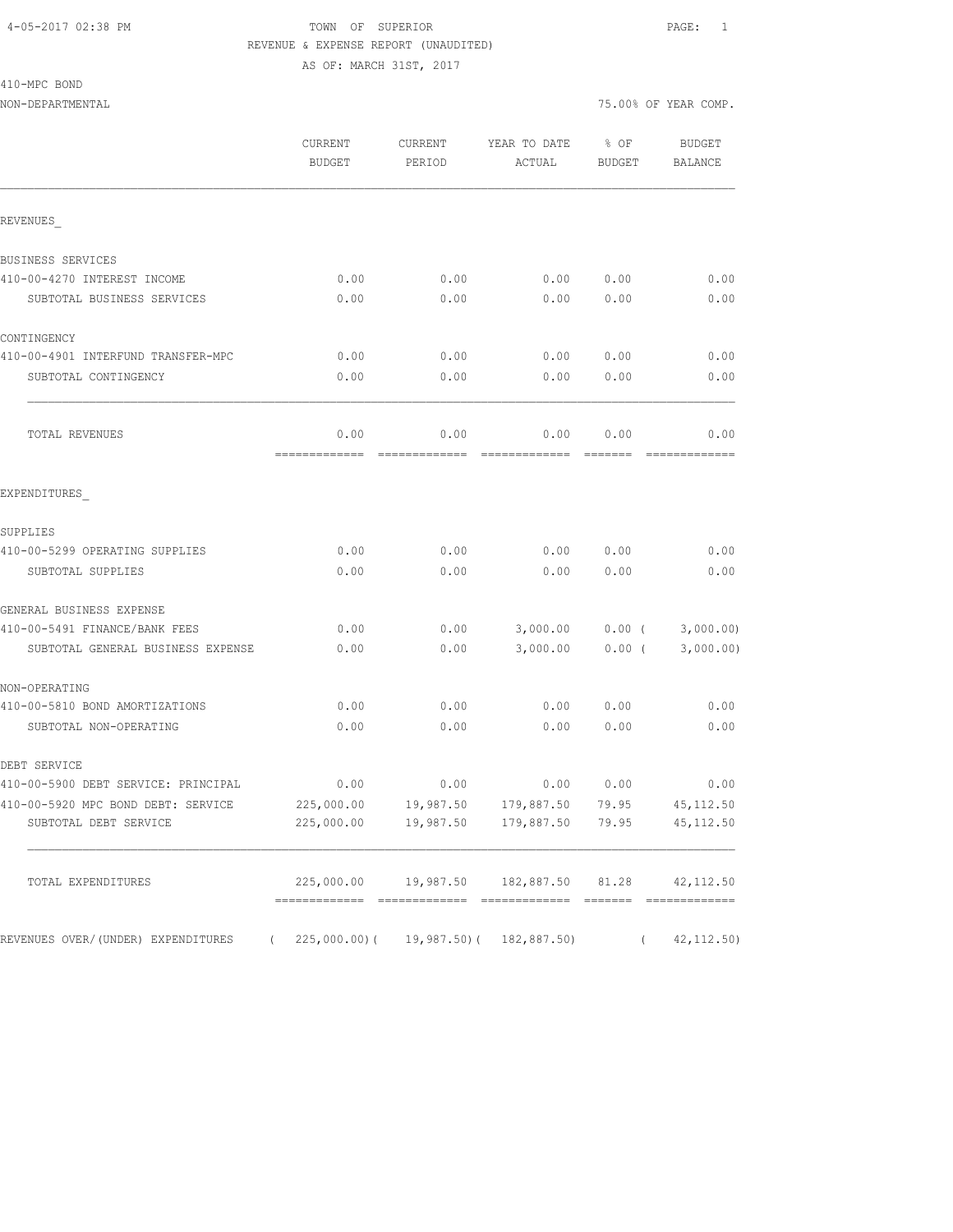| 4-05-2017 02:38 PM |  |
|--------------------|--|
|                    |  |

# TOWN OF SUPERIOR **PAGE:** 2 REVENUE & EXPENSE REPORT (UNAUDITED)

AS OF: MARCH 31ST, 2017

410-MPC BOND

|                                    | CURRENT<br>BUDGET | CURRENT<br>PERIOD | YEAR TO DATE<br>ACTUAL | % OF<br><b>BUDGET</b> | BUDGET<br><b>BALANCE</b> |
|------------------------------------|-------------------|-------------------|------------------------|-----------------------|--------------------------|
|                                    |                   |                   |                        |                       |                          |
| FUND TOTAL REVENUES                | 0.00              | 0.00              | 0.00                   | 0.00                  | 0.00                     |
| FUND TOTAL EXPENDITURES            | 225,000.00        | 19,987.50         | 182,887.50             | 81.28                 | 42, 112.50               |
| REVENUES OVER/(UNDER) EXPENDITURES | 225,000,00)(      | 19,987.50)(       | 182,887.50)            |                       | 42, 112, 50)             |
|                                    |                   |                   |                        |                       | ________                 |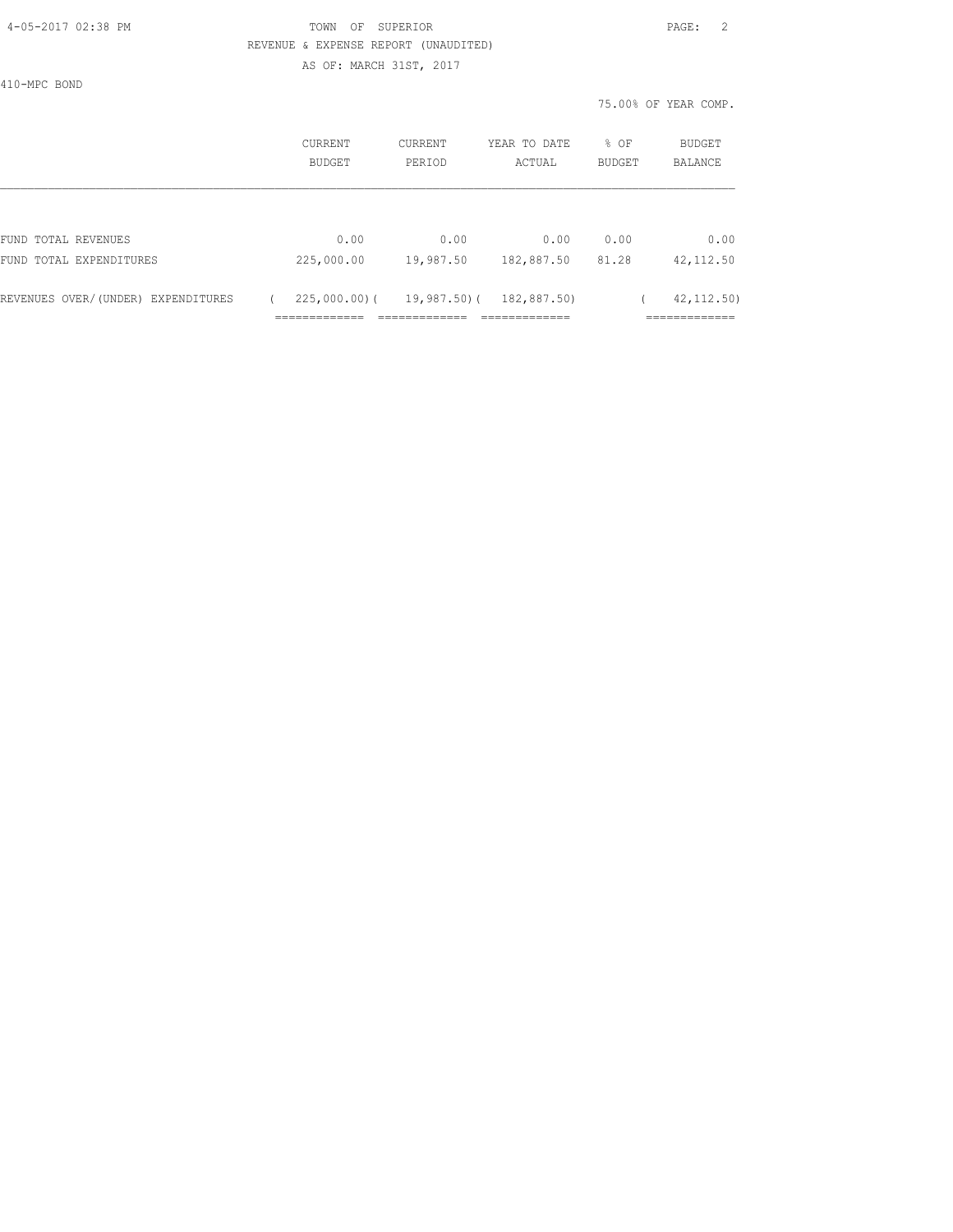#### 4-05-2017 02:38 PM TOWN OF SUPERIOR PAGE: 1 REVENUE & EXPENSE REPORT (UNAUDITED) AS OF: MARCH 31ST, 2017

NON-DEPARTMENTAL 75.00% OF YEAR COMP.

500-GRANTS

|                                     | CURRENT<br><b>BUDGET</b>                         | CURRENT<br>PERIOD                                                                                                                                                                                                                                                                                                                                                                                                                                                                              | YEAR TO DATE<br>ACTUAL | % OF<br><b>BUDGET</b> | <b>BUDGET</b><br>BALANCE      |
|-------------------------------------|--------------------------------------------------|------------------------------------------------------------------------------------------------------------------------------------------------------------------------------------------------------------------------------------------------------------------------------------------------------------------------------------------------------------------------------------------------------------------------------------------------------------------------------------------------|------------------------|-----------------------|-------------------------------|
| REVENUES                            |                                                  |                                                                                                                                                                                                                                                                                                                                                                                                                                                                                                |                        |                       |                               |
| GRANTS                              |                                                  |                                                                                                                                                                                                                                                                                                                                                                                                                                                                                                |                        |                       |                               |
| 500-00-4600 GRANT REVENUES          | 3,025,000.00                                     | 0.00                                                                                                                                                                                                                                                                                                                                                                                                                                                                                           | 0.00                   | 0.00                  | 3,025,000.00                  |
| SUBTOTAL GRANTS                     | 3,025,000.00                                     | 0.00                                                                                                                                                                                                                                                                                                                                                                                                                                                                                           | 0.00                   | 0.00                  | 3,025,000.00                  |
| CONTINGENCY                         |                                                  |                                                                                                                                                                                                                                                                                                                                                                                                                                                                                                |                        |                       |                               |
| 500-00-4900 CONTINGENCY             | 0.00                                             | 0.00                                                                                                                                                                                                                                                                                                                                                                                                                                                                                           | 0.00                   | 0.00                  | 0.00                          |
| 500-00-4999 OTHER FINANCING SOURCES | 0.00                                             | 0.00                                                                                                                                                                                                                                                                                                                                                                                                                                                                                           | 0.00                   | 0.00                  | 0.00                          |
| SUBTOTAL CONTINGENCY                | 0.00                                             | 0.00                                                                                                                                                                                                                                                                                                                                                                                                                                                                                           | 0.00                   | 0.00                  | 0.00                          |
| TOTAL REVENUES                      | 3,025,000.00<br>=============                    | 0.00<br>$\begin{array}{cccccccccccccc} \multicolumn{2}{c}{} & \multicolumn{2}{c}{} & \multicolumn{2}{c}{} & \multicolumn{2}{c}{} & \multicolumn{2}{c}{} & \multicolumn{2}{c}{} & \multicolumn{2}{c}{} & \multicolumn{2}{c}{} & \multicolumn{2}{c}{} & \multicolumn{2}{c}{} & \multicolumn{2}{c}{} & \multicolumn{2}{c}{} & \multicolumn{2}{c}{} & \multicolumn{2}{c}{} & \multicolumn{2}{c}{} & \multicolumn{2}{c}{} & \multicolumn{2}{c}{} & \multicolumn{2}{c}{} & \multicolumn{2}{c}{} & \$ | 0.00<br>=============  | 0.00                  | 3,025,000.00<br>============= |
| EXPENDITURES                        |                                                  |                                                                                                                                                                                                                                                                                                                                                                                                                                                                                                |                        |                       |                               |
| PERSONEL                            |                                                  |                                                                                                                                                                                                                                                                                                                                                                                                                                                                                                |                        |                       |                               |
| 500-00-5100 SALARIES                | 0.00                                             | 0.00                                                                                                                                                                                                                                                                                                                                                                                                                                                                                           | 0.00                   | 0.00                  | 0.00                          |
| 500-00-5101 OVERTIME                | 0.00                                             | 0.00                                                                                                                                                                                                                                                                                                                                                                                                                                                                                           | 0.00                   | 0.00                  | 0.00                          |
| 500-00-5151 FICA                    | 0.00                                             | 0.00                                                                                                                                                                                                                                                                                                                                                                                                                                                                                           | 0.00                   | 0.00                  | 0.00                          |
| 500-00-5152 MEDICARE                | 0.00                                             | 0.00                                                                                                                                                                                                                                                                                                                                                                                                                                                                                           | 0.00                   | 0.00                  | 0.00                          |
| 500-00-5153 STATE UNEMPLOYMENT      | 0.00                                             | 0.00                                                                                                                                                                                                                                                                                                                                                                                                                                                                                           | 0.00                   | 0.00                  | 0.00                          |
| 500-00-5154 WORKERS COMP INSURANCE  | 0.00                                             | 0.00                                                                                                                                                                                                                                                                                                                                                                                                                                                                                           | 0.00                   | 0.00                  | 0.00                          |
| SUBTOTAL PERSONEL                   | 0.00                                             | 0.00                                                                                                                                                                                                                                                                                                                                                                                                                                                                                           | 0.00                   | 0.00                  | 0.00                          |
| SUPPLIES                            |                                                  |                                                                                                                                                                                                                                                                                                                                                                                                                                                                                                |                        |                       |                               |
| 500-00-5299 OPERATING SUPPLIES      | 3,025,000.00                                     | 0.00                                                                                                                                                                                                                                                                                                                                                                                                                                                                                           | 707.72                 | 0.02                  | 3,024,292.28                  |
| SUBTOTAL SUPPLIES                   | 3,025,000.00                                     | 0.00                                                                                                                                                                                                                                                                                                                                                                                                                                                                                           | 707.72                 | 0.02                  | 3,024,292.28                  |
| GENERAL BUSINESS EXPENSE            |                                                  |                                                                                                                                                                                                                                                                                                                                                                                                                                                                                                |                        |                       |                               |
| 500-00-5494 GRANT MATCHING          | 0.00                                             | 0.00                                                                                                                                                                                                                                                                                                                                                                                                                                                                                           | 0.00                   | 0.00                  | 0.00                          |
| SUBTOTAL GENERAL BUSINESS EXPENSE   | 0.00                                             | 0.00                                                                                                                                                                                                                                                                                                                                                                                                                                                                                           |                        | 0.00 0.00             | 0.00                          |
| TOTAL EXPENDITURES                  | $3,025,000.00$ 0.00 $707.72$ 0.02 $3,024,292.28$ |                                                                                                                                                                                                                                                                                                                                                                                                                                                                                                |                        |                       |                               |
| REVENUES OVER/(UNDER) EXPENDITURES  | 0.00                                             |                                                                                                                                                                                                                                                                                                                                                                                                                                                                                                | $0.00$ ( $707.72$ )    |                       | 707.72                        |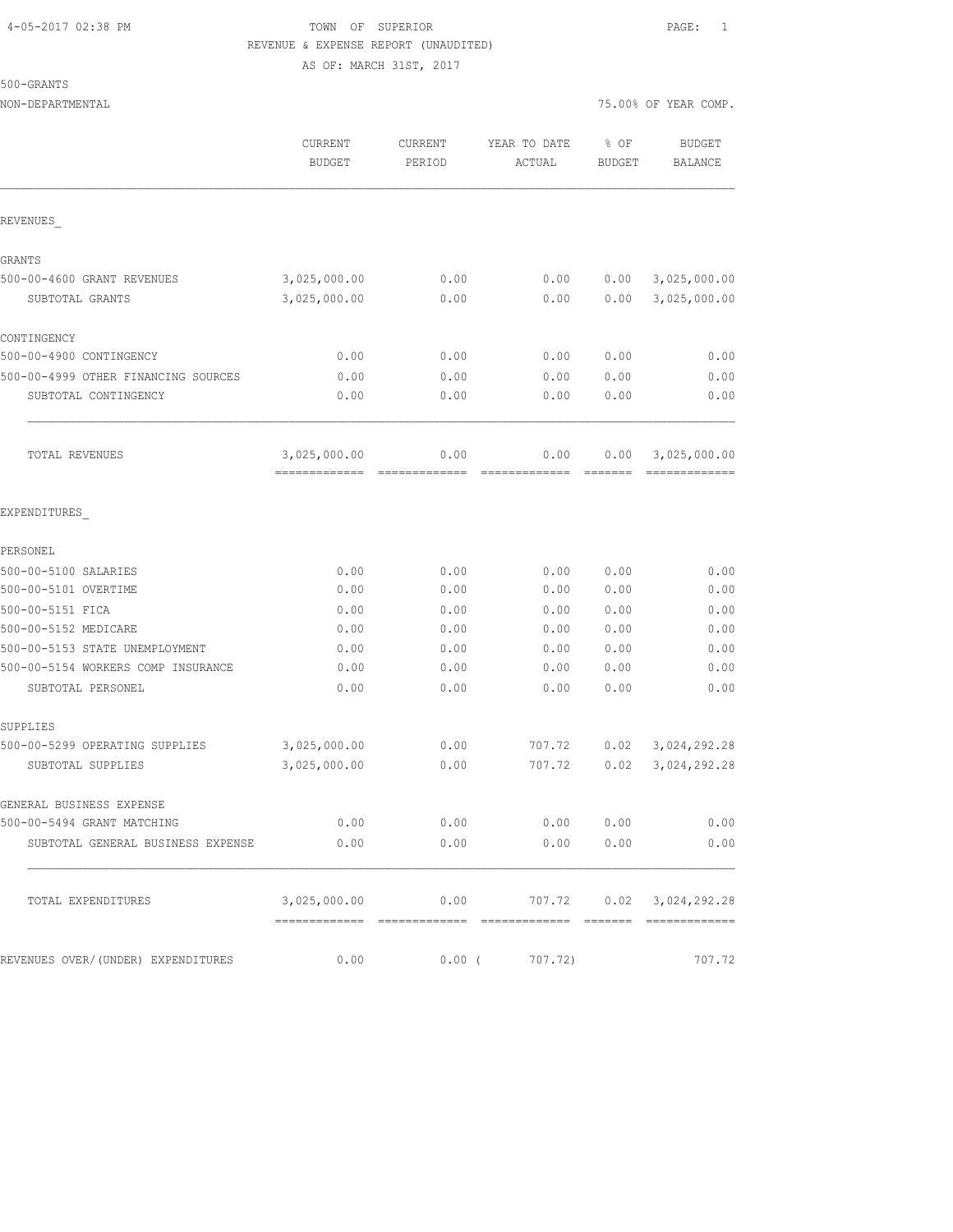#### 4-05-2017 02:38 PM TOWN OF SUPERIOR PAGE: 2 REVENUE & EXPENSE REPORT (UNAUDITED) AS OF: MARCH 31ST, 2017

| 500-GRANTS |  |
|------------|--|
|            |  |

CDBG 153-09 MAGMA CLUB 75.000 OF YEAR COMP. THE YEAR COMP. THE YEAR COMP.

|  |  | 5.00% OF YEAR COMP. |
|--|--|---------------------|
|  |  |                     |

|                                          | <b>CURRENT</b><br><b>BUDGET</b> | CURRENT<br>PERIOD | YEAR TO DATE % OF<br>ACTUAL                             | BUDGET | BUDGET<br>BALANCE              |
|------------------------------------------|---------------------------------|-------------------|---------------------------------------------------------|--------|--------------------------------|
| REVENUES                                 |                                 |                   |                                                         |        |                                |
| <b>GRANTS</b>                            |                                 |                   |                                                         |        |                                |
| 500-30-4600 GRANT REVENUE-FIRE TRUCK     | 0.00                            |                   | 980.00 5,505.00 0.00 ( 5,505.00)                        |        |                                |
| SUBTOTAL GRANTS                          | 0.00                            | 980.00            |                                                         |        | $5,505.00$ 0.00 ( $5,505.00$ ) |
| TOTAL REVENUES                           | 0.00<br>=============           | =============     | 980.00 5,505.00 0.00 ( 5,505.00)<br>accococococo cococo |        |                                |
| EXPENDITURES                             |                                 |                   |                                                         |        |                                |
| SUPPLIES                                 |                                 |                   |                                                         |        |                                |
| 500-30-5299 OPERATING SUPPLIES-FIRE TRUC | 0.00                            |                   | 711.80  1,779.07  0.00  1,779.07)                       |        |                                |
| SUBTOTAL SUPPLIES                        | 0.00                            | 711.80            |                                                         |        | $1,779.07$ 0.00 ( 1,779.07)    |
| TOTAL EXPENDITURES                       | 0.00                            |                   | 711.80    1,779.07    0.00    ( 1,779.07)               |        |                                |
| REVENUES OVER/ (UNDER) EXPENDITURES      | 0.00                            |                   | 268.20 3,725.93 (3,725.93)                              |        |                                |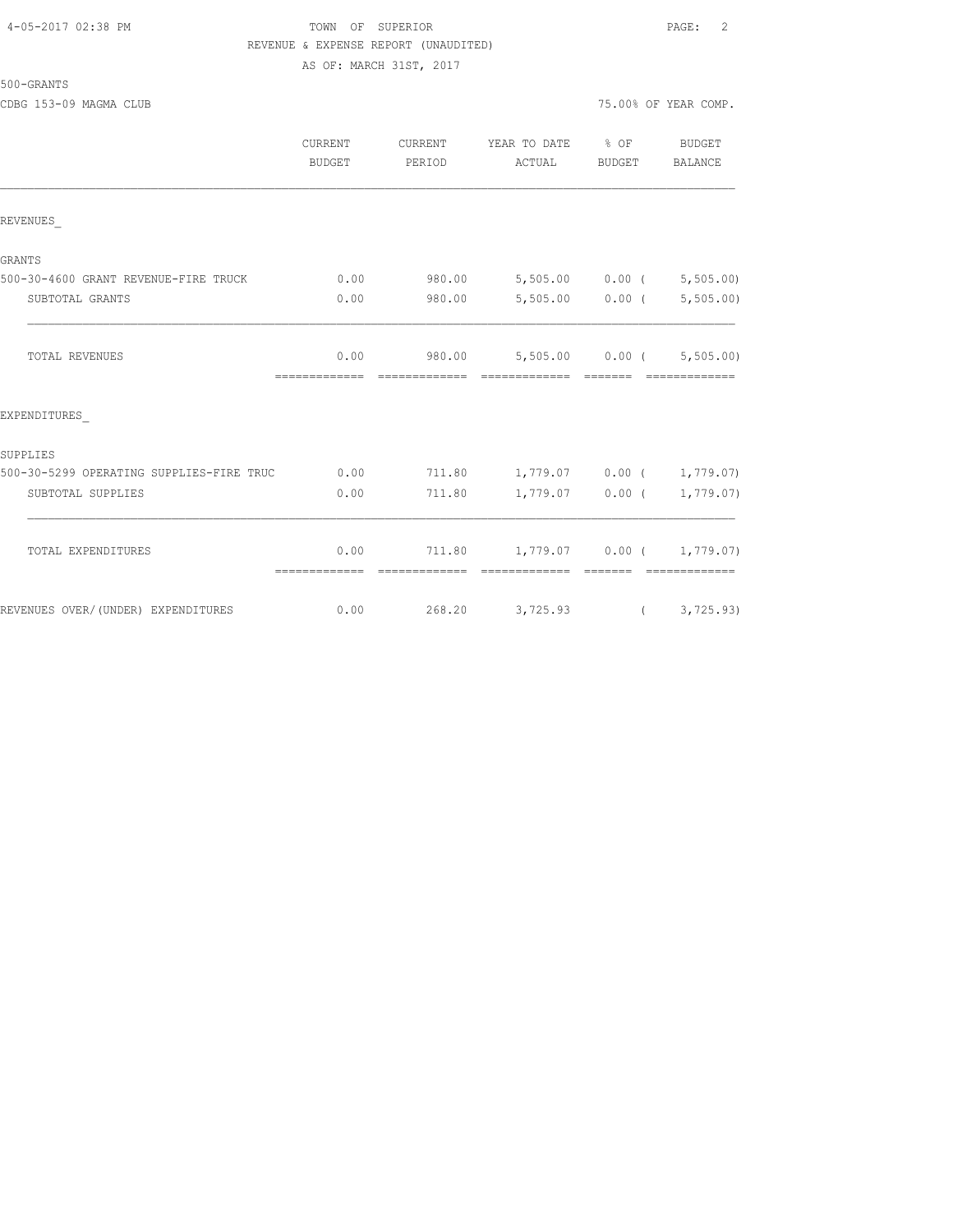#### 4-05-2017 02:38 PM TOWN OF SUPERIOR PAGE: 3 REVENUE & EXPENSE REPORT (UNAUDITED) AS OF: MARCH 31ST, 2017

500-GRANTS

|                                    | CURRENT<br><b>BUDGET</b> | CURRENT<br>PERIOD     | YEAR TO DATE % OF<br>ACTUAL | BUDGET | BUDGET<br><b>BALANCE</b> |
|------------------------------------|--------------------------|-----------------------|-----------------------------|--------|--------------------------|
| REVENUES                           |                          |                       |                             |        |                          |
| <b>GRANTS</b>                      |                          |                       |                             |        |                          |
| 500-31-4600 GRANT REVENUE          | 0.00                     | 0.00                  | 0.00 0.00                   |        | 0.00                     |
| SUBTOTAL GRANTS                    | 0.00                     | 0.00                  | 0.00                        | 0.00   | 0.00                     |
| TOTAL REVENUES                     | 0.00<br>=============    | 0.00<br>------------- | 0.00<br>-------------       | 0.00   | 0.00                     |
| EXPENDITURES                       |                          |                       |                             |        |                          |
| SUPPLIES                           |                          |                       |                             |        |                          |
| 500-31-5299 OPERATING SUPPLIES     | 0.00                     | 0.00                  | 0.00 0.00                   |        | 0.00                     |
| SUBTOTAL SUPPLIES                  | 0.00                     | 0.00                  | 0.00                        | 0.00   | 0.00                     |
| TOTAL EXPENDITURES                 | 0.00<br>=============    | 0.00<br>------------- | 0.00<br>-------------       | 0.00   | 0.00                     |
| REVENUES OVER/(UNDER) EXPENDITURES | 0.00                     | 0.00                  | 0.00                        |        | 0.00                     |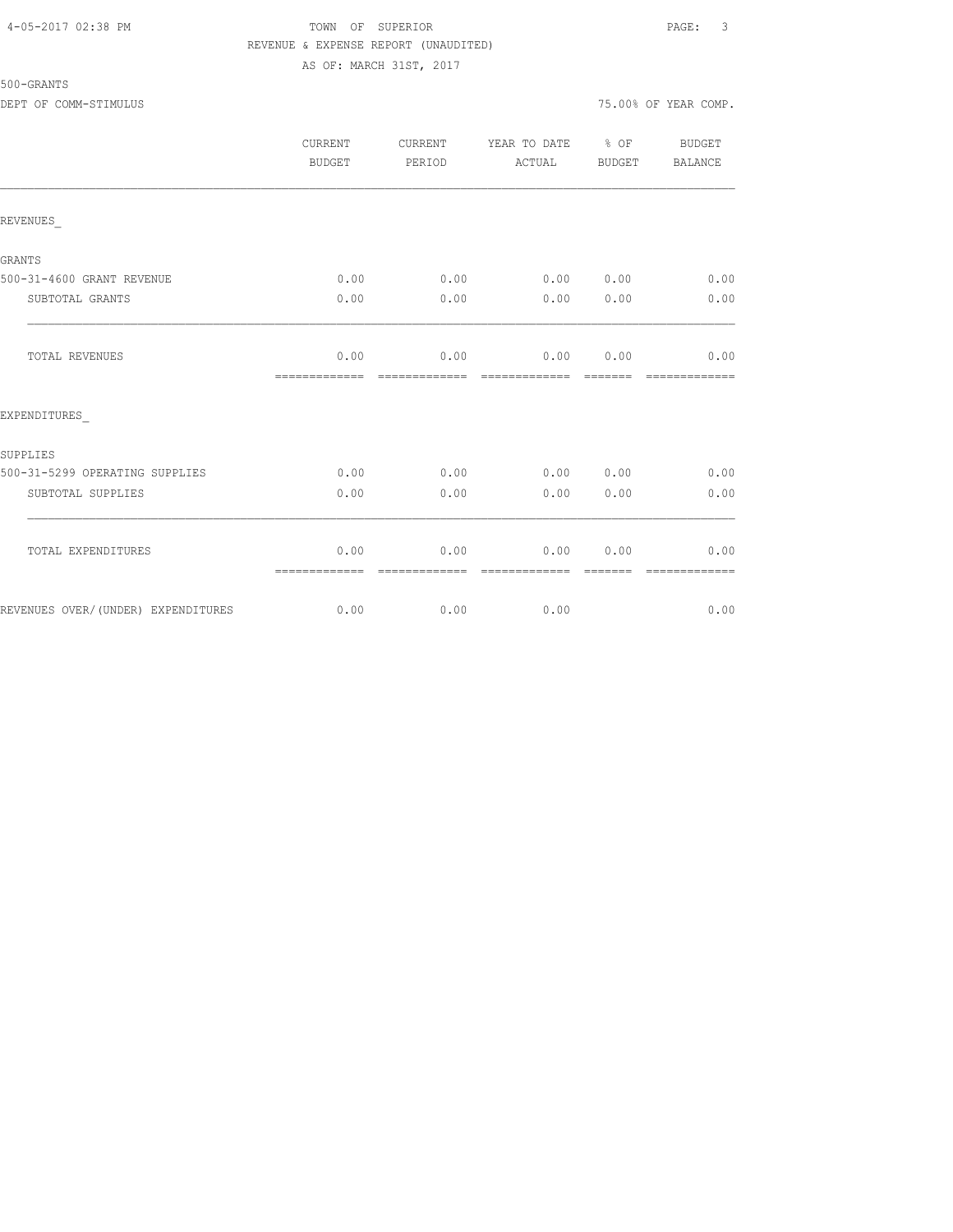#### 4-05-2017 02:38 PM TOWN OF SUPERIOR PAGE: 4 REVENUE & EXPENSE REPORT (UNAUDITED) AS OF: MARCH 31ST, 2017

500-GRANTS

|                                     | CURRENT<br><b>BUDGET</b> | CURRENT<br>PERIOD     | YEAR TO DATE % OF<br>ACTUAL | BUDGET | BUDGET<br><b>BALANCE</b> |
|-------------------------------------|--------------------------|-----------------------|-----------------------------|--------|--------------------------|
| REVENUES                            |                          |                       |                             |        |                          |
| <b>GRANTS</b>                       |                          |                       |                             |        |                          |
| 500-32-4600 GRANT REVENUE-POOL      | 0.00                     | 0.00                  | 0.00 0.00                   |        | 0.00                     |
| SUBTOTAL GRANTS                     | 0.00                     | 0.00                  | 0.00                        | 0.00   | 0.00                     |
| TOTAL REVENUES                      | 0.00<br>=============    | 0.00<br>------------- | 0.00<br>-------------       | 0.00   | 0.00                     |
| EXPENDITURES                        |                          |                       |                             |        |                          |
| SUPPLIES                            |                          |                       |                             |        |                          |
| 500-32-5299 OPERATING SUPPLIES-POOL | 0.00                     | 0.00                  | 0.00 0.00                   |        | 0.00                     |
| SUBTOTAL SUPPLIES                   | 0.00                     | 0.00                  | 0.00                        | 0.00   | 0.00                     |
| TOTAL EXPENDITURES                  | 0.00<br>=============    | 0.00<br>------------- | 0.00<br>-------------       | 0.00   | 0.00                     |
| REVENUES OVER/(UNDER) EXPENDITURES  | 0.00                     | 0.00                  | 0.00                        |        | 0.00                     |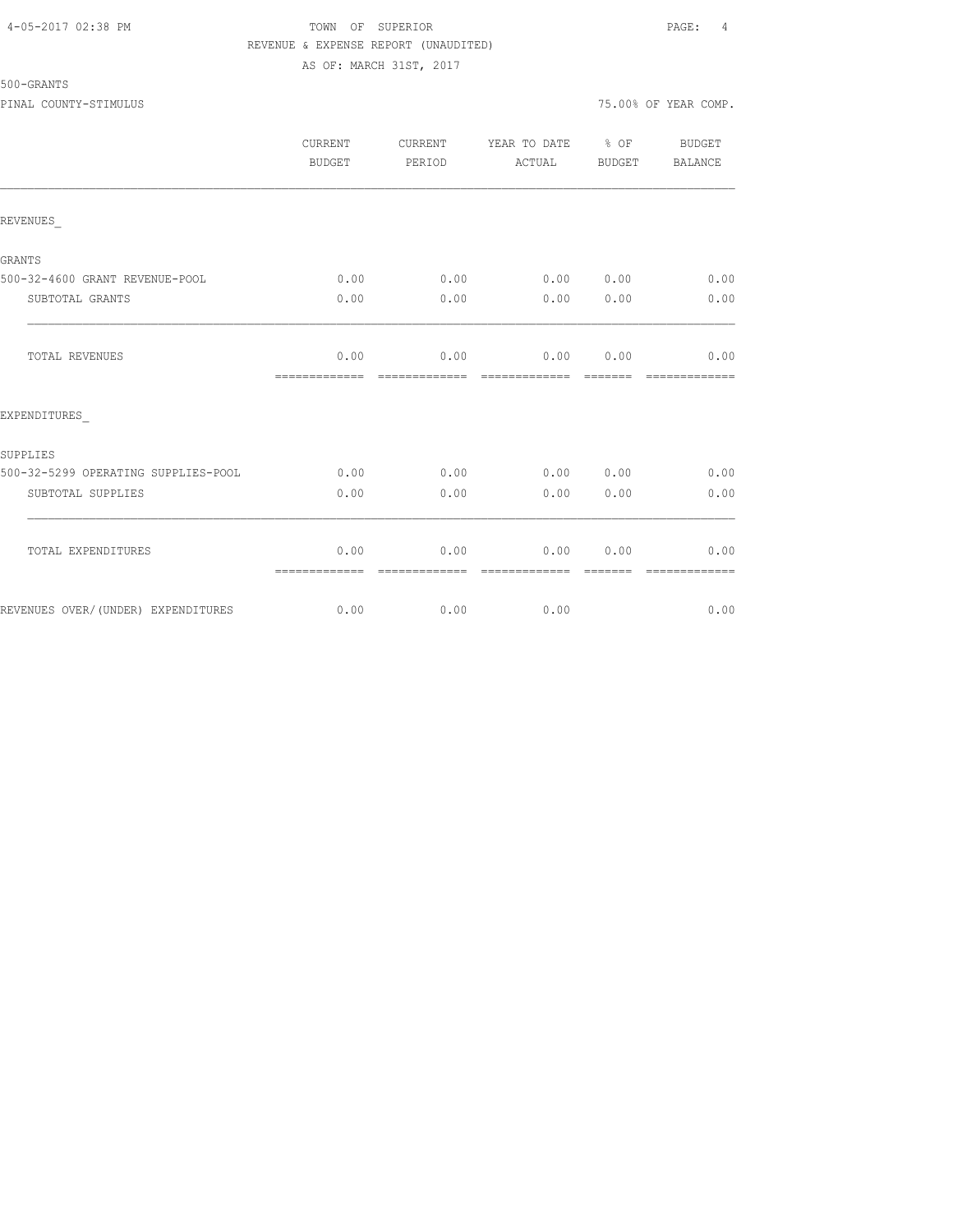#### 4-05-2017 02:38 PM TOWN OF SUPERIOR PAGE: 5 REVENUE & EXPENSE REPORT (UNAUDITED) AS OF: MARCH 31ST, 2017

500-GRANTS

AZ DEPT OF HOMELAND SRTY **1999** SRTY

|                                     | CURRENT<br><b>BUDGET</b> | CURRENT<br>PERIOD     | YEAR TO DATE % OF<br>ACTUAL | BUDGET           | BUDGET<br><b>BALANCE</b> |
|-------------------------------------|--------------------------|-----------------------|-----------------------------|------------------|--------------------------|
| REVENUES                            |                          |                       |                             |                  |                          |
| GRANTS                              |                          |                       |                             |                  |                          |
| 500-34-4600 GRANT REVENUE           | 0.00                     | 0.00                  | 0.00 0.00                   |                  | 0.00                     |
| SUBTOTAL GRANTS                     | 0.00                     | 0.00                  | 0.00                        | 0.00             | 0.00                     |
| TOTAL REVENUES                      | 0.00<br>-------------    | 0.00<br>============= | 0.00<br>=============       | 0.00<br>-------- | 0.00<br>-------------    |
| EXPENDITURES                        |                          |                       |                             |                  |                          |
| SUPPLIES                            |                          |                       |                             |                  |                          |
| 500-34-5299 OPERATING SUPPLIES      | 0.00                     | 0.00                  | 0.00 0.00                   |                  | 0.00                     |
| SUBTOTAL SUPPLIES                   | 0.00                     | 0.00                  | 0.00                        | 0.00             | 0.00                     |
| TOTAL EXPENDITURES                  | 0.00<br>=============    | 0.00<br>------------- | 0.00<br>-------------       | 0.00             | 0.00<br>-------------    |
| REVENUES OVER/ (UNDER) EXPENDITURES | 0.00                     |                       | $0.00$ 0.00                 |                  | 0.00                     |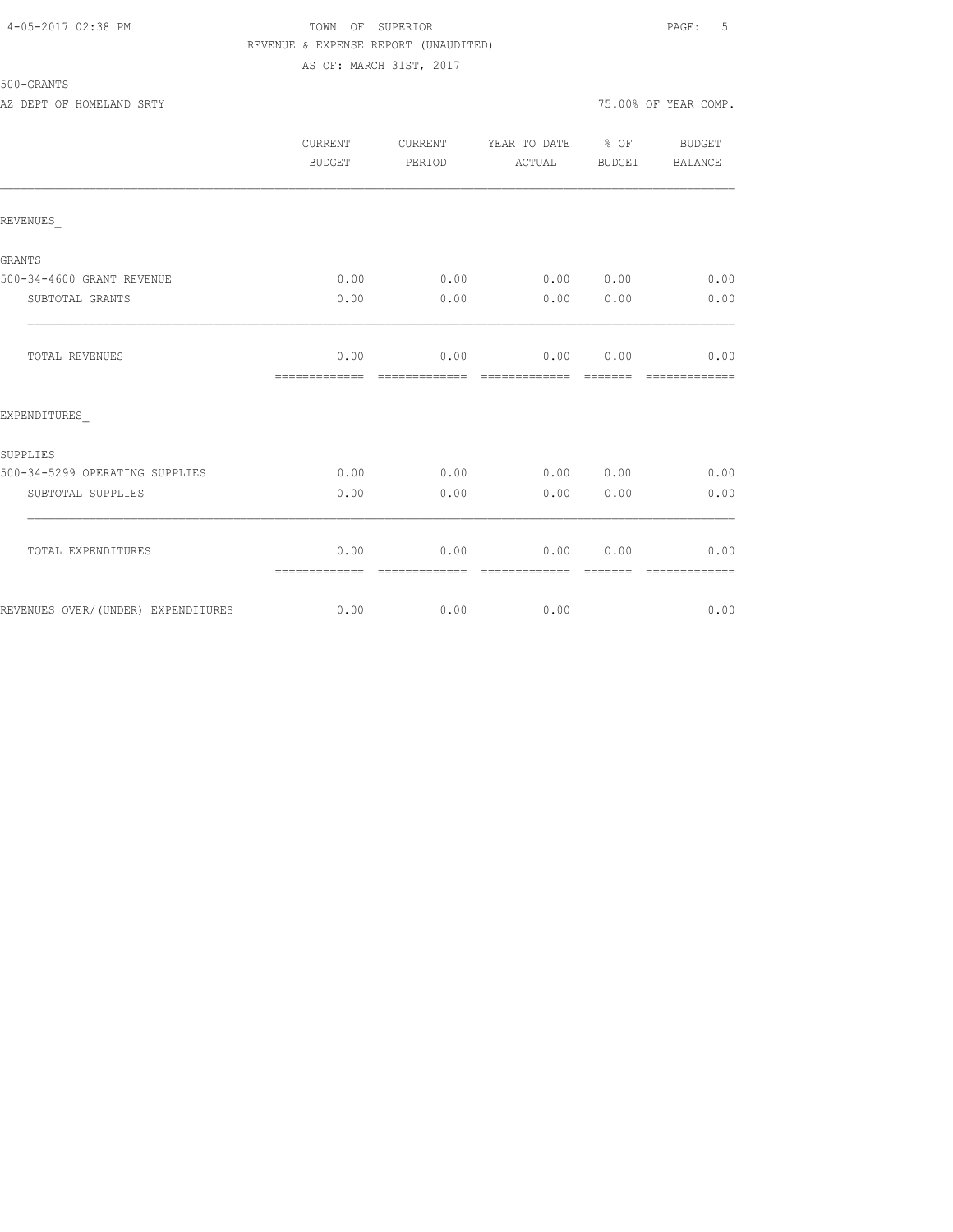#### 4-05-2017 02:38 PM TOWN OF SUPERIOR PAGE: 6 REVENUE & EXPENSE REPORT (UNAUDITED)

AS OF: MARCH 31ST, 2017

| 500-GRANTS |  |
|------------|--|
|------------|--|

|                                    | <b>CURRENT</b><br><b>BUDGET</b> | CURRENT<br>PERIOD | YEAR TO DATE % OF<br>ACTUAL                        | BUDGET      | BUDGET<br>BALANCE           |
|------------------------------------|---------------------------------|-------------------|----------------------------------------------------|-------------|-----------------------------|
| REVENUES                           |                                 |                   |                                                    |             |                             |
| <b>GRANTS</b>                      |                                 |                   |                                                    |             |                             |
| 500-36-4600 GRANT REVENUE-FEMA     | 0.00                            | 0.00              | 0.00 0.00                                          |             | 0.00                        |
| SUBTOTAL GRANTS                    | 0.00                            | 0.00              | 0.00                                               | 0.00        | 0.00                        |
| TOTAL REVENUES                     | 0.00                            |                   | $0.00$ $0.00$ $0.00$                               |             | 0.00                        |
| EXPENDITURES                       |                                 |                   |                                                    |             |                             |
| SUPPLIES                           |                                 |                   |                                                    |             |                             |
| 500-36-5299 OPERATING SUPPLIES     | 0.00                            |                   | $0.00$ 2,554.16 0.00 ( 2,554.16)                   |             |                             |
| SUBTOTAL SUPPLIES                  | 0.00                            | 0.00              |                                                    |             | $2,554.16$ 0.00 ( 2,554.16) |
| TOTAL EXPENDITURES                 | 0.00<br>-------------           |                   | $0.00$ 2,554.16 0.00 ( 2,554.16)<br>-------------- | $---------$ |                             |
| REVENUES OVER/(UNDER) EXPENDITURES |                                 |                   | $0.00$ $0.00$ $(2,554.16)$ $2,554.16$              |             |                             |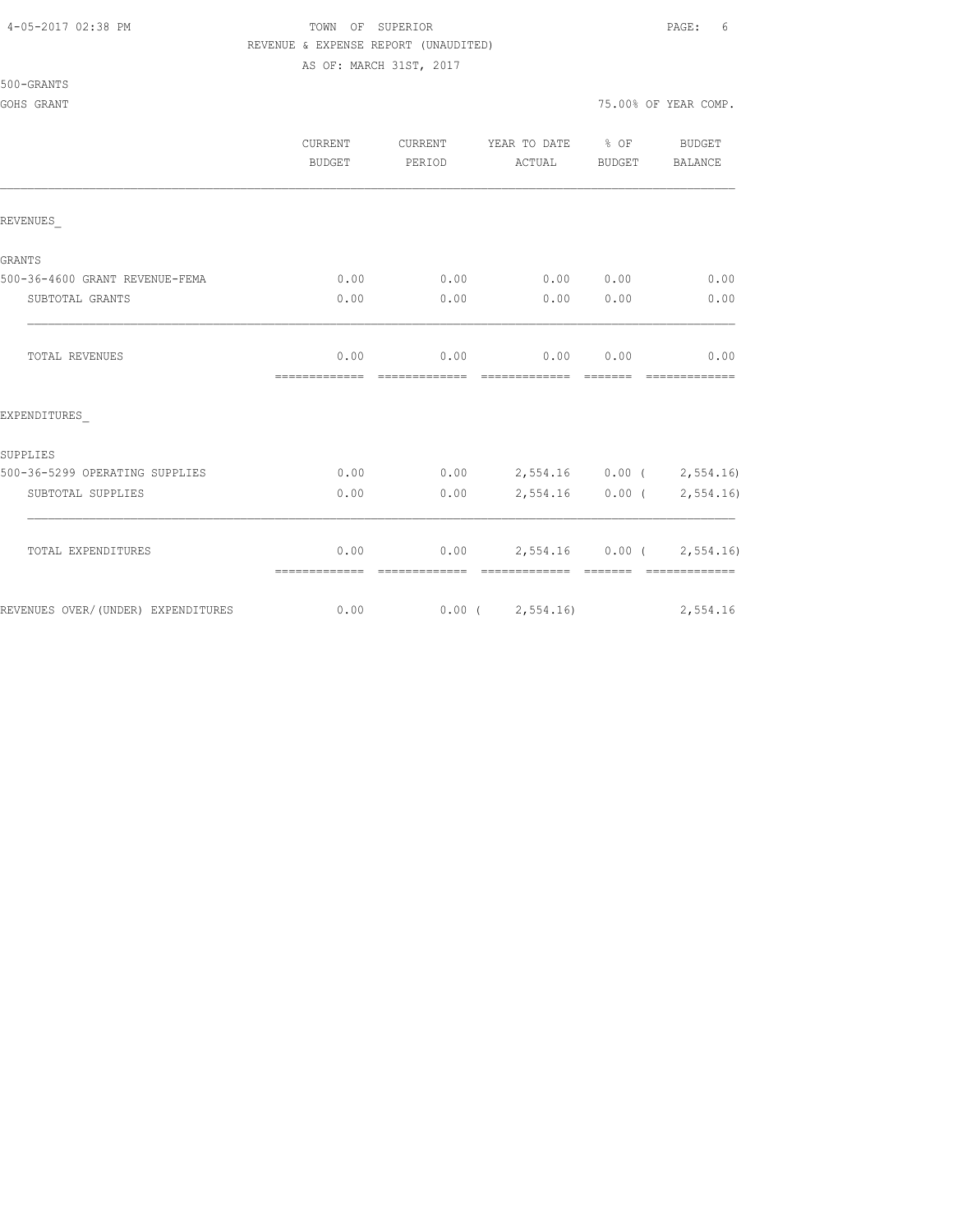#### 4-05-2017 02:38 PM TOWN OF SUPERIOR PAGE: 7 REVENUE & EXPENSE REPORT (UNAUDITED) AS OF: MARCH 31ST, 2017

# 500-GRANTS

|                                    | CURRENT<br>BUDGET     | CURRENT<br>PERIOD     | YEAR TO DATE % OF<br>ACTUAL | BUDGET           | BUDGET<br>BALANCE     |
|------------------------------------|-----------------------|-----------------------|-----------------------------|------------------|-----------------------|
| REVENUES                           |                       |                       |                             |                  |                       |
| <b>GRANTS</b>                      |                       |                       |                             |                  |                       |
| 500-37-4600 GRANT REVENUE          | 0.00                  | 0.00                  | 0.00 0.00                   |                  | 0.00                  |
| SUBTOTAL GRANTS                    | 0.00                  | 0.00                  | 0.00                        | 0.00             | 0.00                  |
| TOTAL REVENUES                     | 0.00<br>============= | 0.00<br>============= | 0.00 0.00<br>=============  |                  | 0.00<br>============= |
| EXPENDITURES                       |                       |                       |                             |                  |                       |
| SUPPLIES                           |                       |                       |                             |                  |                       |
| 500-37-5299 OPERATING SUPPLIES     | 0.00                  | 0.00                  | 0.00 0.00                   |                  | 0.00                  |
| SUBTOTAL SUPPLIES                  | 0.00                  | 0.00                  | 0.00                        | 0.00             | 0.00                  |
| TOTAL EXPENDITURES                 | 0.00<br>============= | 0.00<br>============= | 0.00<br>-------------       | 0.00<br>-------- | 0.00<br>============= |
| REVENUES OVER/(UNDER) EXPENDITURES | 0.00                  | 0.00                  | 0.00                        |                  | 0.00                  |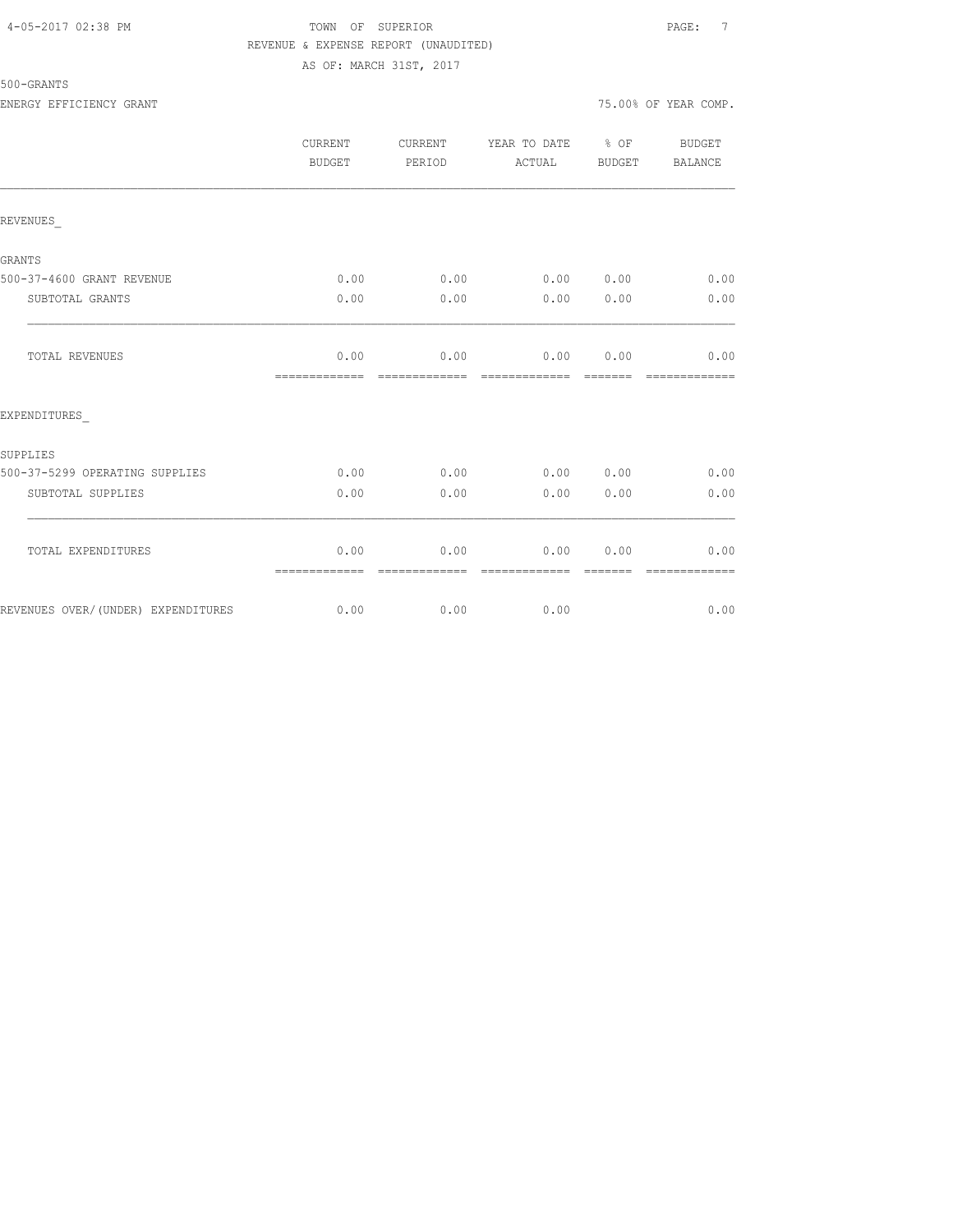### 4-05-2017 02:38 PM TOWN OF SUPERIOR PAGE: 8 REVENUE & EXPENSE REPORT (UNAUDITED)

AS OF: MARCH 31ST, 2017

|                                    | CURRENT<br><b>BUDGET</b> | CURRENT<br>PERIOD     | YEAR TO DATE % OF<br>ACTUAL                                                                                                                                                                                                                                                                                                                                                                                                                                                                    | BUDGET                                                                                                                                                                                                                                                                                                                                                                                                                                                                                                                                                                                                | BUDGET<br><b>BALANCE</b> |
|------------------------------------|--------------------------|-----------------------|------------------------------------------------------------------------------------------------------------------------------------------------------------------------------------------------------------------------------------------------------------------------------------------------------------------------------------------------------------------------------------------------------------------------------------------------------------------------------------------------|-------------------------------------------------------------------------------------------------------------------------------------------------------------------------------------------------------------------------------------------------------------------------------------------------------------------------------------------------------------------------------------------------------------------------------------------------------------------------------------------------------------------------------------------------------------------------------------------------------|--------------------------|
| REVENUES                           |                          |                       |                                                                                                                                                                                                                                                                                                                                                                                                                                                                                                |                                                                                                                                                                                                                                                                                                                                                                                                                                                                                                                                                                                                       |                          |
| GRANTS                             |                          |                       |                                                                                                                                                                                                                                                                                                                                                                                                                                                                                                |                                                                                                                                                                                                                                                                                                                                                                                                                                                                                                                                                                                                       |                          |
| 500-38-4600 TTAC GRANT REVENUE     | 0.00                     | 0.00                  | 0.00 0.00                                                                                                                                                                                                                                                                                                                                                                                                                                                                                      |                                                                                                                                                                                                                                                                                                                                                                                                                                                                                                                                                                                                       | 0.00                     |
| SUBTOTAL GRANTS                    | 0.00                     | 0.00                  | 0.00                                                                                                                                                                                                                                                                                                                                                                                                                                                                                           | 0.00                                                                                                                                                                                                                                                                                                                                                                                                                                                                                                                                                                                                  | 0.00                     |
| TOTAL REVENUES                     | 0.00<br>--------------   | 0.00<br>============= | 0.00<br>=============                                                                                                                                                                                                                                                                                                                                                                                                                                                                          | 0.00<br>$\qquad \qquad \overline{\qquad \qquad }=\overline{\qquad \qquad }=\overline{\qquad \qquad }=\overline{\qquad \qquad }=\overline{\qquad \qquad }=\overline{\qquad \qquad }=\overline{\qquad \qquad }=\overline{\qquad \qquad }=\overline{\qquad \qquad }=\overline{\qquad \qquad }=\overline{\qquad \qquad }=\overline{\qquad \qquad }=\overline{\qquad \qquad }=\overline{\qquad \qquad }=\overline{\qquad \qquad }=\overline{\qquad \qquad }=\overline{\qquad \qquad }=\overline{\qquad \qquad }=\overline{\qquad \qquad }=\overline{\qquad \qquad }=\overline{\qquad \qquad }=\overline{\$ | 0.00<br>-------------    |
| EXPENDITURES                       |                          |                       |                                                                                                                                                                                                                                                                                                                                                                                                                                                                                                |                                                                                                                                                                                                                                                                                                                                                                                                                                                                                                                                                                                                       |                          |
| SUPPLIES                           |                          |                       |                                                                                                                                                                                                                                                                                                                                                                                                                                                                                                |                                                                                                                                                                                                                                                                                                                                                                                                                                                                                                                                                                                                       |                          |
| 500-38-5299 TTAC GRANT EXPENES     | 0.00                     | 0.00                  | 0.00 0.00                                                                                                                                                                                                                                                                                                                                                                                                                                                                                      |                                                                                                                                                                                                                                                                                                                                                                                                                                                                                                                                                                                                       | 0.00                     |
| SUBTOTAL SUPPLIES                  | 0.00                     | 0.00                  | 0.00                                                                                                                                                                                                                                                                                                                                                                                                                                                                                           | 0.00                                                                                                                                                                                                                                                                                                                                                                                                                                                                                                                                                                                                  | 0.00                     |
| TOTAL EXPENDITURES                 | 0.00<br>=============    | 0.00<br>============= | 0.00<br>$\begin{array}{cccccccccc} \multicolumn{2}{c}{} & \multicolumn{2}{c}{} & \multicolumn{2}{c}{} & \multicolumn{2}{c}{} & \multicolumn{2}{c}{} & \multicolumn{2}{c}{} & \multicolumn{2}{c}{} & \multicolumn{2}{c}{} & \multicolumn{2}{c}{} & \multicolumn{2}{c}{} & \multicolumn{2}{c}{} & \multicolumn{2}{c}{} & \multicolumn{2}{c}{} & \multicolumn{2}{c}{} & \multicolumn{2}{c}{} & \multicolumn{2}{c}{} & \multicolumn{2}{c}{} & \multicolumn{2}{c}{} & \multicolumn{2}{c}{} & \mult$ | 0.00<br>--------                                                                                                                                                                                                                                                                                                                                                                                                                                                                                                                                                                                      | 0.00<br>--------------   |
| REVENUES OVER/(UNDER) EXPENDITURES | 0.00                     | 0.00                  | 0.00                                                                                                                                                                                                                                                                                                                                                                                                                                                                                           |                                                                                                                                                                                                                                                                                                                                                                                                                                                                                                                                                                                                       | 0.00                     |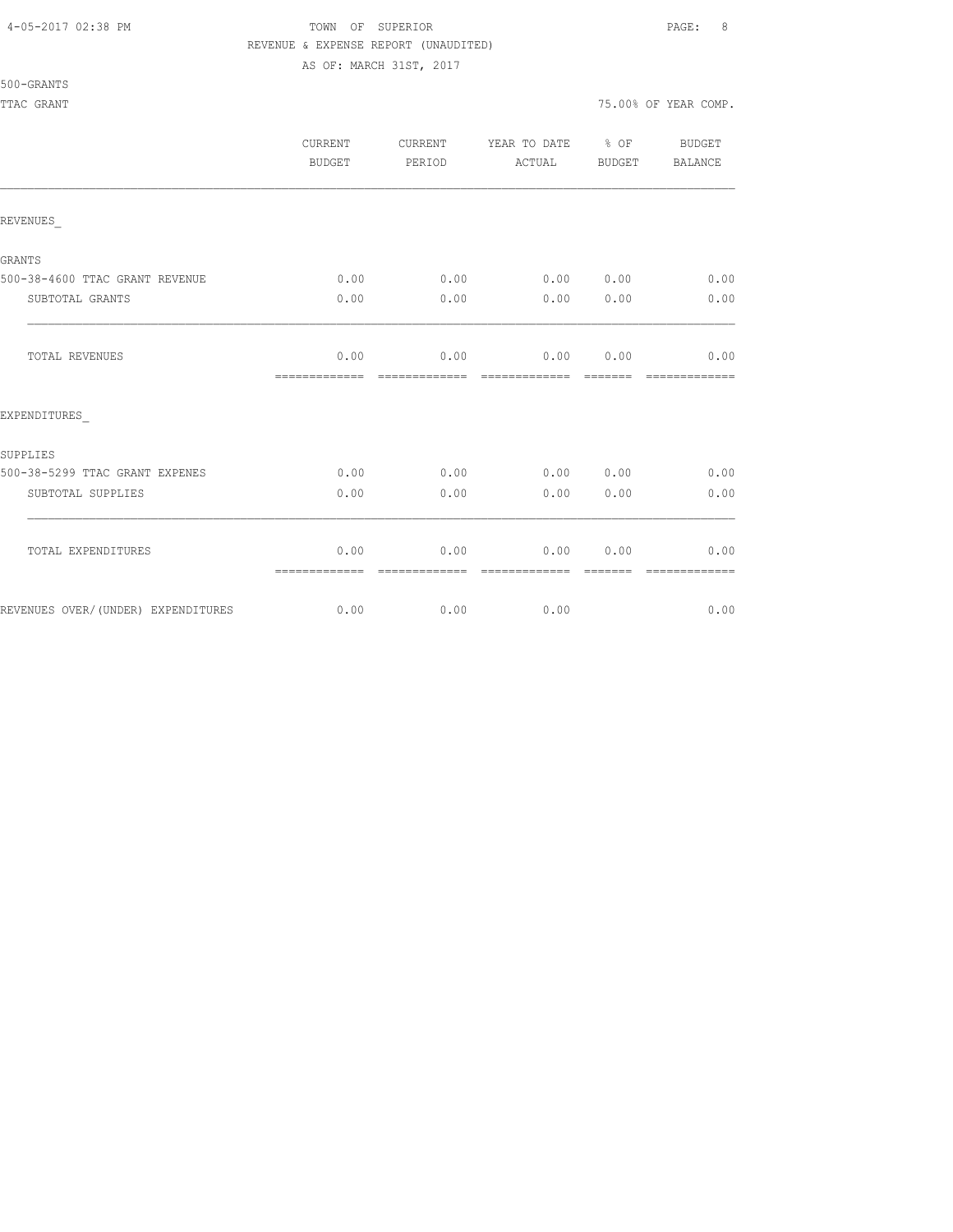|                                    | <b>CURRENT</b><br>BUDGET | <b>CURRENT</b><br>PERIOD | YEAR TO DATE<br>ACTUAL | $8$ OF<br>BUDGET | <b>BUDGET</b><br><b>BALANCE</b> |
|------------------------------------|--------------------------|--------------------------|------------------------|------------------|---------------------------------|
| REVENUES                           |                          |                          |                        |                  |                                 |
| GRANTS                             |                          |                          |                        |                  |                                 |
| 500-39-4600 GRANT REVENUE          | 0.00                     | 0.00                     | 0.00 0.00              |                  | 0.00                            |
| SUBTOTAL GRANTS                    | 0.00                     | 0.00                     | 0.00                   | 0.00             | 0.00                            |
| TOTAL REVENUES                     | 0.00<br>=============    | 0.00                     | 0.00                   | 0.00             | 0.00<br>=========               |
| EXPENDITURES                       |                          |                          |                        |                  |                                 |
| SUPPLIES                           |                          |                          |                        |                  |                                 |
| 500-39-5299 OPERATING SUPPLIES     | 0.00                     | 0.00                     | 0.00 0.00              |                  | 0.00                            |
| SUBTOTAL SUPPLIES                  | 0.00                     | 0.00                     | 0.00                   | 0.00             | 0.00                            |
| TOTAL EXPENDITURES                 | 0.00<br>=============    | 0.00                     | 0.00                   | 0.00             | 0.00                            |
| REVENUES OVER/(UNDER) EXPENDITURES | 0.00                     | 0.00                     | 0.00                   |                  | 0.00                            |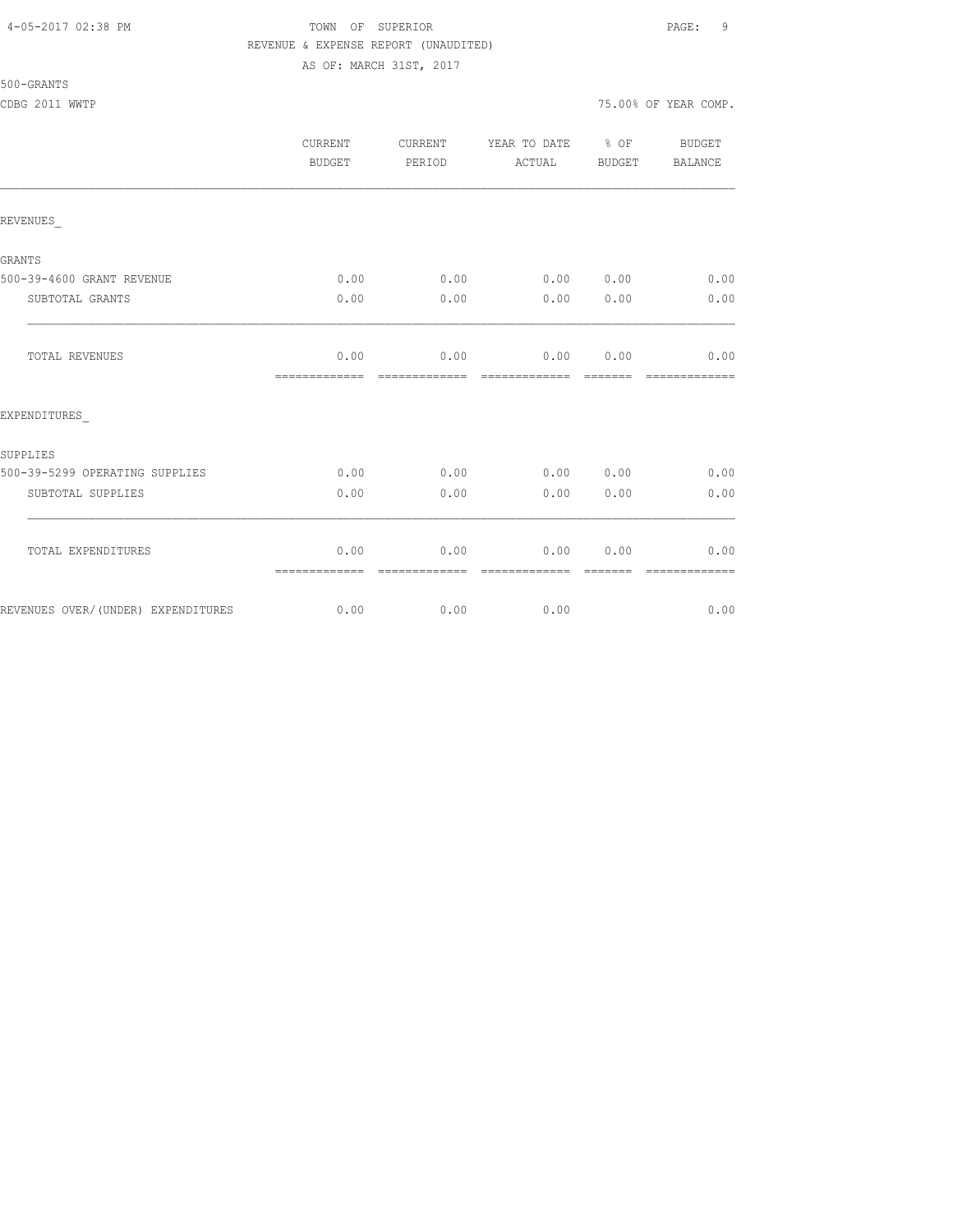### 4-05-2017 02:38 PM TOWN OF SUPERIOR PAGE: 10 REVENUE & EXPENSE REPORT (UNAUDITED)

AS OF: MARCH 31ST, 2017

|                                    | <b>CURRENT</b><br>BUDGET | <b>CURRENT</b><br>PERIOD | YEAR TO DATE % OF<br>ACTUAL | BUDGET           | BUDGET<br>BALANCE     |
|------------------------------------|--------------------------|--------------------------|-----------------------------|------------------|-----------------------|
| REVENUES                           |                          |                          |                             |                  |                       |
| GRANTS                             |                          |                          |                             |                  |                       |
| 500-40-4600 GRANT REVENUE          | 0.00                     | 0.00                     | 0.000000                    |                  | 0.00                  |
| SUBTOTAL GRANTS                    | 0.00                     | 0.00                     | 0.00                        | 0.00             | 0.00                  |
| TOTAL REVENUES                     | 0.00<br>=============    | 0.00<br>=============    | 0.00<br>=============       | 0.00<br>-------- | 0.00<br>============= |
| EXPENDITURES                       |                          |                          |                             |                  |                       |
| SUPPLIES                           |                          |                          |                             |                  |                       |
| 500-40-5299 OPERATING EXPENSES     | 0.00                     | 0.00                     | 0.00 0.00                   |                  | 0.00                  |
| SUBTOTAL SUPPLIES                  | 0.00                     | 0.00                     | 0.00                        | 0.00             | 0.00                  |
| TOTAL EXPENDITURES                 | 0.00<br>=============    | 0.00                     | 0.00                        | 0.00             | 0.00                  |
| REVENUES OVER/(UNDER) EXPENDITURES | 0.00                     | 0.00                     | 0.00                        |                  | 0.00                  |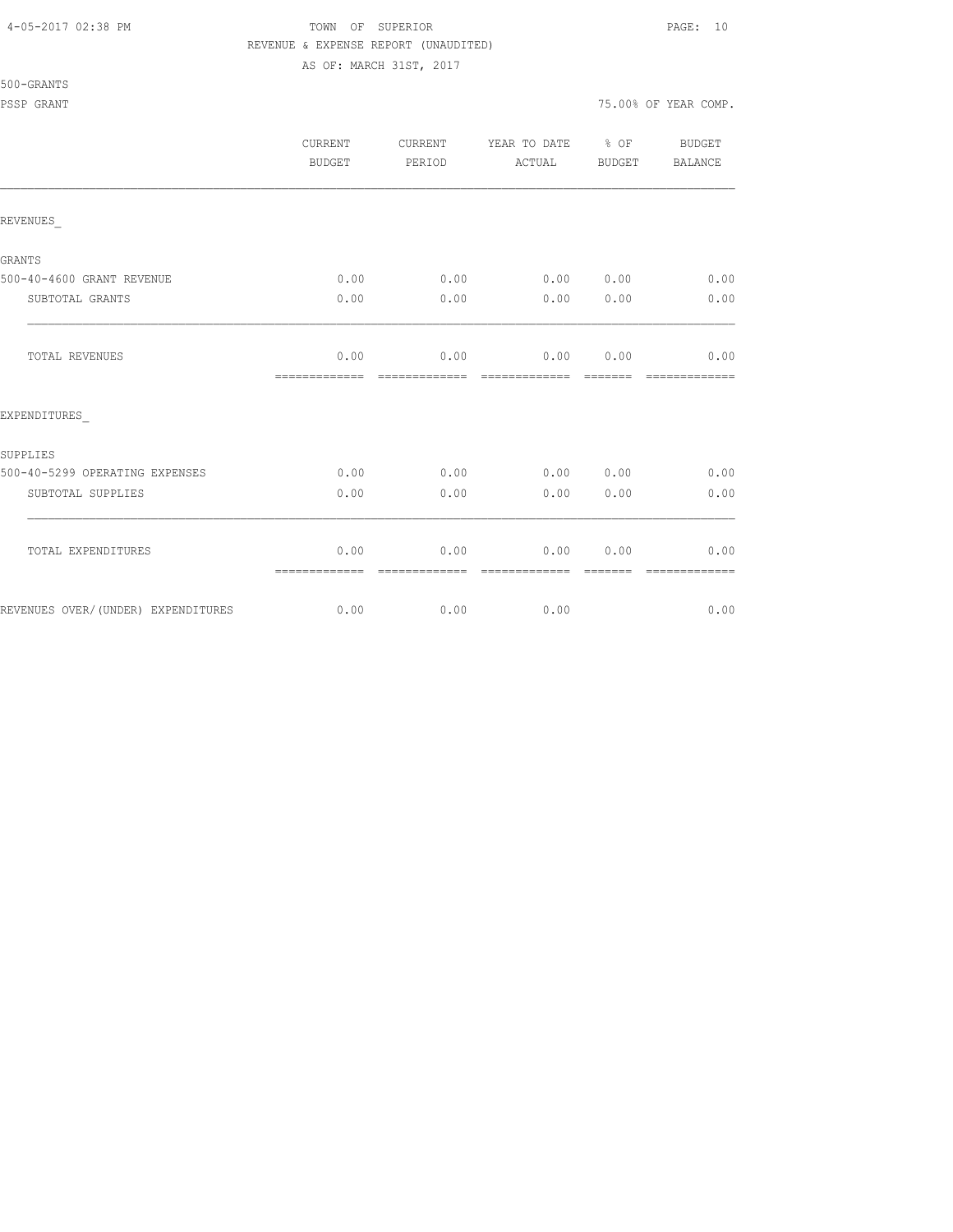# 4-05-2017 02:38 PM TOWN OF SUPERIOR PAGE: 11 REVENUE & EXPENSE REPORT (UNAUDITED)

AS OF: MARCH 31ST, 2017

| 500-GRANTS |  |
|------------|--|
|------------|--|

RESOLUTION COPPER GIVING THE SERVICE OF STRAINING TO A SERVICE OF THE SOLUTION OF YEAR COMP.

|                                                                   | CURRENT<br><b>BUDGET</b> | CURRENT<br>PERIOD     | YEAR TO DATE<br>ACTUAL       | % OF<br><b>BUDGET</b> | <b>BUDGET</b><br><b>BALANCE</b> |
|-------------------------------------------------------------------|--------------------------|-----------------------|------------------------------|-----------------------|---------------------------------|
| REVENUES                                                          |                          |                       |                              |                       |                                 |
| <b>GRANTS</b>                                                     |                          |                       |                              |                       |                                 |
| 500-41-4600 GRANT REVENUE-RCC EMRGNCY                             | 0.00                     | 0.00                  | 450,676.05 0.00 (450,676.05) |                       |                                 |
| SUBTOTAL GRANTS                                                   | 0.00                     | 0.00                  | 450,676.05                   | $0.00$ (              | 450,676.05)                     |
| TOTAL REVENUES                                                    | 0.00<br>-------------    | 0.00<br>------------- | 450,676.05                   | $0.00$ (              | 450,676.05)<br>--------------   |
| EXPENDITURES                                                      |                          |                       |                              |                       |                                 |
| PERSONEL                                                          |                          |                       |                              |                       |                                 |
| 500-41-5100 SALARIES                                              | 0.00                     | 0.00                  | 2,662.22                     | $0.00$ (              | 2,662.22)                       |
| 500-41-5101 OVERTIME                                              | 0.00                     | 0.00                  | 0.00                         | 0.00                  | 0.00                            |
| 500-41-5151 F.I.C.A.                                              | 0.00                     | 0.00                  | 0.00                         | 0.00                  | 0.00                            |
| 500-41-5152 MEDICARE                                              | 0.00                     | 0.00                  | 0.00                         | 0.00                  | 0.00                            |
| 500-41-5153 STATE UNEMPLOYMENT INS                                | 0.00                     | 0.00                  | 0.00                         | 0.00                  | 0.00                            |
| 500-41-5154 WORKMENS COMPENSATION                                 | 0.00                     | 0.00                  | 0.00                         | 0.00                  | 0.00                            |
| 500-41-5160 A.P.S.R.S.                                            | 0.00                     | 0.00                  | 0.00                         | 0.00                  | 0.00                            |
| 500-41-5161 AZ STATE RETIREMENT                                   | 0.00                     | 0.00                  | 0.00                         | 0.00                  | 0.00                            |
| SUBTOTAL PERSONEL                                                 | 0.00                     | 0.00                  | 2,662.22                     | $0.00$ (              | 2,662.22)                       |
| SUPPLIES                                                          |                          |                       |                              |                       |                                 |
| 500-41-5299 OPERATING SUPPLIES-RCC EMRGN                          | 0.00                     |                       | 5,008.11 13,577.50           | $0.00$ (              | 13, 577.50                      |
| SUBTOTAL SUPPLIES                                                 | 0.00                     | 5,008.11              | 13,577.50                    | $0.00$ (              | 13, 577.50                      |
| UTILITIES                                                         |                          |                       |                              |                       |                                 |
| 500-41-5370 RADIO EQUIPMENT                                       | 0.00                     | 0.00                  | 352.50                       | 0.00(                 | 352.50                          |
| SUBTOTAL UTILITIES                                                | 0.00                     | 0.00                  | 352.50                       | $0.00$ (              | 352.50                          |
| GENERAL BUSINESS EXPENSE                                          |                          |                       |                              |                       |                                 |
| 500-41-5425 CONFERENCES & TRAINING                                | $0.00$ (                 | 1,947.80)             | 5,026.24                     | $0.00$ (              | 5,026.24)                       |
| 500-41-5450 UNIFORM PURCHASE<br>SUBTOTAL GENERAL BUSINESS EXPENSE | 0.00<br>$0.00$ (         | 596.74<br>1,351.06)   | 3,212.34<br>8,238.58         | $0.00$ (<br>$0.00$ (  | 3, 212.34)<br>8,238.58)         |
|                                                                   |                          |                       |                              |                       |                                 |
| PROFESSIONAL SERVICES<br>500-41-5550 PROFESSIONAL SERVICES        | 0.00                     | 0.00                  | 5,825.39                     | $0.00$ (              | 5,825.39)                       |
| 500-41-5555 HEALTH AND SAFETY                                     | 0.00                     | 2,083.33              | 15,960.31                    | $0.00$ (              | 15,960.31                       |
| SUBTOTAL PROFESSIONAL SERVICES                                    | 0.00                     | 2,083.33              | 21,785.70                    | $0.00$ (              | 21,785.70                       |
| REPAIR/MAINTENANCE                                                |                          |                       |                              |                       |                                 |
| 500-41-5640 VEHICLE REPAIRS                                       | 0.00                     | 0.00                  | 51,013.80                    | $0.00$ (              | 51,013.80)                      |
| 500-41-5642 TIRES AND TUBES                                       | 0.00                     | 0.00                  | 1,905.21                     | $0.00$ (              | 1,905.21)                       |
| 500-41-5650 OTHER EQUIPMENT REPAIRS                               | 0.00                     | 0.00                  | 2,038.81                     | $0.00$ (              | 2,038.81)                       |
| SUBTOTAL REPAIR/MAINTENANCE                                       | 0.00                     | 0.00                  | 54,957.82                    | $0.00$ (              | 54,957.82)                      |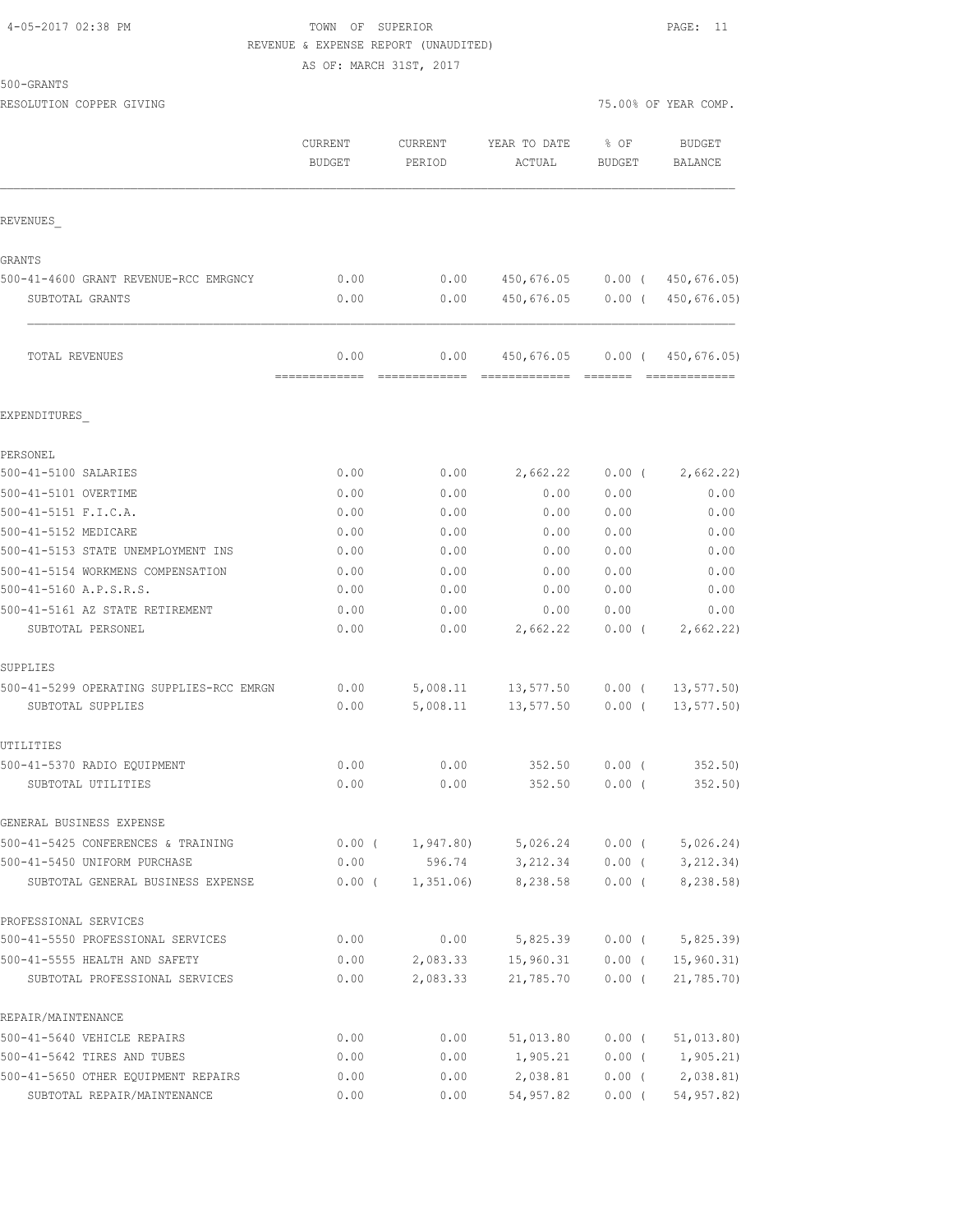#### 500-GRANTS

RESOLUTION COPPER GIVING **1999** COMP.

|                                    | CURRENT<br>BUDGET | <b>CURRENT</b><br>PERIOD | YEAR TO DATE<br>ACTUAL | $8$ OF<br>BUDGET | BUDGET<br><b>BALANCE</b> |
|------------------------------------|-------------------|--------------------------|------------------------|------------------|--------------------------|
|                                    |                   |                          |                        |                  |                          |
| CAPITAL OUTLAY                     |                   |                          |                        |                  |                          |
| 500-41-5740 MEDICAL EQUIPMENT      | 0.00              | 0.00                     | 0.00                   | 0.00             | 0.00                     |
| 500-41-5750 FIRE/PPE               | 0.00              | 0.00                     | 1,829.44               | $0.00$ (         | 1,829.44)                |
| 500-41-5780 SOFTWARE               | 0.00              | 0.00                     | 0.00                   | 0.00             | 0.00                     |
| SUBTOTAL CAPITAL OUTLAY            | 0.00              | 0.00                     | 1,829.44               | $0.00$ (         | 1,829.44)                |
| <b>TOTAL EXPENDITURES</b>          | 0.00              | 5,740.38                 | 103,403.76 0.00 (      |                  | 103,403.76)              |
|                                    |                   |                          |                        |                  |                          |
| REVENUES OVER/(UNDER) EXPENDITURES | 0.00(             | 5,740.38)                | 347,272.29             |                  | 347, 272, 29)            |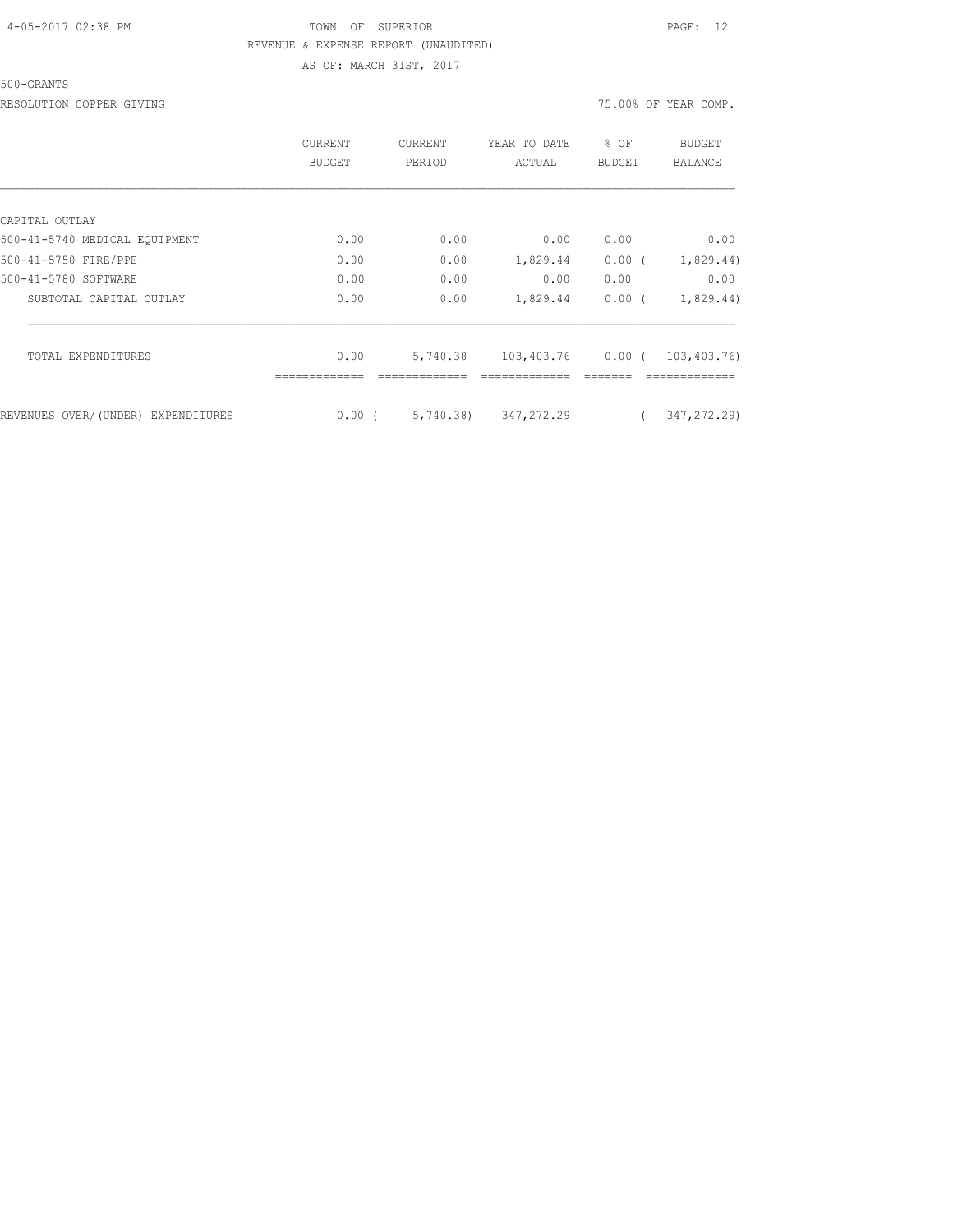#### 4-05-2017 02:38 PM TOWN OF SUPERIOR PAGE: 13 REVENUE & EXPENSE REPORT (UNAUDITED)

AS OF: MARCH 31ST, 2017

| 500-GRANTS |  |
|------------|--|
|            |  |

|                                    | <b>CURRENT</b><br>BUDGET | CURRENT<br>PERIOD     | YEAR TO DATE % OF<br>ACTUAL        | BUDGET        | BUDGET<br>BALANCE             |
|------------------------------------|--------------------------|-----------------------|------------------------------------|---------------|-------------------------------|
| REVENUES                           |                          |                       |                                    |               |                               |
| GRANTS                             |                          |                       |                                    |               |                               |
| 500-42-4600 REVENUE                | 0.00                     | 0.00                  | 0.00 0.00                          |               | 0.00                          |
| SUBTOTAL GRANTS                    | 0.00                     | 0.00                  | 0.00                               | 0.00          | 0.00                          |
| TOTAL REVENUES                     | 0.00<br>=============    | =============         | $0.00$ 0.00<br>eccessessess essess | 0.00          | 0.00<br>=============         |
| EXPENDITURES                       |                          |                       |                                    |               |                               |
| SUPPLIES                           |                          |                       |                                    |               |                               |
| 500-42-5299 OPERATING SUPPLIES     | 0.00                     |                       | $0.00$ 251.24 0.00 ( 251.24)       |               |                               |
| SUBTOTAL SUPPLIES                  | 0.00                     | 0.00                  | 251.24                             | 0.00(         | 251.24)                       |
| TOTAL EXPENDITURES                 | 0.00<br>=============    | 0.00<br>============= | 251.24<br>=============            | <b>BEBEER</b> | 0.00(251.24)<br>============= |
| REVENUES OVER/(UNDER) EXPENDITURES | 0.00                     |                       | $0.00$ ( $251.24$ )                |               | 251.24                        |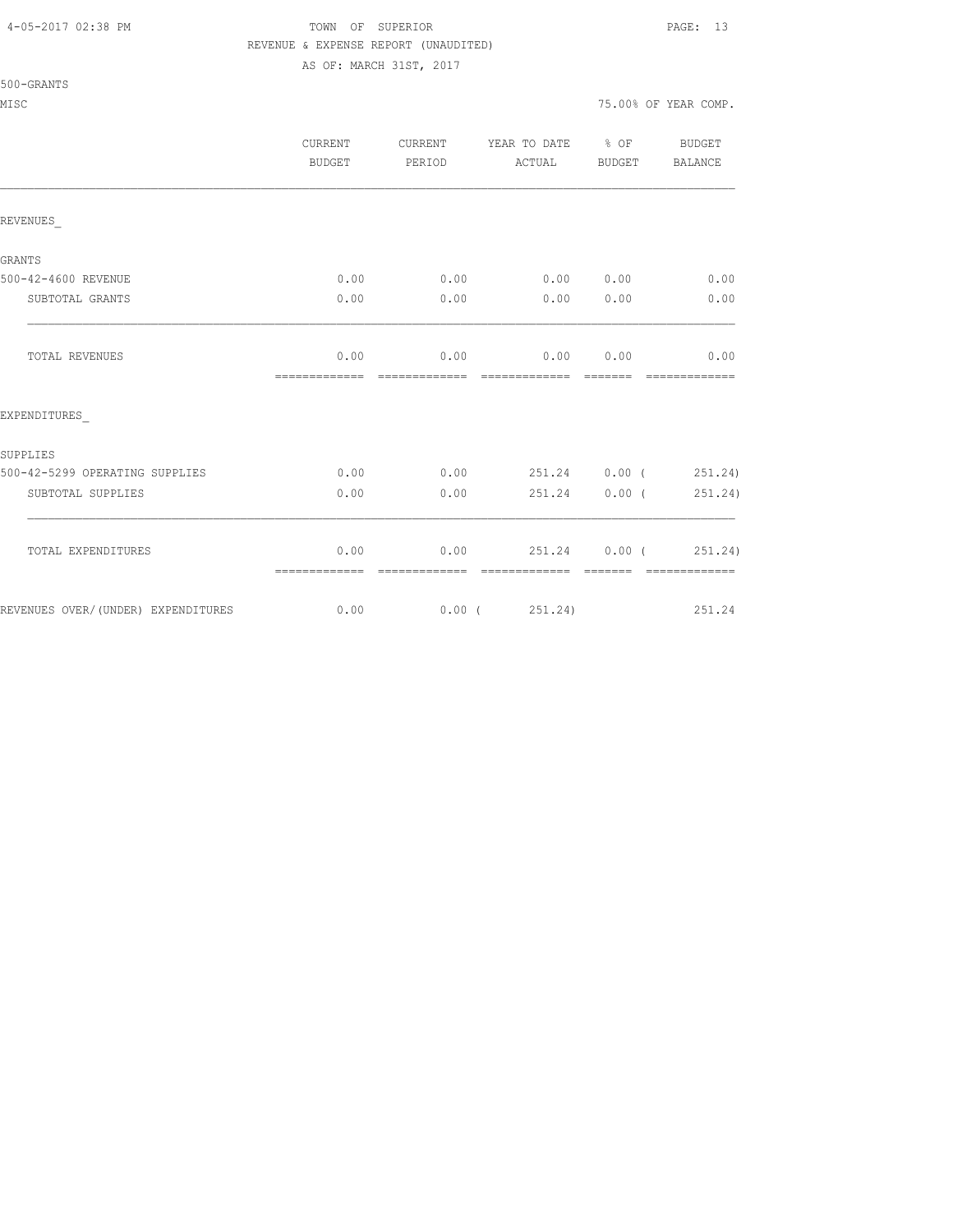500-GRANTS

#### 4-05-2017 02:38 PM TOWN OF SUPERIOR PAGE: 14 REVENUE & EXPENSE REPORT (UNAUDITED)

AS OF: MARCH 31ST, 2017

CONTINGENCY 75.00% OF YEAR COMP.

|                                    | CURRENT<br><b>BUDGET</b> | <b>CURRENT</b><br>PERIOD | YEAR TO DATE % OF<br>ACTUAL  | BUDGET                                                                                                                                                                                                                                                                                                                                                                                                                                                                                 | BUDGET<br>BALANCE     |
|------------------------------------|--------------------------|--------------------------|------------------------------|----------------------------------------------------------------------------------------------------------------------------------------------------------------------------------------------------------------------------------------------------------------------------------------------------------------------------------------------------------------------------------------------------------------------------------------------------------------------------------------|-----------------------|
| REVENUES                           |                          |                          |                              |                                                                                                                                                                                                                                                                                                                                                                                                                                                                                        |                       |
| <b>GRANTS</b>                      |                          |                          |                              |                                                                                                                                                                                                                                                                                                                                                                                                                                                                                        |                       |
| 500-99-4600 GRANT REVENUE          | 0.00                     |                          | $0.00$ $0.00$ $0.00$         |                                                                                                                                                                                                                                                                                                                                                                                                                                                                                        | 0.00                  |
| SUBTOTAL GRANTS                    | 0.00                     | 0.00                     | 0.00                         | 0.00                                                                                                                                                                                                                                                                                                                                                                                                                                                                                   | 0.00                  |
| TOTAL REVENUES                     | 0.00<br>=============    | 0.00<br>=============    | 0.00 0.00<br>- ============= | $\begin{array}{cccccccccc} \multicolumn{2}{c}{} & \multicolumn{2}{c}{} & \multicolumn{2}{c}{} & \multicolumn{2}{c}{} & \multicolumn{2}{c}{} & \multicolumn{2}{c}{} & \multicolumn{2}{c}{} & \multicolumn{2}{c}{} & \multicolumn{2}{c}{} & \multicolumn{2}{c}{} & \multicolumn{2}{c}{} & \multicolumn{2}{c}{} & \multicolumn{2}{c}{} & \multicolumn{2}{c}{} & \multicolumn{2}{c}{} & \multicolumn{2}{c}{} & \multicolumn{2}{c}{} & \multicolumn{2}{c}{} & \multicolumn{2}{c}{} & \mult$ | 0.00<br>============= |
| EXPENDITURES                       |                          |                          |                              |                                                                                                                                                                                                                                                                                                                                                                                                                                                                                        |                       |
| SUPPLIES                           |                          |                          |                              |                                                                                                                                                                                                                                                                                                                                                                                                                                                                                        |                       |
| 500-99-5299 OPERATING SUPPLIES     | 0.00                     | 0.00                     | 0.00 0.00                    |                                                                                                                                                                                                                                                                                                                                                                                                                                                                                        | 0.00                  |
| SUBTOTAL SUPPLIES                  | 0.00                     | 0.00                     | 0.00                         | 0.00                                                                                                                                                                                                                                                                                                                                                                                                                                                                                   | 0.00                  |
| TOTAL EXPENDITURES                 | 0.00<br>=============    | 0.00<br>=============    | 0.00<br>=============        | 0.00<br>--------                                                                                                                                                                                                                                                                                                                                                                                                                                                                       | 0.00<br>============= |
| REVENUES OVER/(UNDER) EXPENDITURES | 0.00                     |                          | 0.00<br>0.00                 |                                                                                                                                                                                                                                                                                                                                                                                                                                                                                        | 0.00                  |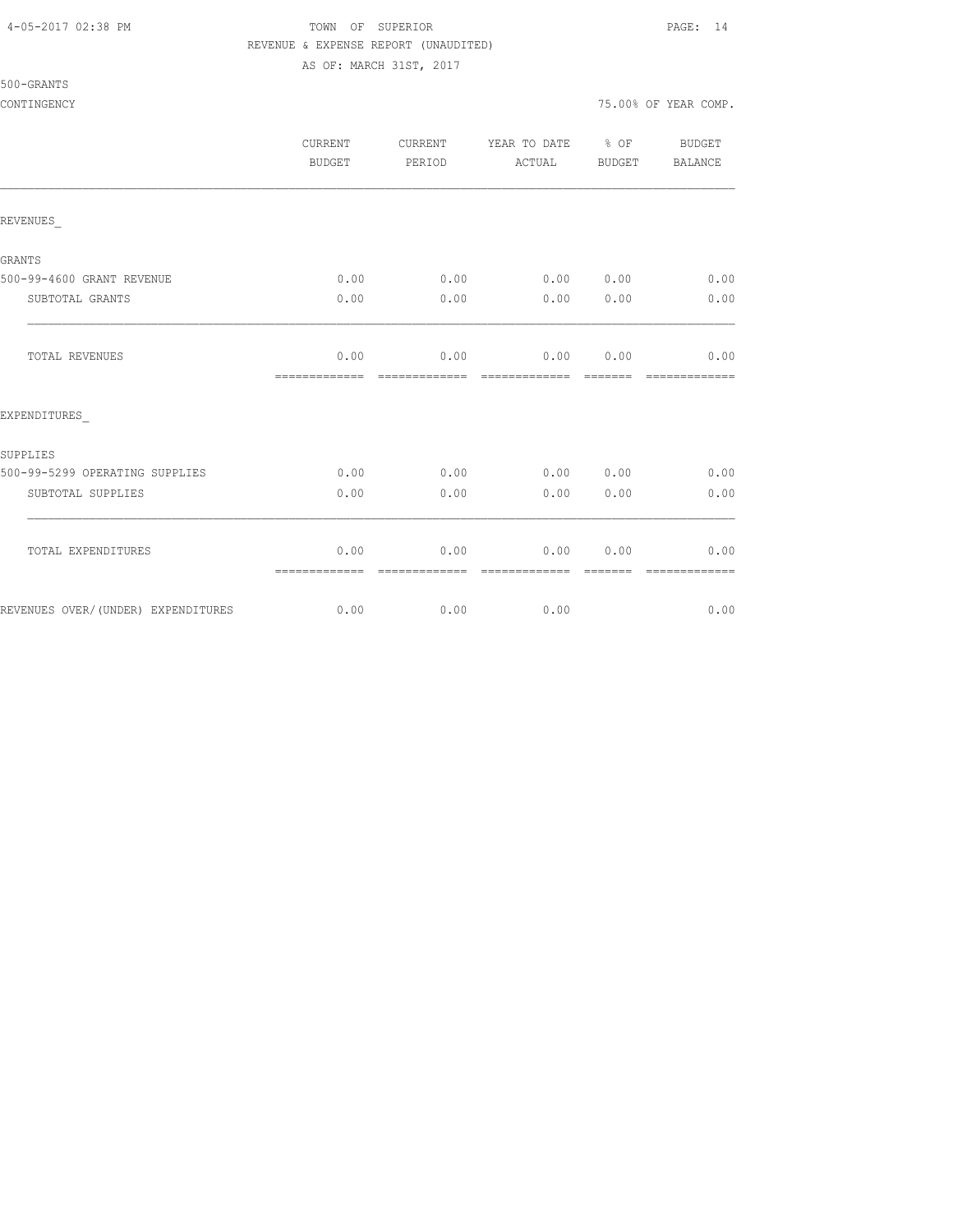# 4-05-2017 02:38 PM TOWN OF SUPERIOR PAGE: 15 REVENUE & EXPENSE REPORT (UNAUDITED)

AS OF: MARCH 31ST, 2017

|                                    |              |          |               |        | 75.00% OF YEAR COMP. |
|------------------------------------|--------------|----------|---------------|--------|----------------------|
|                                    | CURRENT      | CURRENT  | YEAR TO DATE  | % OF   | BUDGET               |
|                                    | BUDGET       | PERIOD   | ACTUAL        | BUDGET | BALANCE              |
|                                    |              |          |               |        |                      |
| FUND TOTAL REVENUES                | 3,025,000.00 | 980.00   | 456,181.05    | 15.08  | 2,568,818.95         |
| FUND TOTAL EXPENDITURES            | 3,025,000.00 | 6,452.18 | 108,695.95    | 3.59   | 2,916,304.05         |
| REVENUES OVER/(UNDER) EXPENDITURES | 0.00(        | 5,472,18 | 347,485.10    |        | 347, 485.10)         |
|                                    |              |          | _____________ |        | ===========          |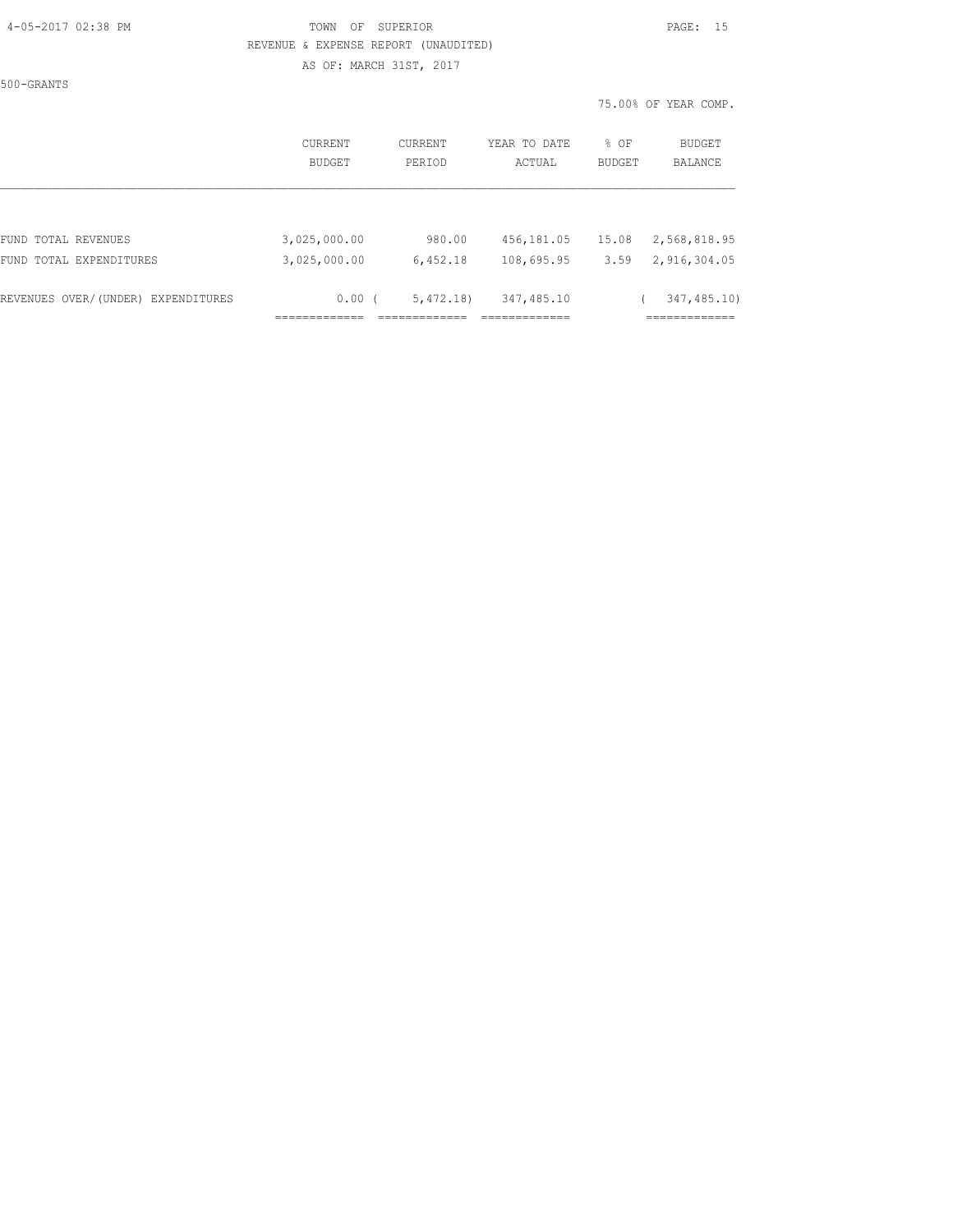800-FIRE DEPT PENSION

NON-DEPARTMENTAL 75.00% OF YEAR COMP.

|                                       | CURRENT<br><b>BUDGET</b> | CURRENT<br>PERIOD     | YEAR TO DATE<br>ACTUAL | % OF<br><b>BUDGET</b> | <b>BUDGET</b><br><b>BALANCE</b> |
|---------------------------------------|--------------------------|-----------------------|------------------------|-----------------------|---------------------------------|
| REVENUES                              |                          |                       |                        |                       |                                 |
| BUSINESS SERVICES                     |                          |                       |                        |                       |                                 |
| 800-00-4270 INTEREST INCOME           | 0.00                     | 0.00                  | 0.00                   | 0.00                  | 0.00                            |
| SUBTOTAL BUSINESS SERVICES            | 0.00                     | 0.00                  | 0.00                   | 0.00                  | 0.00                            |
| MISCELLANEOUS                         |                          |                       |                        |                       |                                 |
| 800-00-4830 FIREFIGHTER PENSION FUND  | 0.00                     | 0.00                  | 0.00                   | 0.00                  | 0.00                            |
| SUBTOTAL MISCELLANEOUS                | 0.00                     | 0.00                  | 0.00                   | 0.00                  | 0.00                            |
| CONTINGENCY                           |                          |                       |                        |                       |                                 |
| 800-00-4902 FUND BALANCE CARRYFORWARD | 0.00                     | 0.00                  | 0.00                   | 0.00                  | 0.00                            |
| 800-00-4950 GAIN (LOSS)               | 0.00                     | 0.00                  | 0.00                   | 0.00                  | 0.00                            |
| SUBTOTAL CONTINGENCY                  | 0.00                     | 0.00                  | 0.00                   | 0.00                  | 0.00                            |
| TOTAL REVENUES                        | 0.00<br>=============    | 0.00<br>============= | 0.00<br>=============  | 0.00<br><b>BEECEE</b> | 0.00                            |
| EXPENDITURES                          |                          |                       |                        |                       |                                 |
| SUPPLIES                              |                          |                       |                        |                       |                                 |
| 800-00-5299 OPERATING SUPPLIES        | 0.00                     | 0.00                  | 0.00                   | 0.00                  | 0.00                            |
| SUBTOTAL SUPPLIES                     | 0.00                     | 0.00                  | 0.00                   | 0.00                  | 0.00                            |
| DEBT SERVICE                          |                          |                       |                        |                       |                                 |
| 800-00-5900 PENSION PAYMENTS          | 0.00                     | 0.00                  | 0.00                   | 0.00                  | 0.00                            |
| SUBTOTAL DEBT SERVICE                 | 0.00                     | 0.00                  | 0.00                   | 0.00                  | 0.00                            |
|                                       |                          |                       |                        |                       |                                 |

REVENUES OVER/(UNDER) EXPENDITURES 0.00 0.00 0.00 0.00 0.00 0.00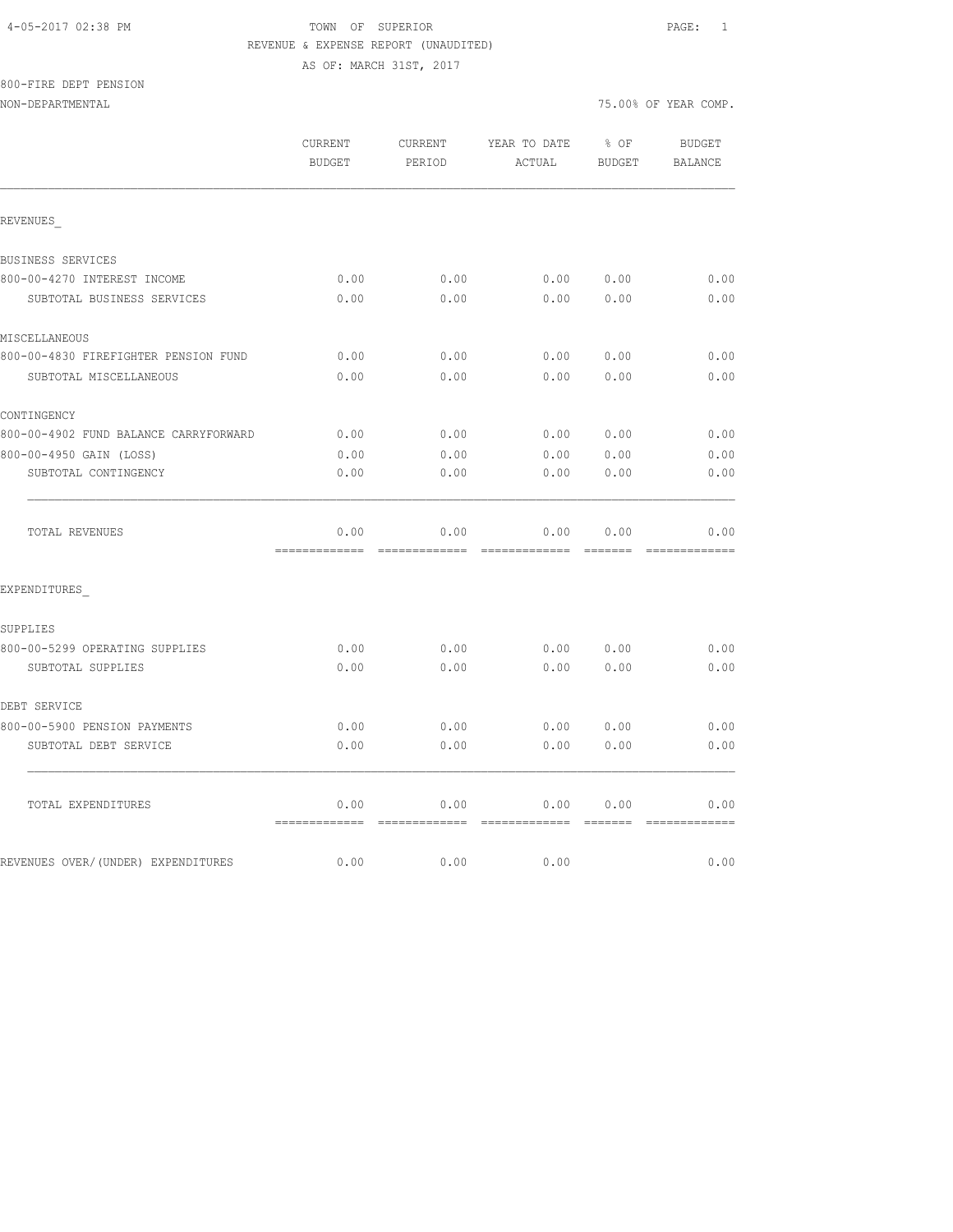800-FIRE DEPT PENSION

|                                    | CURRENT<br><b>BUDGET</b> | CURRENT<br>PERIOD | YEAR TO DATE<br>ACTUAL | % OF<br><b>BUDGET</b> | <b>BUDGET</b><br><b>BALANCE</b> |
|------------------------------------|--------------------------|-------------------|------------------------|-----------------------|---------------------------------|
|                                    |                          |                   |                        |                       |                                 |
| FUND TOTAL REVENUES                | 0.00                     | 0.00              | 0.00                   | 0.00                  | 0.00                            |
| FUND TOTAL EXPENDITURES            | 0.00                     | 0.00              | 0.00                   | 0.00                  | 0.00                            |
| REVENUES OVER/(UNDER) EXPENDITURES | 0.00                     | 0.00              | 0.00                   |                       | 0.00                            |
|                                    |                          |                   |                        |                       |                                 |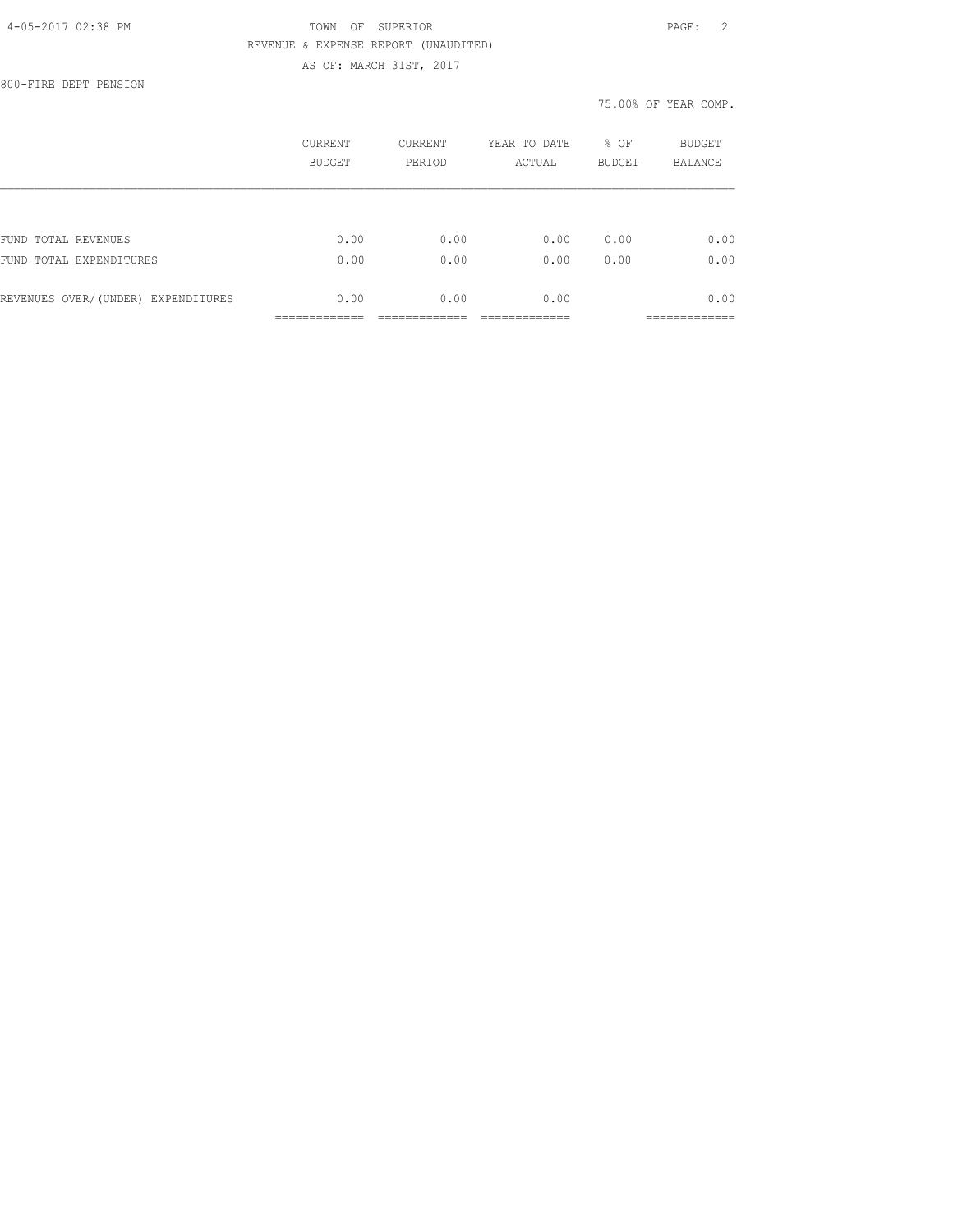810-LGIP

|                                    | CURRENT<br>BUDGET     | CURRENT<br>PERIOD     | YEAR TO DATE % OF<br>ACTUAL           | BUDGET  | BUDGET<br><b>BALANCE</b> |
|------------------------------------|-----------------------|-----------------------|---------------------------------------|---------|--------------------------|
| REVENUES                           |                       |                       |                                       |         |                          |
| BUSINESS SERVICES                  |                       |                       |                                       |         |                          |
| 810-00-4270 INTEREST REVENUE       | 0.00                  | 0.00                  | 0.00 0.00                             |         | 0.00                     |
| SUBTOTAL BUSINESS SERVICES         | 0.00                  | 0.00                  | 0.00                                  | 0.00    | 0.00                     |
| TOTAL REVENUES                     | 0.00<br>============= | =============         | $0.00$ $0.00$ $0.00$<br>============= | ======= | 0.00                     |
| EXPENDITURES                       |                       |                       |                                       |         |                          |
| SUPPLIES                           |                       |                       |                                       |         |                          |
| 810-00-5299 OPERATING SUPPLIES     | 0.00                  | 0.00                  | 0.00 0.00                             |         | 0.00                     |
| SUBTOTAL SUPPLIES                  | 0.00                  | 0.00                  | 0.00                                  | 0.00    | 0.00                     |
| TOTAL EXPENDITURES                 | 0.00<br>============= | 0.00<br>------------- | 0.00<br>-------------                 | 0.00    | 0.00<br>-------------    |
| REVENUES OVER/(UNDER) EXPENDITURES | 0.00                  | 0.00                  | 0.00                                  |         | 0.00                     |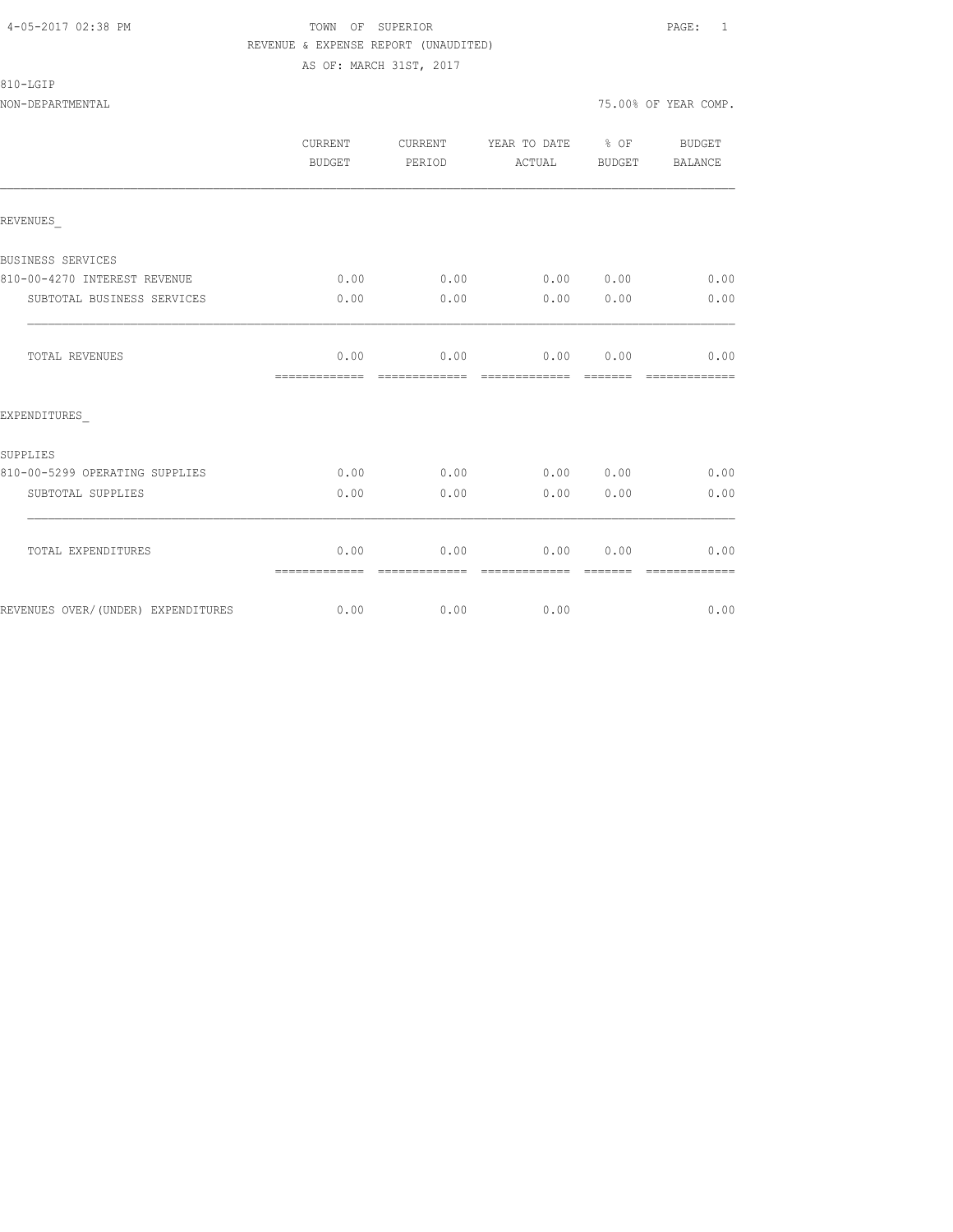# 4-05-2017 02:38 PM TOWN OF SUPERIOR PAGE: 2 REVENUE & EXPENSE REPORT (UNAUDITED)

AS OF: MARCH 31ST, 2017

810-LGIP

| CURRENT<br>BUDGET | CURRENT<br>PERIOD | YEAR TO DATE<br>ACTUAL | % OF<br><b>BUDGET</b> | <b>BUDGET</b><br><b>BALANCE</b> |
|-------------------|-------------------|------------------------|-----------------------|---------------------------------|
|                   |                   |                        |                       |                                 |
| 0.00              | 0.00              | 0.00                   | 0.00                  | 0.00                            |
| 0.00              | 0.00              | 0.00                   | 0.00                  | 0.00                            |
| 0.00              | 0.00              | 0.00                   |                       | 0.00<br>------------            |
|                   |                   |                        |                       |                                 |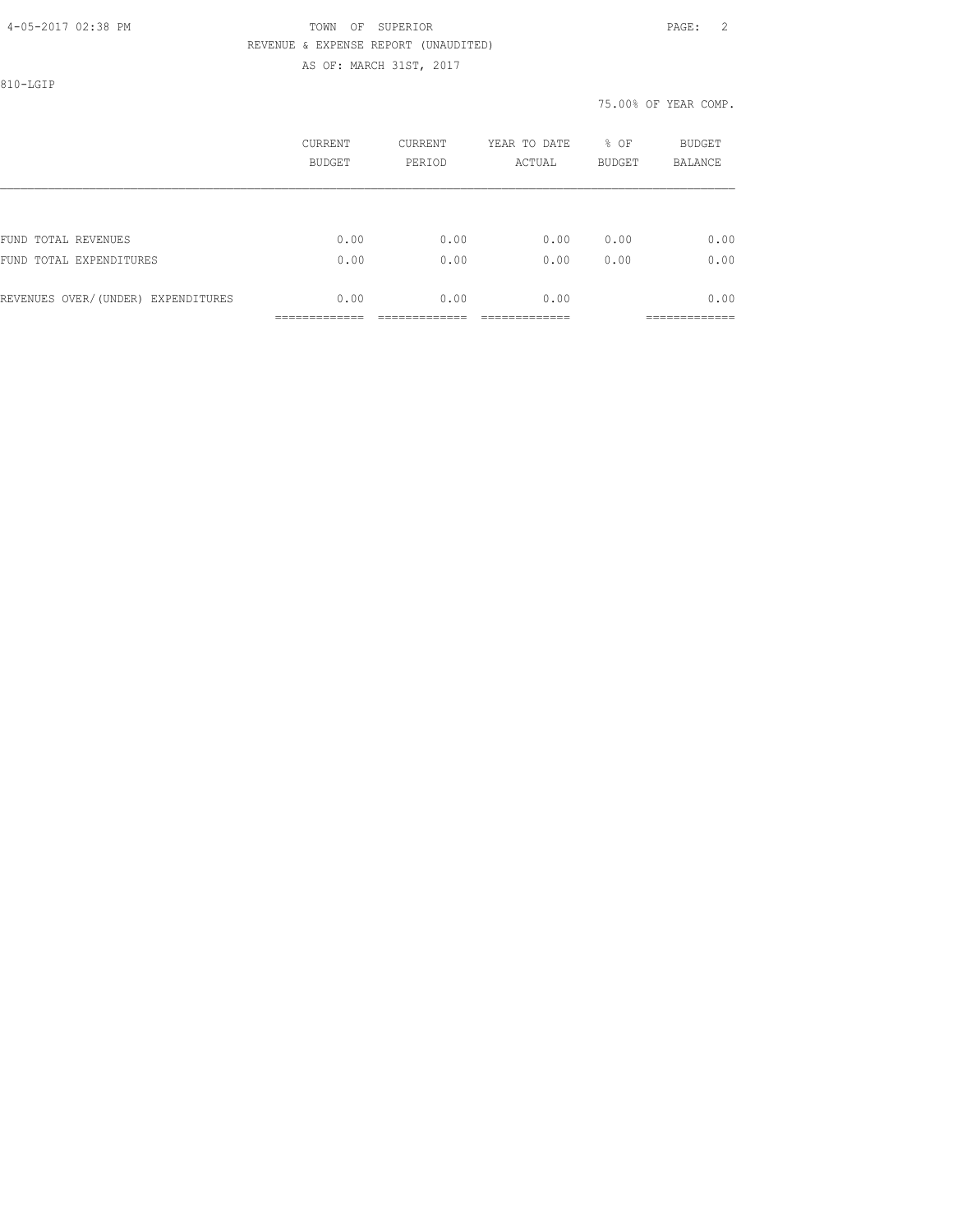# 4-05-2017 02:38 PM TOWN OF SUPERIOR PAGE: 1 REVENUE & EXPENSE REPORT (UNAUDITED)

AS OF: MARCH 31ST, 2017

NON-DEPARTMENTAL 75.00% OF YEAR COMP.

|                                    | CURRENT<br>BUDGET     | CURRENT<br>PERIOD      | YEAR TO DATE % OF<br>ACTUAL | BUDGET          | BUDGET<br>BALANCE      |
|------------------------------------|-----------------------|------------------------|-----------------------------|-----------------|------------------------|
| REVENUES                           |                       |                        |                             |                 |                        |
| MISCELLANEOUS                      |                       |                        |                             |                 |                        |
| 820-00-4820 OTHER INCOME           | 0.00                  | 0.00                   | 0.00 0.00                   |                 | 0.00                   |
| SUBTOTAL MISCELLANEOUS             | 0.00                  | 0.00                   | 0.00                        | 0.00            | 0.00                   |
| TOTAL REVENUES                     | 0.00<br>============= | 0.00<br>=============  | 0.00<br>assessessesse       | 0.00<br>------- | 0.00<br>=============  |
| EXPENDITURES                       |                       |                        |                             |                 |                        |
| SUPPLIES                           |                       |                        |                             |                 |                        |
| 820-00-5299 OPERATING SUPPLIES     | 0.00                  | 0.00                   | 0.00 0.00                   |                 | 0.00                   |
| SUBTOTAL SUPPLIES                  | 0.00                  | 0.00                   | 0.00                        | 0.00            | 0.00                   |
| TOTAL EXPENDITURES                 | 0.00<br>============= | 0.00<br>-------------- | 0.00<br>--------------      | 0.00            | 0.00<br>-------------- |
| REVENUES OVER/(UNDER) EXPENDITURES | 0.00                  | 0.00                   | 0.00                        |                 | 0.00                   |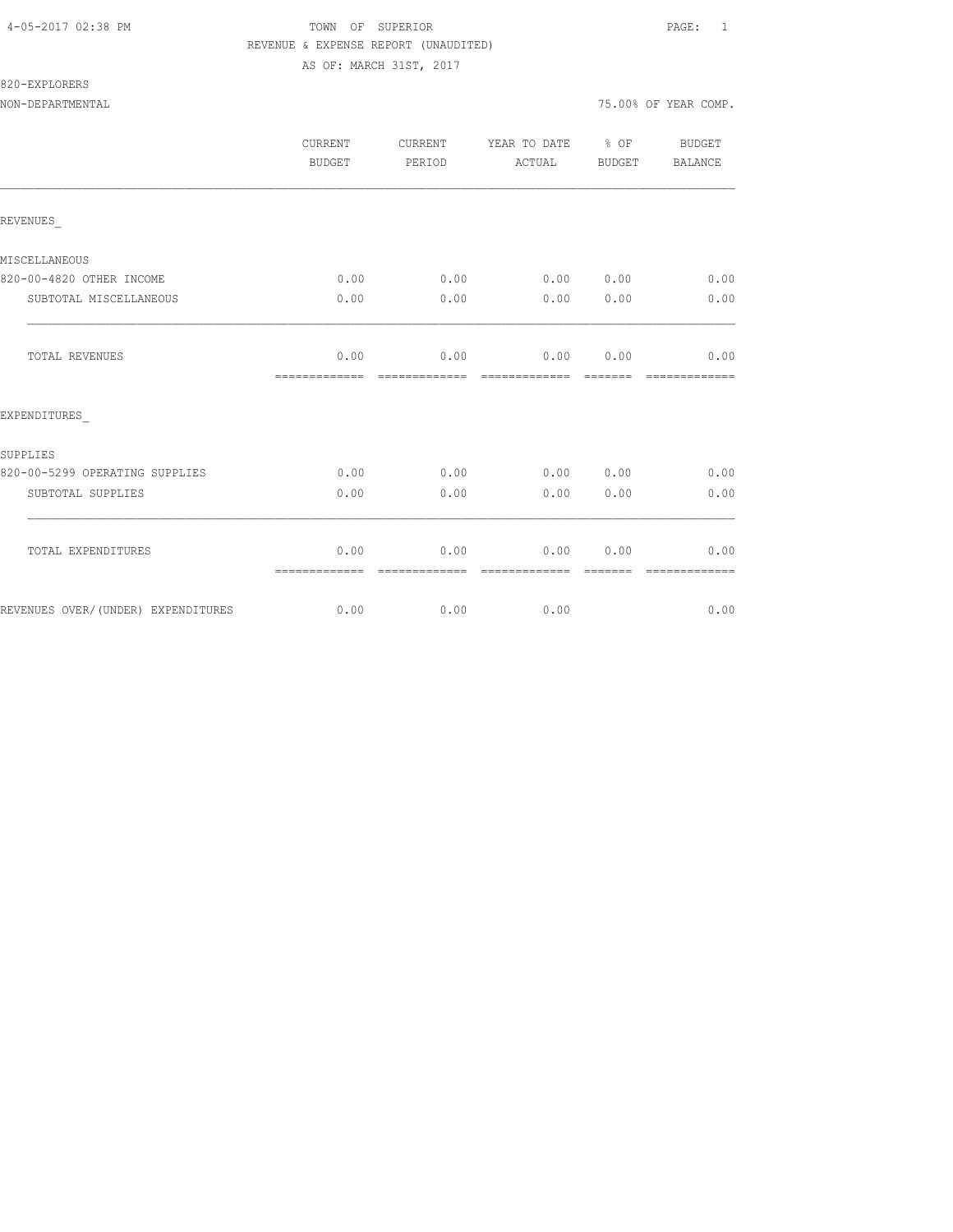820-EXPLORERS

|                                    | CURRENT<br>BUDGET | CURRENT<br>PERIOD | YEAR TO DATE<br>ACTUAL | % OF<br><b>BUDGET</b> | BUDGET<br><b>BALANCE</b> |
|------------------------------------|-------------------|-------------------|------------------------|-----------------------|--------------------------|
|                                    |                   |                   |                        |                       |                          |
| FUND TOTAL REVENUES                | 0.00              | 0.00              | 0.00                   | 0.00                  | 0.00                     |
| FUND TOTAL EXPENDITURES            | 0.00              | 0.00              | 0.00                   | 0.00                  | 0.00                     |
| REVENUES OVER/(UNDER) EXPENDITURES | 0.00              | 0.00              | 0.00                   |                       | 0.00                     |
|                                    |                   |                   |                        |                       | _________                |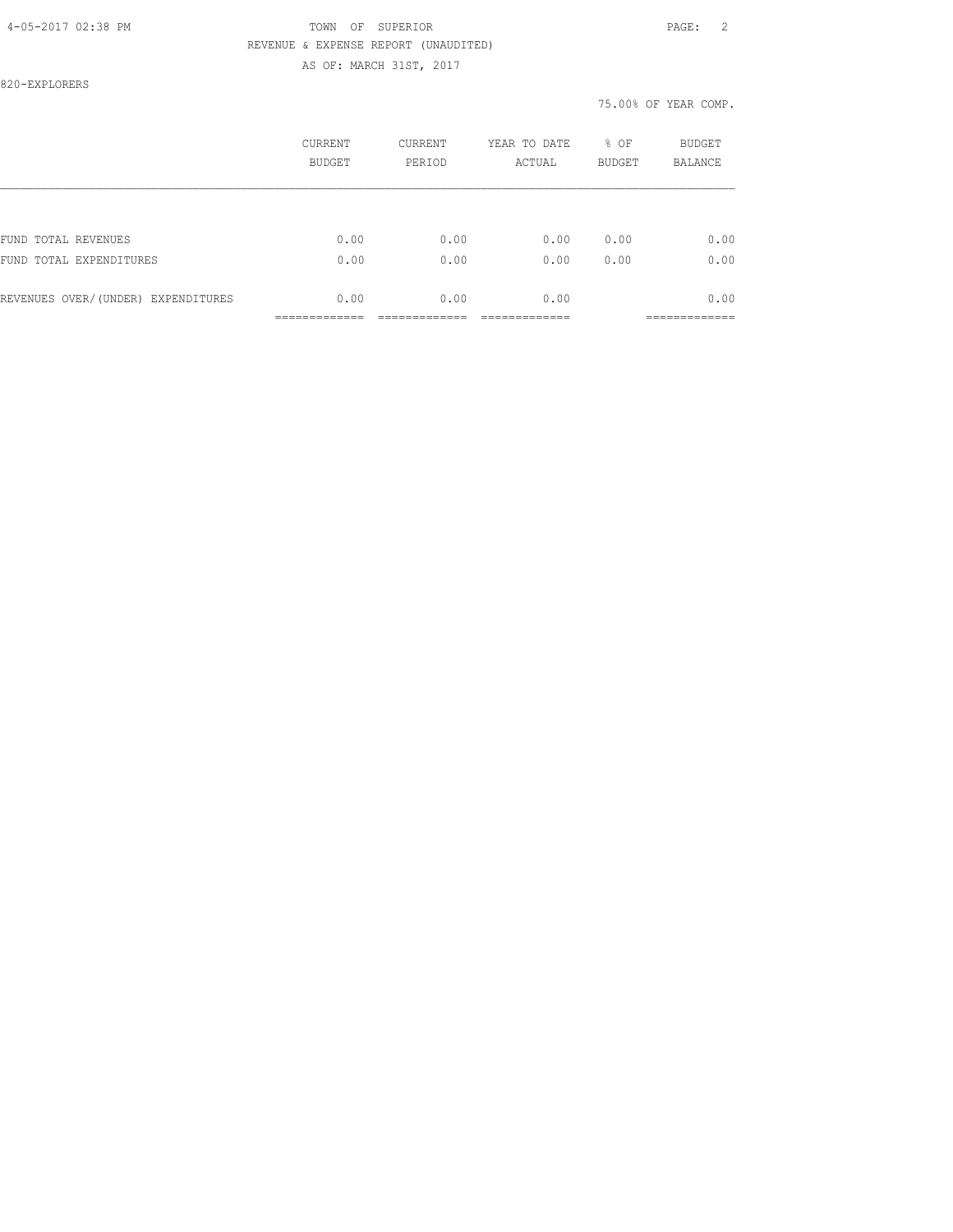| 4-05-2017 02:38 PM |  |  |
|--------------------|--|--|
|                    |  |  |

# TOWN OF SUPERIOR **Example 2018** PAGE: 1 REVENUE & EXPENSE REPORT (UNAUDITED)

AS OF: MARCH 31ST, 2017

| 830-TOYS FOR TOTS |  |  |
|-------------------|--|--|
|                   |  |  |

|                                    | <b>CURRENT</b><br><b>BUDGET</b> | <b>CURRENT</b><br>PERIOD | YEAR TO DATE % OF<br>ACTUAL                             | BUDGET            | <b>BUDGET</b><br><b>BALANCE</b>                                                                                                                                                                                                                                                                                                                                                                                                                                                        |
|------------------------------------|---------------------------------|--------------------------|---------------------------------------------------------|-------------------|----------------------------------------------------------------------------------------------------------------------------------------------------------------------------------------------------------------------------------------------------------------------------------------------------------------------------------------------------------------------------------------------------------------------------------------------------------------------------------------|
| REVENUES                           |                                 |                          |                                                         |                   |                                                                                                                                                                                                                                                                                                                                                                                                                                                                                        |
| GRANTS                             |                                 |                          |                                                         |                   |                                                                                                                                                                                                                                                                                                                                                                                                                                                                                        |
| 830-00-4600 OTHER REVENUE          | 0.00                            | 0.00                     | $1,123.30$ $0.00$ ( $1,123.30$ )                        |                   |                                                                                                                                                                                                                                                                                                                                                                                                                                                                                        |
| SUBTOTAL GRANTS                    | 0.00                            | 0.00                     |                                                         | $1,123.30$ 0.00 ( | 1,123.30)                                                                                                                                                                                                                                                                                                                                                                                                                                                                              |
| TOTAL REVENUES                     | 0.00<br>=============           | -------------            | $0.00$ 1, 123.30 0.00 ( 1, 123.30)<br>=============     | <b>COSSESS</b>    | $\begin{array}{cccccccccccccc} \multicolumn{2}{c}{} & \multicolumn{2}{c}{} & \multicolumn{2}{c}{} & \multicolumn{2}{c}{} & \multicolumn{2}{c}{} & \multicolumn{2}{c}{} & \multicolumn{2}{c}{} & \multicolumn{2}{c}{} & \multicolumn{2}{c}{} & \multicolumn{2}{c}{} & \multicolumn{2}{c}{} & \multicolumn{2}{c}{} & \multicolumn{2}{c}{} & \multicolumn{2}{c}{} & \multicolumn{2}{c}{} & \multicolumn{2}{c}{} & \multicolumn{2}{c}{} & \multicolumn{2}{c}{} & \multicolumn{2}{c}{} & \$ |
| EXPENDITURES                       |                                 |                          |                                                         |                   |                                                                                                                                                                                                                                                                                                                                                                                                                                                                                        |
| SUPPLIES                           |                                 |                          |                                                         |                   |                                                                                                                                                                                                                                                                                                                                                                                                                                                                                        |
| 830-00-5299 OPERATING SUPPLIES     | 0.00                            | 0.00                     | 2,220.74 0.00 ( 2,220.74)                               |                   |                                                                                                                                                                                                                                                                                                                                                                                                                                                                                        |
| SUBTOTAL SUPPLIES                  | 0.00                            | 0.00                     |                                                         | $2,220.74$ 0.00 ( | 2,220.74)                                                                                                                                                                                                                                                                                                                                                                                                                                                                              |
| TOTAL EXPENDITURES                 | 0.00<br>=============           |                          | $0.00$ 2,220.74 0.00 ( 2,220.74)<br>eccessessess essess |                   | - cooccooccooc                                                                                                                                                                                                                                                                                                                                                                                                                                                                         |
| REVENUES OVER/(UNDER) EXPENDITURES | 0.00                            |                          | 0.00(1,097.44)                                          |                   | 1,097.44                                                                                                                                                                                                                                                                                                                                                                                                                                                                               |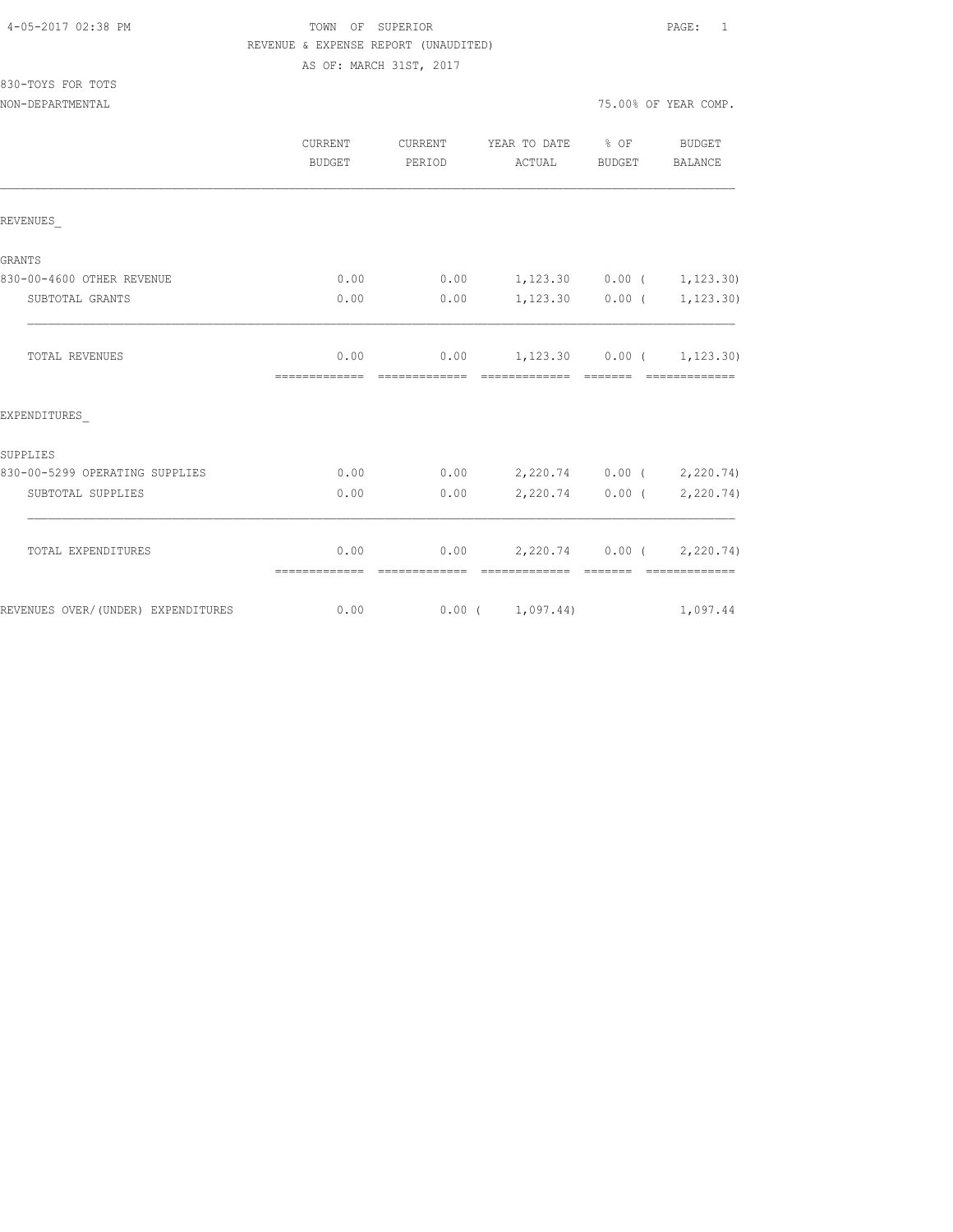830-TOYS FOR TOTS

|                                    | CURRENT<br>BUDGET | CURRENT<br>PERIOD | YEAR TO DATE<br>ACTUAL | % OF<br><b>BUDGET</b> | <b>BUDGET</b><br>BALANCE |
|------------------------------------|-------------------|-------------------|------------------------|-----------------------|--------------------------|
|                                    |                   |                   |                        |                       |                          |
| FUND TOTAL REVENUES                | 0.00              | 0.00              | 1,123.30               | $0.00$ (              | 1, 123, 30)              |
| FUND TOTAL EXPENDITURES            | 0.00              | 0.00              | 2,220.74               | $0.00$ (              | 2, 220.74                |
| REVENUES OVER/(UNDER) EXPENDITURES | 0.00              | $0.00$ (          | 1,097.44)              |                       | 1,097.44                 |
|                                    |                   |                   |                        |                       |                          |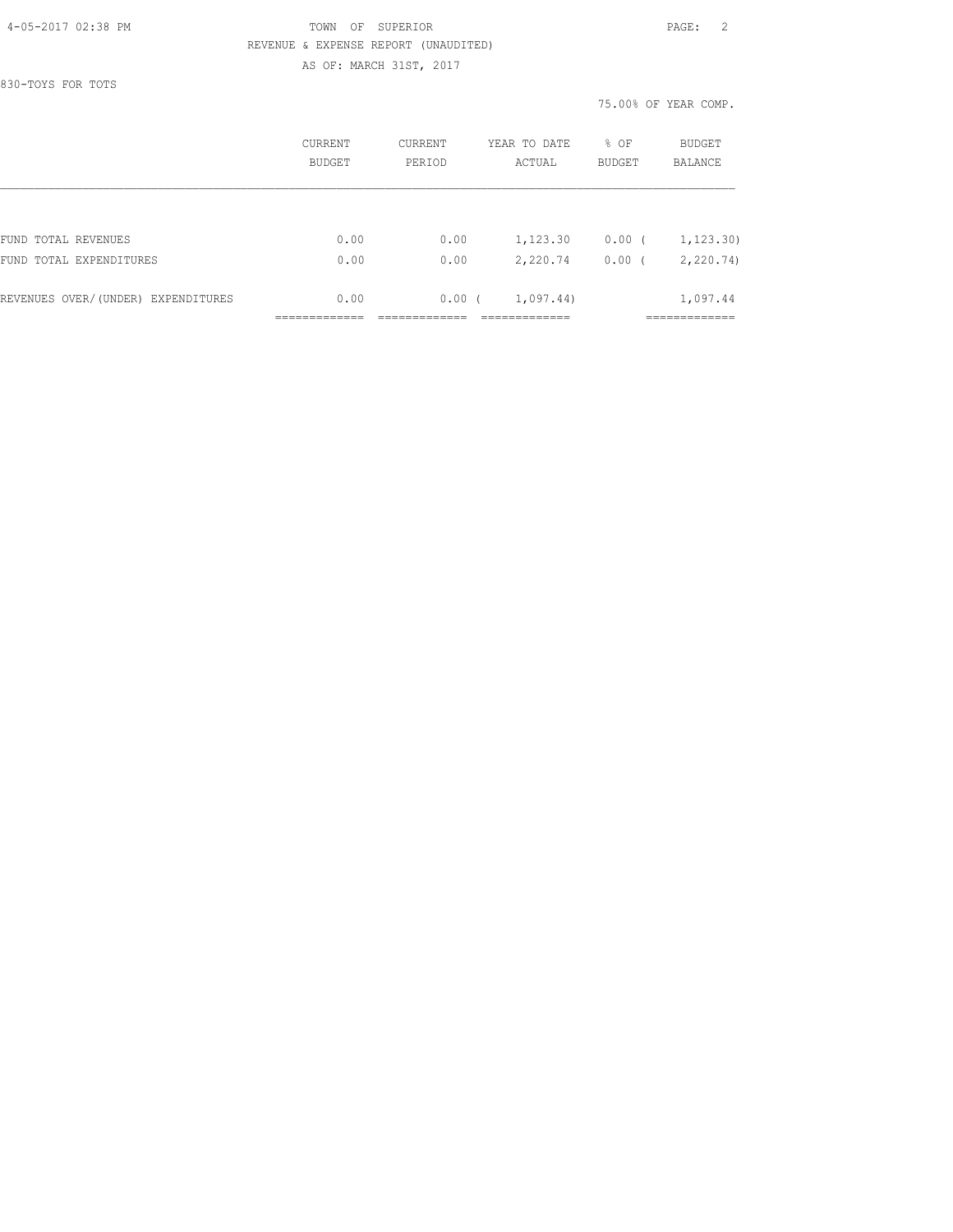# TOWN OF SUPERIOR **PAGE:** 1 REVENUE & EXPENSE REPORT (UNAUDITED) AS OF: MARCH 31ST, 2017

# 840-GENERAL FIXED ASSETS

| CURRENT<br><b>BUDGET</b> | CURRENT<br>PERIOD | YEAR TO DATE<br>ACTUAL | % OF<br><b>BUDGET</b> | <b>BUDGET</b><br><b>BALANCE</b> |
|--------------------------|-------------------|------------------------|-----------------------|---------------------------------|
|                          |                   |                        |                       |                                 |
|                          |                   |                        |                       |                                 |
|                          |                   |                        |                       |                                 |
| 0.00                     | 0.00              | 0.00                   | 0.00                  | 0.00                            |
| 0.00                     | 0.00              | 0.00                   | 0.00                  | 0.00                            |
|                          |                   |                        |                       |                                 |
| 0.00                     | 0.00              | 0.00                   | 0.00                  | 0.00                            |
| 0.00                     | 0.00              | 0.00                   | 0.00                  | 0.00                            |
|                          |                   |                        |                       |                                 |
| 0.00                     | 0.00              | 0.00                   | 0.00                  | 0.00                            |
|                          |                   |                        |                       | 0.00                            |
|                          | 0.00              |                        | 0.00<br>0.00          |                                 |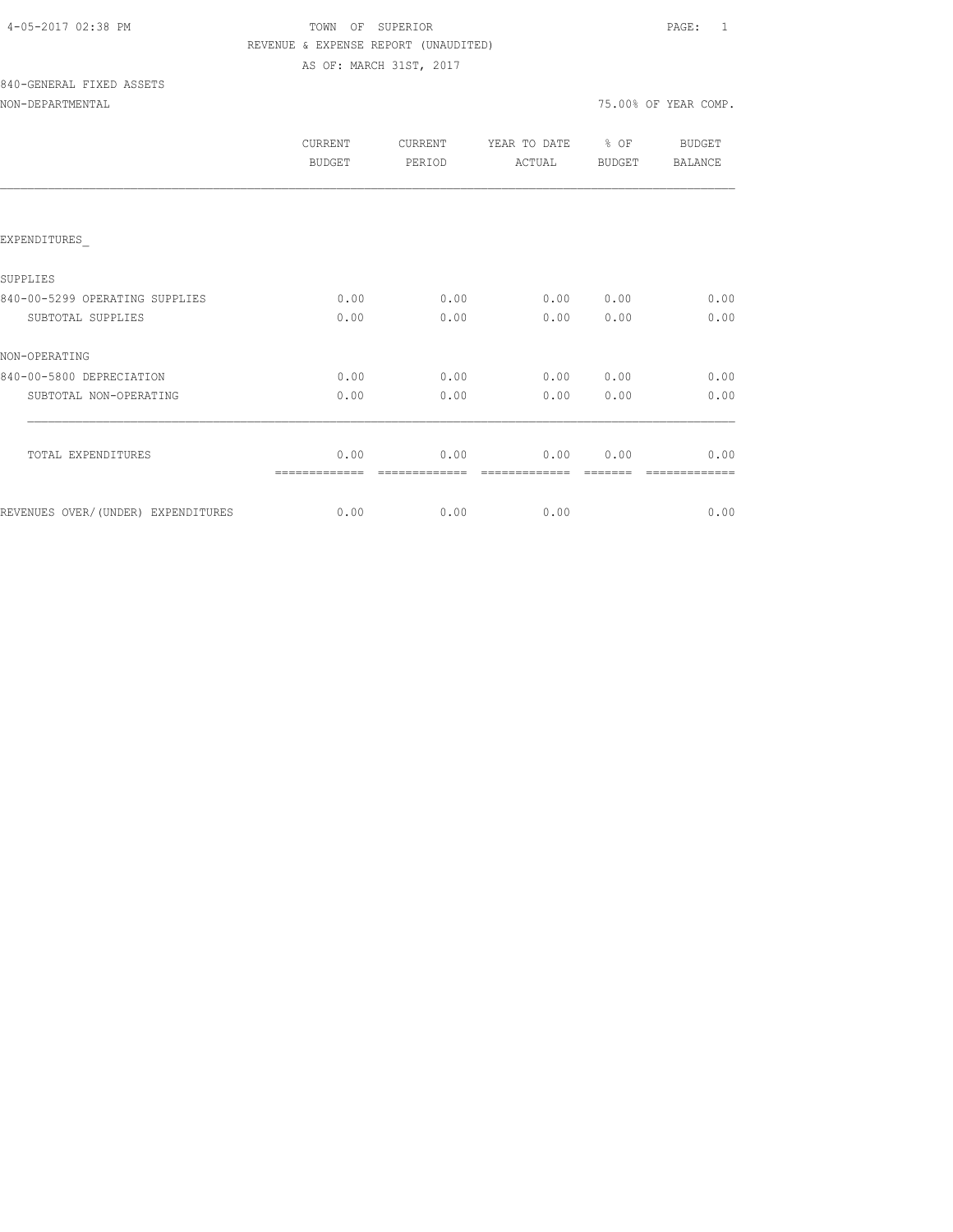840-GENERAL FIXED ASSETS

|                                    | <b>CURRENT</b><br><b>BUDGET</b> | CURRENT<br>PERIOD | YEAR TO DATE<br>ACTUAL | % OF<br><b>BUDGET</b> | <b>BUDGET</b><br><b>BALANCE</b> |
|------------------------------------|---------------------------------|-------------------|------------------------|-----------------------|---------------------------------|
|                                    |                                 |                   |                        |                       |                                 |
| FUND TOTAL REVENUES                | 0.00                            | 0.00              | 0.00                   | 0.00                  | 0.00                            |
| FUND TOTAL EXPENDITURES            | 0.00                            | 0.00              | 0.00                   | 0.00                  | 0.00                            |
| REVENUES OVER/(UNDER) EXPENDITURES | 0.00                            | 0.00              | 0.00                   |                       | 0.00<br>-------------           |
|                                    | _____________                   |                   |                        |                       | -------------                   |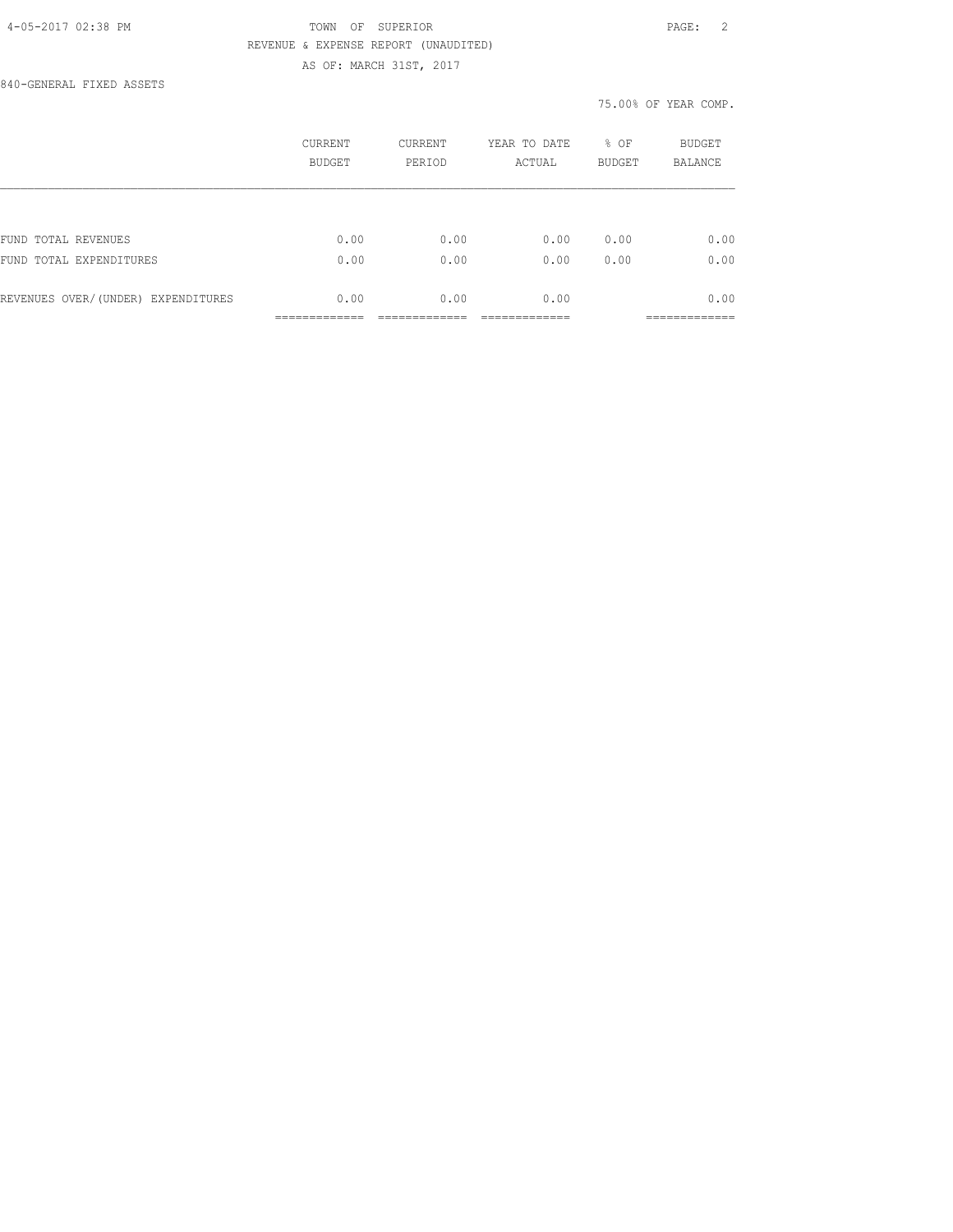|  | 4-05-2017 02:38 PM |  |  |
|--|--------------------|--|--|
|--|--------------------|--|--|

# TOWN OF SUPERIOR **PAGE:** 1 REVENUE & EXPENSE REPORT (UNAUDITED) AS OF: MARCH 31ST, 2017

# 850-GENERAL L/T DEBT

# NON-DEPARTMENTAL 75.00% OF YEAR COMP.

|                                     | CURRENT<br><b>BUDGET</b> | CURRENT<br>PERIOD | YEAR TO DATE<br>ACTUAL | % OF<br><b>BUDGET</b> | <b>BUDGET</b><br><b>BALANCE</b> |
|-------------------------------------|--------------------------|-------------------|------------------------|-----------------------|---------------------------------|
|                                     |                          |                   |                        |                       |                                 |
| EXPENDITURES                        |                          |                   |                        |                       |                                 |
| SUPPLIES                            |                          |                   |                        |                       |                                 |
| 850-00-5299 OPERATING SUPPLIES      | 0.00                     | 0.00              | 0.00                   | 0.00                  | 0.00                            |
| SUBTOTAL SUPPLIES                   | 0.00                     | 0.00              | 0.00                   | 0.00                  | 0.00                            |
| TOTAL EXPENDITURES                  | 0.00                     | 0.00              | 0.00                   | 0.00                  | 0.00                            |
| REVENUES OVER/ (UNDER) EXPENDITURES | 0.00                     | 0.00              | 0.00                   |                       | 0.00                            |